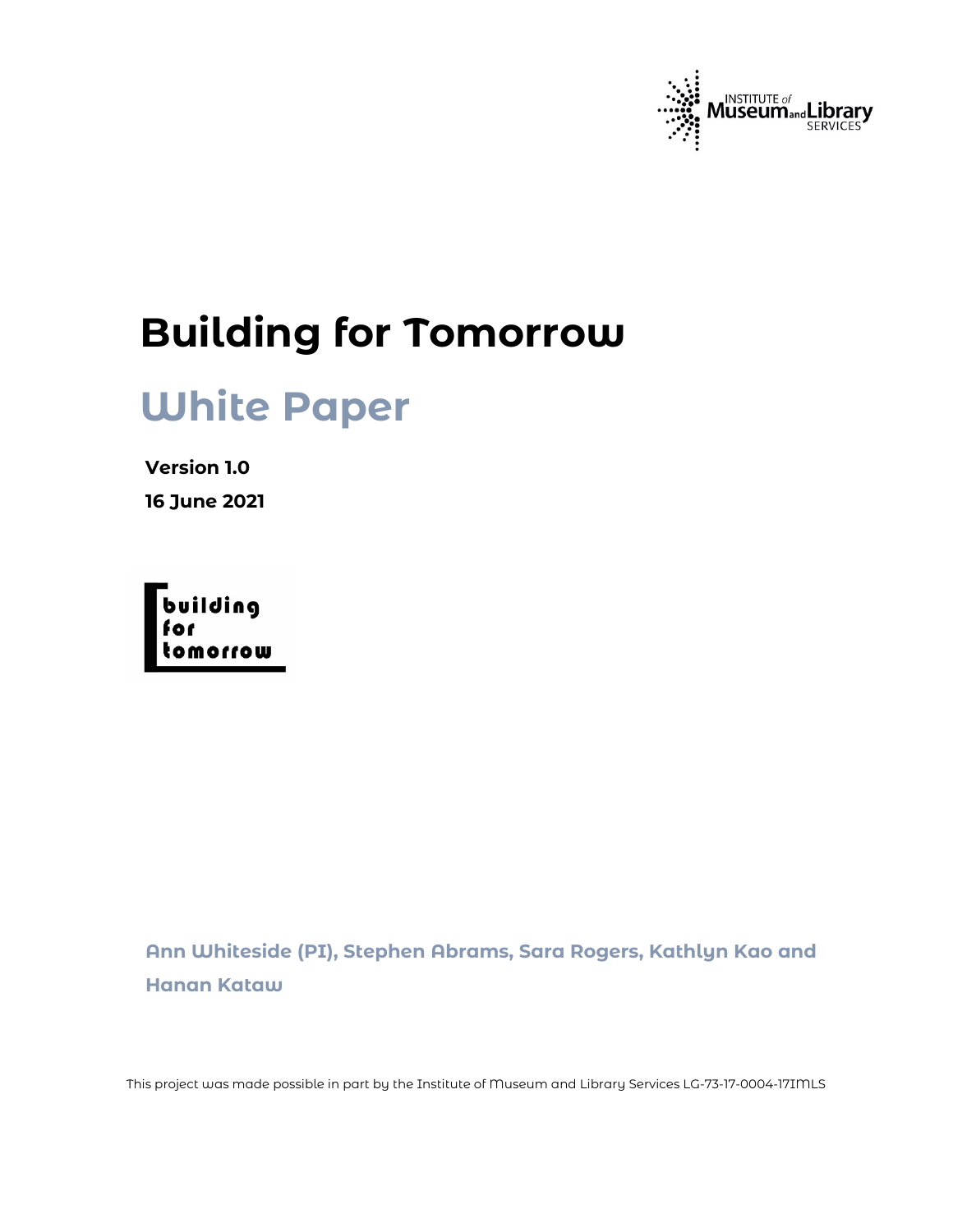The views, findings, conclusions or recommendations expressed in this publication do not necessarily represent those of the Institute of Museum and Library Services.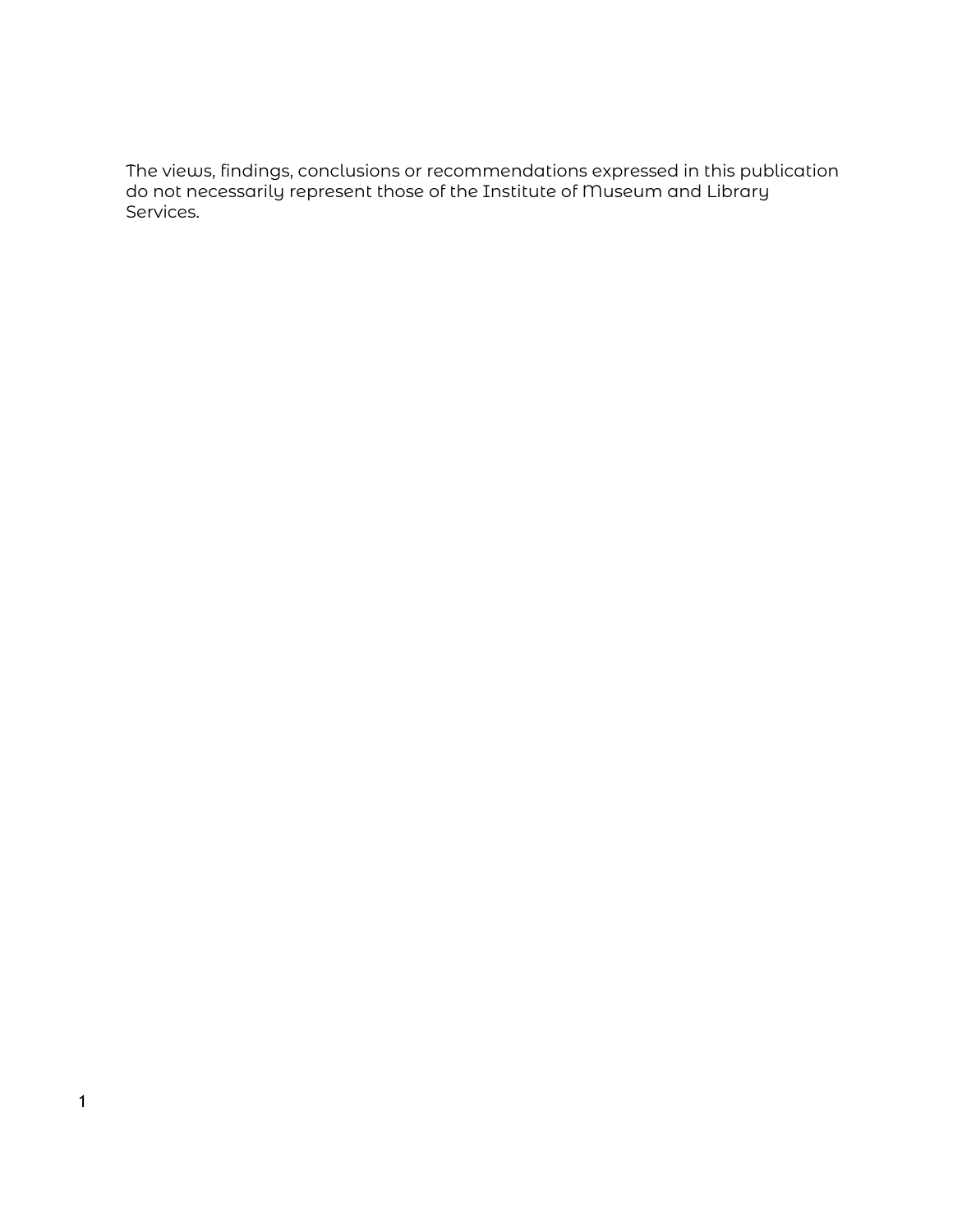# **Contents**

| Appendix 2: Summary of Software Vendor Interviews (2019) 15       |
|-------------------------------------------------------------------|
| Appendix 3: Summary of Design Firm Interviews (2019) 17           |
| Appendix 4: Summary Report of November 2020 Invitational Meeting  |
| Appendix 5: Recommendations for Long-Term Preservation of Digital |
|                                                                   |
|                                                                   |
|                                                                   |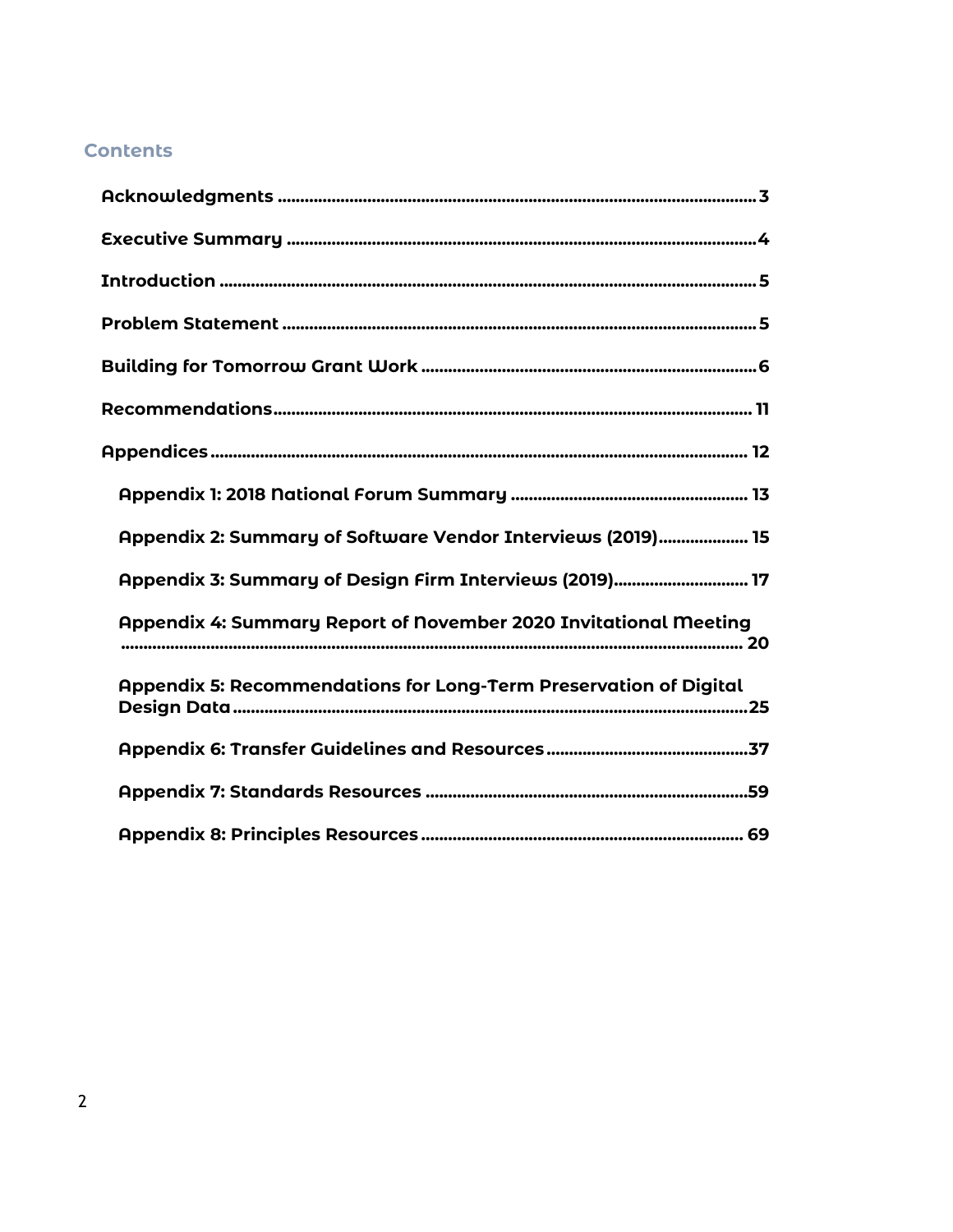# <span id="page-3-0"></span>**Acknowledgments to individuals who have contributed to Building for Tomorrow since 2019**

John Bacus, Senior Director of Product Management, Design & Engineering Solutions Group at Trimble Inc.

Christopher Bavitz, Managing Director, Cyberlaw Clinic at the Berkman Klein Center for Internet and Society at Harvard University

Sara Bush, Archivist, Sasaki

Brandon Butler, University of Virginia, Director of Information Policy, University of Virginia Luis Cetrangolo, Director of Digital Practice, Sasaki

Kyle Coburn, Senior Associate, Höweler + Yoon

Kyle Courtney, Copyright Advisor, Harvard University

Martien de Vletter, Associate Director Collection, Canadian Centre for Architecture Nancy Hadley, Assoc. AIA, Director, Archives & Records, The American Institute of **Architects** 

Eric Howeler, Höweler + Yoon and Associate Professor of Architecture, Harvard GSD Leslie Johnston, Director of Digital Preservation, U.S. National Archives and Records Administration

Maggie LaPoint, Student (Spring 2021), Harvard Law School Clinic

Aliza Leventhal, Assistant Section Head of Technical Services for the Prints & Photographs Division of the Library of Congress

Moira O'Connell-Morganstein, Facilities Archivist Facility Information Systems, MIT Jessica Quagliaroli, Architecture Records Archivist, Manuscripts & Archives, Yale University Library

Dan Rossiter, British Standards Institute

Dr. Katherine Skinner, Executive Director, Educopia, Inc.

Marek Suchocki, Sales Development Executive, Autodesk

Sylvia Welsh, Lead Archivist Property Information Resource Center, Harvard University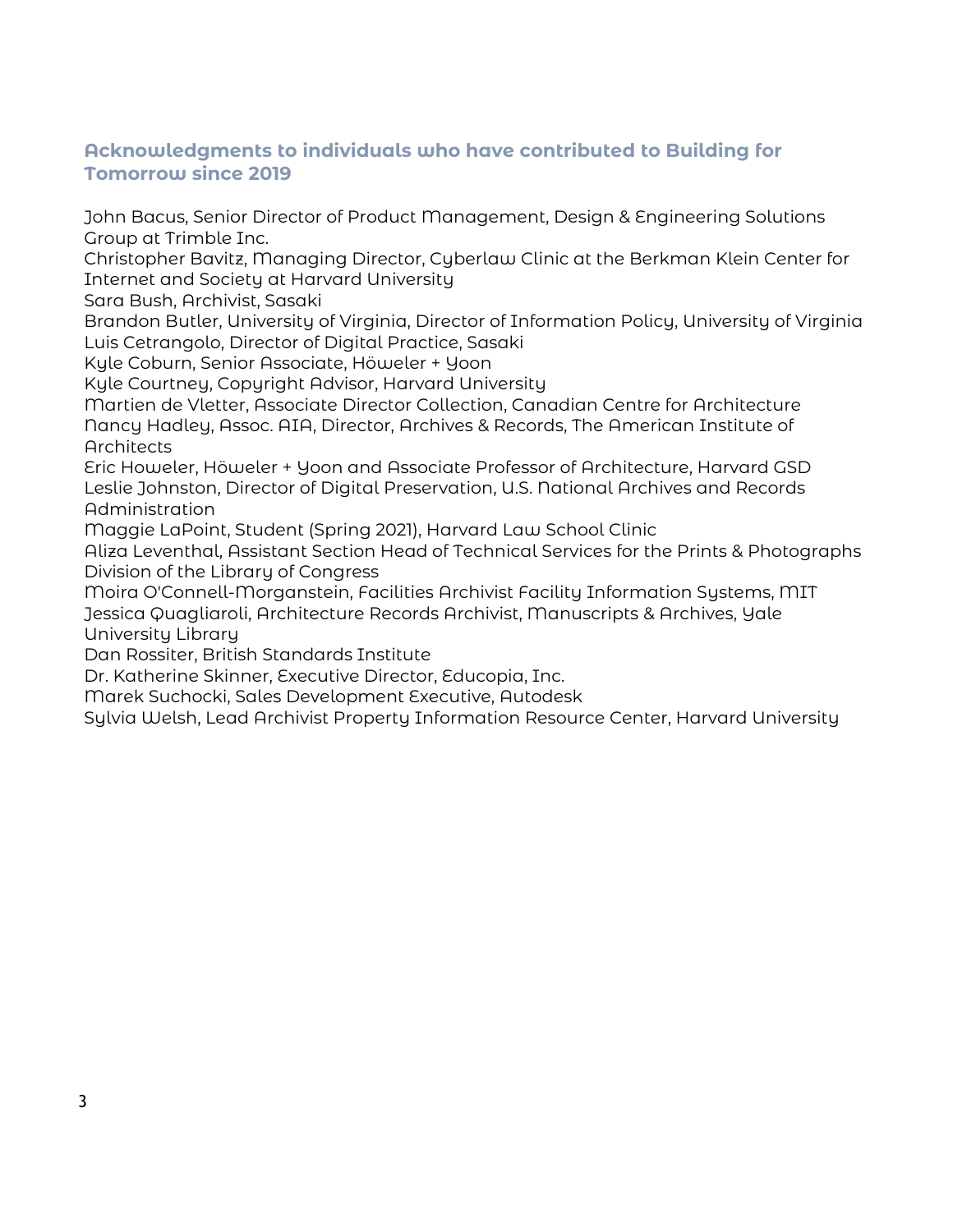# <span id="page-4-0"></span>**Executive Summary**

The Frances Loeb Library at the Harvard University Graduate School of Design received an Institute of Museum and Library Services (IMLS) National Forum Grant (LG-73-17- 0004-17I) under the National Digital Platform funding priority for Building for Tomorrow in 2017. The grant was to support two meetings of engaged stakeholders – architects, architectural historians, archivists, librarians, technologists, digital preservationists, and others to frame a collaborative infrastructure to support the longterm preservation of digital design data. With a grant extension from IMLS, we were able to continue work in 2019, engaging the CAD software vendor community through a series of interviews. The interviews covered questions related to the software development process, interoperability of the software, exportability of file types, ability to use free readers of the software, how vendors archive their software, and their views on the future of their software products. We also began a pilot project with the [Sasaki](https://www.sasaki.com/) design firm and the [Höweler + Yoon](http://www.howeleryoon.com/) architecture firm, both Boston-based firms, working with in-process design projects. During 2020 and 2021, with another extension from IMLS due to the COVID pandemic, the focus has been on developing preservation recommendations that address the preservation of the original files and the ability to experience those files appropriately to the software from which they are created, and investigation into the intellectual property issues in collections of design records, and the impact on eventual collecting institutions. This paper provides documentation of the grant, the outcomes, recommendations for preservation, addressing intellectual property issues, and recommended next steps for continuing work in this area of digital preservation.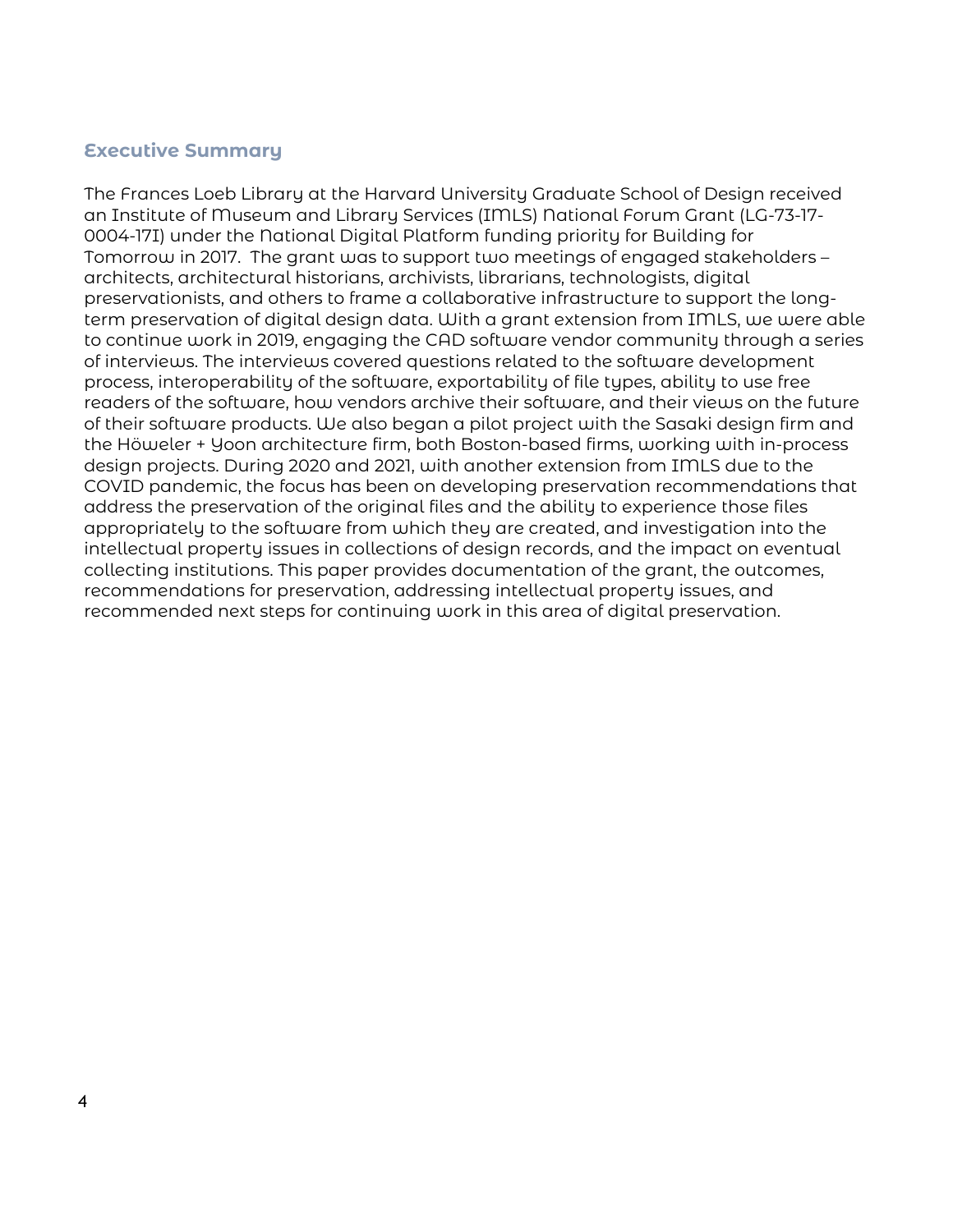# <span id="page-5-0"></span>**Introduction**

As the architectural and engineering fields rapidly embraced the application of information technology in all aspects of their activity beginning 50 or 60 years ago, museums and archives are now faced with the challenge of ensuring the preservation and future accessibility of the rapidly growing digital architectural artifacts, grappling with the need for technological tools, or how to adapt existing tools, technical and archival expertise, and repositories that can preserve and disseminate the archived digital data. The Building for Tomorrow grant has aimed to frame a collaborative infrastructure to support long-term preservation of digital design data. "Infrastructure" includes the technologies and tools required for digital archiving, preservation repositories, addressing intellectual property issues, and engaging the stakeholder communities – software vendors, designers, architects, architectural historians, archivists, librarians, technologists, and digital preservationists – in working towards shared understanding and agreement on how to best preserve and ensure accessibility to digital design records into the future.

# <span id="page-5-1"></span>**Problem Statement**

The earliest adopters of the new computer-aided design (CAD) software were industries like aerospace and automotive, and since then the fields of architecture and design have been enthusiastic adopters. While experimental use of digital computers in architecture can be traced back to the mid-twentieth century, they first entered large architectural offices in the U.S. in the 1960s through the "back door" of the engineering and management departments. In the following decades, the development of minicomputers and later personal computers was accompanied by an increasing number of commercially available CAD software packages. These early commercial CAD programs were predominantly 2D-based until the late 1980s when 3D solid modeling and parametric techniques became more available. All of which have resulted in a widespread use of computers for architectural drafting, modeling and, by the late 20th century, as creative design tools.

The use of 2D and 3D CAD and Building Information Modeling (BIM) software is now routine in architecture and design firms; the contractual deliverable is now usually an electronically signed model that can be manipulated to achieve equal or more granular information than print plans. The challenge is that the number of data files created for each design project can be enormous, the resulting data files become obsolete very quickly due to continuous upgrading of software. For designers, and for architectural archives and museums, the ability to preserve the data files and make them continually accessible and usable as originally created data is therefore a huge challenge.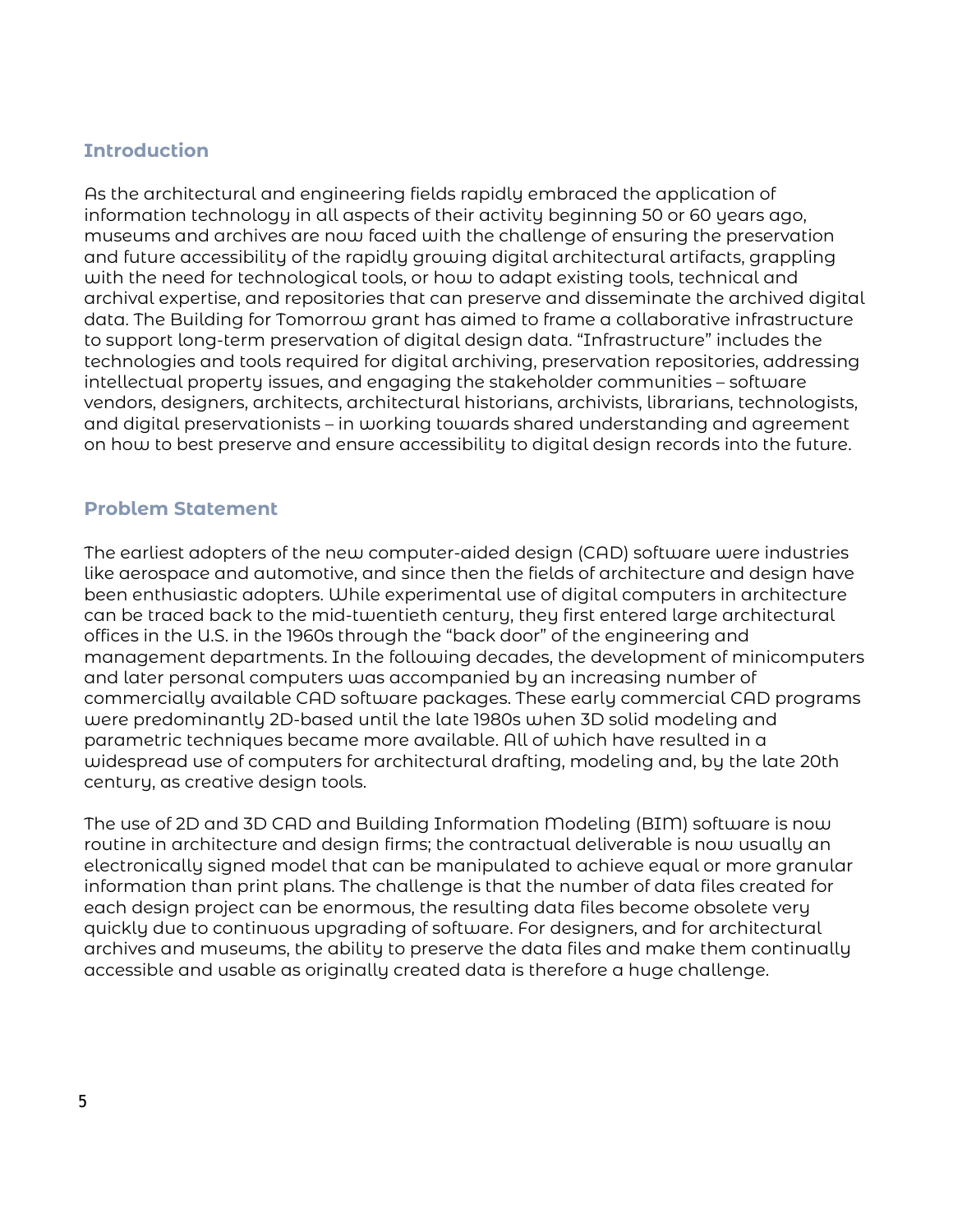# <span id="page-6-0"></span>**Building for Tomorrow Grant Work**

Building for Tomorrow, funded by the Institute of Museum and Library Services, IMLS Grant LG-73-17-0004-17IMLS, began in 2017. The Frances Loeb Library at the Harvard University Graduate School of Design received an IMLS National Forum Grant under the National Digital Platform funding priority to support two meetings of engaged stakeholders – architects, architectural historians, archivists, librarians, technologists, digital preservationists, and others to frame a collaborative infrastructure to support longterm preservation of digital design data. Building for Tomorrow is focused exclusively on born-digital files generated in the design process. In the case of digitized materials, well established preservation policies are already available and are being used in practice across libraries and museums. Work on standards for 3D scanning and scanned materials is advancing rapidly through the work of [Community Standards for 3D data Preservation,](https://cs3dp.org/)  which will be coming out with a monograph in 2021 through ACRL.

The goals of the forum, held in April 2018, were: (i) to set priorities for long-term preservation of digital design documents; (ii) to think collaboratively about issues in preserving architectural design data; (iii) to find alignments of needs and challenges across communities; (iv) to identify a path of development for sustainable shared infrastructure for preservation of digital design documents and data, usable by a variety of types and sizes of architectural museums and archives, in the form of an action plan for the next three to five years. An infrastructure in this context includes human resources required to do this work, along with the technological tools, methodologies, and services needed to support institutions of varying types and sizes. The Forum resulted in an extensive [plan of action](https://projects.iq.harvard.edu/files/buildingtomorrow/files/2019_dade_digital_architecture_design_and_engineering_strategic_directions_and_priorities.pdf) for work to move forward.

With a grant extension from IMLS, we were able to continue work in 2019, engaging the CAD software vendor community through a series of interviews. The interviews covered questions related to the development process of software, interoperability of the software, exportability of file types, ability to use free readers of the software, how vendors archive their software, and their views on the future of their software products. This provided useful information about shifts in the software industry that impact the work in the design professions and the outlines for a collaborative pilot project with two design firms. In Fall 2019, we began a pilot project with the Sasaki design firm and the Höweler + Yoon architecture firm, both Boston-based design firms. The pilot work began with meetings with the designers for two projects at Sasaki, and the designers for one project at Höweler + Yoon. We talked about software use through the design process, different file types created and used, how files are organized within projects and within the firm overall, what files they keep as part of their archives, when handoffs happen, what marks specific handoffs, and intellectual property issues. The intent was to work with the firms to ultimately archive the specific projects through the design lifecycle, and unfortunately, the COVID pandemic stopped us from proceeding.

During 2020 and 2021, with another extension from IMLS due to the COVID pandemic, the focus has been on developing preservation recommendations that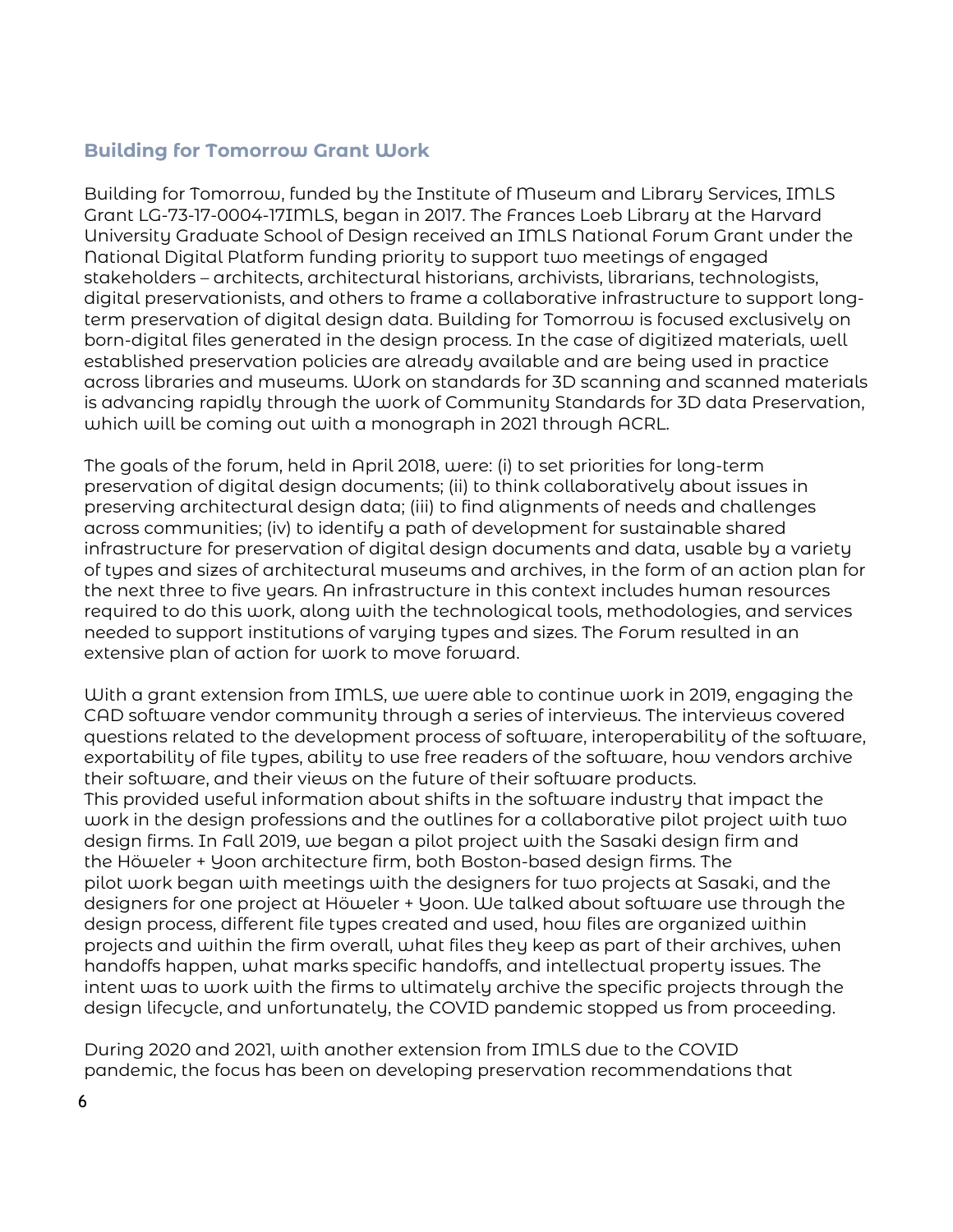address the preservation of the original files and the ability to experience those files appropriately to the software from which they are created, and investigation into the intellectual property issues in collections of design records, and the impact on eventual collecting institutions. We engaged the broad spectrum of stakeholder communities in this work with us through virtual meetings in November 2020 and through the spring of 2021 with subsets of the stakeholder groups. We engaged stakeholders in discussions about the intellectual property issues in the winter and spring of 2021.

The preservation recommendations meetings in November 2020 resulted in the formation of four sub-groups that focused on work that would support the emerging preservation recommendations.

One sub-group focused on identifying the ISO and other informal standards that support the work of designers through the design lifecycle and have impact on the archiving of the digital data later. The result was a near comprehensive list of standards that can be referenced from the viewpoints of the custodial institution, the designer or creator of the original data files, and the software vendors. The recommendations for next steps in this paper identify further work that can be done in this area. The standards work is documented in this report and on the [Building for Tomorrow](https://projects.iq.harvard.edu/buildingtomorrow) website.

A second sub-group worked to establish a set of transfer guidelines and resources to facilitate preparation of content for transfer from a designer to an archive. The resources are included in this report and are available on the project website.

A third sub-group worked on developing a resource list of recommended principles to guide implementation and document a spectrum of practices and software tools and platforms that may satisfy those principles including for small or low-resourced archives, federal or other very specific/regimented archives and broader, more highlyresourced archives. The Principles are found in this report with the Standards documentation and on the project website.

A fourth sub-group was identified to focus on access with a goal to develop a shared set of requirements for access, including requirements based on real life scenarios of what researchers have requested or used in the past. Due to time constraints, work on the area of access to preserved content was not pursued during 2021 and is identified as a topic that requires further work.

In October, 2020, the project team met with the American Institute of Architects Archivist Nancy Hadley and AIA legal representative Michael Bomba to discuss questions about how we can work with the AIA to develop more direct ways to inform designers about the importance of thinking about intellectual property issues beyond the moment of a contract with a client, and with an eye to thinking about the future disposition of their work. The AIA offers a suite of contracts including addenda and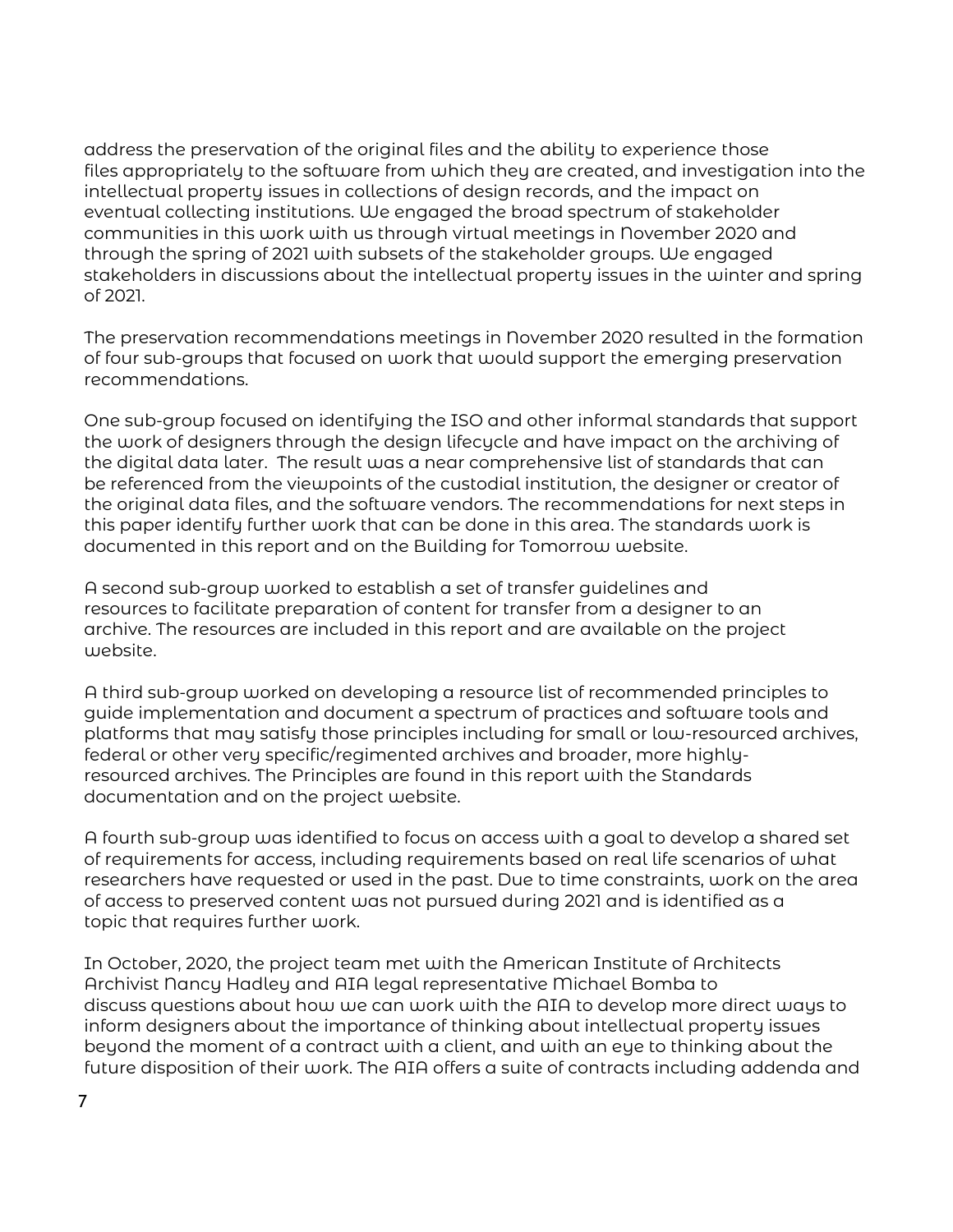we were offered the option of developing an addenda to be included in the AIA suite of contracts. In January, 2021, the project team met with Christopher Bavitz at the Harvard Law School Cyberlaw Clinic, Brandon Butler, Director of Information Policy, University of Virginia, and Kyle Courtney, Copyright Advisor, Harvard University to discuss the legal issues surrounding intellectual property of digital design files.

Following that meeting, in collaboration with the Harvard Law School Cyberlaw Clinic, the Building for Tomorrow team worked during the spring of 2021 to begin development of a collection of template agreements that would facilitate contribution of architectural materials to libraries and archives in a format that enables dissemination to and access by the research community. These took two primary forms.

First, Building for Tomorrow and the Clinic reviewed examples of standard form donor agreements often used by libraries and archives and evaluated how well they suit the realities of a world in which digital access is desired and expected by both institutions and the research community. Unsurprisingly, traditional donor agreements contemplate contribution of physical materials and on-site access by researchers (along with attendant temporal and other limitations to such access). Donation of physical drawings and related materials implicates intellectual property law minimally if at all, while allowing for online access requires consideration of copyright protections and accomplishes the requisite grant of rights.

Specifically, crafting a donor agreement that reflects an interest in making materials available online requires consideration of:

 (a) which parties have the copyrights or other related rights necessary to grant a library or archive the ability to make materials available online; and

 (b) the scope of any grant of rights, including but not limited to whether rights should be assigned or licensed to the institution.

Regarding the first of those two points — any effort to modernize donor agreements will likely have to be accompanied by an educational effort directed to staff of libraries or archives in order to evaluate given rights situations and position them for success when engaging with donors, bringing in new collections, and establishing terms on which those collections will be made widely available.

Second, Building for Tomorrow and the Clinic investigated the possibility of developing standardized contractual language that might be added to or incorporated in agreements between architects and builders at the earliest stage of a project, setting out the parties' intention to contribute materials to an archive from the outset or at some future date. By declaring that intention early on, Building for Tomorrow believes that builders, architects, and archival institutions might avoid questions that would otherwise arise later about the ownership of rights or the scope of rights granted. Further, by encouraging parties to consider and address these issues from the outset of a project,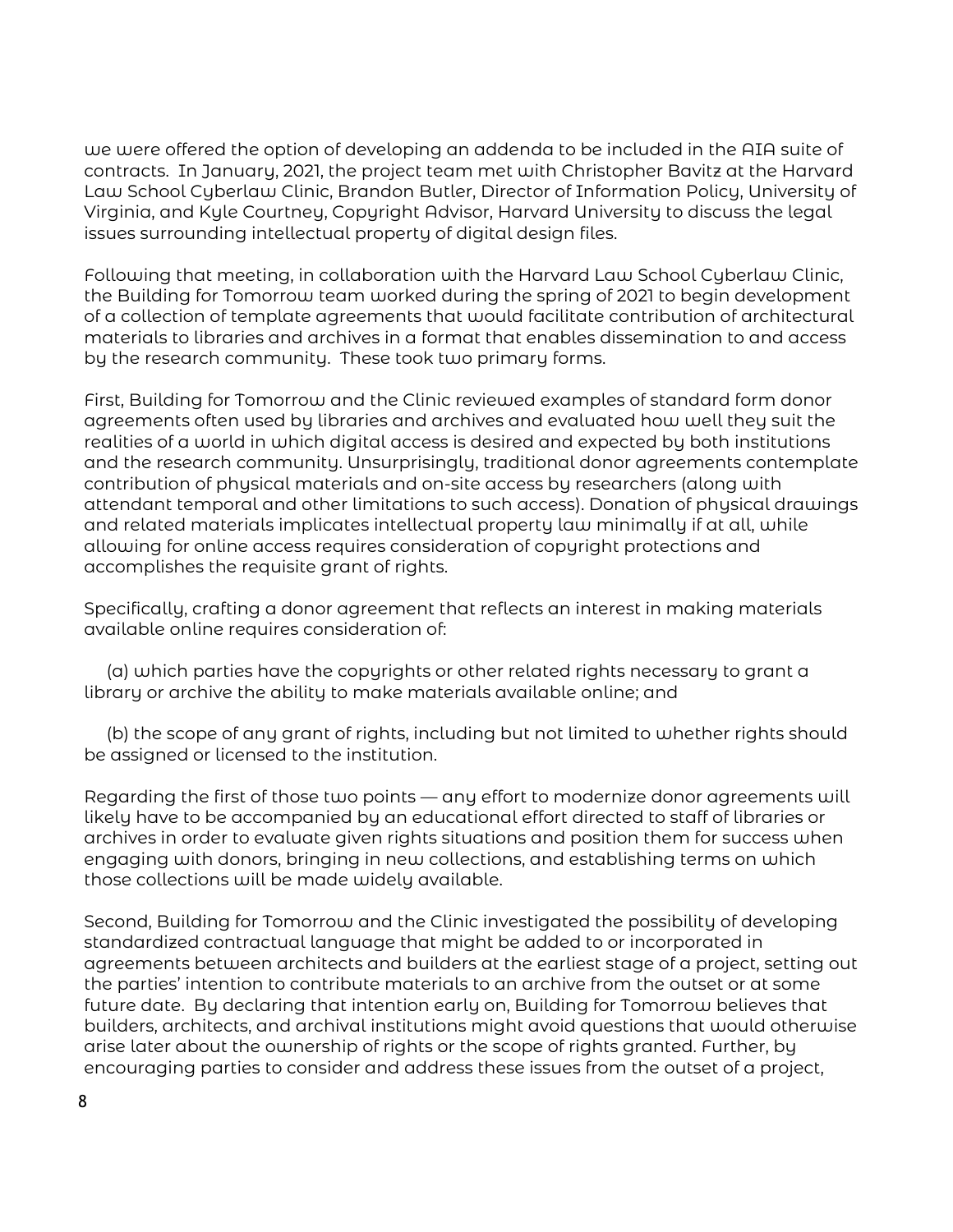Building for Tomorrow believes that the culture and norms in the field could develop over time to promote a baseline expectation of availability and access.

This work has taken the form of proposed contractual language that might accompany standard agreements promulgated by the American Institute of Architects. The proposed language can be crafted to address various rights ownership and licensing scenarios that might characterize the full range of owner-architect arrangements. Conversations are underway with AIA and others in the field about refining this language and developing mechanisms to make it available and educating the broader community about its applicability.

Harvard is also participating in a pilot with Emulation as a Service (EaaSI) and the Software Preservation Network (SPN) in a one-year pilot of the EaaSI beta hosted service for participants in SPN member organizations. The goals of the pilot are to determine ways of standardizing and scaling software and environment, configuration of workflows across participating SPN member organizations, and to determine the level of SPN staff support and associated costs that would be required to make an ongoing partnership with EaaSI feasible. From the perspective of Building for Tomorrow, this allows the Harvard team to test EaaSI as one of the tools we need as part of our digital preservation toolkit, and provide access to design files for researchers. As of June, 2021, the pilot is in early stages. We expect to have information to report at the end of the 2021 calendar year.

#### Parallel Work

Parallel work in this space has been going on as well, which has been helpful to Building for Tomorrow, and has allowed the team to identify areas of collaboration going forward. The Society of American Archivists Design Records Section has been doing related research and surveys in the archival community since 2012. The 2014 International Confederation of Architecture Museums (ICAM) conference addressed these issues in several presentations. In November 2017, the Library of Congress, the Architect of the Capitol, and the National Gallery of Art hosted a summit, [Designing the Future](https://www.digitalpreservation.gov/meetings/ade/ade2017.html)  [Landscape: Digital Architecture, Design and Engineering Assets,](https://www.digitalpreservation.gov/meetings/ade/ade2017.html) at the Library of Congress. Finally, the Canadian Centre for Architecture has led the effort for the archival profession, putting into practice the use of tools and techniques from the digital preservation community.

The Society of American Archivists Architectural Records Roundtable launched a CAD/BIM Task Force in 2013 as a catalyst for a community-wide initiative to address the numerous (legal, technical, and curatorial) issues of born-digital architectural records. The work of the task force includes a survey of firms and architectural archives to learn about holdings and current archival practices for born digital design data, a [Born Digital Studies](http://www2.archivists.org/sites/all/files/AR%20Taskforce_Born%20Digital%20StudiesBibliography_AL+IZ_FinalDraft_revised.pdf)  [Bibliography,](http://www2.archivists.org/sites/all/files/AR%20Taskforce_Born%20Digital%20StudiesBibliography_AL+IZ_FinalDraft_revised.pdf) and a [report](http://www2.archivists.org/groups/architectural-records-roundtable/cadbim-taskforce#.V6SPA6IgGMk) of the task force. The CAD/BIM Task Force has changed its name to the Digital Design Records Task Force and has produced several important documents to support the work of archiving digital design records. These include surveys,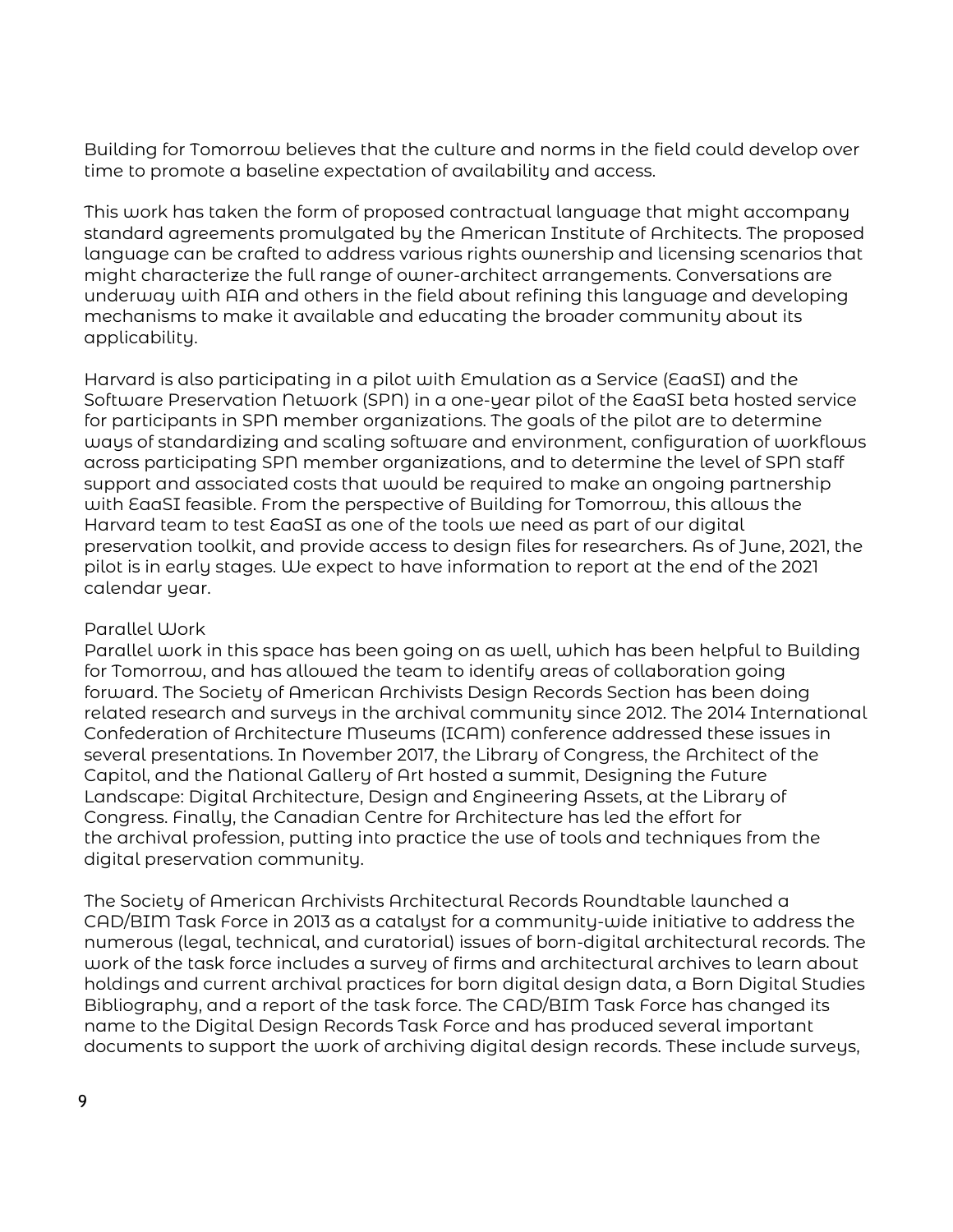information from interviews with designers and archivists, an SAA Research Forum Paper, and an Archival Description project and deed of gift matrix.

In November 2017, the Library of Congress, the Architect of the Capitol, and the National Gallery of Art hosted a summit titled [Designing the Future Landscape: Digital](https://www.digitalpreservation.gov/meetings/ade/ade2017.html)  [Architecture, Design and Engineering Assets,](https://www.digitalpreservation.gov/meetings/ade/ade2017.html) at the Library of Congress (Leventhal 2018). The summit brought together 180 stakeholders in the architecture, design, and engineering professions, from creators to curators, to explore the issues and obstacles of long-term preservation and access to the records of their projects and to begin working toward sustainable solutions. Critical issues that arose through the summit were: the need to identify the full array of digital design files created in1, the need to determine which design records and specific types of data or information in those records the various stakeholders need in the immediate and long-term future, and the need to develop better communication and information-sharing practices, which are critical to developing sustainable solutions to problems with the long-term preservation, access, and use of digital design files. Having so many representatives from the range of digital design communities engaged in discussion made clear that the issues of preservation have impact across all stakeholder groups, as well as the risk we face in losing cultural heritage information. Discussions highlighted the fact that advancements in digital preservation tools, such as BitCurator and Archivematica, and collection management tools such as ArchivesSpace, offer technological support for the preservation of digital design files. The communities at the summit also recognized the importance of working with colleagues across domains to support the preservation efforts.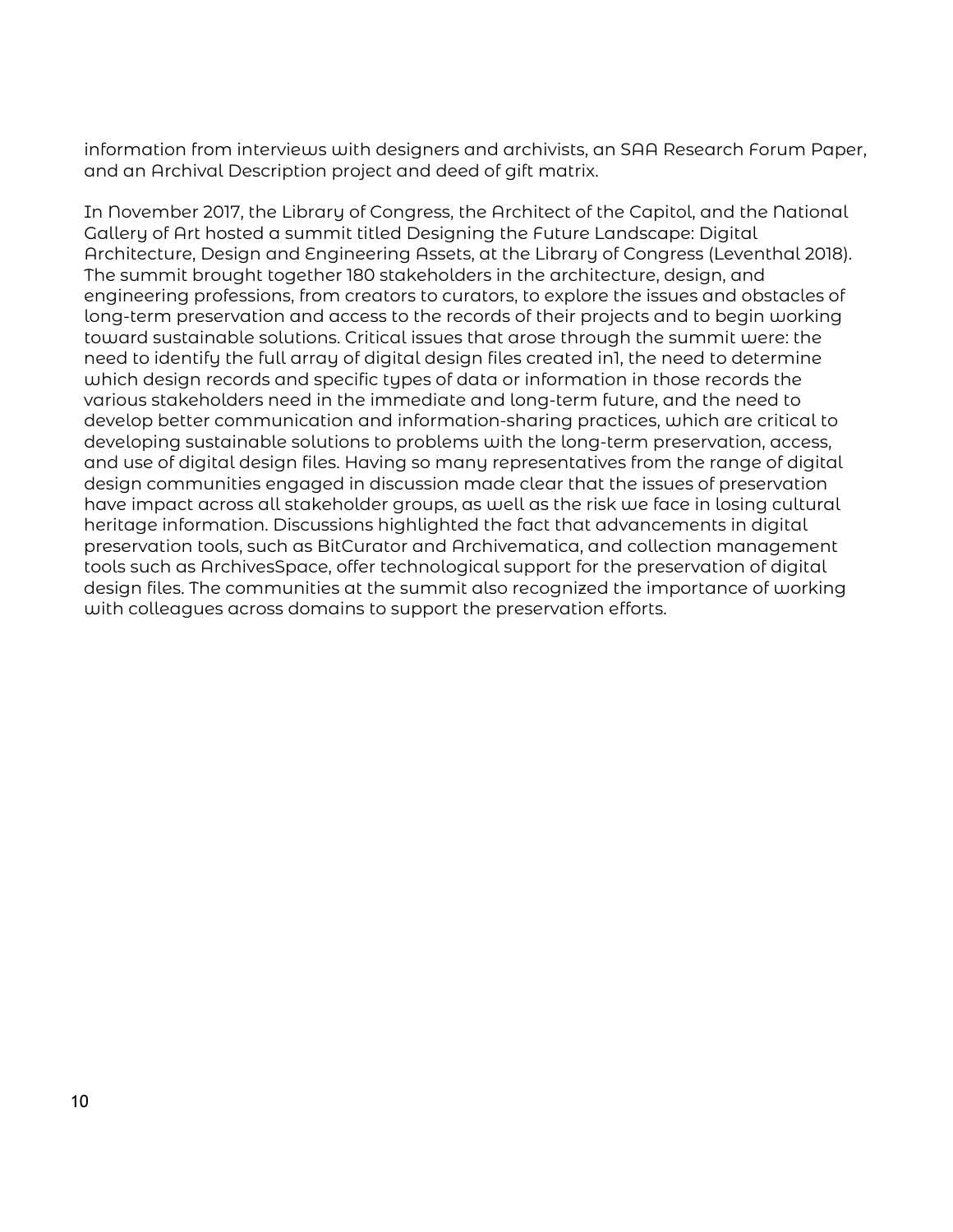# <span id="page-11-0"></span>**Recommendations**

- Disseminate the work of Building for Tomorrow through:
	- o Publication of this White Paper
	- o Building for Tomorrow website
	- o Through article and conferences
- Intellectual Property work:

o Share the proposed draft contract with the American Institute of Architects for feedback.

o Share the proposed draft contract with other stakeholders including designers and archivists.

o Share draft donor agreement template that can be used between donors of archival collections to archival institutions with stakeholders including designers and archivists and librarians.

o If the AIA agrees to incorporate contract language or an addendum to their suite of contracts, work with the AIA on educational programming around contracts.

Standards:

o Provide additional guidance on how to apply the standards recommended by other standards bodies, such as standards bodies located in the UK and Europe

o Investigate BIM standards work in Europe and the US and provide guidance on how to apply emerging standards and identify impacts on archiving institutions.

• Continue work with the SAA Digital Design Records Taskforce

o Share information with digital preservation software developers related to the creation and use of digital design data in order to ensure future product development will include infrastructure to support the long-term preservation and access of digital design files.

o Collaborate on efforts to continue to bring design practitioners, managers responsible for a firm's technology strategy and documentation, and software developers to the table with archivists and digital preservationists.

• Providing access to digital design files:

o Develop a shared set of requirements for access, including requirements based on real life scenarios of what researchers have requested or used in the past. • Educating Design Students in design file data management:

o In collaboration with faculty in design schools, develop a data management training curriculum focused specifically on design records.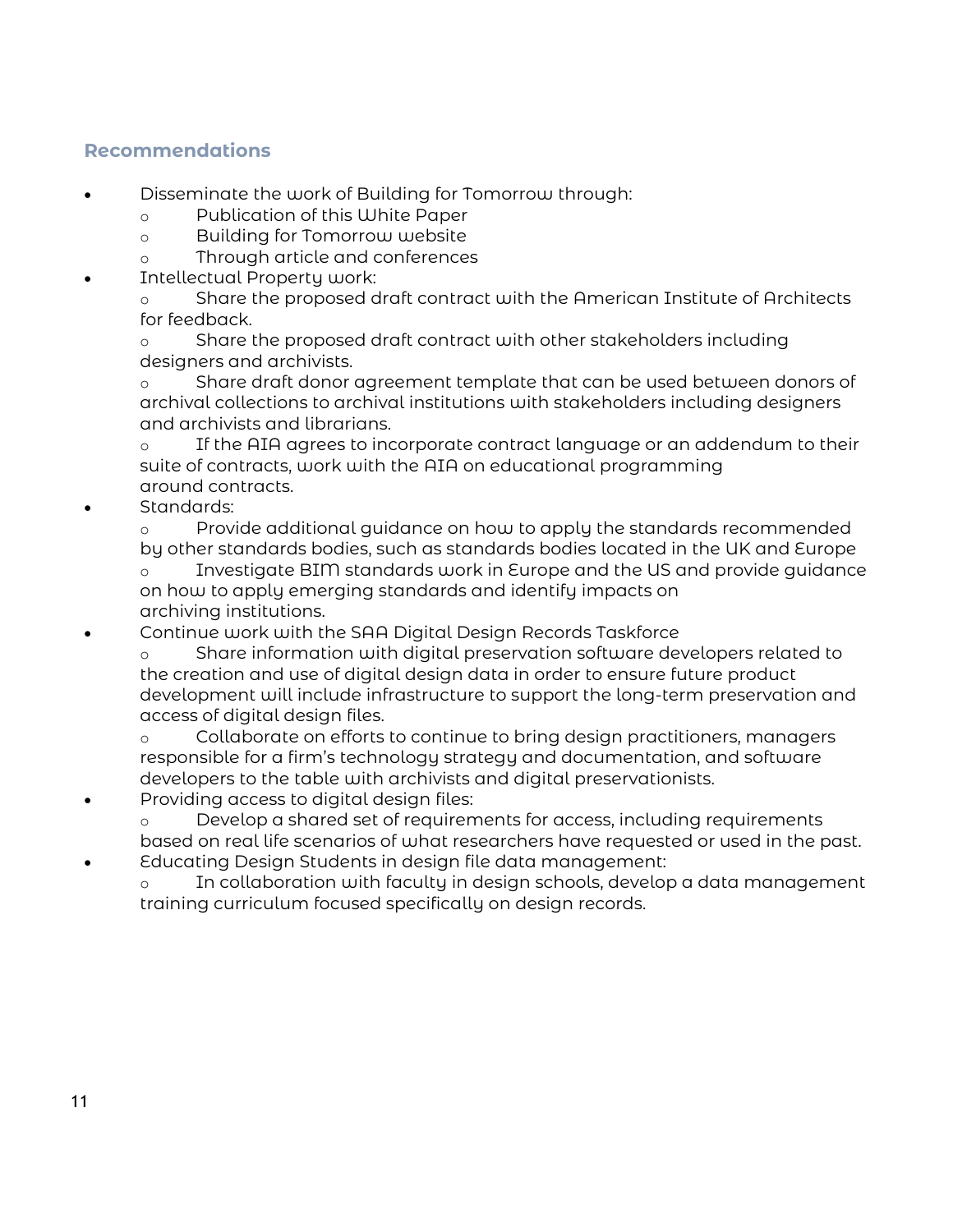# <span id="page-12-0"></span>**Appendices**

Appendix 1: 2018 National Forum Summary

Appendix 2: Summary of Software Vendor Interviews (2019)

Appendix 3: Summary of Design Firm Interviews (2019)

Appendix 4: Summary Report of November 2020 Invitational Meeting

Appendix 5: Recommendations for Long-Term Preservation of Digital Design Data

Appendix 6: Transfer Guidelines and Resources

Appendix 7: Standards Resources

Appendix 8: Principles Resources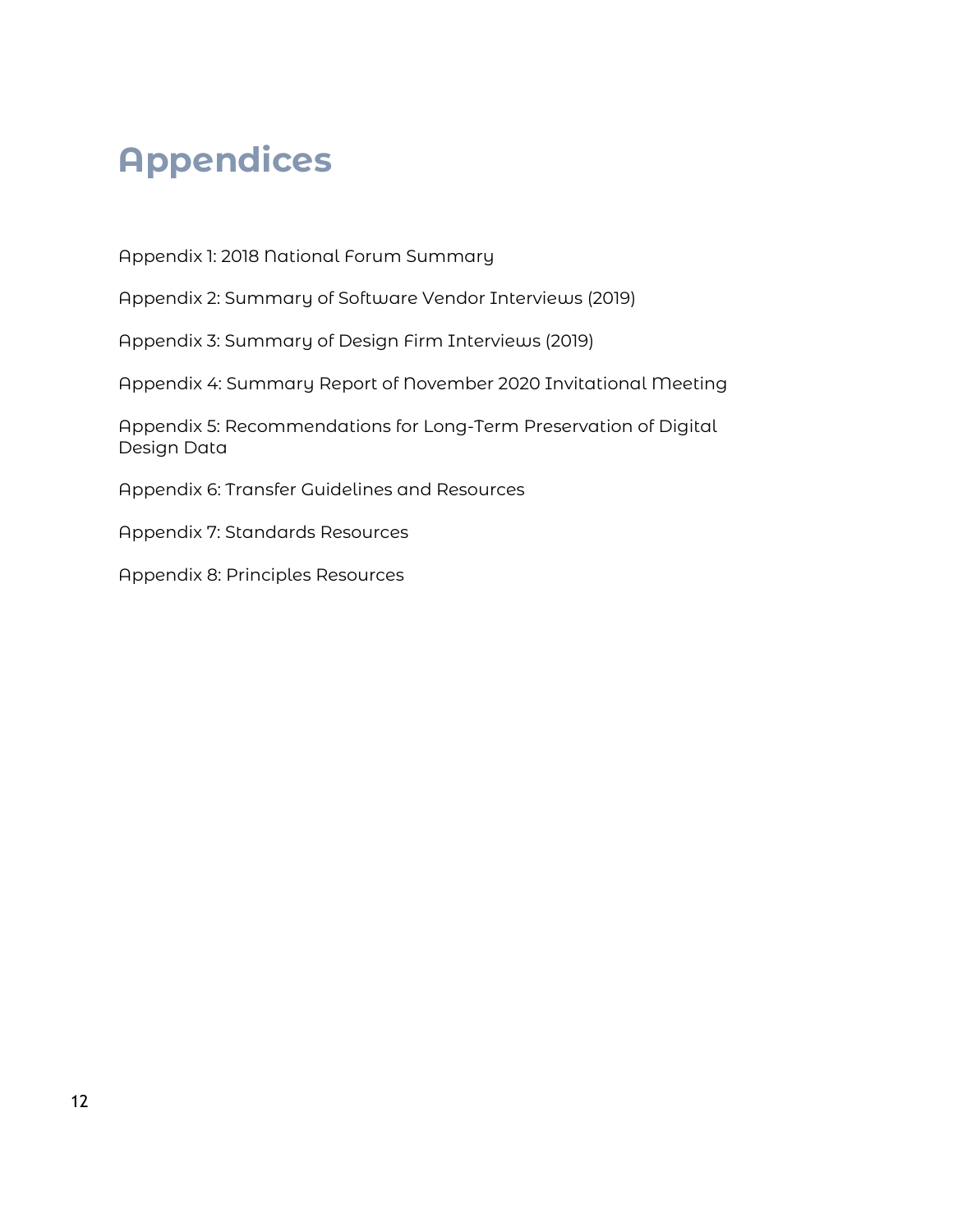# <span id="page-13-0"></span>**Appendix 1: 2018 National Forum Summary**

The National Forum in 2018 brought architects, architectural historians, archivists, librarians, technologists, digital preservationists, and all those engaged in preservation of digital design data together for a day and a half-long workshop. Thirty-five participants, invited to represent these areas of expertise were asked to work together in small and large groups to meet the desired outcomes of the Forum. The goals of the forum were: (i) to set priorities for long-term preservation of digital design documents; (ii) to think collaboratively about issues in preserving architectural design data; (iii) to find alignments of needs and challenges across communities; (iv) to identify a path of development for sustainable shared infrastructure for preservation of digital design documents and data, usable by a variety of types and sizes of architectural museums and archives, in the form of an action plan for the next 3-5 years. An infrastructure in this context includes human resources required to do this work, along with the technological tools, methodologies, and services needed to support institutions of varying types and sizes.

The forum was held immediately prior to the Society of Architectural Historians annual conference on April 17-18, 2018, in St. Paul, Minneapolis. It was led by Building for Tomorrow PI, Ann Whiteside, and facilitated by Christina Drummond (consultant) with help from Aliza Leventhal (Library of Congress), Jessica Meyerson (Educopia), Kit Arrington (Library of Congress), Kari Smith (MIT), and Kate Neptune (Harvard Business School) to keep discussion on topic, to encourage all voices to be heard, and to prompt critical reflection within small groups.

The goals of day one were to identify barriers, issues, and needs of the different stakeholder groups represented; to identify priorities in developing a shared "infrastructure"; and to map out connections between and among the communities represented at the Forum and other communities with which we need to develop partnerships. The end product of the day was a working "map" that included collecting stages of design files, the work flows for each area of expertise, and capturing the multidimensional perspectives from each area of expertise (for example the architect is concerned with different parts of the Architecture, Design, and Engineering (ADE) record lifecycle than the archivist) of preserving born digital design files and the various connections to other groups and organizations that are working on similar issues with which we need to connect. This "map" visually described the work that needs to be accomplished to develop infrastructure to support the preservation of digital design files from creation through ingest by collecting institutions.

Day two focused on moving from the mind map created on day one towards developing a set of strategic directions and actions for a community driven infrastructure for preserving digital ADE records. During this day a clarification to the moniker for ADE records was proposed: DADE (Digital Architectural Design Engineering records). This was to clarify the project's orientation towards new (post 2010) digital ADE records: works that are born-digital within the lifespan of current software versions, rather than legacy works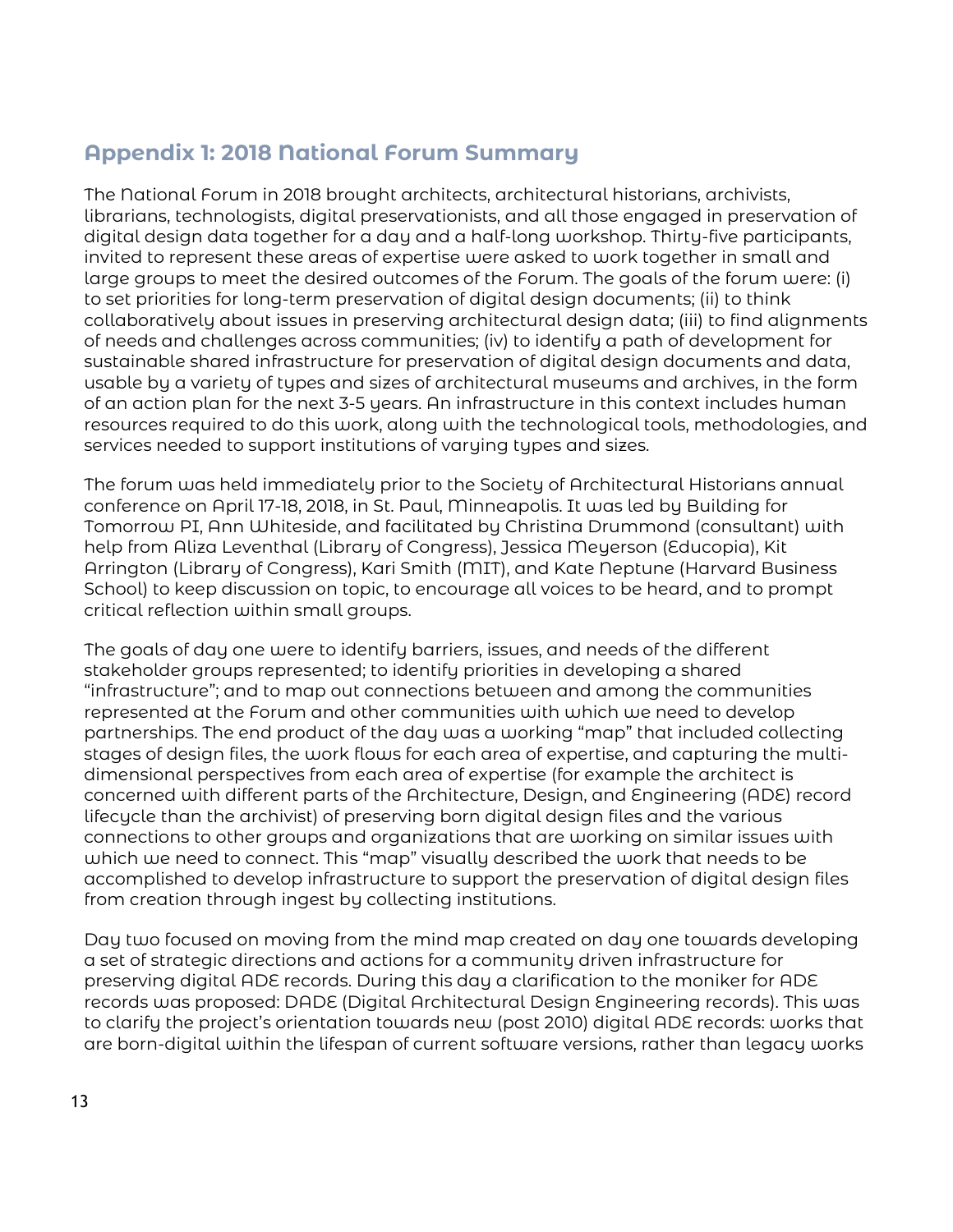that will benefit from solutions for new digital records but require additional technologies such as emulation.

A follow up meeting was held in late May of 2018, with a subset of the Forum attendees to work on refining and finalizing the strategic directions. A high-level view of the strategic directions is provided here. The [full document](https://projects.iq.harvard.edu/files/buildingtomorrow/files/2019_dade_digital_architecture_design_and_engineering_strategic_directions_and_priorities.pdf) can be found on the [Building](https://projects.iq.harvard.edu/buildingtomorrow/resources)  [for Tomorrow](https://projects.iq.harvard.edu/buildingtomorrow/resources) site.

# **The Strategic Directions:**

# **1**. Understanding and Representing the Current State of the Field

The goal of this Priority is to understand the landscape of digital preservation efforts surrounding the DADE coalition, how the efforts are aligned or in dialogue with each other and DADE, and to share this perspective with members of the DADE community in order to identify opportunities to better support the community and to prioritize the work of the committee.

#### **2.** Start and Improve Coordination across Institutions on DADE and Connect to **Stakeholders**

The goal of this field is to develop community engagement means and methods.

# **3.** DADE Coalition Governance & Sustainability

The goal of this item is to make the DADE coalition sustainable in the long-term through clear organization, strong commitments of community members and continued pursuit of funding.

#### 4. Improve the DADE community's ability and capacity to preserve DADE records

This item catches the known gaps and services needed within the DADE community.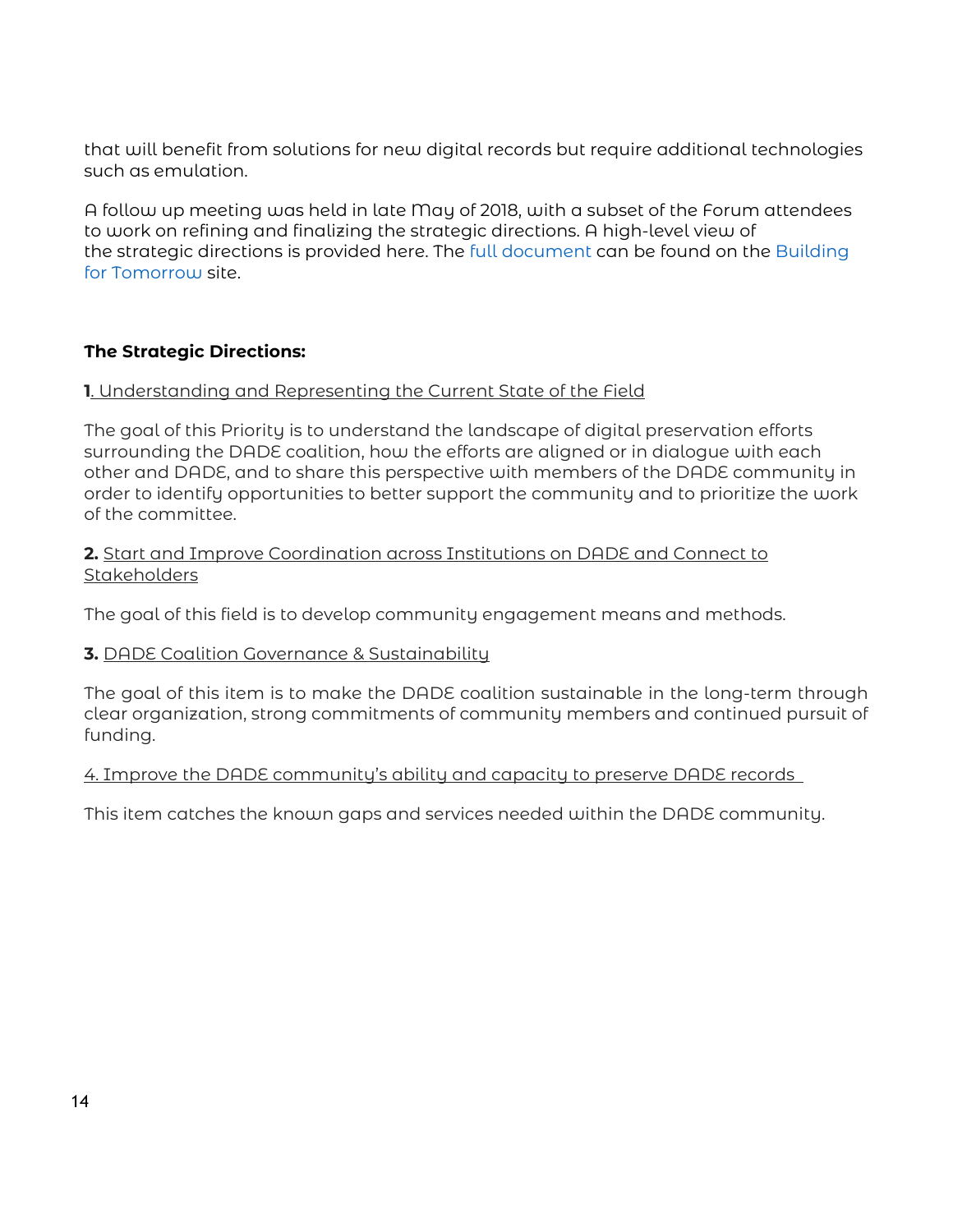# <span id="page-15-0"></span>**Appendix 2: Summary of Software Vendor Interviews (2019)**

In summer 2019, Sara Rogers and Ann Whiteside interviewed representatives from four CAD software firms (Autodesk, VectorWorks, Trimble, Bluebeam). The questions we brought to each representative were the following:

> 1. What are the major milestone moments in the evolution of a software or the software suite?

a. And in also taking technological breakthroughs and changes in computing so else the company's approach and intention in what the software could do.

2. What was the build up like between each milestone?

a. How forwards and backwards compatible are those files or the features influenced by user requests or solely felt in product roadmap?

- 3. What leads to changes in the interfaces?
	- a. How do you think about how the user experience is impacted?

4. Is software intentionally inter-operable or engaged with other vendor softwares?

a. Are you intentionally working with other vendors and if so who they are?

b. What file types are made of, supported, importable or exportable by your software?

c. How are updates pushed out?

d. Does the company themselves keep copies of all the version of their softwares?

e. And if yes, is the software functional? Is the thing maintained?

5. Would you be willing to share preservation or access copies to collecting institutions that have files made with these versions of their softwares?

6. What is the best free reader of the software?

- a. What are the missing features from the free reader versions?
- b. Do you feel that they are valid?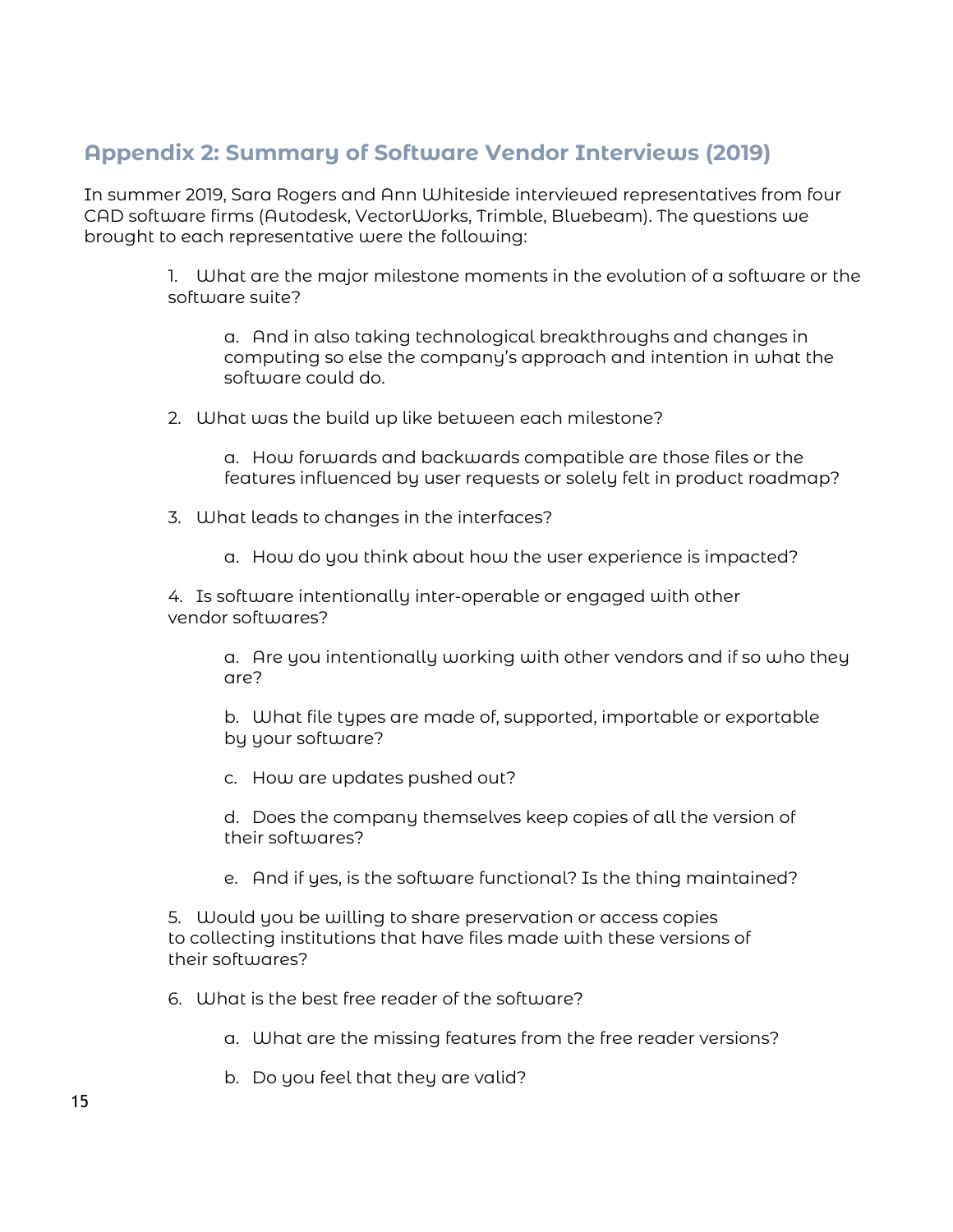7. What do you see as the most critical view or the record of the files that your software produces?

We learned that in general, the focus on developing software is on continuous improvement and iterative changes, based on the needs of the software users. The compatibility of software is generally forward, though most vendors have limited backward compatibility. The focus of forward compatibility is driven by software sales to users who are looking for the latest versions of software. Each of these has implications for archiving institutions because the software used in a design is generally not accessible after a period of time and is a known issue for preservation. Focus is on continuous improvement or iterative changes to software to accommodate changing needs of software users.

Two vendors shared their approach to a product roadmap; other were less specific in describing their approaches.

Overall, we hear repeatedly that the future is about the use of Google documents and the Cloud. They allow much more sharing of information across project participants in dispersed locations.

There is also a focus on the integration or compatibility of multiple software tools so that the user doesn't notice that they are using different tools together. The user no longer has to switch in and out of different software programs when the software is integrated.

The vendors themselves indicated that PDF is the most critical view of the files produced with the software, and the one that they would rely on as a record of the software.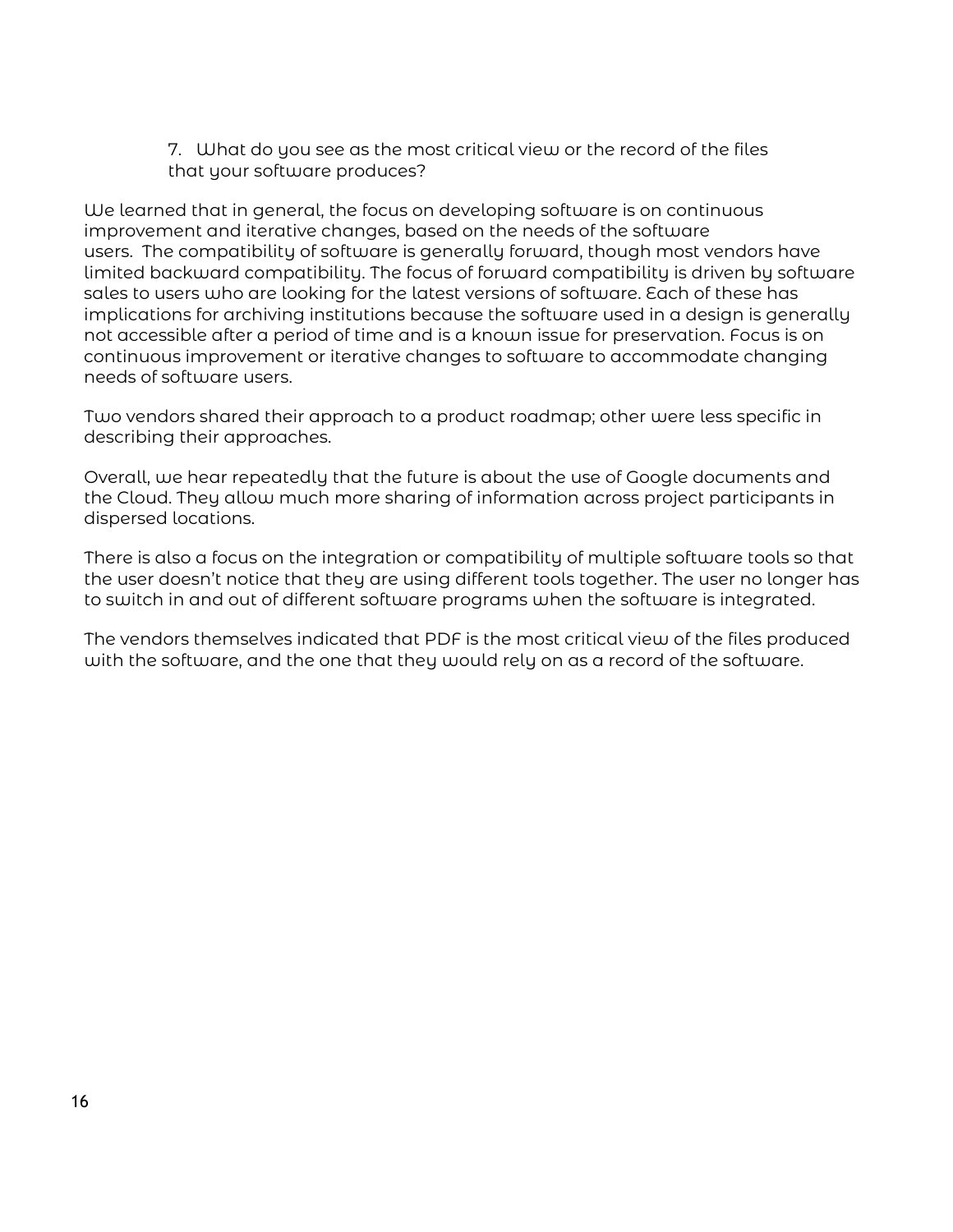# <span id="page-17-0"></span>**Appendix 3: Summary of Design Firm Interviews (2019)**

The Harvard Team (Stephen Abrams, Sara Rogers, Ann Whiteside) met with designers and a BIM manager in two firms – Sasaki (a large, international firm) and Höweler + Yoon (a small Boston-based firm) in fall 2019 and winter 2020. Sasaki offered meetings with two different design teams working on two separate projects, providing us with projects of different scope and size, each of which was in-process. Our meetings with Höweler + Yoon were held with one of the principals and a partner and focused on one in-process project.

The questions we brought to each design team were the following:

a. Questions:

i.Where are the handoffs?

- 1. Design development phase
- 2.Schematic design
- 3.Construction documents
- 4. As-builts
- 5.Others?

ii.What is the journey of the plan? Going back and forth between?

iii.How are the handoffs happening?

- 6. Email
- 7.WeTransfer

iv.What do designers view as the most important document?

v.What is the evolution of the document?

vi.How do you close out projects?

vii.How are software products implemented and used?

8. If you didn't have X software what would you do?

The themes that emerged from the interviews are: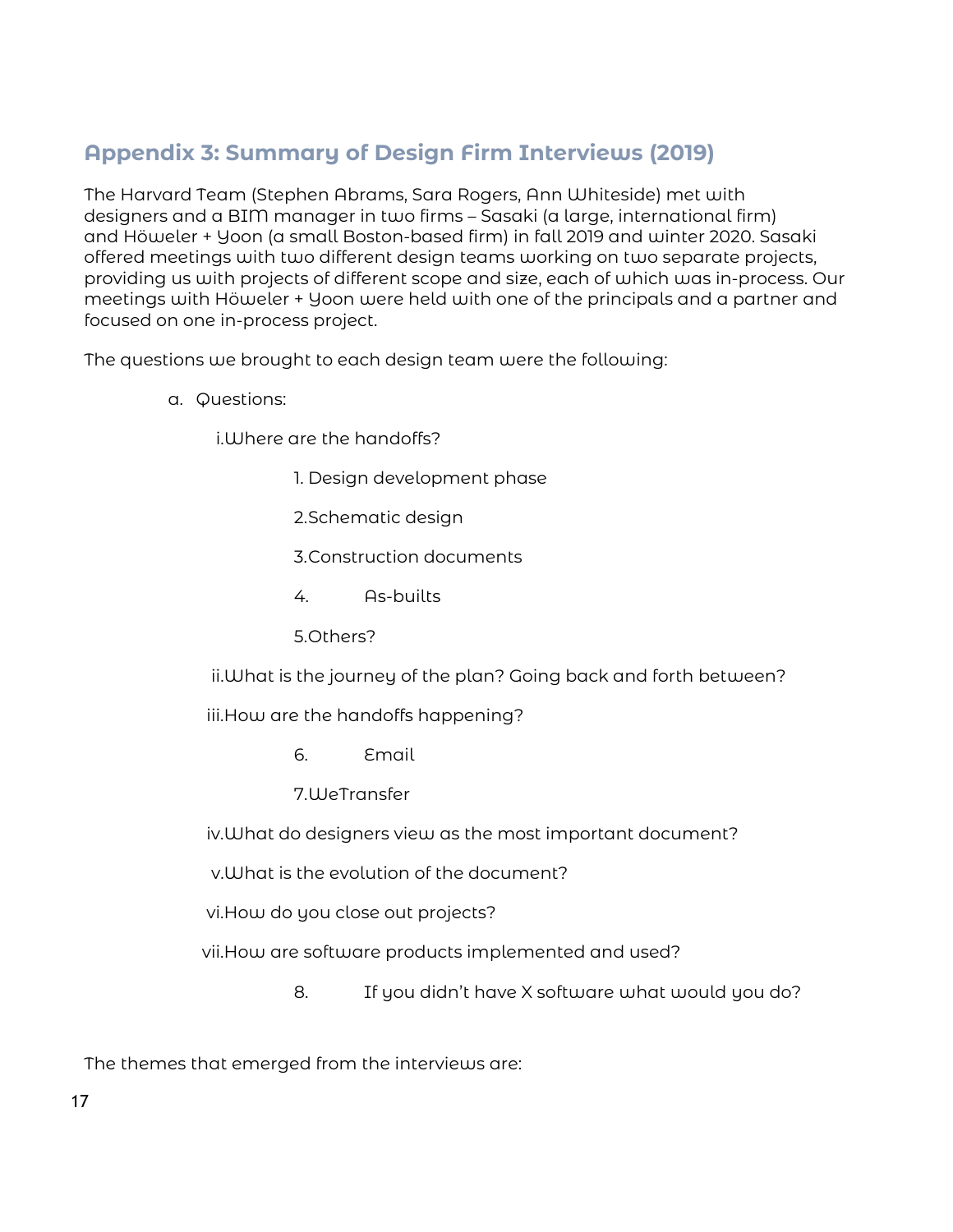#### **Use of software products:**

• Since about 2008, all software that is BIM related is not perpetual anymore. Software is paid by subscription, so there is no physical software to go back to. There is a three-year window with updates.

• AutoCAD is used primarily as a documentation tool in architecture, though still heavily used as a design tool in landscape architecture. And is becoming obsolete because it does not always translate in the same way when shared with other software

- The industry is moving to Revit as the software of choice because it is easier to manage works more easily with other software
- There are numerous software products used throughout the design life cycle, including Rhino, Revit, SketchUp, and others, depending on the firm
- A wide range of software is used for presentations: InDesign, PowerPoint, bitmap, jpeg, tiff; (presentation documents) InDesign, PDF, ppt; Hand sketches (jpeg); computer generated (renderings) photoshop, jpeg, tiff; (line drawings) illustrator, AutoCAD, Rhino
- Other tools such as Excel are incorporated for different purposes in a project
- "Record" drawings that eventually become "as-builts" that don't usually come back to a firm
- The most critical to save are early design ideas and the final BIM, although having as much as possible throughout the whole process would be highly desirable
- Early sketches are often still hand-drawn, which are not always scanned
- Each project will have unique workflows based on the needs of the project and the tools available
- Digital Artifacts *design documentation* (3D design model) rhino, (3D rendering model) 3DS Max, (BIM) Revit, (construction) PDF

#### **File management:**

- Models are saved at key milestones, typically at design preservation
- File structures are often project-driven

#### **Preservation of files on the firm side:**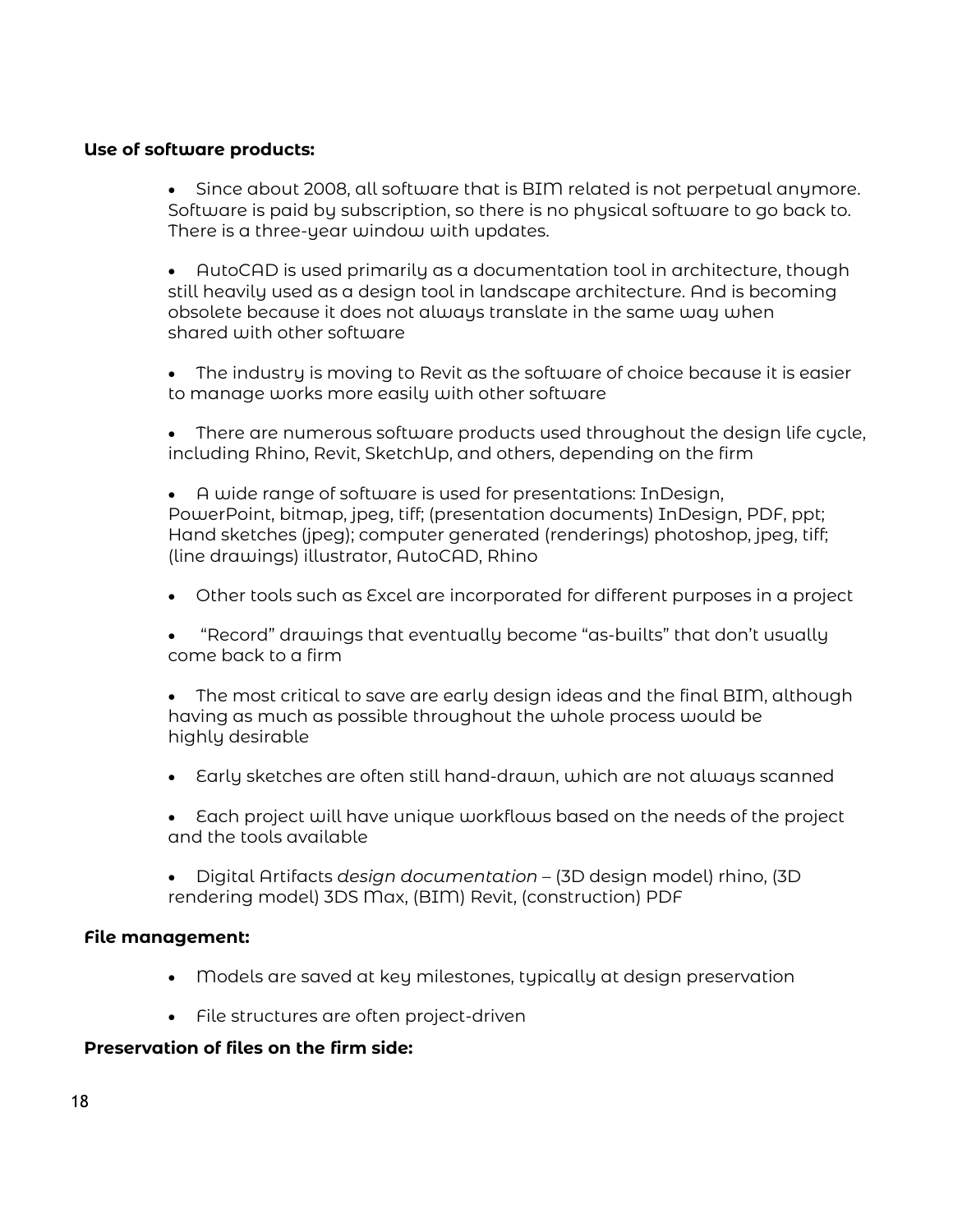• Most companies are very concerned about not losing work doing in the past 2-3 days. If something breaks, there is a need to have the resources to recover what was lost. Weekly backups, already served in our servers or colocation. If there is a data loss disaster, there is the option of hiring consultants to recover the data.

• On the side of IT and legal implications related to preservation, data is usually kept for three to six months, and extending back to a year. One firm noted that they now have constant back up kept locally and in a colocation. Generally, everything is backed up because it takes more people hours to select what to backup than to save everything.

• Legally, the firm is required to retain record documents for 15 years and there is not time to filter through all the files. Across the board, because of state legal requirements (in Massachusetts), international work has to comply with higher legal standards.

• Software vendors do not want to commit themselves to preservation. There could be greater weight to the issue if the architectural community could go back to the vendors and talk to them. Sasaki is willing to help collaborate on this, or on the prospect for more widespread understanding in architecture.

# **Building Information Modeling (BIM):**

The use of BIM is for automating access to files from stakeholders involved in the design process to construction, and through to the ultimate building managers once the building is complete. BIM is a paradigm shift in the design process because it is not a tool per se, but a database that facilitates process across disciplines. When each stakeholder of project needs something or needs to work with something, idea is that you have access to certain aspects of the database. In the database, you have schedules of lists of different things, the stakeholder will extract the list of components into their work, and design and construction changes are shared within the BIM automatically.

# **Education of design school students in data management:**

As part of the interview process, we also discussed design school pedagogy and future education of design students. We consistently heard from all the designers we interviewed that graduates from design schools enter firms with very little understanding of data management in the context of design practice, and that BIM is not taught in all schools. The lack of education in these areas means that firms have to develop very rigorous training in these areas as they onboard new staff. This is noted as an area for future work on the part of design schools and librarians and archivists in the schools.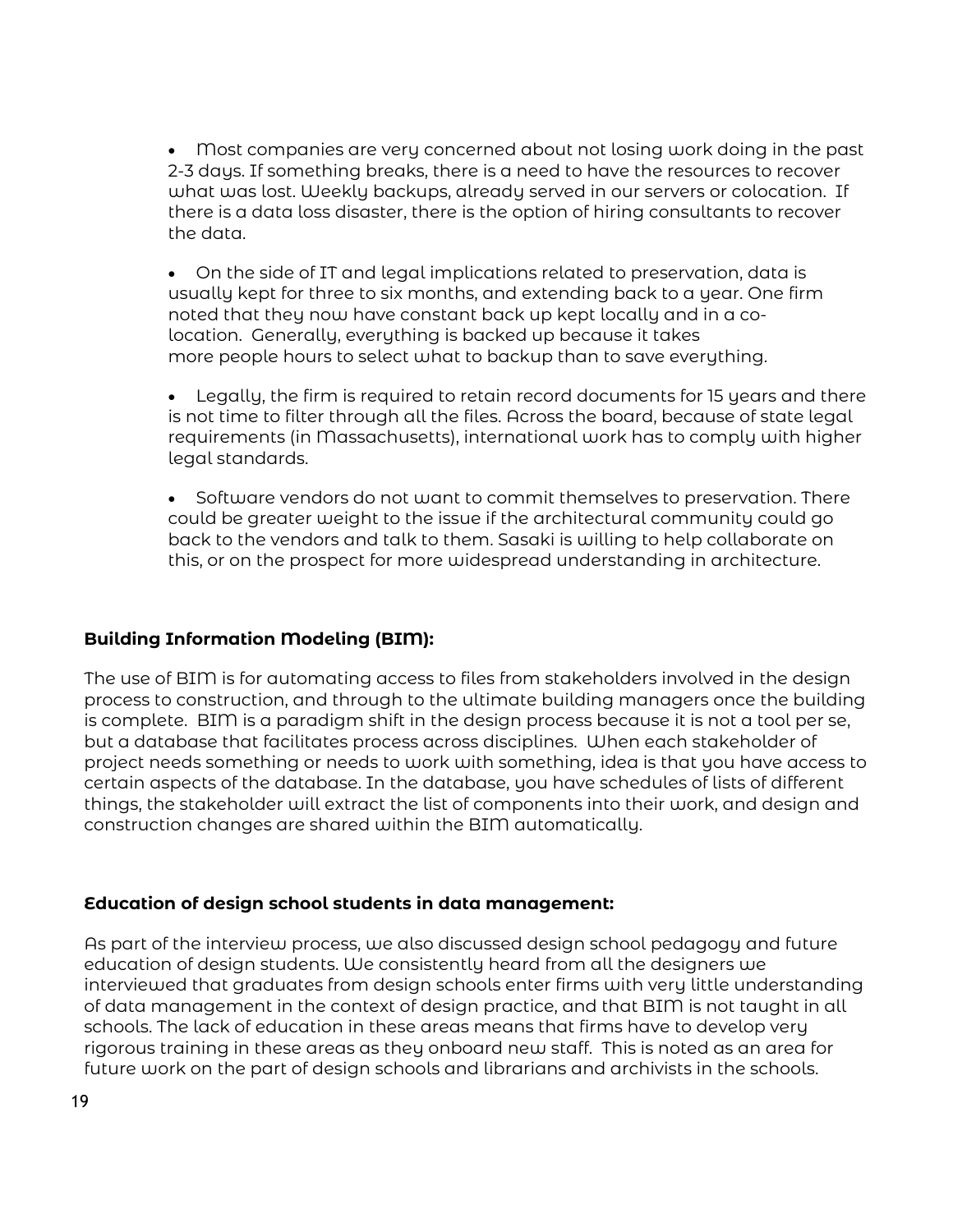# <span id="page-20-0"></span>**Appendix 4: Summary Report of November 2020 Invitational Meeting**

#### **The objectives of the meeting were to:**

- Identify key impediments to the effective and sustainable long-term preservation of digital architectural and design assets and offer concrete responsive recommendations for best practices
- Strengthen understandings between stakeholders regarding their different perspectives and their united goals
- Identify and refine concrete activities these stakeholders will engage in to forward general preservation aims and these specific recommendations

#### **The outcomes of the meeting were:**

• To achieve agreement on principles for preservation of digital architectural and design assets, including a clear focus on the preservation of meaningful *experiences* of architectural design information, which implicitly encompasses concern for both authentic digital assets and the intermediating software necessary for use and reuse of those assets.

• To develop an action plan for encouraging and supporting adoption across the stakeholder communities, which includes designers, archivists/librarians/curators, digital preservationists, emulation experts, faculty, design firms, historians, and organizational representatives.

#### **Attendees:**

- Seth Anderson, Software Preservation Program Manager Preservation: Digital Preservation, Yale University
- John Bacus, Senior Director of Product Management, Design & Engineering Solutions Group at Trimble Inc.
- Daniel Cardoso-Llach, Associate Professor, Carnegie Mellon University
- Euan Cochrane, Digital Preservation Manager Preservation: Digital Preservation, Yale University
- Martien de Vletter, Associate Director Collection, Canadian Centre for Architecture
- Nancy Hadley, Assoc. AIA, Director, Archives & Records, The American Institute of Architects

• Eric Howeler, Höweler + Yoon and Associate Professor of Architecture, Harvard GSD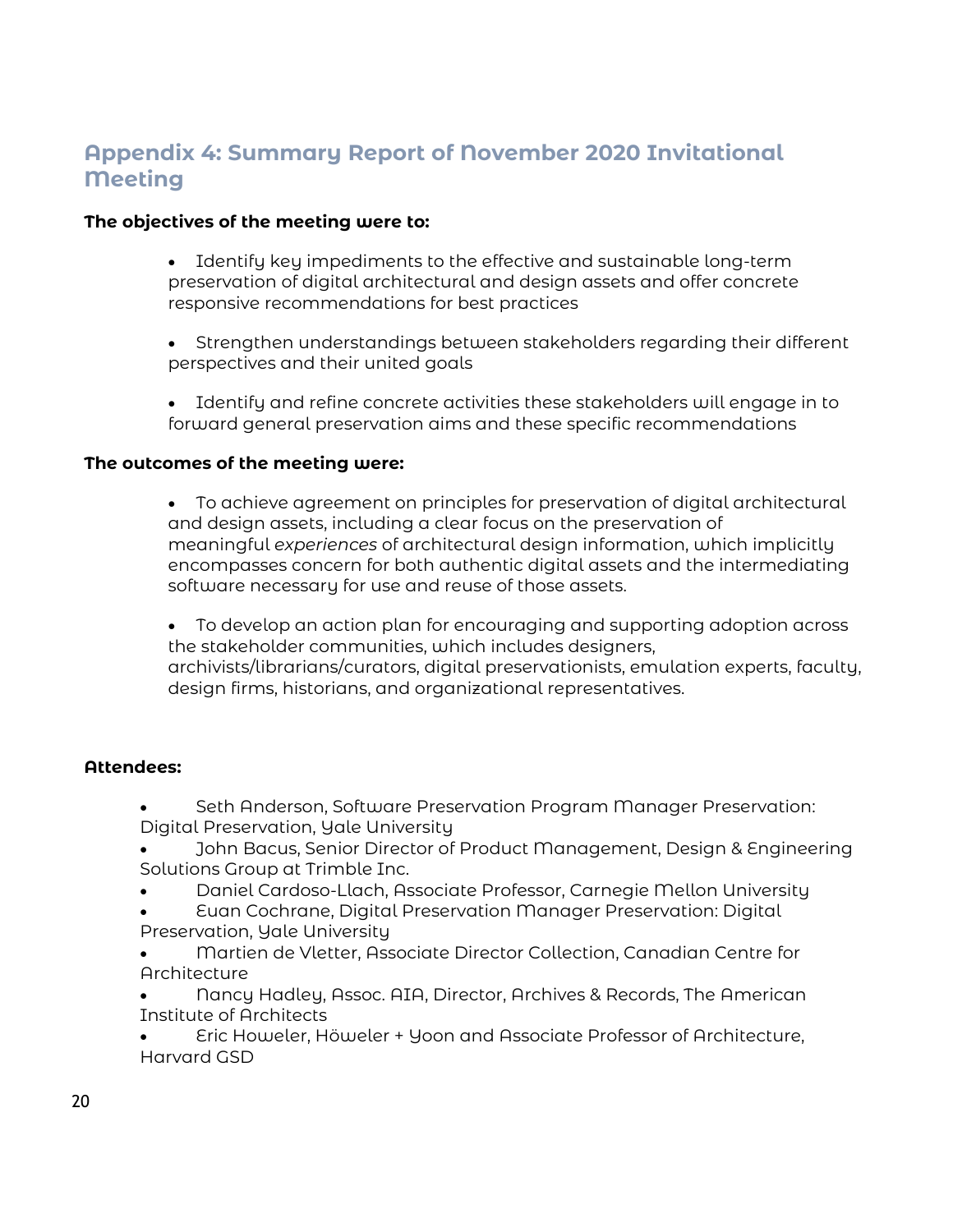• Leslie Johnston, Director of Digital Preservation, U.S. National Archives and Records Administration

• Aliza Leventhal, Head of Technical Services Section, Prints & Photographs Division at Library of Congress

- Clifford Lynch, Executive Director, Coalition for Networked Information
- Moira O'Connell-Morganstein, Facilities Archivist Facility Information Systems, MIT
- Emily Pugh, Digital Humanities Specialist for The Getty Research Institute
- Marek Suchocki, Autodesk
- Tessa Walsh, Digital preservationist and software developer, BitCurator

The meeting was facilitated by Dr. Katherine Skinner, *Executive Director, Educopia Institute*

# **Building for Tomorrow project team**

- Ann Whiteside (PI), Assistant Dean for Information Services, Harvard University Graduate School of Design (GSD)
- Sara Rogers, Digital Archivist, GSD
- Kathlyn Kao, Graduate Student, GSD
- Hanan Kataw, Doctoral Student, GSD
- Stephen Abrams, Head of Digital Preservation, Harvard Library

# **The agenda:**

The meeting took place over the course of two half-days.

Day one:

- Introductions
- Overview of preservation challenges stakeholders face
- Workflow design and troubleshooting
- Recommendations for action

Day two:

- Realizing the collective benefits of our work
- Recommendations and Actions development
- Commitments

# **Themes that arose in day one included:**

- A lack of shared nomenclature between stakeholder communities
- (I.e., "design, bid build" as opposed to "design and construction")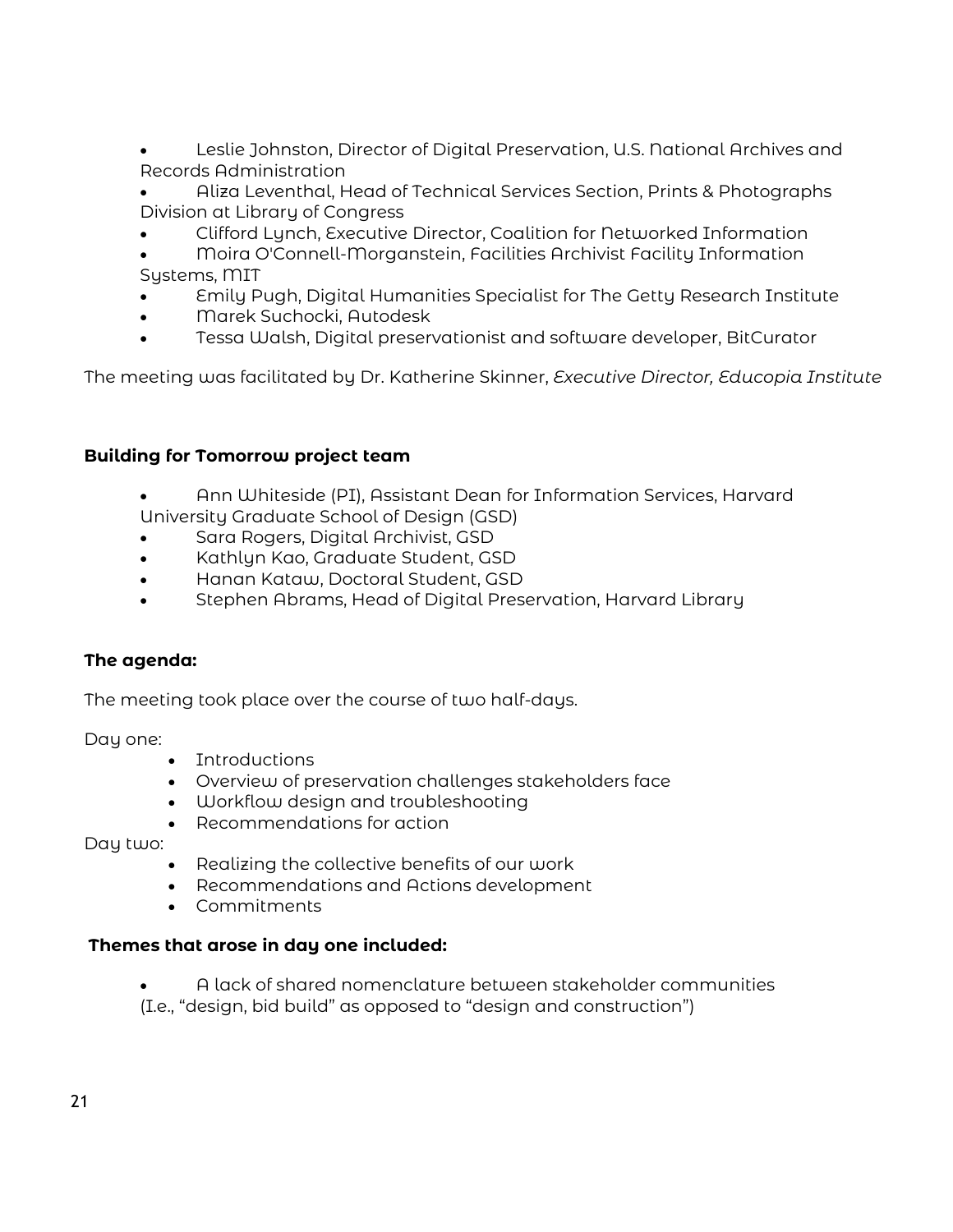• A tension between the technologist presumption that the future will take care of itself and the archivist presumption that complexity will continue to abound.

• There are existing standards and guidance documents that no one knows about or implements because they are used in different communities arose multiple times; solving this requires identifying those standards and then serving as emissaries

• One of the most important conversations was about how decisions are made and who makes them about what projects and/or components of projects are archived. What roles does privilege play in the decision-making today, and how can we push against that, or at least make it more visible?

• The need to work collaboratively across stakeholder communities is clear, and at the same time, individuals have bandwidth constraints. How to move this work forward in the future will require deep collaborations across communities, and very clearly delineated and discrete tasks for each step.

# **The recommendations that arose out of the first day's work were:**

1. To develop good practice documentation

a. Action: Establish a set of recommended principles to guide implementation and document a spectrum of practices that may satisfy those principles including for small or low-resourced archives, federal or other very specific/regimented archives, and broader and higher-resourced archives

i.Principles list ("Need to know what you have" "Need to avoid single points of failure" etc) that builds from existing sources (eg CCA, NARA, NDSA) but frames the principles with a specific design focus and exemplifies the spectrum of practices

ii.Collections considerations documentation or framework that highlights what collection gaps are known and need to be addressed (eg, underrepresented groups)

b. Action: Develop a shared set of requirements for transfer to an archive (not building a tool) but just agreeing on what a complete submission information package looks like.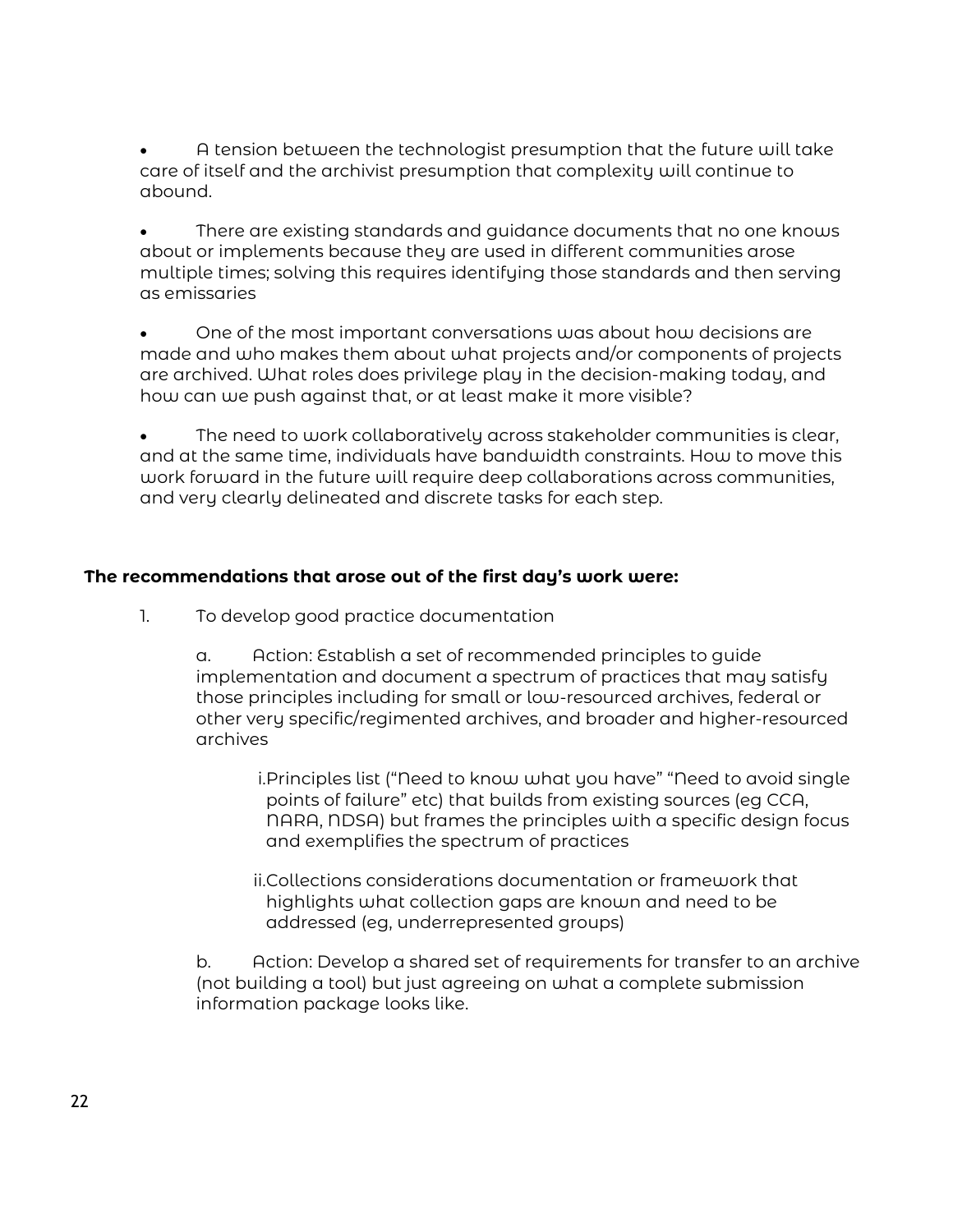iii.This would give at least a starting point for changing recordkeeping practices earlier in the design/build/bid stage and also help archivists/practitioners state their needs for archival transfers.

c. Action: Develop good practice documentation for unstructured data (e.g., emails) building on existing documentation built for other subfields/domains

2. Develop a shared set of requirements for access - this should include requirements based on real life scenarios of what researchers have requested or used in the past. Again, whatever happens during processing will vary, but at least knowing what is needed as a baseline dissemination information package will be a starting point for figuring out what all happens during processing on a collectionby-collection basis

3. Engage with current/emerging standards and bring all stakeholder POV to bear on their implementation

a. Action: Collect existing standards and create an annotated list of standards currently in use, and note what voices are involved in each and what voices are missing from each (e.g., ISO, SAA, etc)

b. Action: Based on the missing voices, approach standards bodies with a request for engagement of additional perspectives

4. Develop initial vendor agreements (or a framework for these) to model how vendors and archives may collaborate towards shared aims

a. Action: EaaSI and Sketchup begin drafting an initial agreement; note challenges or issues that need to be solved

b. Action: Build a framework for collaboration that includes a list of who needs to be involved (positions), what questions need to be researched, general themes to address

iv.Test the framework, eg with a pilot by AutoDesk and CCA

5. Build partnerships with Design Schools to develop and pilot a simple initial set of training modules for students on how to structure design content for eventual hand-offs and longevity

a. Action: Develop a one-page advocacy statement and circulate to Design Schools to engage a broader set of instructors for future work

b. Action: Establish initial set of competencies for design students

v.Identify existing training opportunities, including in adjacent fields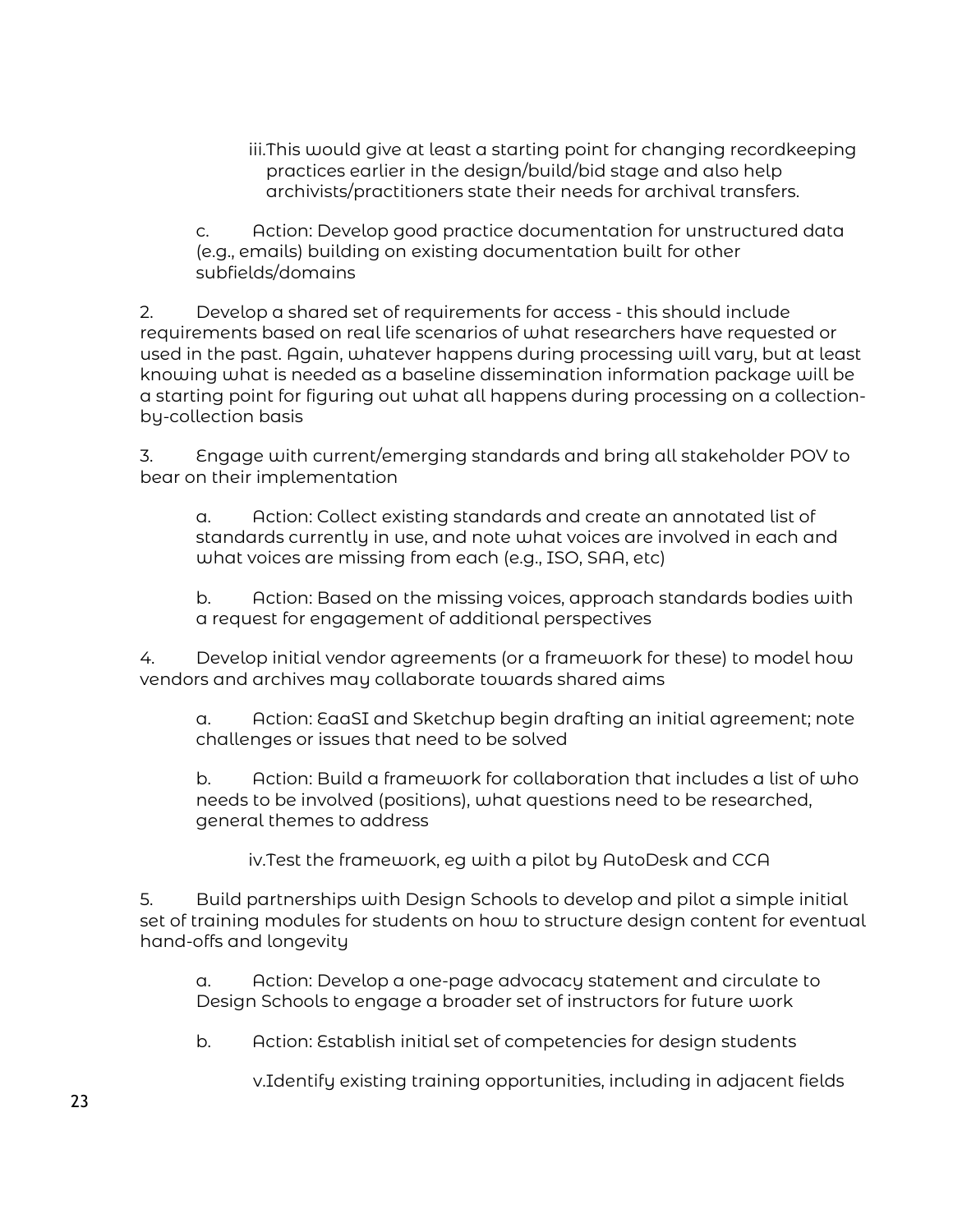- vi.Identify training modules and frameworks that might serve as starting points
- vii.Identify key stumbling blocks to long term preservation that should be included in the training (for example, issues around links to external libraries or between drawing sets)

Day two began with a discussion about what this collective of stakeholders is, exactly, and what kinds of work it can do together, what it cannot do, enabled everyone to think about their own role within the collective, and allowed us to work collaboratively to flesh out and refine the action items, and to define how the work would be done over the course of spring 2021.

Of the five actions agreed upon, we focused on four: good practice documentation (1) focusing on principles (1.A.i) and developing a shared set of requirements for transfer to an archive (1.B.); shared requirements for access (2); and engaging with current and emerging standards (3.A.).

Draft refinements to the charge were completed, and workflows brainstorms were completed. The workflows were finalized by Sara Rogers (Harvard GSD) after the meeting.

We reached agreement from most participants to continue work on these action items, with three to five participants for each of the four workgroups, and work began in January 2021, and was completed in May, 2021. The results of the work are found in this White Paper.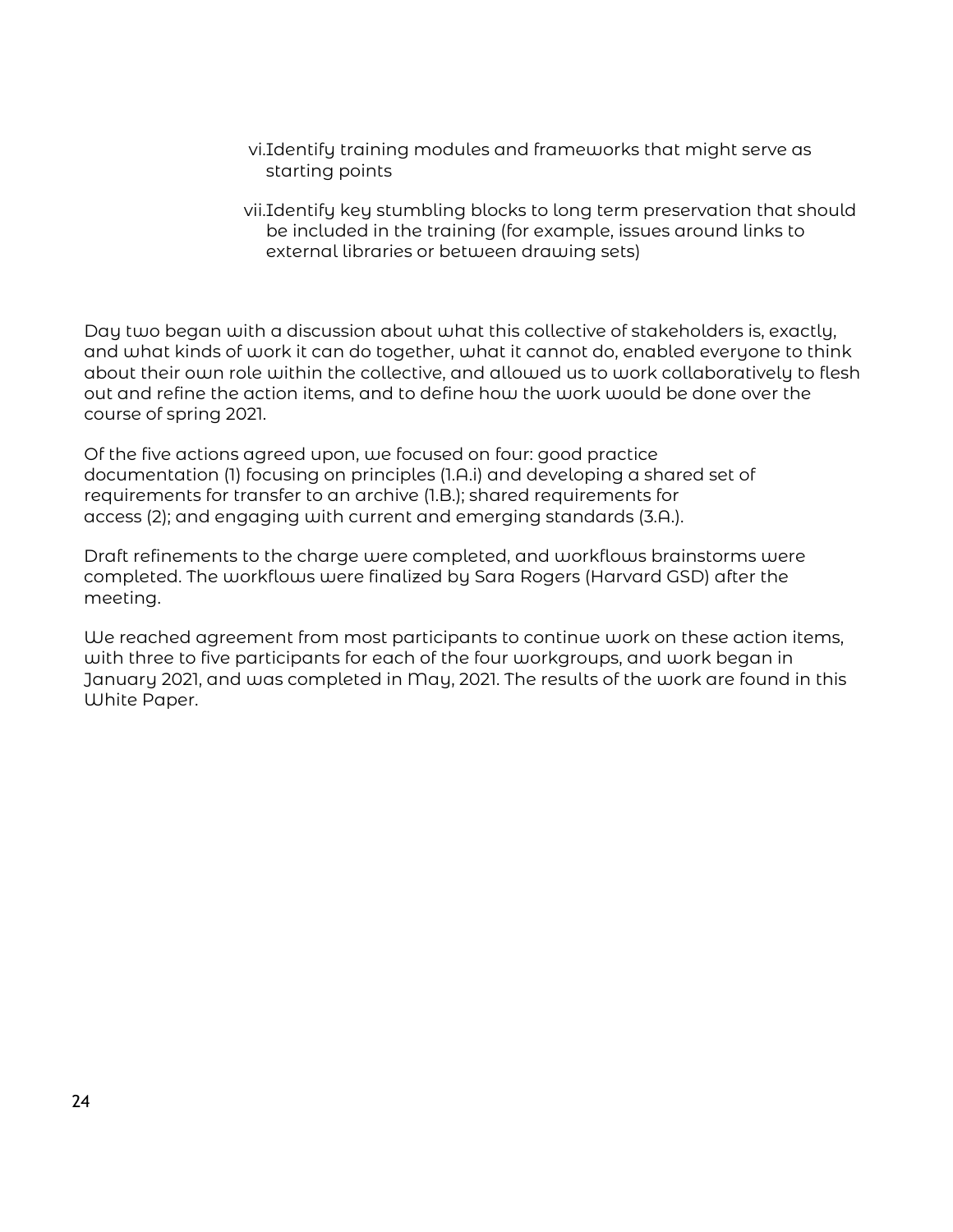# <span id="page-25-0"></span>**Appendix 5: Recommendations for Long-Term Preservation of Digital Design Data**

# **Executive Summary**

Effective preservation of digital design data is dependent on curatorial, technical, and legal capabilities and commitments. These recommendations provide guidance on all aspects consistent with general long-standing archival practices as well as the specific practitioner and academic needs, goals, and aspirations of the design and cultural memory communities. Conformance to these recommendations provides greater confidence in the successful and sustainable long-term preservation of digital design data.

# **1 Introduction**

The architecture, engineering, and facilities management fields have embraced the application of information technology in all aspects of their activity. Ensuring the ongoing viability and accessibility of the digital design artifacts underpinning that activity is crucial to historical understanding of the built environment, effective education of future generations of scholars and practitioners, productive reuse and repurposing of the architectural record, and responsible operation and maintenance of realized architectural projects.

# **1.1 Purpose and Scope**

This report makes specific recommendations for best practices to the architectural community of scholars and practitioners regarding effective, efficient, and sustainable preservation of valuable and often unique digital data.

For purposes of these recommendations, digital preservation is defined as the programmatic enterprise enabling meaningful human communication of digitallyencoded information across time and ever-accumulating technical and cultural distance. Digital preservation activity entails a complex of people, policies, procedures, and systems ensuring the archival integrity, authenticity, accessibility, and usability of proactively-managed digital resources.

Although the title of this document references "design data", this language should be interpreted expansively to encompass all digital artifacts significant to exploratory, detailed, and final architectural, landscape, and engineering design, construction, and facilities management. The phrases "architecture, engineering, and construction" (AEC) and "architecture, design, and engineering" (ADE) are more descriptive of the full range of concerns targeted by these recommendations, however, that terminology is less familiar to the non-specialist audience and is not used here.

Development of these recommendations occurred in the context of Harvard University's *Building for Tomorrow* (BfT) project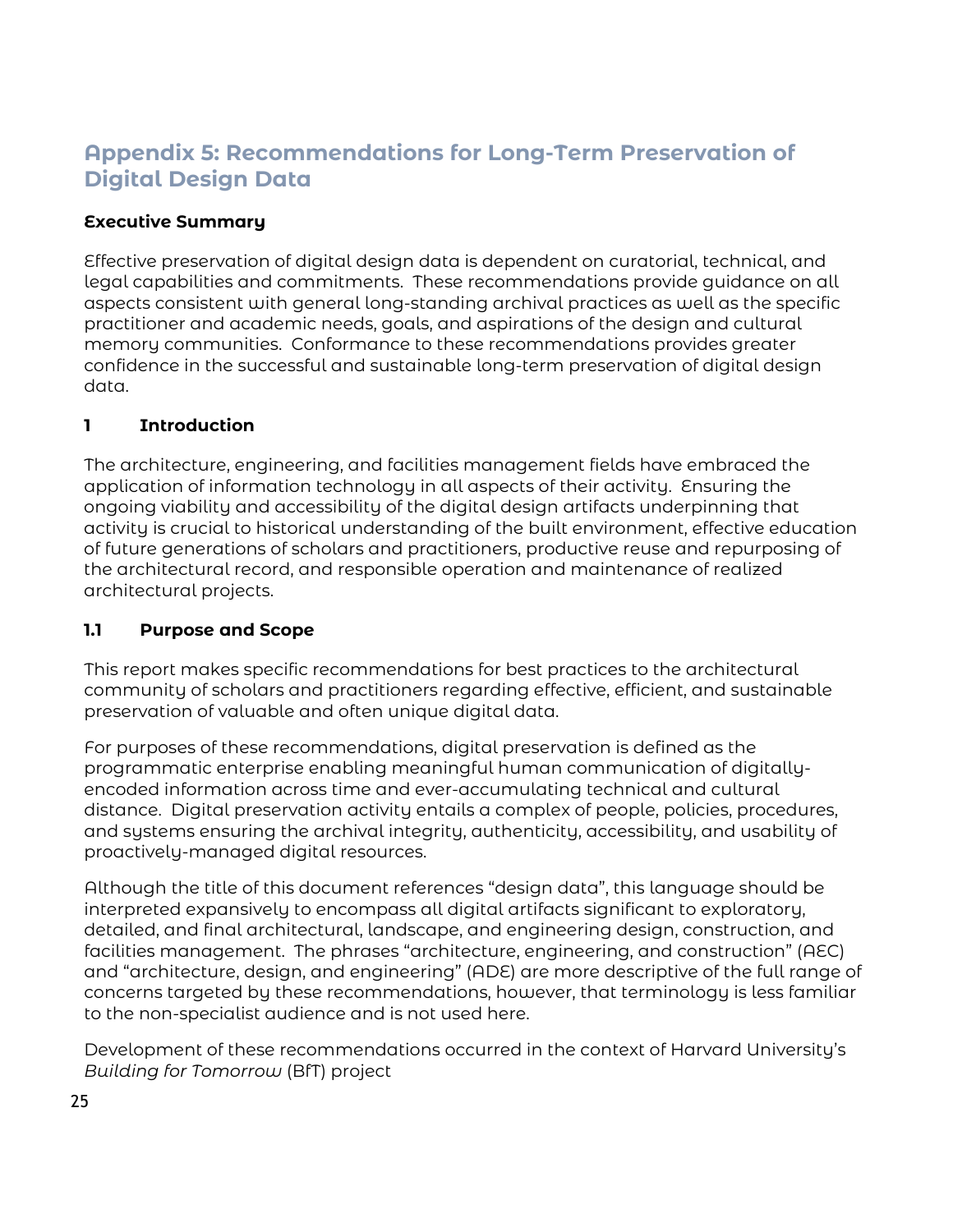[\(https://projects.iq.harvard.edu/buildingtomorrow/home\)](https://projects.iq.harvard.edu/buildingtomorrow/home), generously funded by the US Institute of Museum and Library Services (IMLS), #LG-73-17-0004-17. The final recommendations incorporate critical perspectives of a wide range of consulted stakeholders as well as the participants of an invitational workshop organized as part of BfT project activity in November 2020.

# **1.2 Convention**

The key words "MUST", "MUST NOT", "REQUIRED", "SHALL", "SHALL NOT", "SHOULD", "SHOULD NOT", "RECOMMENDED", "MAY", and "OPTIONAL" in this document are to be interpreted as described in RFC 2019 (Bradner, 1997) when, and only when, they appear in all capitals, as shown here.

# **2 Prior Work**

The importance of the need for effective and sustainable processes for protecting the long-term authenticity and usability of architectural design records has been recognized by the archival and practitioner communities for some time. These recommendations build upon a prior legacy of investigation of relevant issues, particularly with regard to these initiatives:

- 1. [FACADE project](https://projects.iq.harvard.edu/files/buildingtomorrow/files/facadefinalreport.pdf) (Future-proofing Architectural ComputerAided Design, MIT, 2007- 2009)
- 2. [LC Architecture Design and Engineering summit](https://projects.iq.harvard.edu/files/buildingtomorrow/files/designingthefuturelandscapereport.pdf) (Library of Congress, 2017)
- 3. [Building for Tomorrow 2018 Forum](https://projects.iq.harvard.edu/files/buildingtomorrow/files/2018.09.20_building_for_tomorrow_forum_report.pdf)

# **3 Objectives and Outcomes**

The following recommendations define a set of baseline best practices for effective and sustainable long-term preservation of digital design data. The recommendations were developed through widespread consultation regarding the following core questions:

- 1. What should the archival and stakeholder design communities  $d\sigma$  (with respect to the long-term preservation of the design documentary record)?
- 2. What do they have the *capability* and *capacity* to do? (Capability refers to possession of the expertise to know *how* to do something; and capacity, access to the tangible resources -- staff, funding, and infrastructure -- necessary to *actually* do it.)
- 3. What do they have the legal and ethical right *to do?*

# **4 Recommendations**

The following recommendations provide general guidance on best practices ensuring the long-term preservation of digital architectural design data.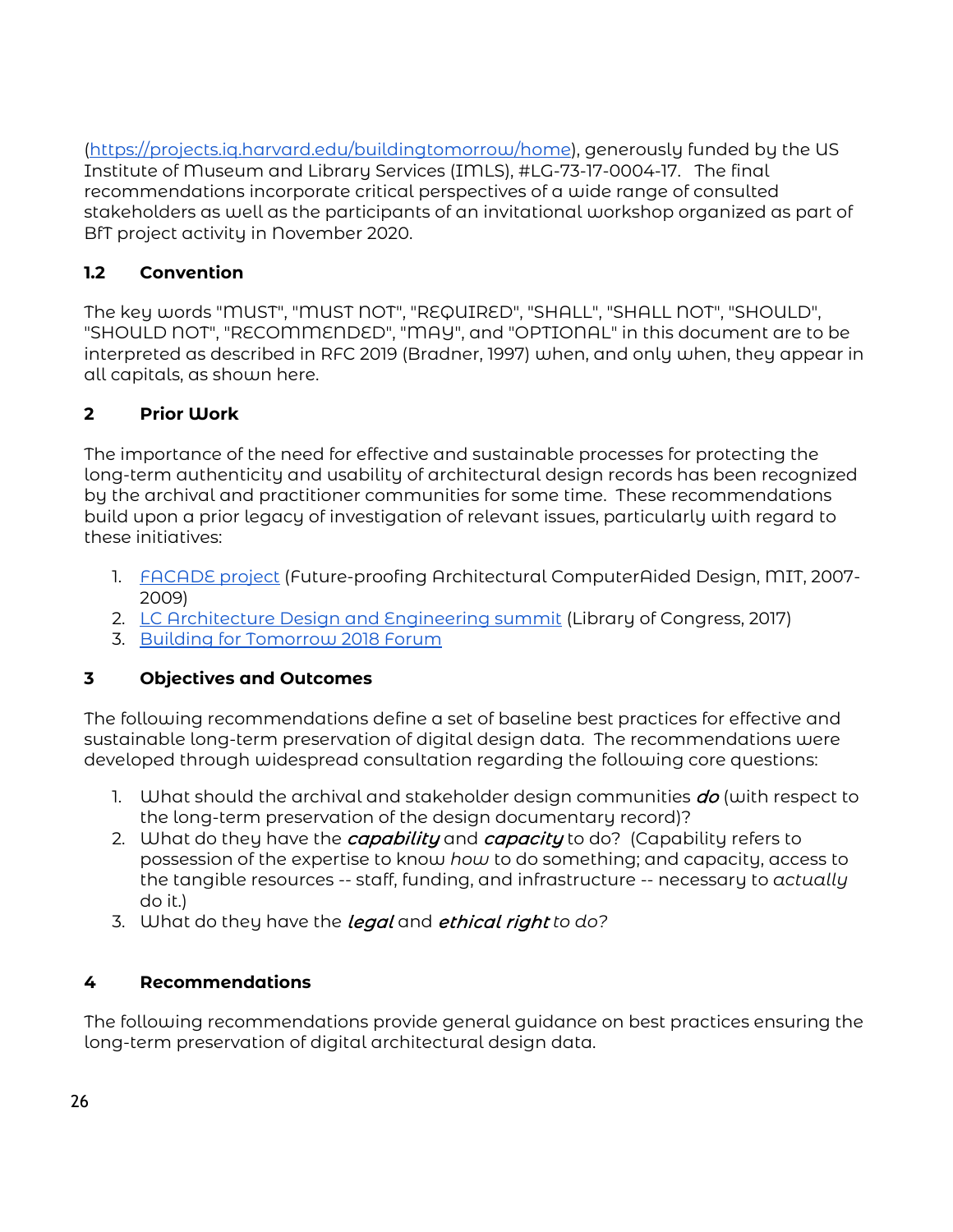- $R1$  Overall practices MUST adhere to general archival principles and guidance as specified by ISO 15489 *Records Management* (ISO, 2016), digital preservation programmatic and system responsibilities as specified by ISO 14721, *Open Archival Information System Reference Model* (OAIS) (ISO, 2012a), and institutional and procedural trustworthiness as specified by ISO 16363, *Audit and Certification of Trustworthy Digital Repositories* (TDR) (ISO, 2012b).
- R<sub>2</sub> Specific policies, staffing roles, technical resources, and workflow procedures implementing the local application of these recommendations SHOULD be fully and openly documented by architectural archiving programs, including the scope and justification of any local variations, additions, or omissions.
- $R<sub>3</sub>$  Local archiving analysis and decision-making MUST be cognizant of the needs, goals, and aspirations of various stakeholder communities designated as the target audiences of the archiving effort.
- $R4$  Local archiving analysis and decision-making MUST be reviewed periodically to ensure continued relevance and accountability to existing, evolving, and newly-identified designated stakeholder communities.
- R5 Archival programs SHOULD allow for curatorial designation of reasonable time-limited embargoes on public access to archived data to permit rights holders a legitimate but bounded time period in which to exercise sole intellectual and commercial exploitation of the data. These embargoes on public access to data SHOULD NOT apply to core descriptive metadata pertinent to high-level discovery.

# **4.1 Data**

The following recommendations are specific to considerations of data formats, metadata, and packaging.

- $R6$  For purposes of these recommendations, "data" MUST be interpreted expansively and inclusive of any visual or textual artifacts pertinent to the intellectual, aesthetic, and pragmatic conception, design, construction, and maintenance of architectural projects.
- R7 Prior to transfer of data to archival custodial care, it SHOULD be managed locally in accordance with best professional IT data management practices, such as those recommended by the ITIL (AXELOS, 2019) and COBIT (ISACA, 2020) standards, including audited security enforcement and regularly-scheduled and verified backup, to ensure that authentic data are available at the appropriate point for their archival acquisition.
- R8 Architectural practitioners SHOULD establish and conform to standardized practices for the structural organization and naming of data files in local IT infrastructure.
	- R8.1 Folder and file names SHOULD be self-descriptive, including delimited elements for architect name, project name, data function, version, and date.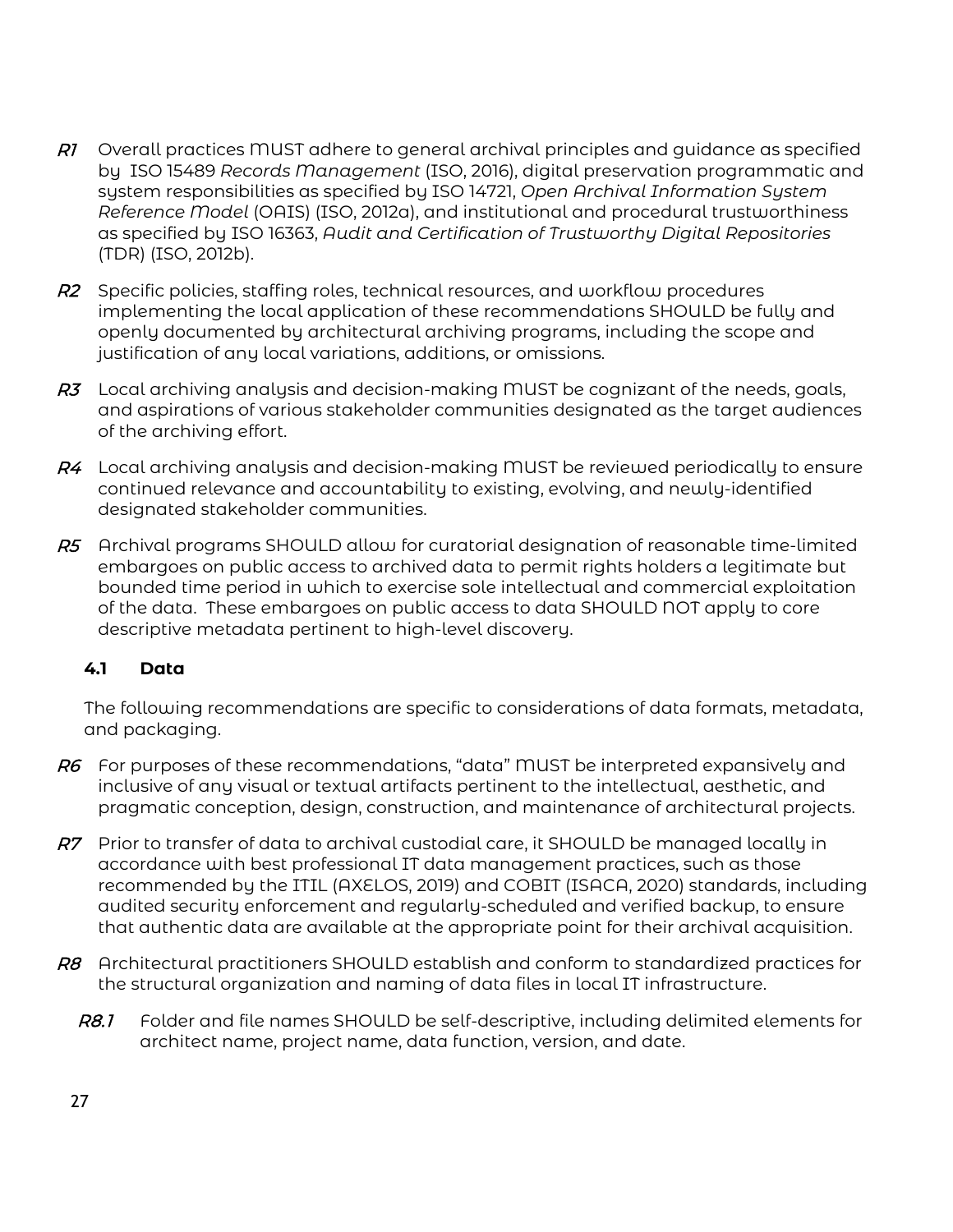- R8.2 Naming standards MUST reflect the deliberate balancing of brevity and descriptiveness; established nicknames, initialisms, and acronyms MAY be used to minimize name length.
- R8.3 Names SHOULD rely only on a file-system-safe subset of printable ASCII: 0-9, A-Z, a-z, and the period (or full stop), dash (or hyphen), and underscore:

0 1 2 3 4 5 6 7 8 9 A B C D E F G H I J K L M N O P Q R S T U V W X Y Z a b c d e f g h i j k l m n o p q r s t u v w x y z  $. - \_$ 

- R8.4 File extensions MUST accurately reflect the underlying format of the data file.
- R9 Data SHOULD be transferred to archival custodial care at various key milestones in the architectural information lifecycle, potentially including but not limited to:
	- 1. Initial statement of design program/creative brief/client requirements/RFP/etc.
	- 2. Initial design parti
	- 3. Major conceptual phases of iterative design development
	- 4. Final submitted project bid
	- 5. Major conceptual phases of iterative design development
	- 6. Construction bid
	- 7. As-built
- R10 Data SHOULD be captured, transferred to archival custodial care, and maintained in its original native form.
- RI1 Data SHOULD be additionally represented in the widest range of supplemental derivative forms inherently amenable to sustainable long-term stewardship (see Section 4.1.1).
- RI2 Supplemental derivative representations SHOULD be created and verified by the originating design agent(s) or, if necessary, at the point of contribution to or acceptance by an archiving program.
- RI3 Data SHOULD be accompanied by comprehensive metadata documenting the intellectual, aesthetic, engineering, administrative, technical, and relational context of the data (see Section § 4.1.2).

# **4.1.1 Format**

The following recommendations are specific to considerations of data format.

R14 Selection of formats SHOULD maximize preservation sustainability in terms of factors identified by the US Library of Congress's *Format Sustainability* framework (Library of Congress, 2017) and minimize risk in terms of factors identified by US National Archives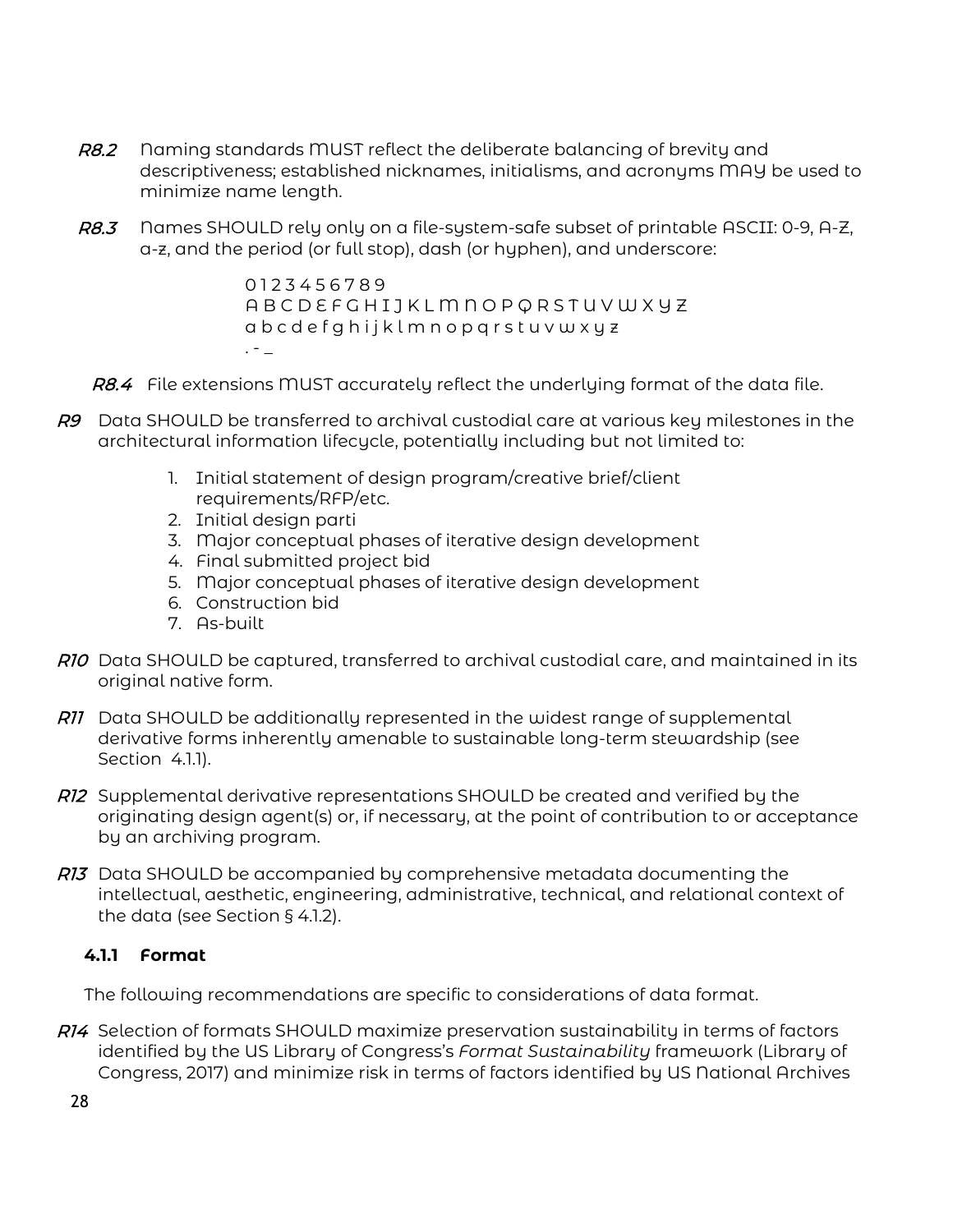and Records Administration's *Framework for Risk Assessment and Preservation Planning* (NARA, 2020).

- R15 Consistent with these sustainability and risk factors, format selection SHOULD, in the absence of other compelling criteria or imperatives favor:
	- Standardized, rather than non-standardized formats;
	- Openly documented, rather than closed formats;
	- Community developed/supported, rather than proprietary formats;
	- Mature, rather than novel formats;
	- Text, rather than binary formats;
	- Legally unencumbered, rather than encumbered formats;
	- Formats in common, rather than sparse use across the design community; and
	- Formats supported by commodity, rather than specialized software tools.
- R16 Selection of formats for creation of derivatives of native data representations SHOULD conform to these genre-specific recommendations:
	- CAD:
		- o Preferred: Autodesk Exchange File (ADSK), Design Web Format (DWF), PDF/E (ISO 24517), STEP (ISO 10303)
		- o Acceptable: AutoCAD Drawing Database (DWG), Drawing Exchange Format (DXF)
	- Still image:
		- o Preferred: JPEG 2000 (ISO 15444) with lossless compression and embedded color profile
		- o Acceptable: DNG, JPEG/JFIF, TIFF (uncompressed)
	- Moving image:
		- o Preferred: MPEG-4 (H.264), MXF
		- o Acceptable: FFV1 in Matroksa
	- $\bullet$  3D/AR/VR:
		- o Preferred: PRV (ISO 14739-1), X3D (ISO/IEC 19775-1)
		- o Acceptable: U3D (ECMA-363)
	- Document/presentation:
		- o Preferred: PDF/A (ISO 19005-4)
		- o Acceptable: OpenDocument (ISO/IEC 26300), PDF (ISO 32000),
		- Powerpoint (.pptx), Word (.xlsx)
	- Text:
		- o Preferred: Unicode in UTF-8 encoding and no byte order mark, ASCII (ISO 646)
		- o Acceptable: ISO/IEC 10646 in UTF-8 encoding
	- Data:
		- o Preferred: CSV, TSV
		- o Acceptable: Excel (.xlxs)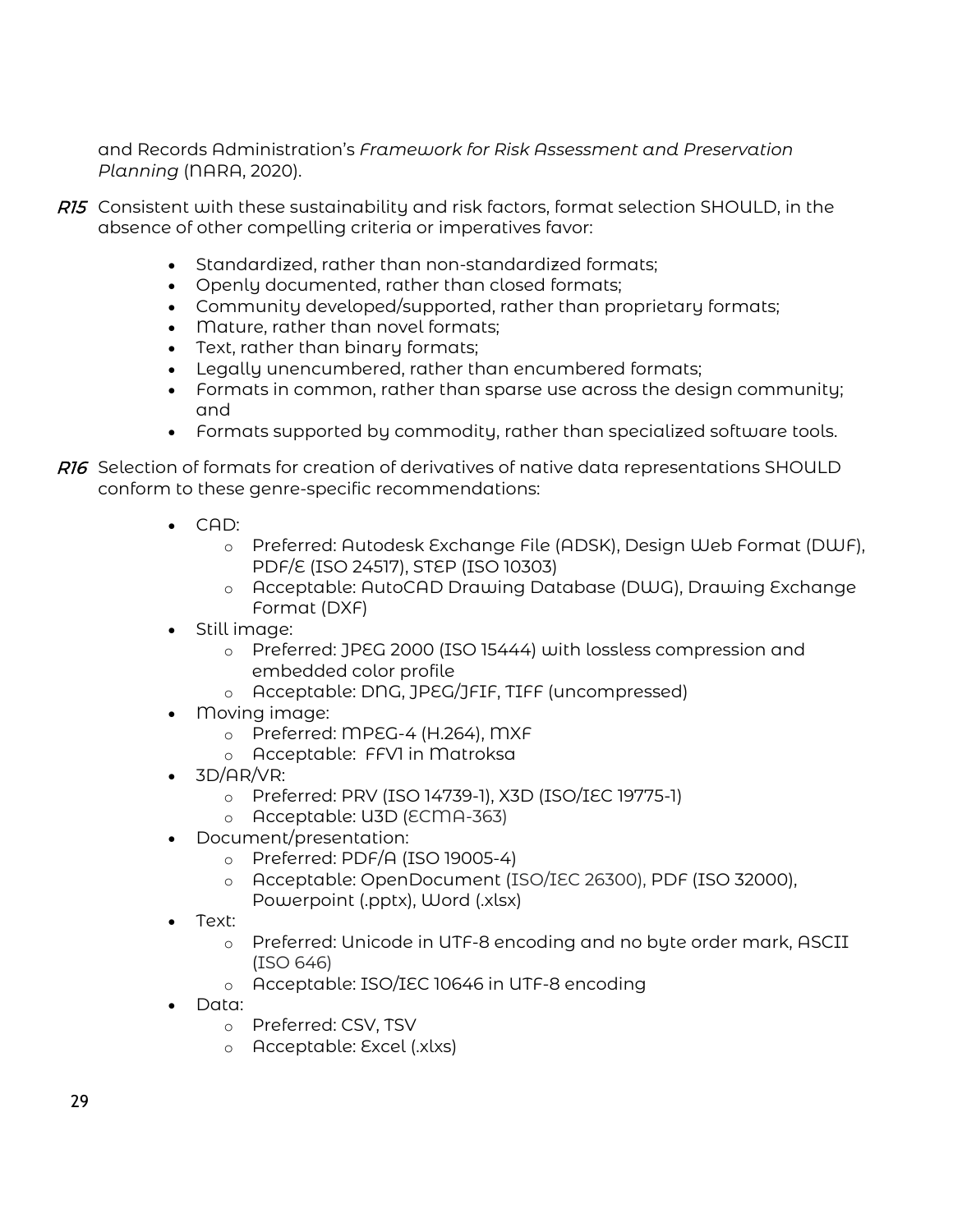- R16.1 All formats supporting the option SHOULD include embedded metadata documenting the derivative's legal status and terms of use.
- R16.2 All formats supporting the option SHOULD include embedded metadata documenting the derivative's pertinent technical characteristics, e.g., XMP (ISO 16684-1), EXIF for still images (CIPA, 2019), etc.
- R16.3 Still image files SHOULD include an embedded description of the derivative's ICC color space profile (ISO 15076-1), if supported by the format.
- R16.4 All files SHOULD include geospatial information, if available and supported by the format.

# **4.1.2 Metadata**

The following recommendations are specific to considerations of metadata.

- R17 Data SHOULD be accompanied by internal and/or external descriptive metadata documenting aesthetic/engineering content and architectural/administrative context of the data; technical metadata documenting the formal characteristics of the data and its intemediating software; provenance metadata documenting the change history of the data over time; and intellectual property rights metadata documenting legal assertions associated with the data regarding copyright, contractual obligations, trade secrets, licenses, and terms of use.
	- R17.1 Descriptive metadata MAY be provided in terms of Describing Archives: A Content Standard (DACS) (SAA, 2019) or Dublin Core (ISO 15836-1).
		- R77.1.1 Descriptive metadata SHOULD conform to the general principles established by Cataloging Cultural Objects (Baca et al., 2006).
		- R77.1.2Descriptive terms SHOULD conform to usage established by the Art and Architecture Thesaurus (AAT) and Cultural Objects Name Authority (CONA) (Getty Research Institute, 2021).
	- R17.2 Geospatial metadata MAY be provided in terms of the Content Standard for Digital Geospatial Metadata (FGDC, 1998).

R17.2.1Geospatial place names SHOULD conform to usage established by the Thesaurus of Geographic Names (TGN) (Getty Research Institute, 2021).

RIZ.3 Technical metadata SHOULD be provided in terms appropriate for the underlying genre and format, for example, ISO 82045-5 for CAD (ISO, 2005); ANSI/NISO Z39.87/MIX for still images (ANSI/NISO, 2006; Library of Congress, 2008); the evolving Community Standards for 3D Data Preservation (as they are formalized) for 3D/AR/VR (CS3DP, 2021); DocumentMD for documents (Chou & Goethals, 2009); TextMD for text (Library of Congress, 2007); DataCite or DDI for data (DataCite, 2021; DDI, 2009); and the ISO 19115 family for geospatial information (ISO, 2014).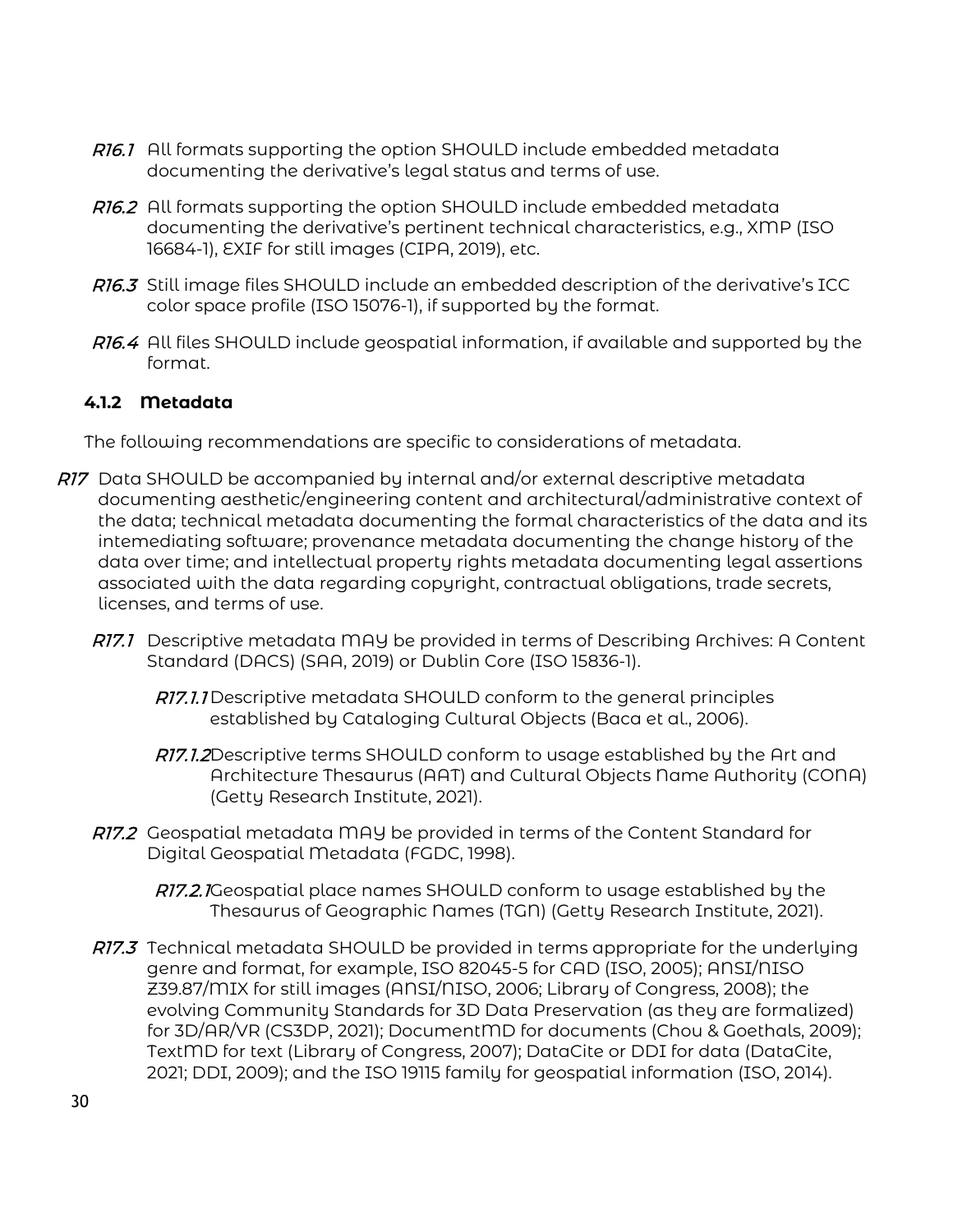- R17.4 Provenance metadata MAY be provided in terms of the general PROV model (Gill & Miles, 2013) or preservation-specific PREMIS data dictionary (OCLC/RLG, 2005)
- R17.5 Rights metadata MAY be provided in terms of the Getty data dictionary (Whalen, 2016) or PREMIS (Coyle, 2006).
- R17.6 Copyright status SHOULD be documented in terms of a Standardized Rights Statement (SRS) (Gore & Keller, 2018).
- R18 Metadata SHOULD be created/acquired contemporaneously with the creation/acquisition of the described data.
- R19 Metadata SHOULD be created/verified by the architectural or archival agent involved in the described data's creation/acquisition.

# **4.1.3 Packaging and Transfer**

The following recommendations are specific to considerations of the packaging of architectural data for transfer into and out of archival systems and services.

- R20 The package SHOULD conform to more specific recommendations of the Building for Tomorrow Transfer working group (add citation here and the reference list below).
- R21 The package MUST incorporate or be accompanied by an inventory manifest that documents the complete list of all files, file sizes, and message digest algorithm types and values.

# **4.2 Software**

The following recommendations are specific to considerations of intermediating software critical to the ability to open, render, and render preserved data.

- R22 The architectural/engineering/facilities archival community SHOULD collectively engage with software vendors to encourage long-term third-party escrow of software, to be made available in the event that it is no longer commercially obtainable for permanent, worldwide, non-exclusive, no-cost, non-DRM- encumbered use by responsible archival programs for purposes of long-term preservation and eventual noncommercial scholarly (re)use of preserved design data.
- **R23** The architectural/engineering/facilities archival community SHOULD collectively engage with software vendors to obtain permanent, worldwide, non-exclusive, no-cost licenses for non-DRM-encumbered software for use by responsible archival programs for purposes of long-term preservation and eventual non-commercial scholarly (re)use of preserved design data.
- R24 The architectural/engineering/facilities archival community SHOULD collectively encourage and support development and sustained operation of public online technical platforms for acquiring, preserving, and providing access to significant software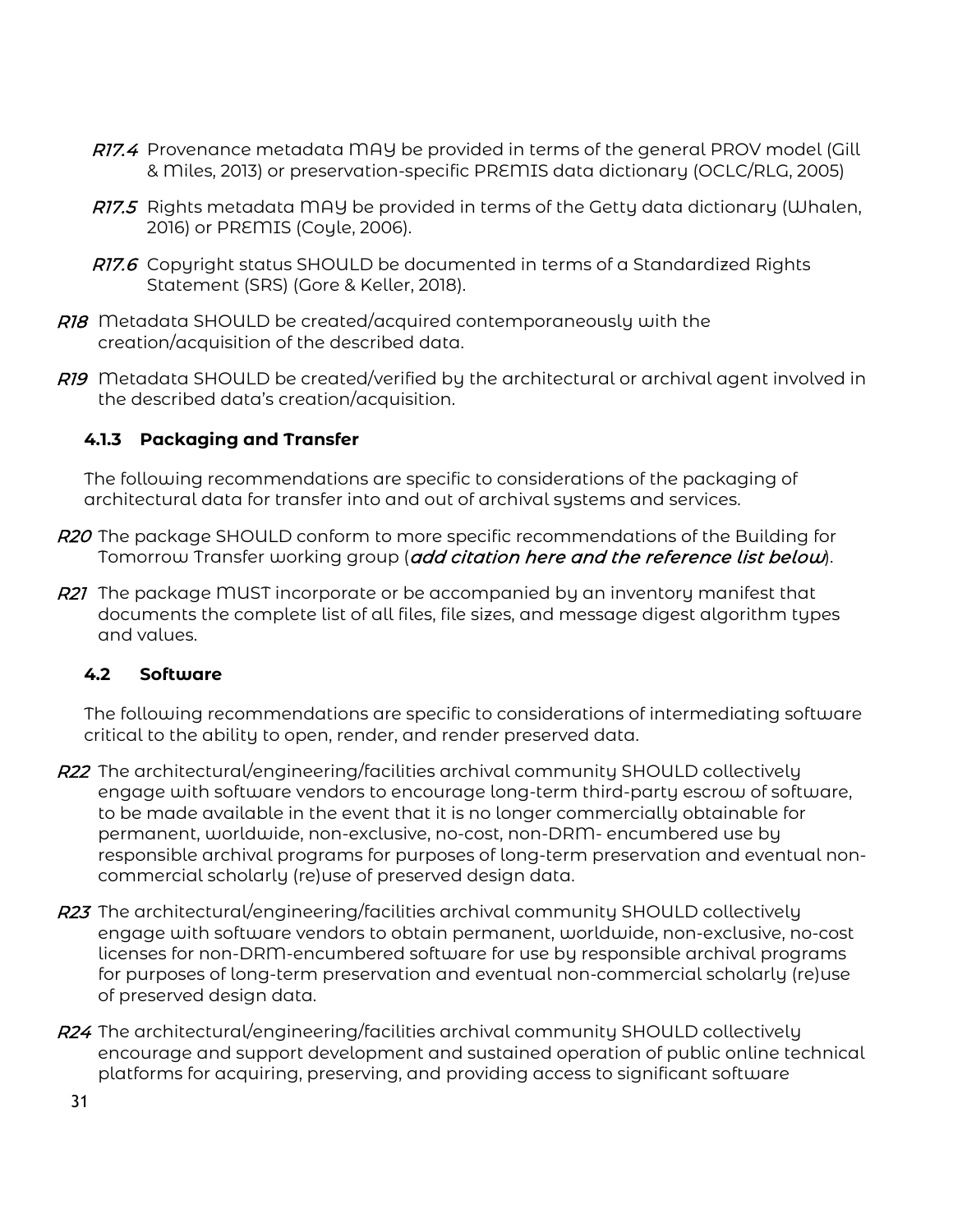products. These platforms MUST operate in accordance to relevant copyright and contractual terms but SHOULD claim and exploit all legitimate preservation prerogatives under fair use doctrine.

- **R25** The architectural/engineering/facilities archival community SHOULD collectively encourage and support research, development, experimentation, and productionization of software emulation tools, systems, and services -- such as, but not restricted to, Emulation-as-a-Service- Infrastructure (EaaSI) (Anderson et al., 2018) -- as core strategic components of preservation activity.
- R26 Archived software SHOULD be described in terms of metadata consistent with the evolving principles and standards defined by the Software Preservation Network's Metadata working group (SPN, 2021).

# **4.3 Legal**

The following recommendations are specific to considerations of legal issues complicating or impeding preservation activity.

- R27 The design and implementation of these recommendations MUST be legally defensible, in terms of copyright, contract, and fair use doctrine, balancing the legitimate intellectual property rights of data and software owners with the scholarly and public policy benefits of long-term stewardship of and access to architectural heritage.
- R27 The AIA model contract (AIA, 2017) SHOULD be modified to include explicit provision granting to practitioners and/or clients a permanent, worldwide, non-exclusive, no-cost license to transmit curatorially-selected data to a responsible archival program for purposes of long-term preservation and eventual non-commercial scholarly (re)use, independent of other assertions or assignments of intellectual property rights ownership of that data.
- R28 Archival donor agreements SHOULD be negotiated with explicit terms granting permanent permission to a responsible archival program to accept, reformat, copy, and distribute appropriate copies of curatorially-selected data for purposes of long-term preservation and eventual non-commercial scholarly (re)use, independent of other assertions or assignments of intellectual property rights ownership of that data.
	- R29.1 Donor agreements SHOULD conform to the recommendations of the SAA Digital Design Records Task Force (Leventhal et al., 2018).
	- R29.2Donor agreements SHOULD enact the fullest acceptable transfer of intellectual property rights from the donor to the archival program.
- R30 The architectural preservation community SHOULD actively promote and act according to software fair use principles for long-term preservation in scholarly contexts (ARL, 2019).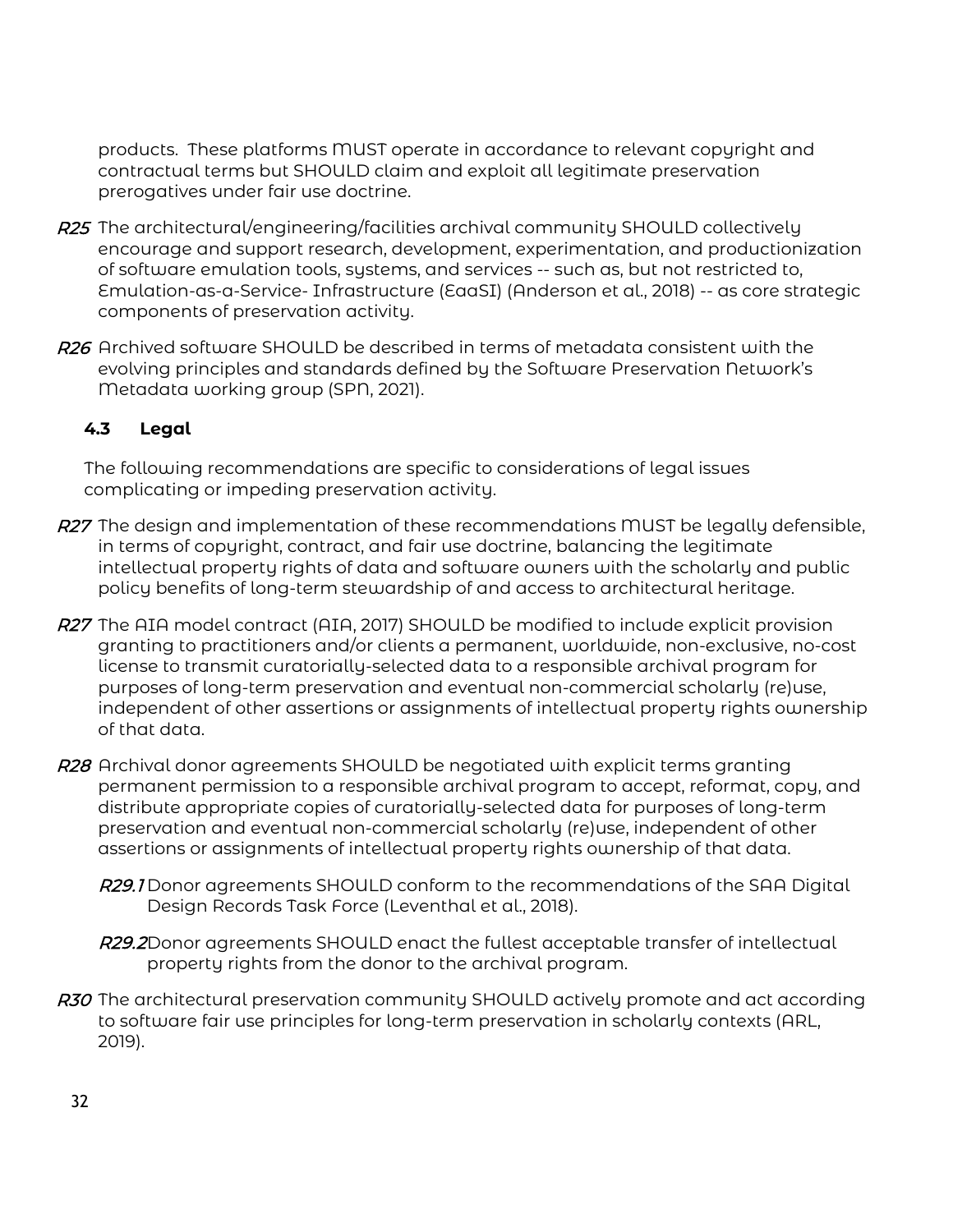# **4.4 Discovery and Access**

R31 Reference to archived data in discovery services MUST be accompanied by clear statements of legal ownership and controlling terms of use.

# **References**

AIA B101 (2017), *Standard Form of Agreement Between Owner and Architect* <https://www.aiacontracts.org/contract-documents/25141-owner-architect-agreement>.

AIA C106 (2013), *Digital Data Licensing Agreement* <https://www.aiacontracts.org/contract-documents/18516-digital-data-licensing>.

AIA E203 (2013), *Building Information Modeling and Digital Data Exhibit* <https://www.aiacontracts.org/contract-documents/19026-building-informationmodeling-and-digital-data-exhibit>.

Anderson, Seth; Cochrane, Euan; Thornton, KAtherine; Meyerson, Jessica; Rechert, Klaus; and Gate, Ethan (2018), *EaaSI (Emulation as a Service Infrastructure)* <https://osf.io/6mc4f/>.

ANSI/NISO Z39.87 (2006), *Data Dictionary - Technical Metadata for Digital Still Images*, <http://www.niso.org/publications/ansiniso-z3987-2006-r2017-data-dictionary-technicalmetadata-digital-still-images>.

ARL (2019), *Code of Best Practices for Fair Use in Software Preservation*, <https://www.arl.org/wp-content/uploads/2018/09/2019.2.28-software-preservation-coderevised.pdf>.

AXELOS (2019), *ITIL Foundations*, 4th ed. <https://www.axelos.com/best-practicesolutions/itil>.

Baca, Murtha; Harpring, Patricia; Lanzi, Elisa; McRae, Linda; and Whiteside, Ann (2006), *Cataloging Cultural Objects: A Guide to Describing Cultural Works and Their Images* (Chicago: ALA), <http://vraweb.org/wpcontent/uploads/2020/04/CatalogingCulturalObjectsFullv2.pdf>.

Bradner, S. (1997), *Key Words for Use in RFCs to Indicate Requirement Levels*, RFC 2119, BCP 14 <https://www.ietf.org/rfc/rfc2119.txt>.

Chou, C.; and Goethals, A. (2009), *Document Metadata: Document Technical Metadata for Digital Preservation*

<https://web.archive.org/web/20100508071650/http://fclaweb.fcla.edu/uploads/Lydia%20 Motyka/FDA\_documentation/documentMD.pdf>.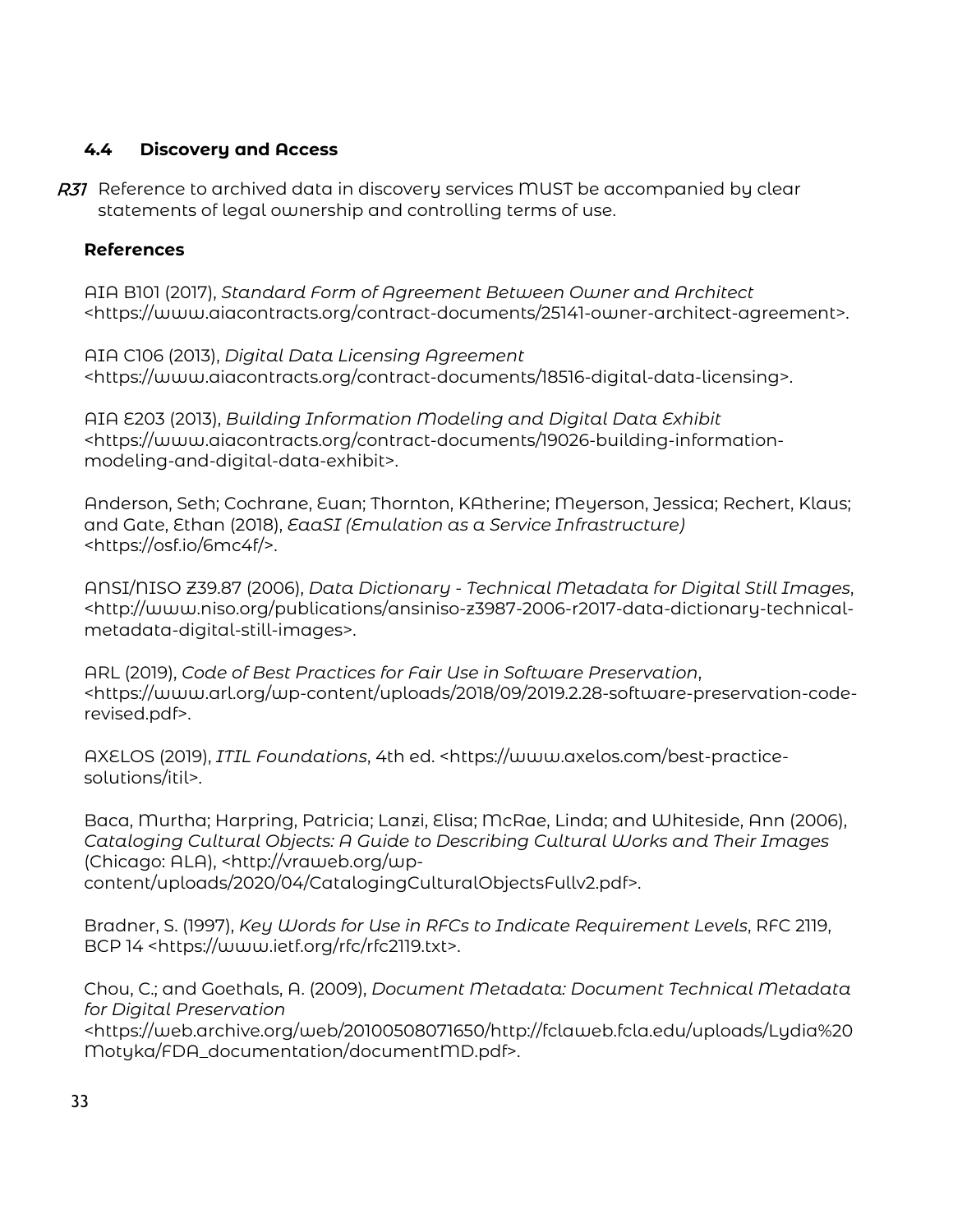CIPA DC-008 (2019), *Exchangeable Image File Format for Digital Still Camera: Exif Version 2.32* <http://cipa.jp/std/documents/download\_e.html?DC-008-Translation-2019- E>.Coyle, Karen (2006), *Rights in the PREMIS Data Model*, Library of Congress <https://www.loc.gov/standards/premis/Rights-in-the-PREMIS-Data-Model.pdf>.

CS3DP (2021), *Metadata*, Community Standards for 3D Data Preservation <https://cs3dp.org/metadata/>.

DataCite (2021), *DataCite Metadata S*chema Documentation for the Publication and Citation of Research Data and Other Research Outputs, version 4.4, <https://doi.org/10.14454/3w3z-sa82>.

DDI (2009), *DDI Lifecycle*, version 3.1 <https://ddialliance.org/Specification/>.

FCDC (1998), Content Standard for Digital Geospatial Metadata, version 2 <https://www.fgdc.gov/standards/projects/metadata/base-metadata/v2\_0698.pdf>.

Getty Research Institute (2021), *Getty Vocabularies* <http://www.getty.edu/research/tools/vocabularies/index.html>.

Gill, Yolanda & Miles, Simon, eds. (2013), *PROV Model Primer*, W3C Working Group Note <http://www.w3.org/TR/prov-primer/>.

Gore, Emily & Keller, Paul, eds. (2018), *Recommendations for Standardized International Rights Statements*  <https://rightsstatements.org/files/180531recommendations\_for\_standardized\_ international\_rights\_statements\_v1.2.2.pdf>.

ISO 14721 (2012), *Space data and information transfer systems – Open archival information system (OAIS) – Reference model* <https://public.ccsds.org/Pubs/650x0m2.pdf>.

ISO 15076-1 (2010), *Image technology colour management — Architecture, profile format and data structure — Part 1: Based on ICC.1:2010* <http://www.color.org/specification/ICC1v43\_2010-12.pdf>.

ISO 15489-1 (2016), *Information and documentation – Records Management: Part 1, Concepts and principles*.

ISO 15836-1 (2017), *Information and documentation — The Dublin Core metadata element set — Part 1: Core elements*.

ISO 16363 (2012), *Space data and information transfer systems – Audit and certification of trustworthy digital repositories* <https://public.ccsds.org/Pubs/652x0m1.pdf>.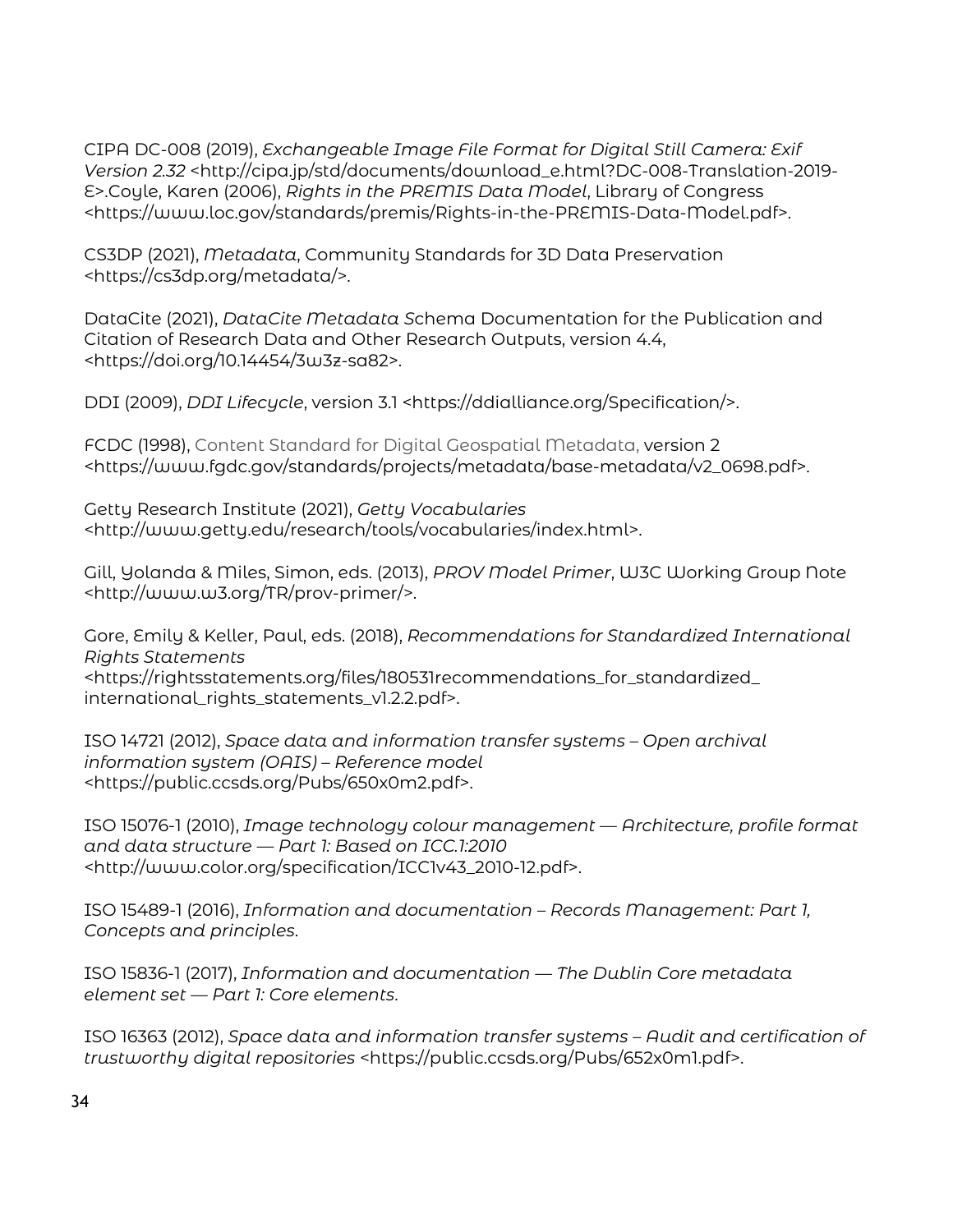ISO 16684-1 (2012), *Graphic technology – Extensible metadata platform (XMP) specification – Part 1: Data model, serialization and core properties* <https://www.adobe.com/devnet/xmp.html>.

ISO 19115-1 (2014), *Geographic information — Metadata — Part 1: Fundamentals*  <https://www.iso.org/standard/53798.html>.

ISO 82045-5 (2005), *Document management — Part 5: Application of metadata for the construction and facility management sector* <https://www.iso.org/standard/34952.html>.

ISACA (2020), *COBIT* <https://www.isaca.org/resources/cobit>.

Lee, Kee Young; and Albert, Kendra (2021), *A Preservationist's Guide to the DCMA Exemption for Software Preservation*, Software Preservation Network/Cyberlaw Clinic @ Berkman Klein Center, Harvard University <https://www.softwarepreservationnetwork.org/a-preservationists-guide-to-the-dmcaexemption-for-software-preservation/>.

Leventhal, Aliza (2013), "Collaborative Preservation Efforts of CAD/BIM Files," *IS&T Archiving Conference*, Washington, April 2-5 (Springfield: IS&T), pp. 251-254 <https://www2.archivists.org/sites/all/files/IS&TPaper\_Aliza%20Leventhal.pdf>.

Leventhal, Aliza; Schroffel, Laura; and Thompson, Jody (2018), "Deeds of Gift as a Tool to Faciliate Born Digital Design File Processing and Preservation," *Archive\*Records 2018*, SAA Research Forum, Washington, August 14

<https://www2.archivists.org/sites/all/files/Leventhal\_Schroffel\_Thompson\_Deeds%20FINA L.pdf>.

Library of Congress (2008), *MIX - NISO Metadata for Images in XML Schema*, version 2.0 <https://www.loc.gov/standards/mix/>.

Library of Congress (2007), *TextMD - Technical Metadata for Text*, version 2.2 <https://www.loc.gov/standards/textMD/>.

Library of Congress (2017), *[Sustainability of Digital Formats: Planning for Library of](https://www.loc.gov/preservation/digital/formats/index.html)  [Congress Collections](https://www.loc.gov/preservation/digital/formats/index.html)* <https://www.loc.gov/preservation/digital/formats/index.shtml>.

Library of Congress (2018), *Designing the Future Landscape: Digital Architecture, Design & Engineering Assets*, Architecture, Design and Engineering Summit, Washington, November 16-17 <https://labs.loc.gov/static/labs/work/reports/Aleventhal-DesigningTheFutureLandscapeReport.pdf>

MIT (2009), *Final Report for the MIT FACADE Project, October 2006 - August 2009* <https://www.vai.be/volumes/general/FACADEFinalReport.pdf>.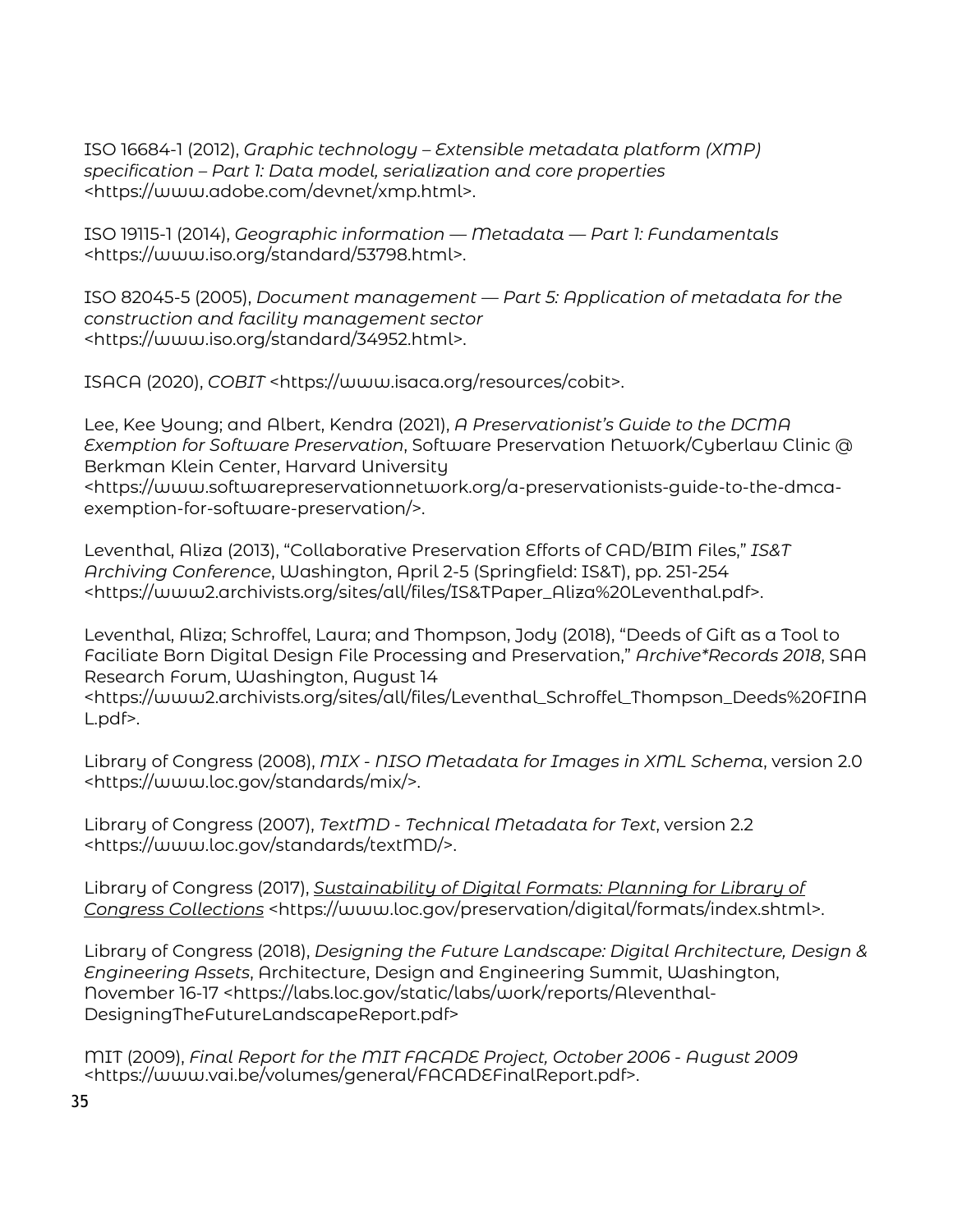NARA (2020), *Digital Preservation Framework for Risk Assessment and Preservation Planning* <https://www.archives.gov/preservation/electronic-records/digital-preservationrisk>.

OCLC/RLG (2005), *Data Dictionary for Preservation Metadata*, version 1.0 <https://www.loc.gov/standards/premis/v1/premis-dd\_1.0\_2005\_May.pdf>.

SAA (2019), *Describing Archives: A Content Standard*, DACS 2019.0.3 <https://files.archivists.org/pubs/DACS\_2019.0.3\_Version.pdf>

SPN (2021), *Metadata: Enabling Discovery, Preservation, Interoperability, and Reuse of Software*, <https://www.softwarepreservationnetwork.org/core-activities/metadata/>.

Whalen, Maureen (2016), *Rights Metadata Made Simple*, Getty Research Institute <https://www.getty.edu/publications/intrometadata/rights-metadata/>.

Whiteside, Ann (2018), *Building for Tomorrow Forum Report*  <https://projects.iq.harvard.edu/files/buildingtomorrow/files/building\_for\_tomorrow\_- \_forum\_report.pdf>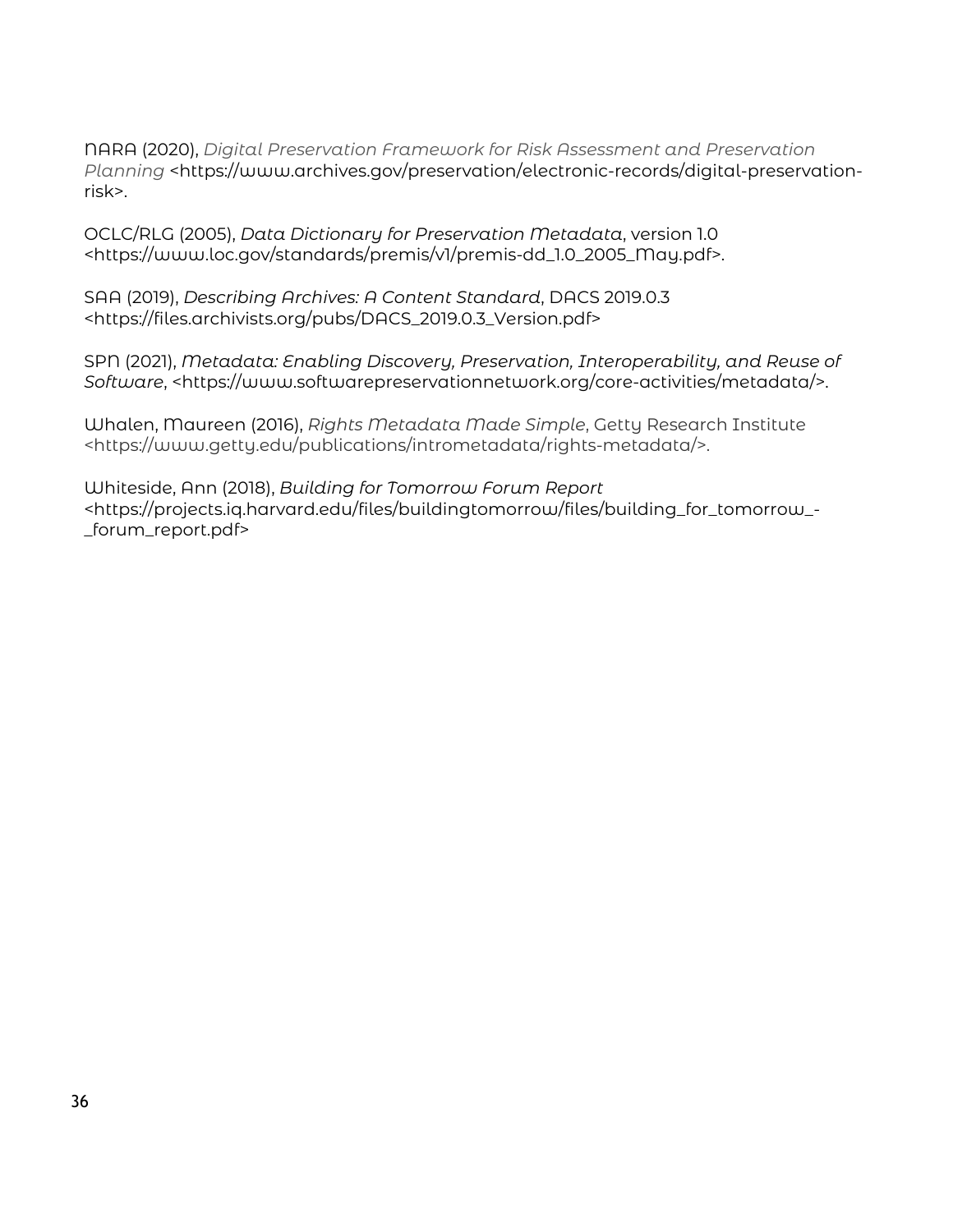# **Appendix 6: Transfer Guidelines and Resources**

## **Introduction**

*Building for Tomorrow* is a project led by the Frances Loeb Library at the Harvard University Graduate School of Design that aims to frame a collaborative infrastructure to support long-term preservation of digital design data. "Infrastructure" includes the technologies and tools required for digital archiving, preservation repositories, addressing intellectual property issues, and engaging the stakeholder communities – software vendors, designers, architects, architectural historians, archivists, librarians, technologists, and digital preservationists – in working towards shared understanding and agreement on how to best preserve and ensure accessibility to digital design records into the future. The project is supported by an IMLS National Forum Grant under the National Digital Platform funding priority.

## **Purpose and Scope**

The purpose of the guidelines is to provide repositories with a set of extensible best practices and workflows for the transfer and ingest of born digital design records from creators to repositories. The guidelines acknowledge that not all repositories will have the same level of resources and capacity to acquire born digital material, and therefore are meant to support repositories at their point of need.

The guidelines build off of existing resources to examine the unique challenges posed by explicitly born digital design file types such as those generated by Computer-Aided Design (CAD) software. The guidelines outline and detail the resources, tools, and workflows needed to carry out the transfer and ingest of born digital material. The sections on conversations with the donor and repository resources are useful to all repositories doing this work, but are especially geared towards repositories in the initial planning phases. The technical considerations and accession sections identify and describe the roadblocks repositories may encounter when faced with digital design data and the workflows that could be used to overcome them.

The guidelines do not discuss the processing or description of born digital design records. For guidance on born digital processing and description work, see: the Society of American Archivist Design Records Section's [Descriptive Elements for Born-Digital](https://www2.archivists.org/sites/all/files/Descriptive%20Elements%20for%20Born-Digital%20Records%20in%20Architectural%20Collections%201.0_0.pdf)  [Records in Architectural Collections,](https://www2.archivists.org/sites/all/files/Descriptive%20Elements%20for%20Born-Digital%20Records%20in%20Architectural%20Collections%201.0_0.pdf) [UC Guidelines for Born-Digital Archival Description](https://escholarship.org/uc/item/9cg222jc)*,*  and [The Digital Processing Framework.](https://ecommons.cornell.edu/handle/1813/57659)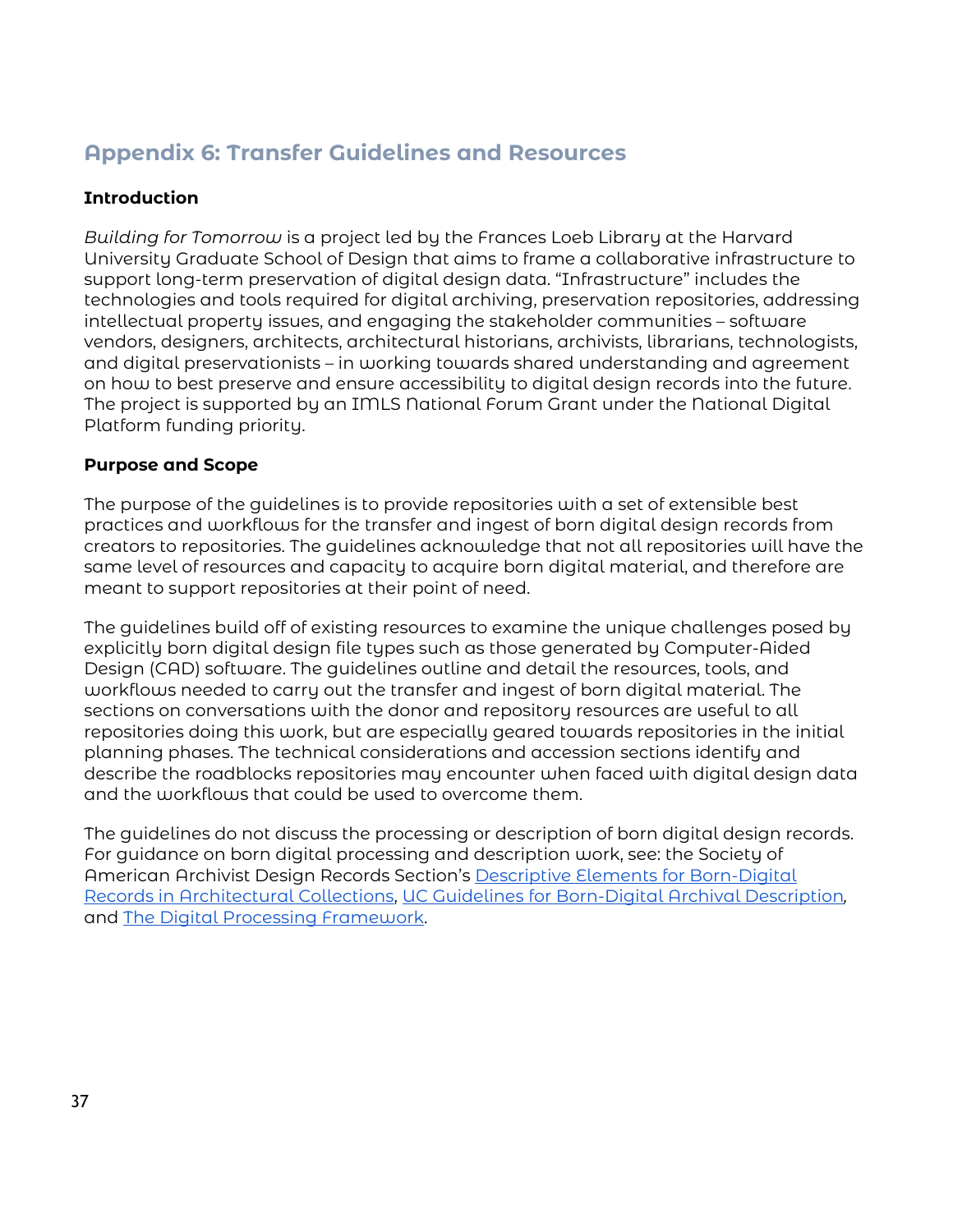## **Terminology:**

Computer-Aided Design (CAD) is a broad term that describes the use of computers to assist and aid in design processes. It can also refer, more specifically, to the software used for creating 2D drawings or 3D models of physical objects. The term CAD is sometimes colloquially used in architecture to designate 2D CAD drawings or describe all non-BIM architectural models.

Computer-Aided Architectural Design (CAAD) is a term that emerged in the 1980s to describe programs developed specifically for the architectural industry that have specialized architectural databases and support the creation of architectural objects.

Computer-aided manufacturing (CAM) is the use of software to control and manage the operations of manufacturing tools. It is often used to refer to software that translates CAD files into manufacturing instructions to automate numerically controlled (CNC) machine tools. A CAD/CAM software combines both computer-aided design and computer-aided manufacturing capabilities.

Building Information Modeling (BIM) is the process that utilizes a set of technologies, tools, and policies enabling multiple stakeholders to collaboratively design and manage a digital representation of an object or a project. It is important to note that BIM is not a software, a tool, or even a set of tools but rather a process that incorporates various tools. Moreover, a BIM model is a 3D representation of an object and its physical and functional characteristics. In other words, while a traditional CAD software deals with individual drawings or models, "BIM, by contrast, integrates all individual elements into an interconnected whole, and stores each element together with its metadata: information about its materiality, colour, manufacturer, or unit cost, for example. Hence, graphic (geometry) and non-graphic information (metadata) are linked together." (Ball 2013, 67) For example, while a traditional 3D model of a door, for example, is a threedimensional representation of geometric form, a BIM model of a door incorporates the physical and functional characteristics of a door that can be represented in various forms. Additionally, BIM works on different levels (0-3) that reflect various degrees of complexity and collaboration that range from 2D CAD drafting with no collaboration between the stakeholders (level 0) to full collaboration between the stakeholders using a shared online project model (level 3).

Geographic Information Systems (GIS), as defined by The GIS Encyclopedia, is "An integrated collection of computer software and data used to view and manage information about geographic places, analyze spatial relationships, and model spatial processes. A GIS provides a framework for gathering and organizing spatial data and related information so that it can be displayed and analyzed."

Resources:

• [Hovestadt, Ludger, Hirschberg, Urs and Fritz, Oliver.](https://www-degruyter-com.ezp-prod1.hul.harvard.edu/document/doi/10.1515/9783035620115/html) *Atlas of Digital Architecture,* [Berlin, Boston: Birkhäuser, 2020.](https://www-degruyter-com.ezp-prod1.hul.harvard.edu/document/doi/10.1515/9783035620115/html)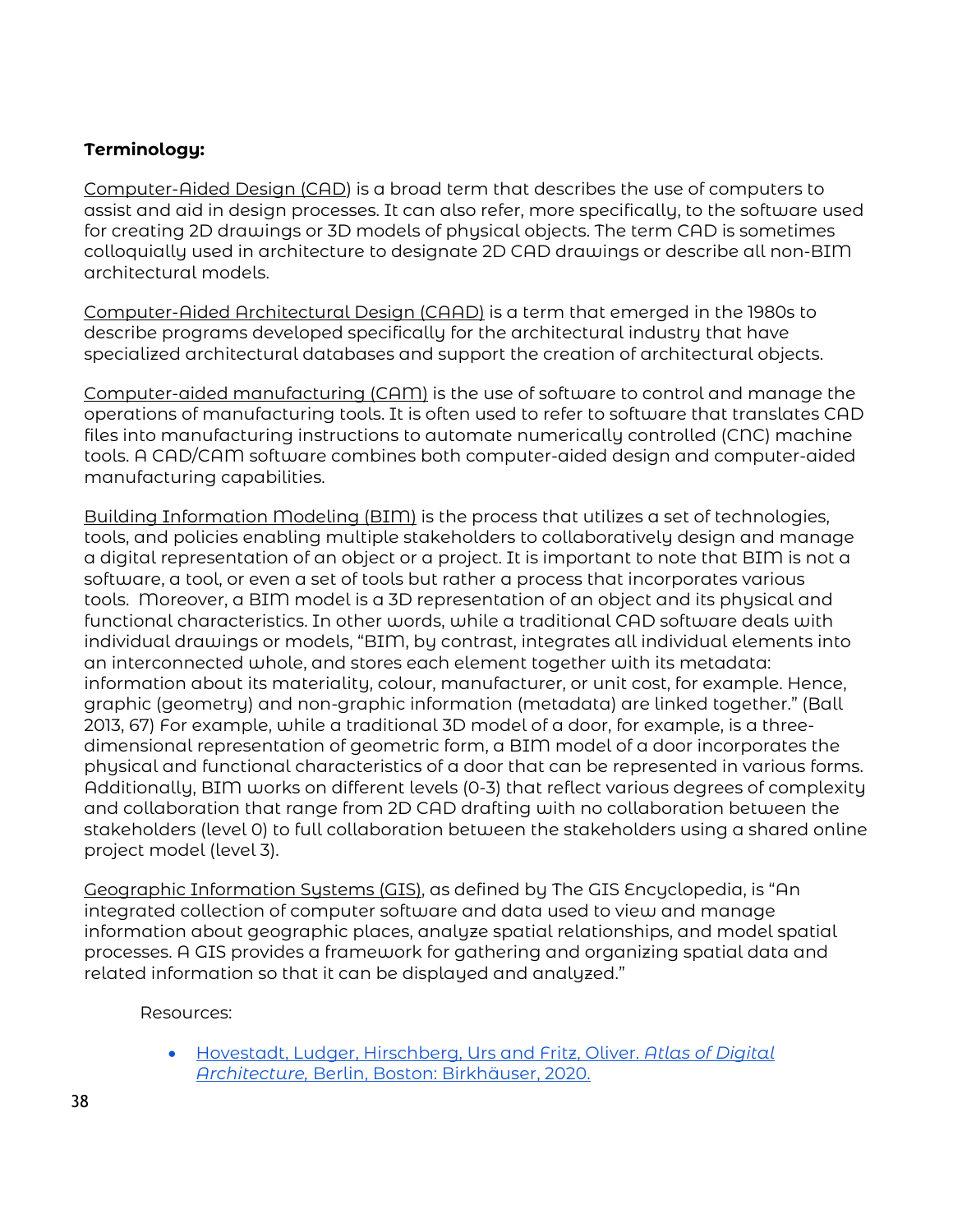- [Ball, Alex. "Preserving Computer-Aided Design \(CAD\)" DPC](https://www.dpconline.org/docs/technology-watch-reports/896-dpctw13-02-pdf/file) *Technology [Watch Report 13-02](https://www.dpconline.org/docs/technology-watch-reports/896-dpctw13-02-pdf/file)*. April 2013
- *BIM glossary of terms*[, Designing Buildings Wiki](https://www.designingbuildings.co.uk/wiki/BIM_glossary_of_terms) (https://www.designingbuildings.co.uk/wiki/BIM\_glossary\_of\_terms)
- [GIS Glossary, The GIS Encyclopedia](http://wiki.gis.com/wiki/index.php/GIS_Glossary/G#GIS) [\(http://wiki.gis.com/wiki/index.php/GIS\\_Glossary/G#GIS\)](http://wiki.gis.com/wiki/index.php/GIS_Glossary/G#GIS)
- [The Ultimate Glossary of BIM Terms You Should Know, United BIM](https://www.united-bim.com/the-ultimate-glossary-of-bim-terms-you-should-know/) (https://www.united-bim.com/the-ultimate-glossary-of-bim-terms-youshould-know/)

## **Repository Resources**

One of the most important parts of acquiring born-digital materials is first determining whether your repository is able to acquire these materials or if additional planning and resource allocation needs to happen first. This section will give a brief overview of things a repository should consider when thinking about accepting digital design files and will include links to resources that already exist or are forthcoming.

## Labor

Before any of the sections below, it is important to consider the amount of labor involved in stewarding born-digital materials of any format. If a repository does not already have an existing program to acquire digital materials, the development of this infrastructure will take time depending on the resources and staff available. For repositories with an already established digital accessioning program, there can be other variables in place, as certain accessioning activities for born-digital material can take longer depending on how the repository is receiving digital files. For instance, ingesting files that are stored on physical carriers (optical disks, hard drives) can be a repetitive, time-consuming activity.

Reviewing and rethinking staffing models to ensure that a single individual is not responsible for the entirety of this labor can help prevent continued backlogs. It is also possible for some activities to be completed by library staff (students, assistants, etc.) so that an archivist can focus on other parts of processing.

## Training & Professional Development

Depending on the kind of collecting institution, expertise and professional development needs will vary. For archivists responsible for the acquisition and accessioning of borndigital materials, training related to the tools and software used to do this, alongside experience with developing and maintaining workflows is necessary. However, for processing archivists training could just consist of learning how to arrange and describe born-digital records.

Since there are such a variety of institutions, collecting digital design records specifically – facilities, special collections and archives, museums – different skill sets and levels of expertise with born-digital materials will need to be cultivated. Continuing professional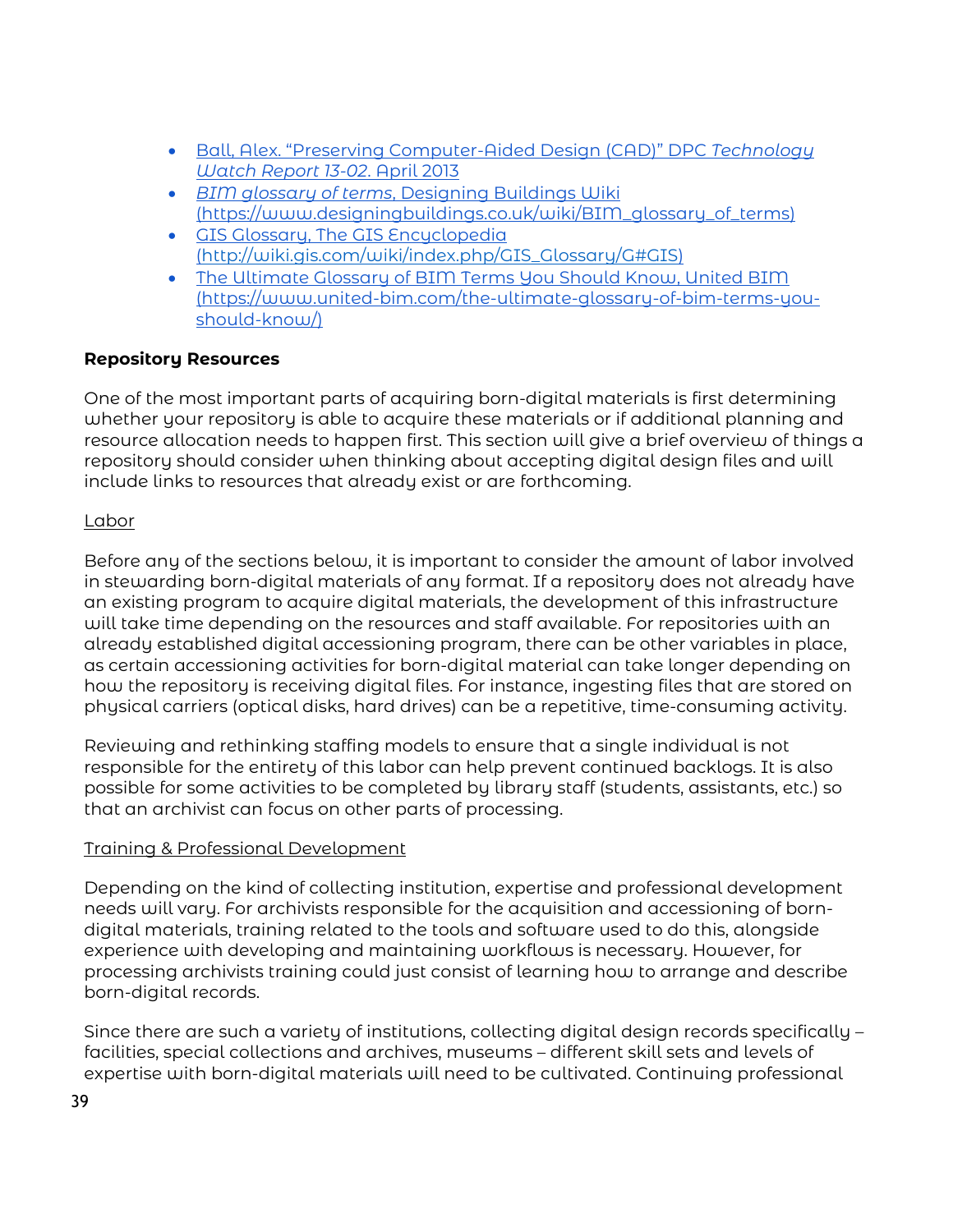development and training is also necessary for archivists doing this work, as designers explore and experiment with new technologies.

Resources:

- [Descriptive Elements for Born-Digital Records in Architectural Collections](https://www2.archivists.org/sites/all/files/Descriptive%20Elements%20for%20Born-Digital%20Records%20in%20Architectural%20Collections%201.0_0.pdf)
- Purcell, Aaron D. *The Digital Archives Handbook: A Guide to Creation, Management, and Preservation*. Lanham: Rowman & Littlefield, 2019.
- Ryan, Heather. *The No-Nonsense Guide to Born-Digital Content*. No-Nonsense Guides (Facet Publishing). London: Facet, 2018.
- Professional Organizations:
- [Society of American Archivists Design Records Section](https://www2.archivists.org/groups/design-records-section)
- [BitCurator Consortium \(BCC\)](https://bitcuratorconsortium.org/)
- [Digital Library Federation \(DLF\) Born-Digital Access Working Group](https://www.diglib.org/groups/born-digital-access-group/)

#### Storage & Cost

Just like collections of physical materials, planning for the storage and cost of maintaining born-digital archival materials should be accounted for early in the planning process.

#### Resources:

#### [Total Cost of Stewardship: Responsible Collection Building in Archives and Special](https://www.oclc.org/research/publications/2021/oclcresearch-total-cost-of-stewardship.html)  **[Collections](https://www.oclc.org/research/publications/2021/oclcresearch-total-cost-of-stewardship.html)**

Pendergrass, Keith L., Walker Sampson, Tessa Walsh, and Laura Alagna. 2019. "Toward Environmentally Sustainable Digital Preservation." The American Archivist 82 (1): 165–206

#### Preservation and Access

As noted in other sections of the Building for Tomorrow paper, conversations with preservationists around the long-term preservation of digital design records is needed. While the bits of these files can be preserved, a greater understanding of the files is necessary in order to ensure that these records can be accessed in the future.

Resources:

[Ball, Alex. "Preserving Computer-Aided Design \(CAD\)" DPC Technology Watch](https://www.dpconline.org/docs/technology-watch-reports/896-dpctw13-02-pdf/file)  [Report 13-02. April 2013](https://www.dpconline.org/docs/technology-watch-reports/896-dpctw13-02-pdf/file)

#### Emulation-as-a-Service Infrastructure

[https://www.softwarepreservationnetwork.org/emulation-as-a-service](https://www.softwarepreservationnetwork.org/emulation-as-a-service-infrastructure/)[infrastructure/](https://www.softwarepreservationnetwork.org/emulation-as-a-service-infrastructure/)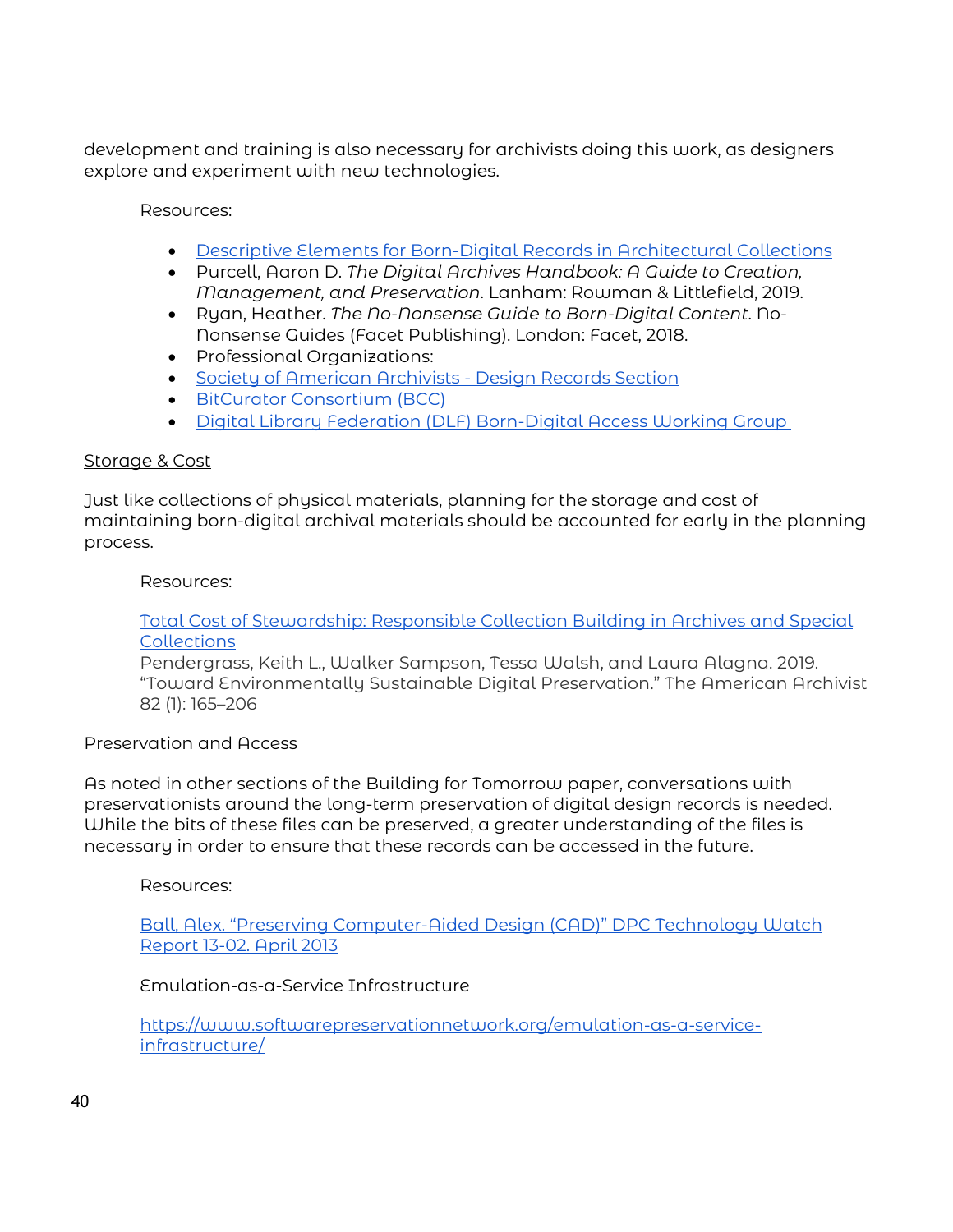Breitwieser, Kelly Stewart & Stefana. "SCOPE: A Digital Archives Access Interface." *The Code4Lib Journal*, no. 43 (February 14, 2019). [https://journal.code4lib.org/articles/14283.](https://journal.code4lib.org/articles/14283)

#### Knowledge Base

Due to the specialized technology and software used to create digital design files, many archivists might not have practical experience in handling some of these formats. While an archivist knows what a text or image file should look like and what software to use to make these files accessible, additional training on design specific software and tools may be necessary.

The Society of American Archivists has started to address the need for design records specific training with its course on *Managing Physical & Digital Architecture, Design, and Construction Records*. The SAA Design Records Section has also started to create resources that link archivists to tutorials related to design software and record creation.

#### Resources:

Managing Physical and Digital Architecture, Design, and Construction Records [https://www2.archivists.org/prof-education/course-catalog/managing-physical](https://www2.archivists.org/prof-education/course-catalog/managing-physical-digital-architecture-design-and-construction-records)[digital-architecture-design-and-construction-records](https://www2.archivists.org/prof-education/course-catalog/managing-physical-digital-architecture-design-and-construction-records) Archiving digital architectural records: national framework trial [https://www.unisa.edu.au/connect/galleries-museums-and-centres/architecture](https://www.unisa.edu.au/connect/galleries-museums-and-centres/architecture-museum/archiving-digital-architectural-records-national-framework-trial/)[museum/archiving-digital-architectural-records-national-framework-trial/](https://www.unisa.edu.au/connect/galleries-museums-and-centres/architecture-museum/archiving-digital-architectural-records-national-framework-trial/) Leventhal, A., Thompson, J., Anderson, A., Schubert, S., and Altenbach, A. (forthcoming) Design Records Appraisal Tool. *American Archivist*. Chicago: Society of American Archivists.

#### **Conversations with the donor**

In the pre-acquisition stage, it is critically important that repositories engage with donors to identify and discuss any born digital material for transfer. The proprietary nature of architecture and design software can present unique challenges to the acquiring repository, which is why these conversations are encouraged in the pre-acquisition stage.

Early donor or firm conversations allow repositories to gain a sense of the size and scope of the born digital material, and to assess whether or not they have the resources and capabilities to acquire born digital design records. If a repository does have the resources and capabilities, then these conversations will help them prepare for any technical requirements needed for the transfer of the material. When working with a firm, some of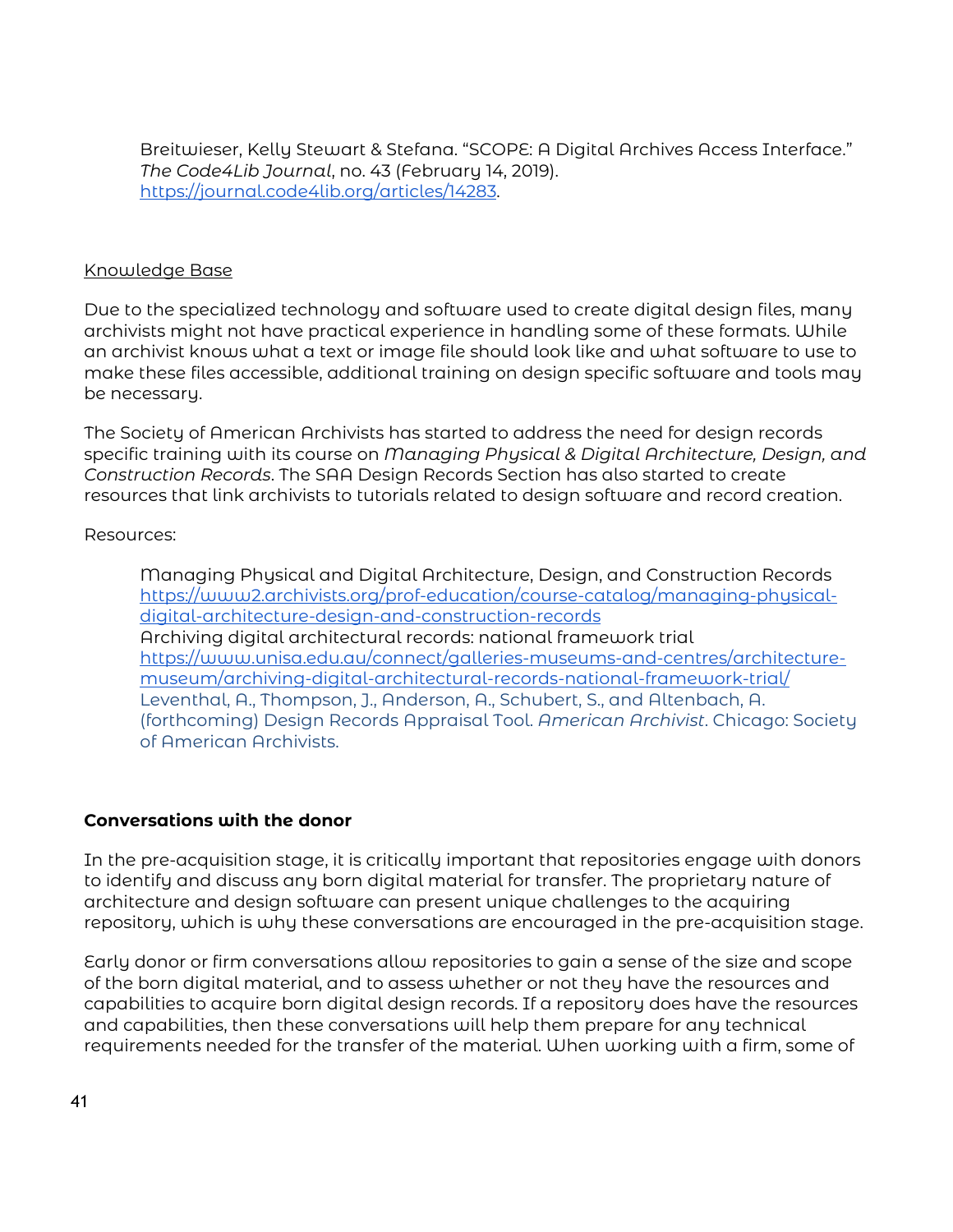this information may be gleaned through conversations with whomever is responsible for the maintenance of the firm's IT infrastructure.

When talking with the donor or firm, it's important for the repository to ask questions that will illuminate how the materials were generated, the software systems used to create the records, what file types are present, what file structures and naming conventions were used, if any files are password protected or contain PII, if there are any records not suitable for acquisition, and how the records have been stored and maintained. All of this information will help inform the repository on the best method of transfer and will also facilitate the accessioning process.

During the donor or firm conversation, it is also recommended to ask the donor or firm to supply any documentation of the records, such as: inventories, directory printouts, and/or supporting documentation related to the creation of the material, such as software user manuals. This will assist repositories in the post-acquisition stage, helping to verify that all records identified for transfer were indeed transferred.

Finally, the repository should work with the donor or firm to identify how the files will be prepared for transfer. In this step, the repository should determine any technical requirements and expertise the donor or firm may need in order to prepare the files and conduct their part of the transfer. For example, if a direct network transfer is identified as the preferred method of transfer, then the repository should make sure that the donor or firm is familiar with the software or tools being used to select and package the files.

Repositories may wish to conduct these conversations several ways, but it is recommended that they be recorded via a written survey, questionnaire, or report. Whenever possible, surveys and questionnaires should be sent to the donor or firm ahead of time, so that the donor or firm has ample time to prepare. Examples of donor surveys and questionnaires include the CCA's Submission of Digital Files Information Sheet (Appendix A) and the AIM's Donor Survey. In Appendix B,Below, see an example of how the AIM's Donor Survey can be adapted to born digital design records. Appendix C provides an example born-digital survey report that summarizes the findings of the inperson and written donor surveys, with a particular emphasis on how the findings will impact the transfer process.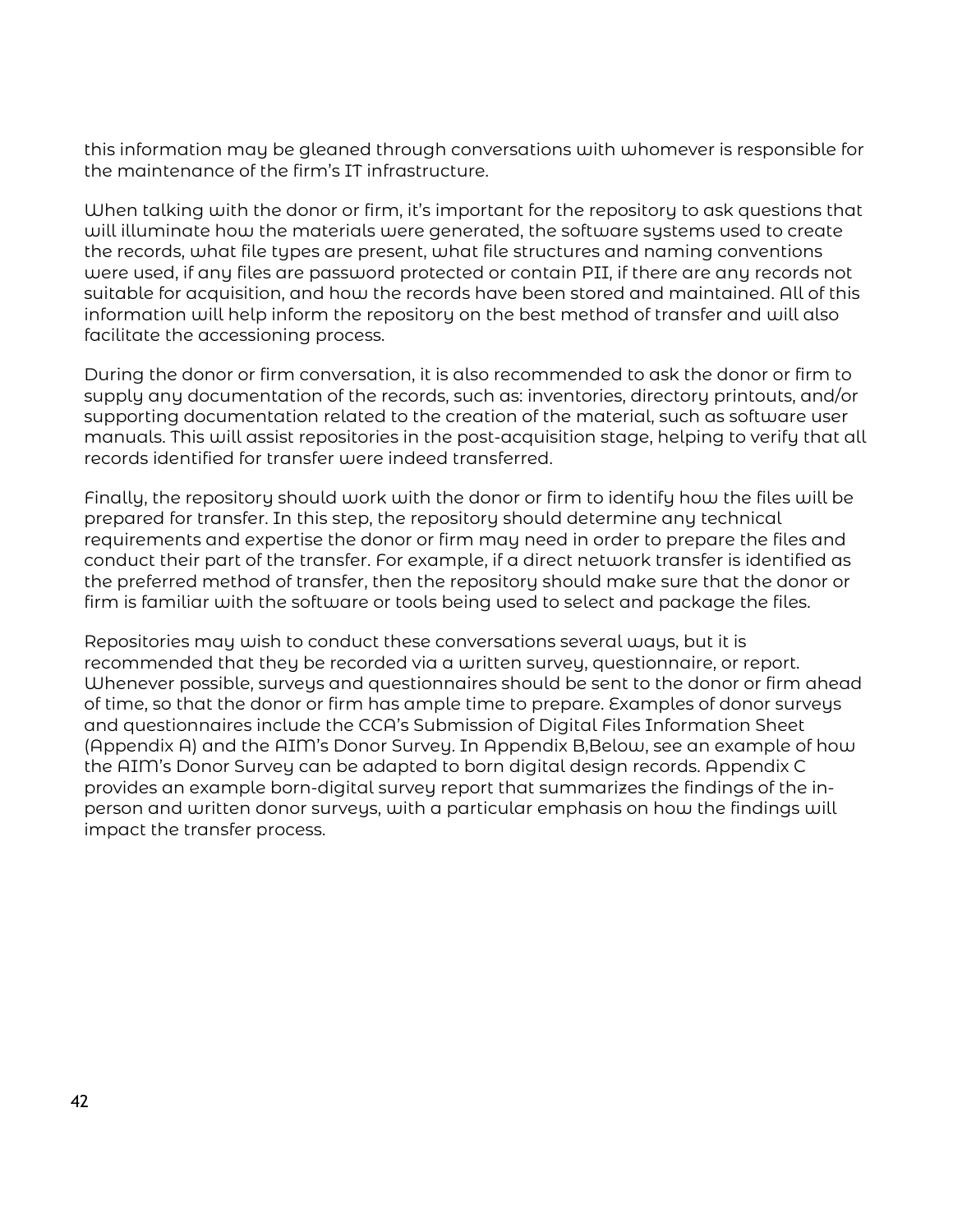## **Appendix 6.1: Adapted AIM's Donor Survey for Born Digital Design Records**

#### **1. General Work & Computing Habits**

1.1. What are your chief activities? (e.g. writing, research, lecturing, architectural design)

1.2. What kinds of records do you create, maintain, and use in the course of each of these activities? (drafts of writings, research notes, lecture notes, correspondence, photographs, databases, digital modeling (CAD, BIM, other 3D objects), etc.)

1.3. Can you describe your general work habits with computers in support of these activities? (e.g. you write or draft first by hand, then input work into computer, you use different computers for different kinds of work, you're always online, etc.).

## **2. Digital Material Creation**

2.1. Are you solely responsible for creating your digital files?

2.2. If not, who else is involved, and what are their roles?

2.3. Do you maintain digital files created by others? If yes, how do you separate your files and files created by others?

2.4. Do you share your computer with other people? If yes, how are files created by different people separated?

2.5. Do you separate your personal files from your work files? (eg: lecture files, architectural practice files, client files, etc).

2.6. What are the earliest and latest creation dates (roughly) of your digital files?

2.7. What kind of software environments do you use to create digital design files? (eg: AutoCAD, Microstation, BIM, etc.)

## **3. Varieties of Digital Material**

3.1. What types of digital files are created? (e.g. word processing files, images, spreadsheets, databases, specific design files such as .dgn, or .dwg)

3.2. If you create files in both digital and paper formats, do certain files exist in both formats? (e.g. drafts of writings, email, etc.)

## **4. Digital Material Organization**

4.1. How are digital files named?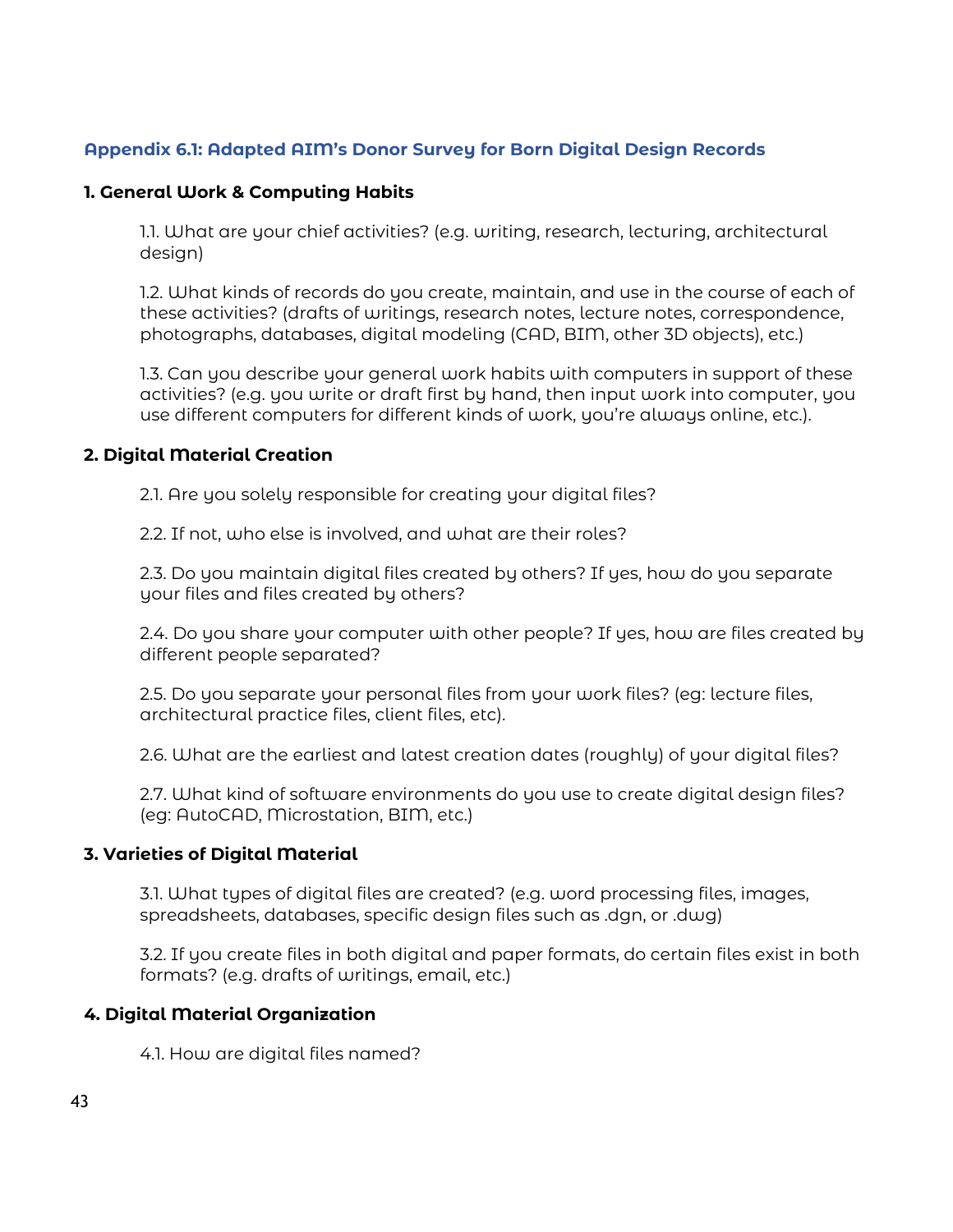4.2. Is some kind of version control used? (e.g. filename1, filename2, to represent 1st and 2nd drafts of the file.)

4.3. How are your digital files currently organized? (e.g. filed in named folders? by projects? by topics? some other scheme?)

4.4. Have you always had this organization? If not, can you summarize/characterize previous organizations, and roughly when and why you made changes?

4.5. Are digital files destroyed in regular intervals?

4.6. Do you use more than one computer (e.g. office desktop, office portable computer, home desktop, etc.)? If yes, how do you synchronize files between different computers?

#### **5. Mobile Device**

5.1. Do you use smart phones (e.g. Blackberries, iPhone, Android phone, etc.)? If yes, do you store contents in the smart phone elsewhere?

5.2. Do you use tablets PC (e.g. iPad, etc.)? If yes, do you store contents in the tablet PC elsewhere?

#### **6. Email**

6.1. Do you have multiple email accounts?

6.2. Which email programs/services are you using? (e.g. Email program provided by your work place, Outlook, Mac Mail, Hotmail, Gmail, Yahoo! Mail, etc.)

6.3. How is your email currently organized? (e.g. in self-created email folders, etc.)

6.4. Have you always had this organization? Do you use the sorting function with any regularity to re-order your email?

6.5. How is email saved? (e.g. untouched in the email program, a copy in your PC, printed out in paper, etc.)

6.6. Are email and paper correspondence managed together or separately?

6.7. Do you use address books?

6.8. Is there a space quota assigned to your email account? If yes, have you ever exceeded the quota assigned?

#### **7. Webpages / Blogs – Stalled! webpage**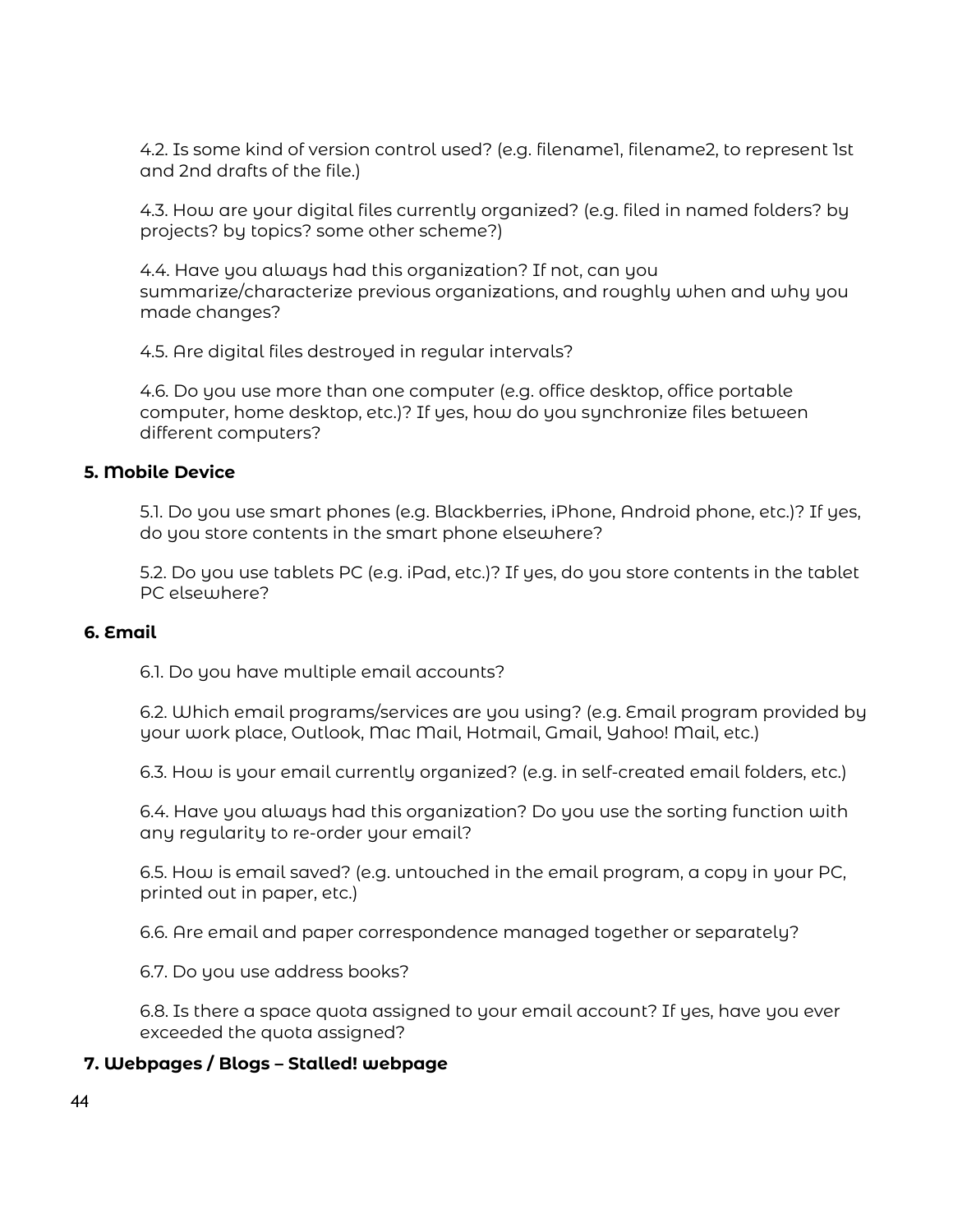7.1. How often is the Stalled! webpage updated?

7.3. What software do you use to update the Stalled! webpage?

7.4. Have copies (digital or paper) of previous versions been kept?

## **8. Photo / Video Sharing Sites (e.g. Flickr, Picasa, YouTube, etc.)**

8.1. Do you post photos / videos to these web sites? If yes, which one?

8.2. How often do you post contents?

8.3. Do you delete photos / videos posted? If yes, do you have a copy of the deleted postings?

## **9. Document Sharing Sites (e.g. SlideShare, Scribd, Google Doc, etc.)**

9.1. Do you post documents to these web sites? If yes, which one?

9.2. How often do you post contents?

9.3. Do you delete documents posted? If yes, do you have a copy of the deleted postings?

#### **10. Digital Files Storage / Backup**

10.1. Do you / your institution have a backup routine for your files / emails? If you don't know, do you mind we ask your technical support? How can we contact your technical support?

10.2. What media are used for backup files? (e.g. optical disk, hard disk, file server, web based backup service such as SugarSync., etc.)

10.3. Do you transfer files in your old computer to your new computer? If yes, what types of files are transferred? Did you encounter any problems in transferring the files?

10.4. Do you keep your old computers? Roughly when were they being used? Can you tell us what platforms they run on?

10.5. Have you ever experienced a serious hardware failure (e.g. hard-drive crash)? If yes, are the files in the affected computer recovered?

10.6. Are any digital files stored in unusual storage media? (e.g. punch cards, 8 inch. floppy diskettes, etc.)

## **11. Privacy and security**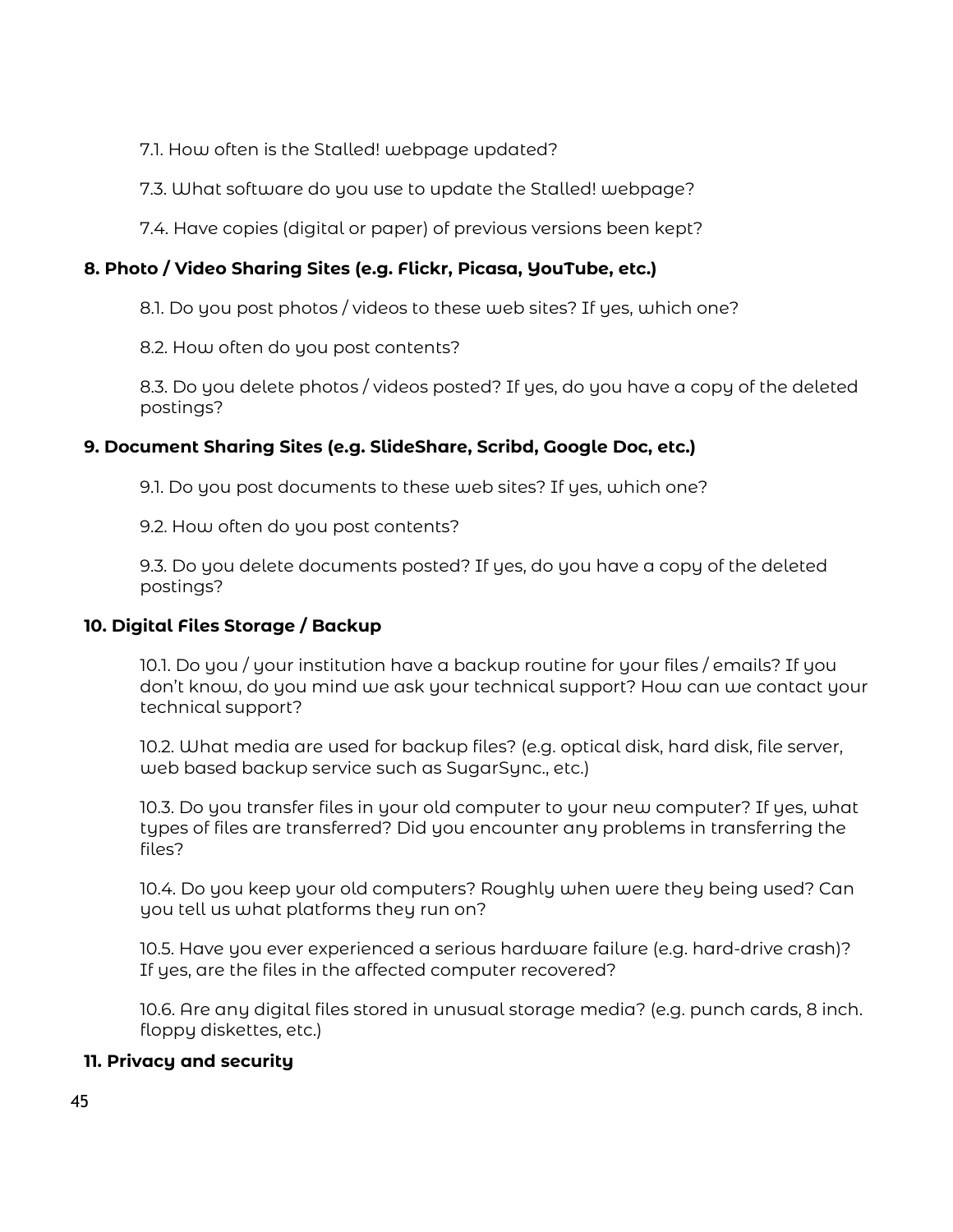11.1. Are some digital file types of a sensitive nature? (e.g. tax records, medical records, peer-review comments, letters of recommendation, student records, etc.)

11.2. Are there files that you would want destroyed? If yes, please provide details so that we can act upon when we encounter 3such files when processing your files.

11.3. Do any digital files require passwords?

11.4. Where are user names and passwords kept? What service / software are used to save them?

11.5. Do you use digital watermarks? On what types of digital files? For what reasons?

#### **12. File Transfer Arrangement**

12.1. Do you want to delete any files / re-organize the files before the transfer?

12.2. Are there files you would like to transfer to us later? When?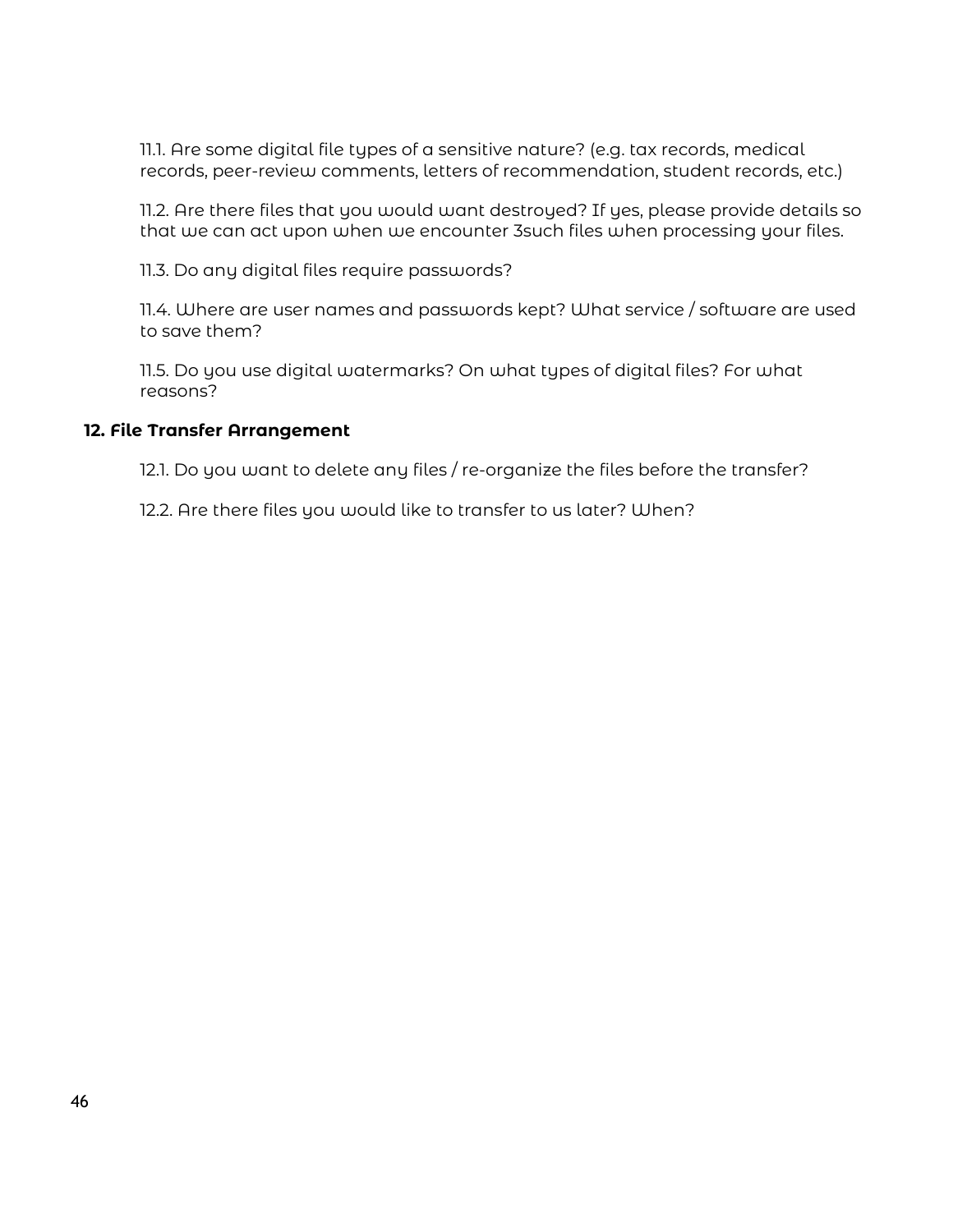## **Appendix 6.2: Sample Born Digital Survey Report**

This is an anonymized report – any identifying information such as firm and donor names, archival repository names, and project names, have been removed or changed for privacy. Therefore:

- The Firm: refers to an architectural design practice.
- The Donor: refers to the founder of The Firm and the signatory of the Deed of Gift.
- Archives Staff: refers to the professional archivists working at an archival repository.

#### **Sections:**

- 1. Objective
- 2. Summary
- 3. Records
	- a. Project drive
	- b. Marketing drive
	- c. Associated material on The Donor's personal drive
	- d. The Firm's Website
	- e. The Donor's email
	- f. Born digital materials stored on CD
- 4. Next Steps

## **1. Objective:**

To identify all electronic records on The Firm's server relating to the projects, research, and writings previously selected by Archives Staff for acquisition; to gain a detailed understanding of the existing file structure, file formats, and naming conventions; and to identify any potential technical issues related to transfer, preservation, and access.

#### **2. Summary:**

On October 1st, 2018, Archives Staff visited The Firm's offices in Massachusetts. Archives Staff met with The Firm's Assistant and Senior Associate to survey born digital records for the following areas: research files, project files, organizational records, and The Firm's website. Archives Staff discussed, but did not view, The Donor's email account.

This meeting follows a site visit Archives Staff conducted at The Firm's offices to survey analog archival material. At that visit Archives Staff learned that The Firm's research, writing, and project records exist in three states: analog only, electronic only, and both analog and electronic. Archives Staff determined that an additional visit dedicated to surveying the born digital records was necessary.

With the AIMS Born Digital Survey as a guide, Archives Staff were able to accomplish the objectives stated above in the meeting. The records identified for acquisition exist in six areas: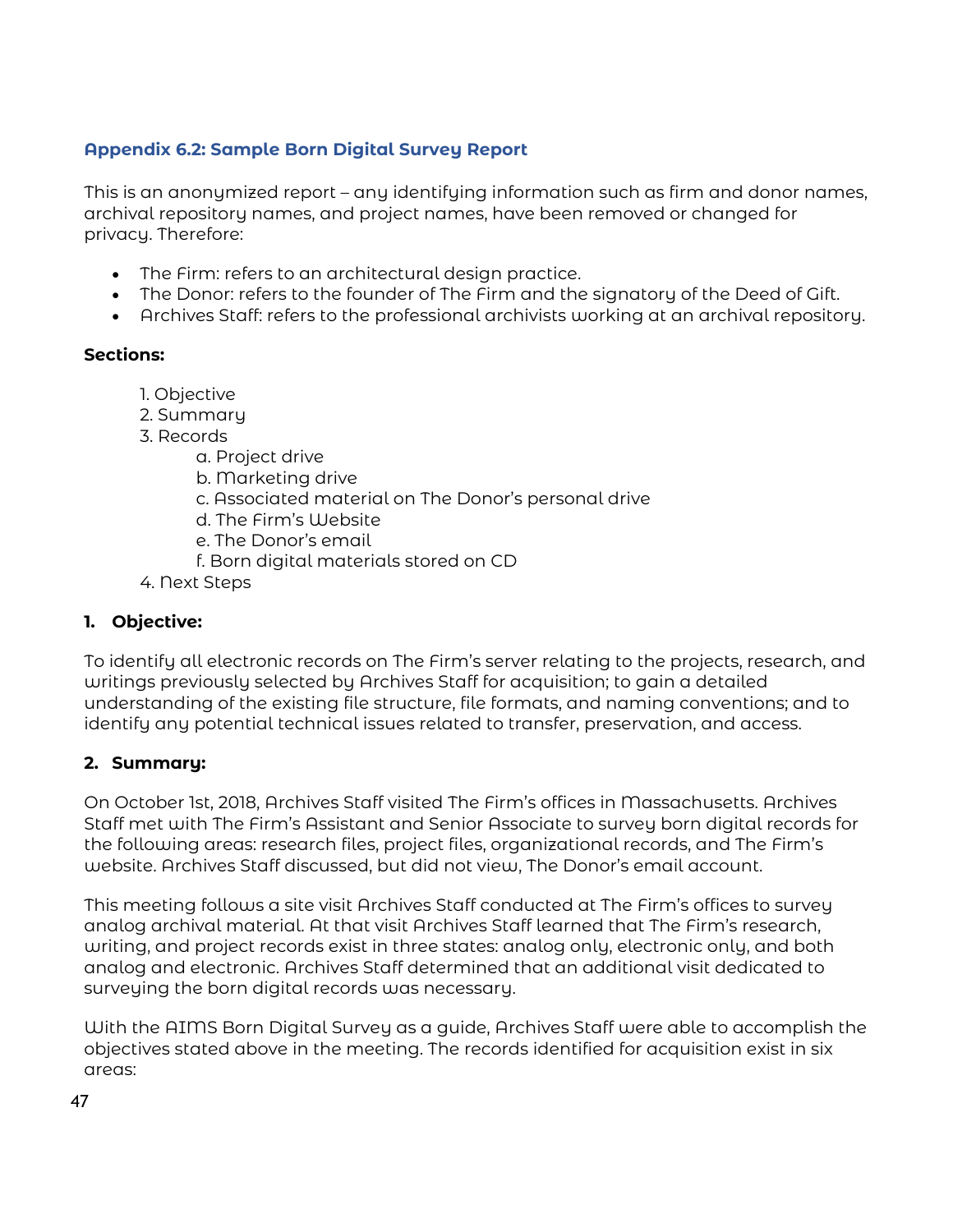- 1. Project drive
- 2. Marketing drive
- 3. Associated material on The Donor's personal drive
- 4. The Firm's website
- 5. The Donor's email
- 6. Pre-2008 born digital materials stored on CD

These six categories will be used to describe the types of records identified for acquisition as well as the technical aspects of transfer, preservation, and access. Each category is distinct from the others, presenting its own set of issues related to records creation, maintenance, and preservation. However, there were two overall observations made that the categories have in common.

• Records destruction: The Donor typically does not delete anything. Records that would otherwise be deleted are instead stored in folders labeled "superseded."

• The final copies of all associated materials for project records, writings, and research are kept on the server.

The final section of this report will describe what Archives Staff perceive the next steps to be, which includes the technical aspects of transfer, as well as the creation of a Born Digital Addendum to the Deed of Gift.

## **3. Records**

#### **3.a. Project drive**

Records for acquisition: All project records related to the following projects:

- City Library
- City Loft
- University Field House
- Private Residence

The project files contain 2D and 3D models, design development drawings, construction documentation, correspondence (client and consultant, in-bound and out-bound), meeting notes, schedules, images, site photos, specifications, bid documents, and final asbuilt drawing sets. Each phase of the project is documented.

File Structure: The drive contains top level folders for each project, labeled by project name and number. Within each project folder are sub-folders that identify each phase of the project, and within those sub-folders are sub-sub-folders containing drawings, correspondence, photographs, and construction documents. Drawing sets that have been superseded are labeled as such at the folder level. The Project drive structure is consistent across all project folders.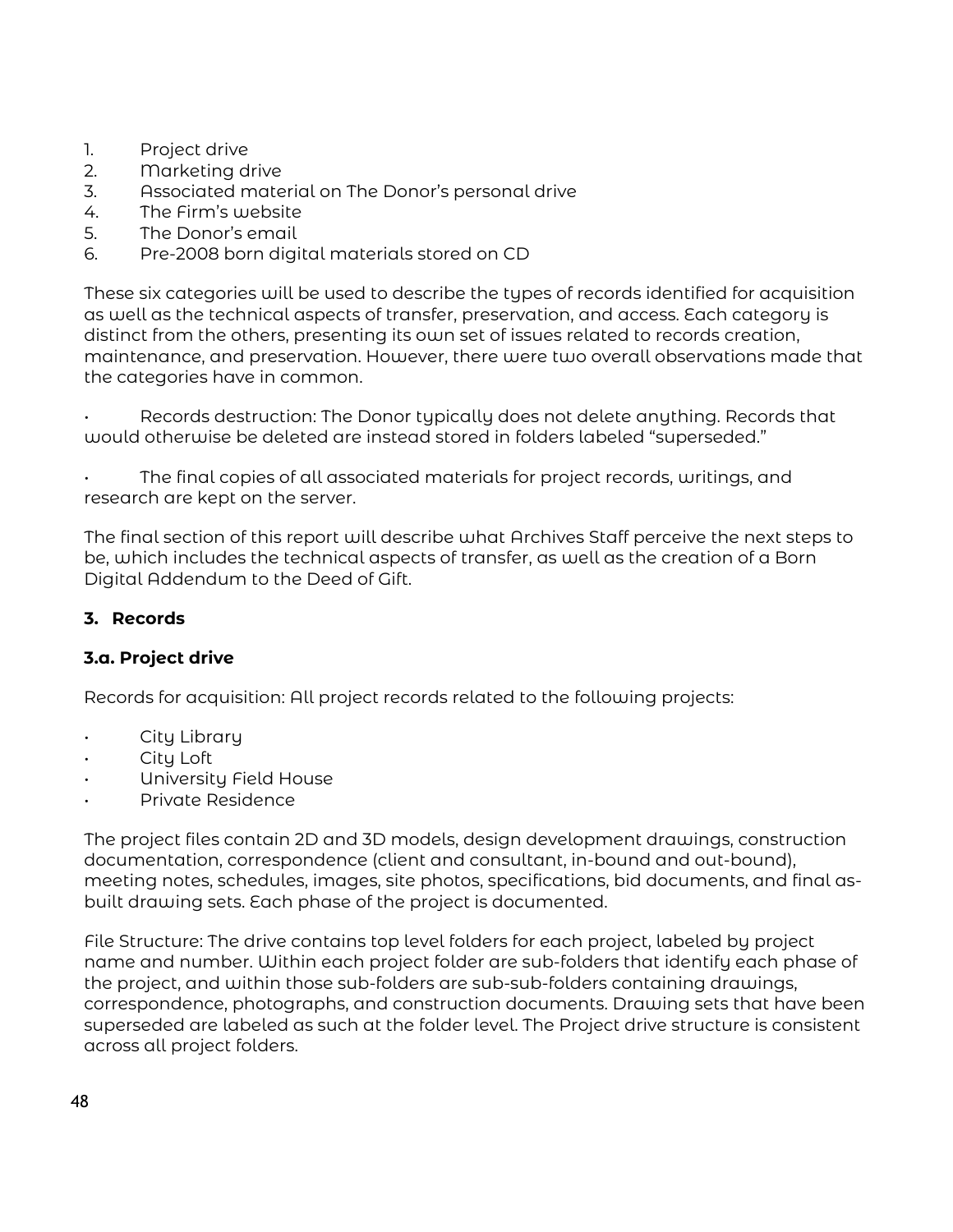File Formats: The Firm uses Rhino to produce 3D modeling design files and AutoCad to produce 2D drawings. The Firm staff has ensured that final drawing sets created in AutoCad are saved so that any external references to images, fonts, and other external libraries are bound in one single file. In addition to this final AutoCad file, The Firm staff save a final 3D PDF file, which is exported from Rhino. Other file formats in these folders include Word documents, Powerpoint, and PDF.

Naming Convention: Each version of a design created in any software environment is labeled by date of creation and author. This naming convention is consistent across all projects.

Access: Each project folder has an Admin Folder, which contains administrative information on the building such as codes, client information, contacts, meeting notes, and project schedule. Due to the amount of Personal Identifying Information (PII) on clients, such as addresses and phone numbers, Archives Staff suggest that all Admin files be restricted for a time period to be determined. Client information does not exist in other project records.

Future researcher access to the Rhino and AutoCad files can be addressed in two ways. The first is to offer immediate access to the 3D PDF files, which only requires the user to view the files in Adobe. The second is to offer emulation as a service to the actual files in their native software environment(s). This option will require purchasing a license to Rhino.

Transfer: The entire size of the Project drive is less than 2TB. A proposed physical transfer method could be an onsite transfer of the digital files from The Firm onsite servers directly to a hard drive (provided by Archives Staff) using either logical forensic imaging methods or simple file transfer with integrity checking.

## **3.b. Marketing drive**

Records for acquisition: The presentation and marketing files (ex: Requests for Information and presentation drawings) related to the project records from section 3.a. are stored on this drive (as opposed to the Project drive) and should be selected for acquisition. In addition to these records, there are also more routine administrative records which Archives Staff would not want to keep. Separating the records related to project records from the administrative records would be difficult due to the file structure. Archives Staff suggest identifying the folders related to the projects listed in section 3.a. for immediate acquisition and conducting further appraisal after transfer.

File Structure: The file structure on this drive is not standard across folders and sub-folders. As opposed to the Project drive, files within a project folder have no clear arrangement.

File Formats: Administrator, Photoshop, Word, and Powerpoint are the main file formats in this drive. For Powerpoint presentations, external references are embedded into the final file (example: a PowerPoint that uses animation or videos).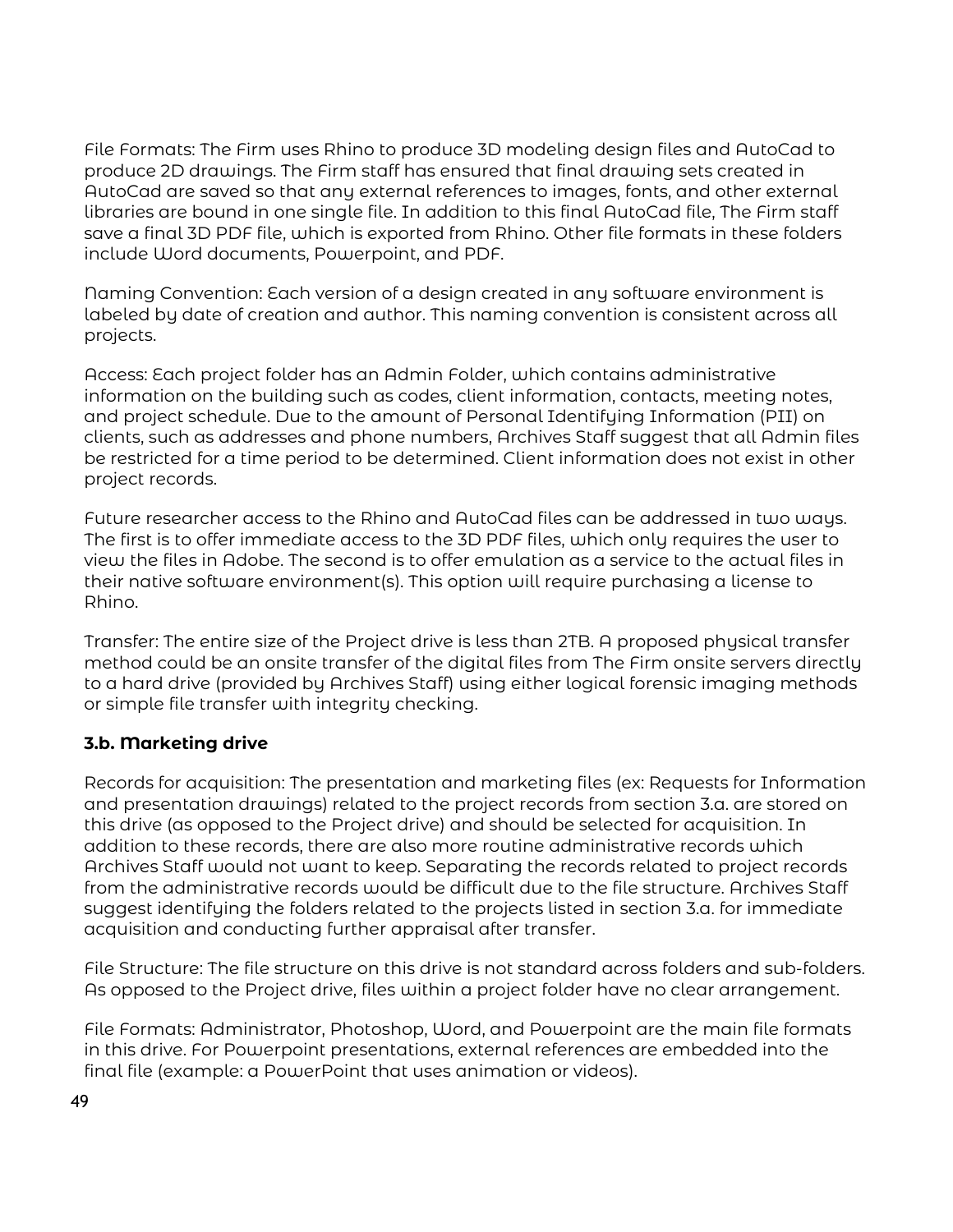Naming Convention: There is no standard naming convention used in this drive, however most files appear to be clearly labeled, which makes identification of what each individual folder and file is a little easier.

Transfer: A proposed physical transfer method could be an onsite transfer of the digital files from The Firm's onsite servers directly to a hard drive (provided by Archives Staff) using either logical forensic imaging methods or simple file transfer with integrity checking.

## **3.c. Associated material on The Donor's drive**

Records for acquisition: On The Donor's drive are the final versions of research, writings, lectures, presentations, and workshops. Archives Staff have identified lecture and workshop folders for acquisition, with further appraisal needed after acquisition.

File Structure: The general structure on this drive is: date, name of lecture/workshop.

File Formats: Word, Powerpoint, audio/visual formats such as .mp3 and .wav

Naming Convention: Final lectures are named similarly to the folder: date, name of lecture/workshop. However, there is no clear naming convention across this drive.

Access: Recordings of lectures and workshops may have rights issues for re-publication online if other participants were recorded without license.

Transfer: A proposed physical transfer method could be an onsite transfer of the digital files from The Donor's onsite servers directly to a hard drive (provided by Archives Staff) using either logical forensic imaging methods or simple file transfer with integrity checking.

#### **3.d. The Firm's Website**

Records for acquisition: The Firm's website is used to promote The Donor's lectures, workshops, writings, interviews, and research. The website recently launched, with updates made on a quarterly basis. Archives Staff recommend web archiving the published public version, pay for historic crawls of the url, and then setup bi-annual or quarterly crawls into the future.

#### **3.e. The Donor's Email**

Records for acquisition: The Donor's personal and professional email is held on one Gmail account. The Donor does not delete any emails and utilizes the "Archive" feature when a project is completed. The result is an inbox of approximately 10-20k emails, with both personal and professional correspondence mixed in. If The Donor or The Firm's staff need to search for a particular email, they search by correspondent name. Archives Staff were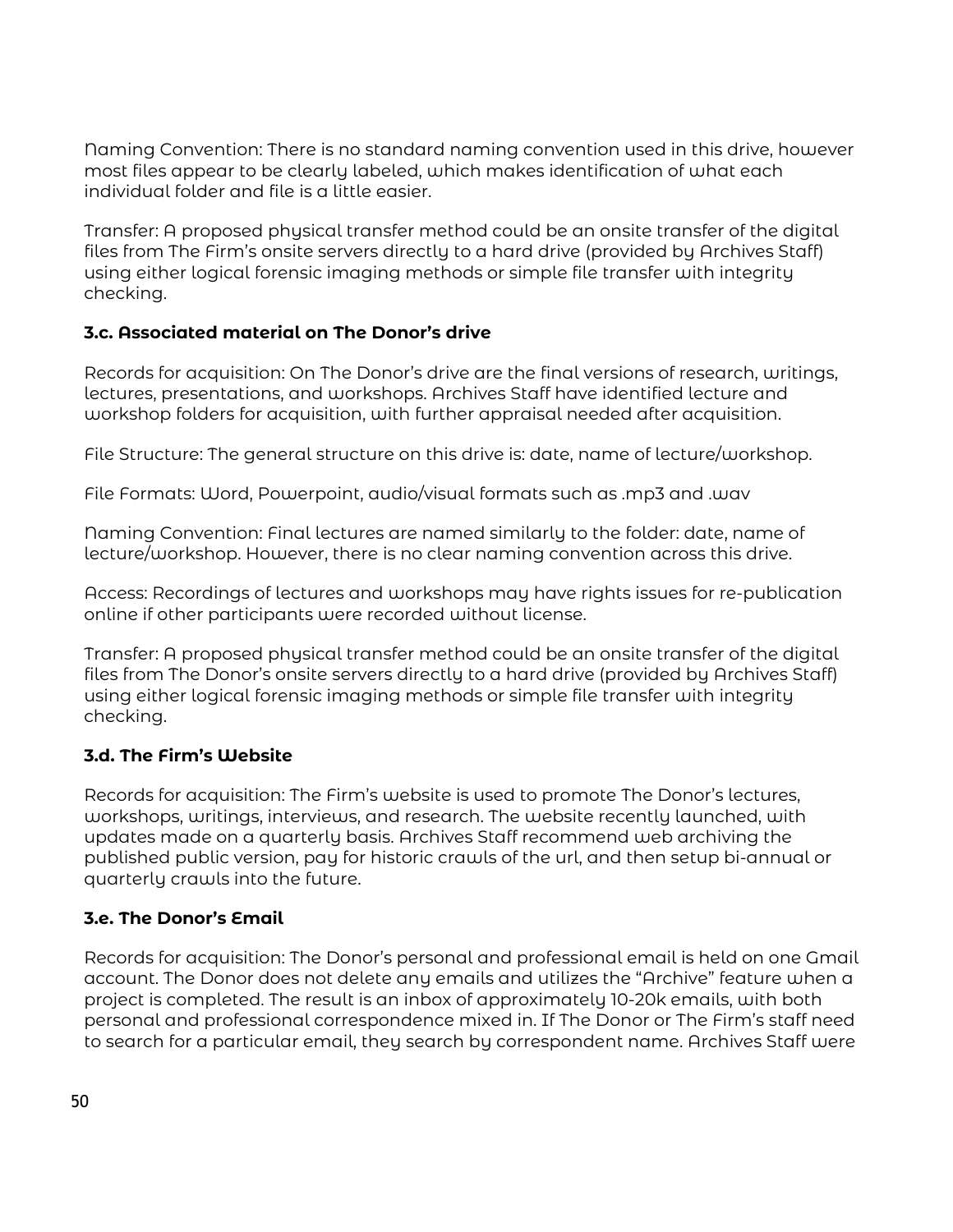unable to confirm if the Gmail account captures both ingoing/outgoing correspondence, or just outgoing.

Archives Staff were unable to confirm if there is any overlap between the Gmail account and correspondence on the Project drive. If the Gmail account is acquired, it would largely be a fishing expedition for relevant correspondence, and that work would fall on Archives Staff. This scenario could help Archives Staff test various email tools and be used as a practical use-case in email acquisition, transfer, arrangement and description. Archives Staff need to determine the resource capacities (mainly staff time and expertise) to undertake this work are available.

File Structure: Emails are either in the Inbox, or in the "Archive" folder. There is no hierarchical structure to the account.

Naming Convention: No tags are used on emails.

Transfer: One transfer method would be to have The Firm staff save extracted email to a cloud storage space that could be shared with Archives staff (ie: Google Drive). The email would then be ingested to a preservation system, which could present some technical issues.

#### **3.f. Born digital materials stored on CDs with analog collection material**

Records for acquisition: These CDs are physically located with the analog archive. They contain project records, but Archives Staff do not know much else about the contents. The Firm staff indicated that for most projects, the final draft should have been migrated and saved to the The Firm's server, but any files leading up to the final draft (design sketches, drafts, correspondence, etc) would be on the CD. There is one box of CDs.

File Structure: File structure for the CDs is not known.

File Format: The Firm's staff said earlier digital modeling software, such as Sketchup and FormZ, would be found on these CDs.

Naming Convention: Naming convention is not known.

Access: The major concern for access is the presence of Sketchup and FormZ. Both software environments are highly proprietary and can only open files in one of the most current versions – meaning that it might not be possible to open these files at all, even though both software companies still exist and are active on the market. Archives Staff do not know if emulation as a service will be able to provide access to these files.

Transfer: The proposed transfer method is the same as the paper file transfer with forensic disk imaging following current Archives Staff practice.

#### **4. Next Steps:**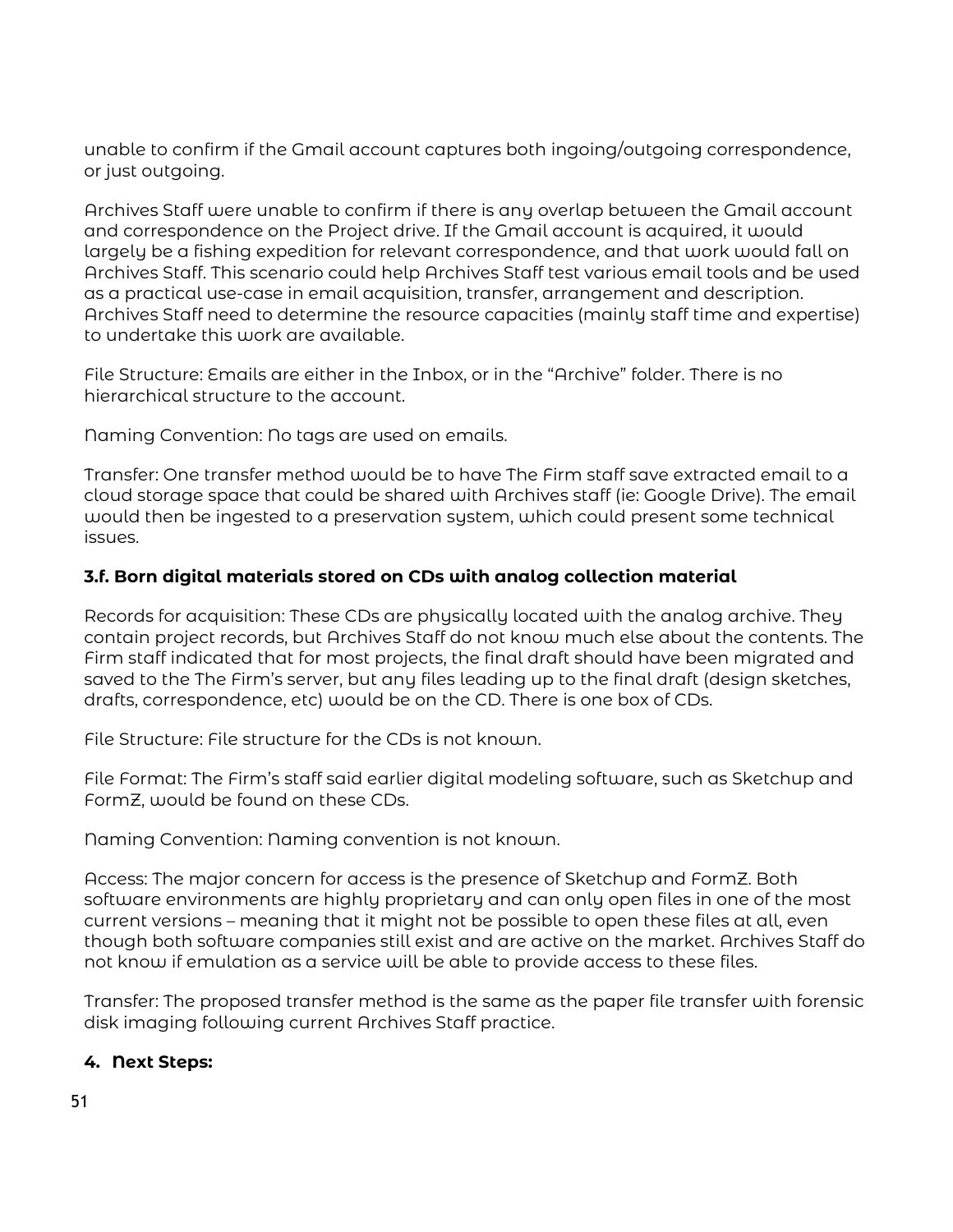The next step is to follow up with The Donor regarding any overlap between the Gmail account and the Project drive. This should inform how Archives Staff move forward with the Gmail account.

Archives Staff will also need to draft an Addendum to the Deed of Gift to outline the records for accessioning and the transfer procedures. The Firm's staff have provided file directory printouts for the Project and Marketing drives to help in the selection process.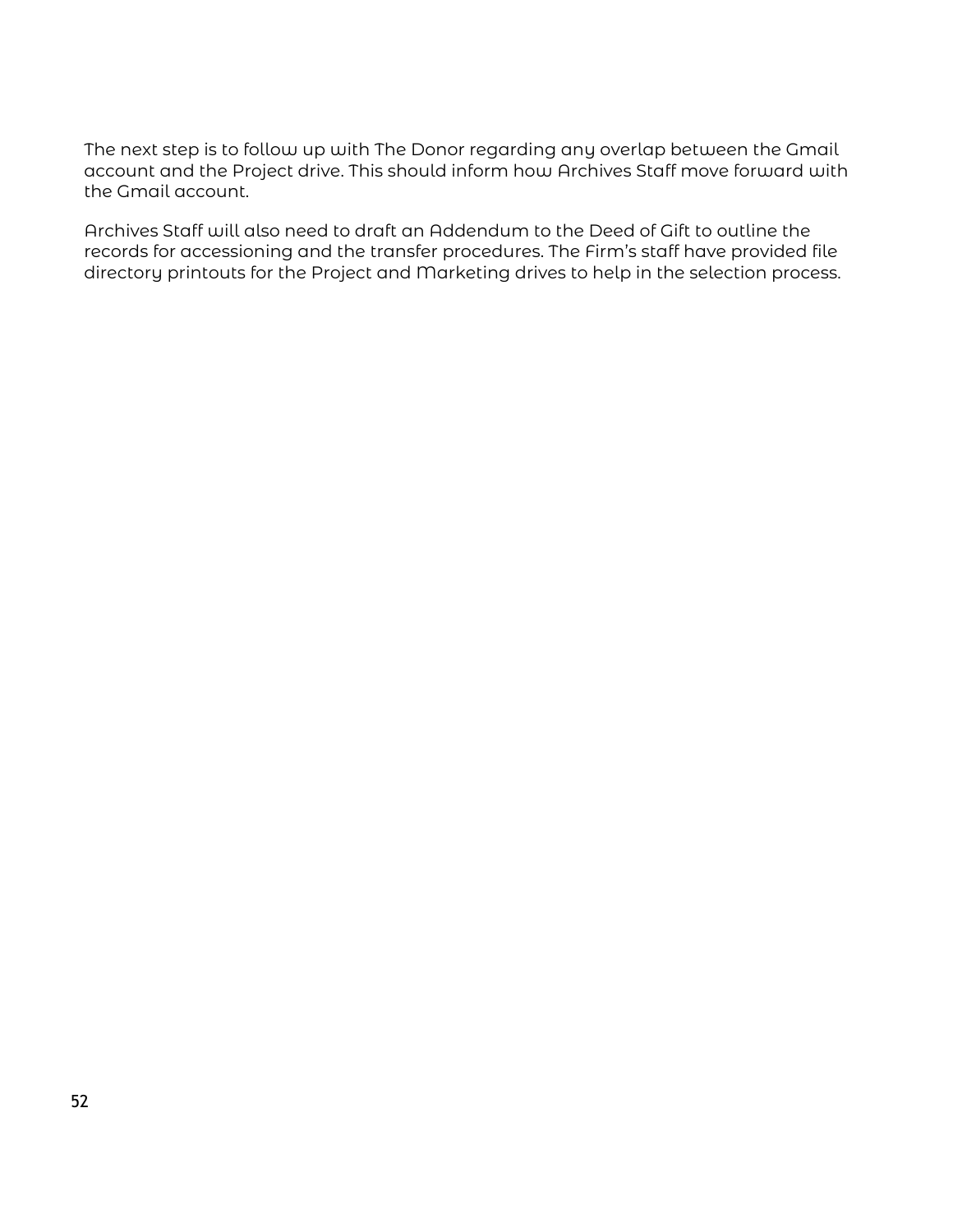#### **Appendix 6.3: Transfer Resources**

#### **Pre-Acquisition Work**

Conversations with the donor or firm before acquiring material help to identify key components of the transfer process. Having a survey or questionnaire completed by the donor/firm gives the donors and collecting institutions important information to guide future decisions regarding the transfer of material. What works for one donor/firm may not work for another, so it is useful to have workflows that address a variety of possibilities. In order to develop a transfer plan, determine with the donor the following:

- **Current Storage Location of the Donor's files** Born-digital files can be stored in several different types of digital storage largely dependent on when they were created, what the donors digital storage infrastructure looks like, and how recently they were considered to be active files that may need to be referenced frequently. Files created before the prevalence of affordable local servers and/or cloud-based storage are likely to be stored on physical carriers such as floppy disks, optical media, USBs, and hard-drives. While there are a lot of resources documenting the transfer of files from these carriers during ingest, transferring files from a private donor's local server or cloud-based storage system is a less documented activity subject to many variables.
- **Method of Transfer**  Establishing how the files will be transferred once any preacquisition appraisal has occurred and the donor has prepared the files will help determine what additional planning needs to occur. If the files are already on physical carriers, the donor/firm can just give this media to the collecting institution along with any supporting inventories or related documentation. Since donors do not always have the means to access this material it is particularly important for there to be conversations around Personally Identifiable Information (PII) when the donor is not entirely certain of the content of the carriers.

For files that are stored on local storage or in a cloud-based storage system, there are several methods of transferring this material to the collecting institution. Depending on the amount of time and resources available to the donors they might choose to transfer the material by uploading it to a file hosting service, provide access to the collecting institution to their cloud-based file storage, copy items onto a hard-drive, or most often in cases of institutional records utilize local SFTP/FTP options. When deciding between these options, knowing the size of the accession is key as some options may have size restrictions.

If a donor will be spending some time organizing and preparing files for transfer they should be provided with additional guidance on how to do this quickly and efficiently while also minimizing the impact on original metadata as much as possible.

If using tools that need to be installed on a donor's local machine try and get this done well before the scheduled transfer date.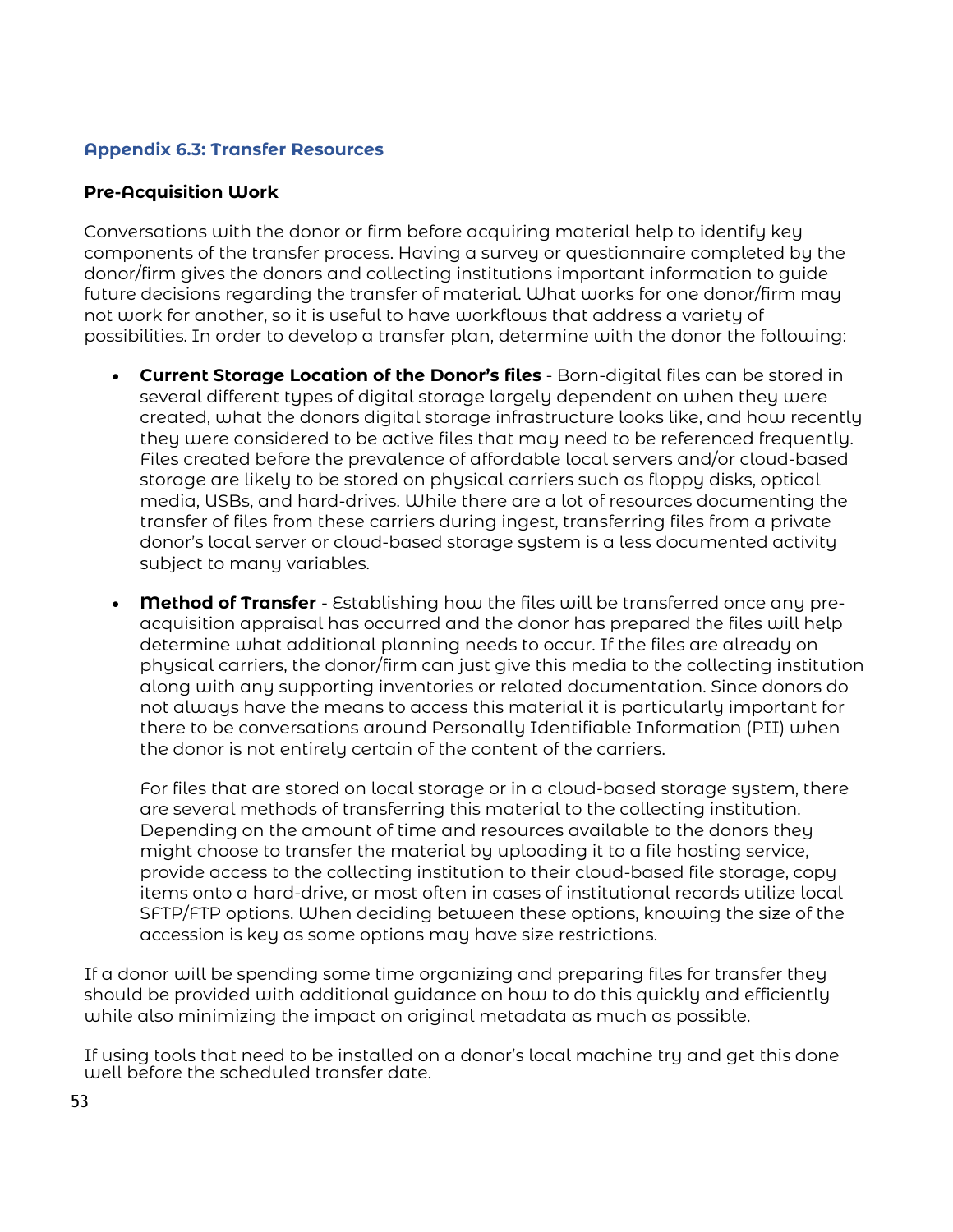## **Tools and Applications for Transfers**

Deciding which tools to use can depend on multiple factors such as a collecting institution's needs and goals, time and resources available to both the donor and collecting institution, and the anticipated size of the deposit. This overview is representative of some of the most common tools used for this activity and which have been used by the Building for Tomorrow team. These tools focus primarily on the transfer of files that are not stored on a physical carrier.

## Packaging Applications

- Bagger -<https://github.com/LibraryOfCongress/bagger>
- Exactly -<https://www.weareavp.com/products/exactly/>

These applications both use the BagIt File Packaging specification [\(https://datatracker.ietf.org/doc/html/draft-kunze-bagit-14\)](https://datatracker.ietf.org/doc/html/draft-kunze-bagit-14)

## Disk Imaging Tools

Disk Imaging tools like FTK Imager can be installed and run on an external drive that is then connected to a donor's machine. This allows the archivist to create a disk image that can then be ingested into the repository's storage.

- FTK Imager [https://support.accessdata.com/hc/en-us/articles/204275735-FTK-Imager-version-3-](https://support.accessdata.com/hc/en-us/articles/204275735-FTK-Imager-version-3-3-0-User-Guide) [3-0-User-Guide](https://support.accessdata.com/hc/en-us/articles/204275735-FTK-Imager-version-3-3-0-User-Guide)
- Run FTK Imager from a Flash Drive [https://support.accessdata.com/hc/en-us/articles/203681809-Run-FTK-Imager-from](https://support.accessdata.com/hc/en-us/articles/203681809-Run-FTK-Imager-from-a-flash-drive-Imager-Lite-)[a-flash-drive-Imager-Lite-](https://support.accessdata.com/hc/en-us/articles/203681809-Run-FTK-Imager-from-a-flash-drive-Imager-Lite-)

#### Copying Applications

Encouraging donors to install a copying application like Teracopy to ensure identical copies of files are being made as they prepare files for transfer.

• Teracopy <https://www.codesector.com/teracopy>

## **Sample Acquisition Workflows**

The following resources contain detailed guidance and recommendations for digital preservation workflows including detailed sections on transfer tools and methods.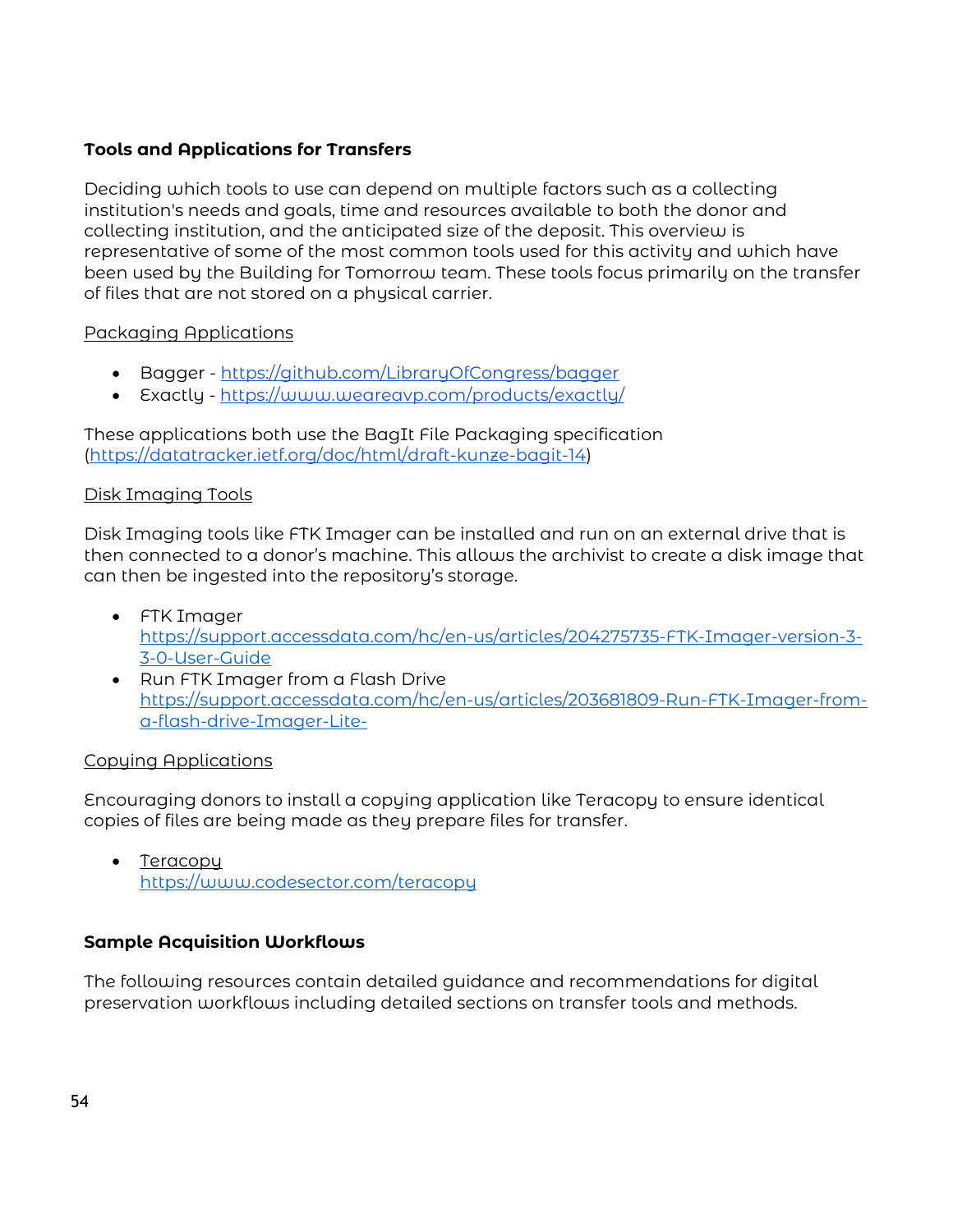- Guidance for Digital Preservation Workflows [https://www.nationalarchives.gov.uk/archives-sector/projects-and](https://www.nationalarchives.gov.uk/archives-sector/projects-and-programmes/plugged-in-powered-up/digital-preservation-workflows/)[programmes/plugged-in-powered-up/digital-preservation-workflows/](https://www.nationalarchives.gov.uk/archives-sector/projects-and-programmes/plugged-in-powered-up/digital-preservation-workflows/)
- Acquisition and Appraisal Digital Preservation Handbook [https://www.dpconline.org/handbook/organisational-activities/acquisition-and](https://www.dpconline.org/handbook/organisational-activities/acquisition-and-appraisal)[appraisal](https://www.dpconline.org/handbook/organisational-activities/acquisition-and-appraisal)
- OSSArcFlow: Guide to Documenting Born-Digital Archival Workflows [https://educopia.org/wp-content/uploads/2020/06/OSSArcFlow\\_Guide\\_FINAL.pdf](https://educopia.org/wp-content/uploads/2020/06/OSSArcFlow_Guide_FINAL.pdf)
- Walk This Way: Detailed Steps for Transferring Born-Digital Content from Media You Can Read In-house - OCLC [https://www.oclc.org/content/dam/research/publications/library/2013/2013-](https://www.oclc.org/content/dam/research/publications/library/2013/2013-02.pdf) [02.pdf](https://www.oclc.org/content/dam/research/publications/library/2013/2013-02.pdf)
- How to Access Digital Files from the Nineties [https://www.cca.qc.ca/en/articles/issues/3/technology-sometimes-falls](https://www.cca.qc.ca/en/articles/issues/3/technology-sometimes-falls-short/49023/how-to-access-digital-files-from-the-nineties)[short/49023/how-to-access-digital-files-from-the-nineties](https://www.cca.qc.ca/en/articles/issues/3/technology-sometimes-falls-short/49023/how-to-access-digital-files-from-the-nineties)

## **Future recommendations for work related to acquisition**

• Draft Transfer Checklist

In order to make sure that any tasks specific to transferring digital design files are completed during the acquisition process, one of the recommendations to come out of the November 2020 meeting was for the development of a Transfer Checklist that can be tailored to a collecting institutions needs and goals while being mindful of the labor required on the part of the donor or firm.

• Investigate how transfer tools already used by creators can be utilized for the transfer process.

In order to simplify the transfer process, it might be worthwhile to look a closer at tools already being used in practice to transfer material. Explore whether or not it would be possible to incorporate these applications into the transfer process.

• Collect Use Cases and Workflows

## **Resources Related to Technical Considerations**

- 1. Software and File Format Resources
	- o [A list of CAD file Format,](https://en.wikipedia.org/wiki/List_of_file_formats#Computer-aided_design) Wikipedia (https://en.wikipedia.org/wiki/List\_of\_file\_formats#Computer-aided\_design)
	- o CAD File format, [Design](https://www.designpresentation.com/blog/cad-file-formats/) Presentation Associates
	- o File Formats for BIM, BIM Wiki
	- o [DWG family preservation and sustainability factors, Library of Congress](https://www.loc.gov/preservation/digital/formats/fdd/fdd000445.shtml)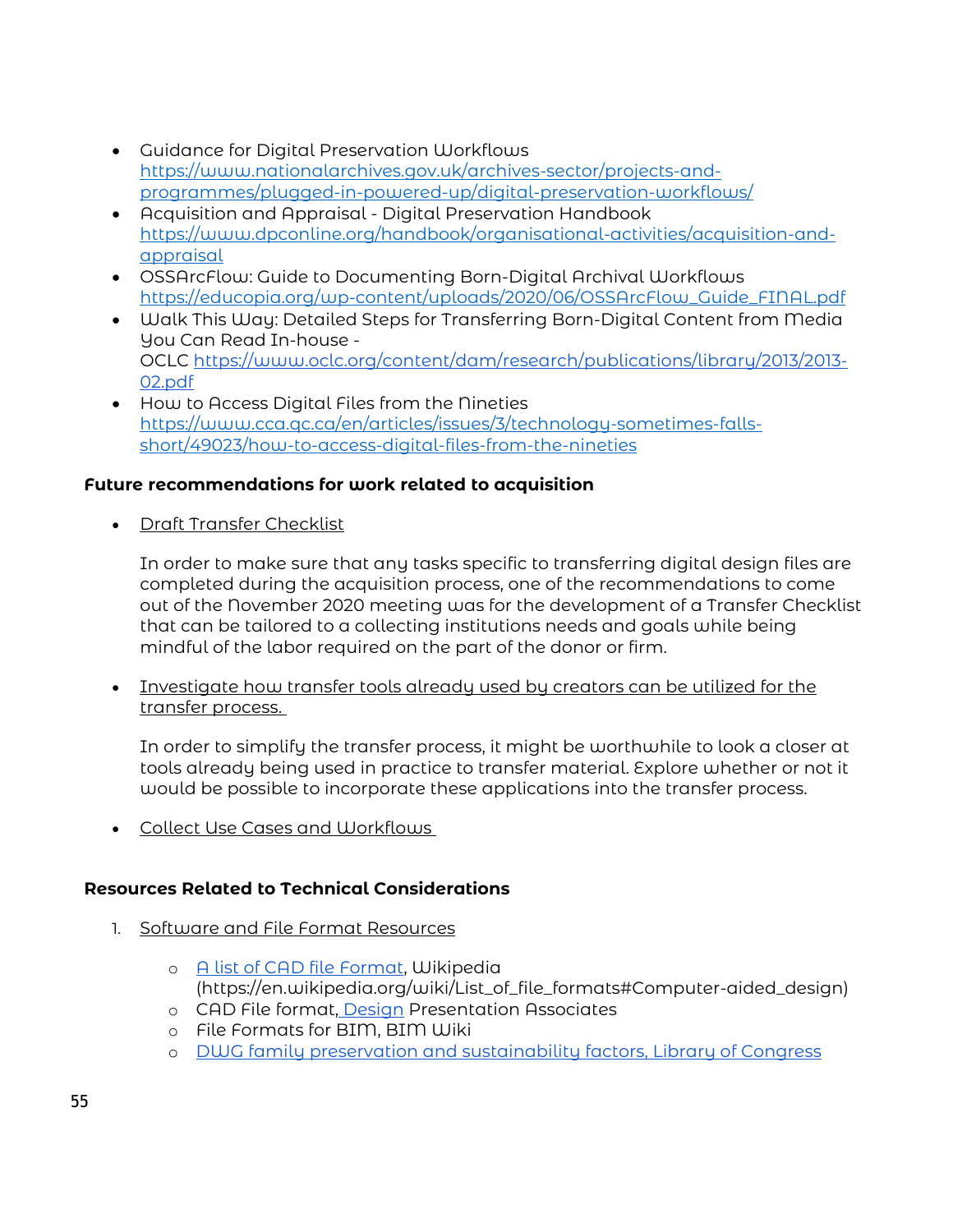- o Leventhal, Aliza *"*[Architectural and Design Collections" in Aaron D. Purcell,](https://rowman.com/ISBN/9781538122389/The-Digital-Archives-Handbook-A-Guide-to-Creation-Management-and-Preservation) ed., *[The Digital Archives Handbook: A Guide to Creation, Management, and](https://rowman.com/ISBN/9781538122389/The-Digital-Archives-Handbook-A-Guide-to-Creation-Management-and-Preservation)  Preservation* [\(Lanham, Maryland: Rowman & Littlefield, 2019\).](https://rowman.com/ISBN/9781538122389/The-Digital-Archives-Handbook-A-Guide-to-Creation-Management-and-Preservation)
- o [Beyond TIFF and JPEG2000: PDF/A as an OAIS submission information](https://www.researchgate.net/publication/283197706_Beyond_TIFF_and_JPEG2000_PDFA_as_an_OAIS_submission_information_package_container) [package container](https://www.researchgate.net/publication/283197706_Beyond_TIFF_and_JPEG2000_PDFA_as_an_OAIS_submission_information_package_container)
- 2. Best practices
	- LOC Recommended Formats Statement 2020-2021 [https://blogs.loc.gov/thesignal/2014/08/untangling-the-knot-of-cad](https://blogs.loc.gov/thesignal/2014/08/untangling-the-knot-of-cad-preservation/)[preservation/](https://blogs.loc.gov/thesignal/2014/08/untangling-the-knot-of-cad-preservation/)
	- **Untangling the Knot of CAD Preservatio[n:](https://blogs.loc.gov/thesignal/2014/08/untangling-the-knot-of-cad-preservation/)** [https://blogs.loc.gov/thesignal/2014/08/untangling-the-knot-of-cad](https://blogs.loc.gov/thesignal/2014/08/untangling-the-knot-of-cad-preservation/)[preservation/](https://blogs.loc.gov/thesignal/2014/08/untangling-the-knot-of-cad-preservation/)
- 3. Export and Access Format

In addition to the original CAD file, CAD drawings can be exported and preserved in other formats such as PDF and JPEG. The exact steps needed to export the drawings depend on the software. Following are resources on how to export CAD drawings created by some of the most widely used software programs.

AutoCAD

**To Export Selected Layouts to a PDF File** [https://knowledge.autodesk.com/support/autocad/learn](https://knowledge.autodesk.com/support/autocad/learn-explore/caas/CloudHelp/cloudhelp/2020/ENU/AutoCAD-Core/files/GUID-5E91B638-7C4A-4CF3-8F7C-593368D72A97-htm.html)[explore/caas/CloudHelp/cloudhelp/2020/ENU/AutoCAD-](https://knowledge.autodesk.com/support/autocad/learn-explore/caas/CloudHelp/cloudhelp/2020/ENU/AutoCAD-Core/files/GUID-5E91B638-7C4A-4CF3-8F7C-593368D72A97-htm.html)[Core/files/GUID-5E91B638-7C4A-4CF3-8F7C-593368D72A97-htm.html](https://knowledge.autodesk.com/support/autocad/learn-explore/caas/CloudHelp/cloudhelp/2020/ENU/AutoCAD-Core/files/GUID-5E91B638-7C4A-4CF3-8F7C-593368D72A97-htm.html)

Revit

**Print to PDF** [https://knowledge.autodesk.com/support/revit-products/learn](https://knowledge.autodesk.com/support/revit-products/learn-explore/caas/CloudHelp/cloudhelp/2020/ENU/Revit-DocumentPresent/files/GUID-8B7424DD-C07A-4FD7-B4DB-5F7F6F14D8E8-htm.html)[explore/caas/CloudHelp/cloudhelp/2020/ENU/Revit-](https://knowledge.autodesk.com/support/revit-products/learn-explore/caas/CloudHelp/cloudhelp/2020/ENU/Revit-DocumentPresent/files/GUID-8B7424DD-C07A-4FD7-B4DB-5F7F6F14D8E8-htm.html)[DocumentPresent/files/GUID-8B7424DD-C07A-4FD7-B4DB-](https://knowledge.autodesk.com/support/revit-products/learn-explore/caas/CloudHelp/cloudhelp/2020/ENU/Revit-DocumentPresent/files/GUID-8B7424DD-C07A-4FD7-B4DB-5F7F6F14D8E8-htm.html)[5F7F6F14D8E8-htm.html](https://knowledge.autodesk.com/support/revit-products/learn-explore/caas/CloudHelp/cloudhelp/2020/ENU/Revit-DocumentPresent/files/GUID-8B7424DD-C07A-4FD7-B4DB-5F7F6F14D8E8-htm.html)

Rhino

- Rhino Export to other 3D File Formats [http://docs.mcneel.com/rhino/5/help/en](http://docs.mcneel.com/rhino/5/help/en-us/fileio/_index_of_import_export_file_types.htm)[us/fileio/\\_index\\_of\\_import\\_export\\_file\\_types.htm](http://docs.mcneel.com/rhino/5/help/en-us/fileio/_index_of_import_export_file_types.htm)
- Rhino to PDF <https://wiki.mcneel.com/rhino/creatingpdfs>
- Rhino to JPG, PXC, PNG, BMP, TIFF, TGA [http://docs.mcneel.com/rhino/5/help/en](http://docs.mcneel.com/rhino/5/help/en-us/commands/viewcapture.htm)[us/commands/viewcapture.htm](http://docs.mcneel.com/rhino/5/help/en-us/commands/viewcapture.htm)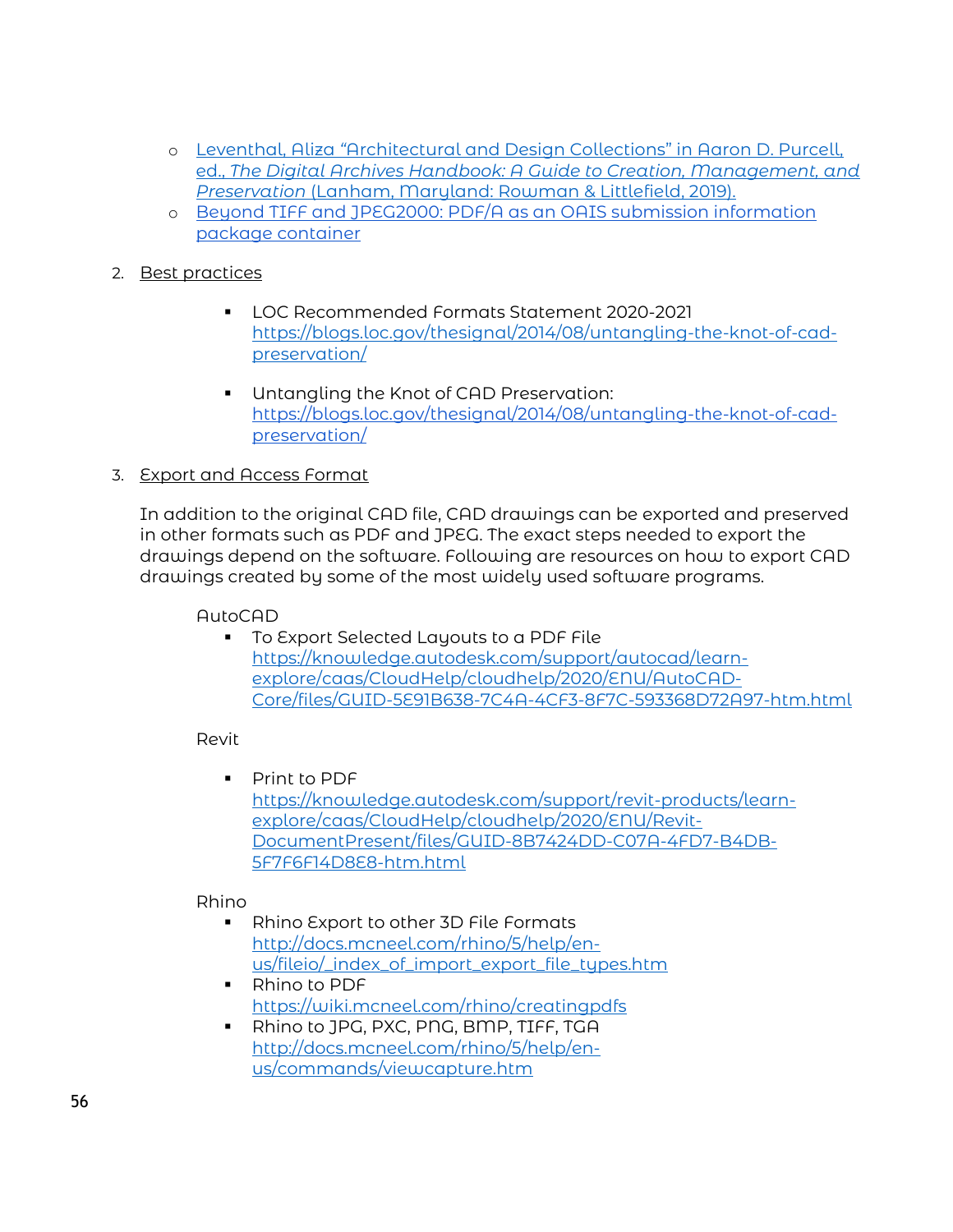**Sketchup** 

- **Exporting or Printing Your LayOut Document** [https://help.sketchup.com/en/layout/exporting-or-printing-your](https://help.sketchup.com/en/layout/exporting-or-printing-your-layout-document)[layout-document](https://help.sketchup.com/en/layout/exporting-or-printing-your-layout-document)
- 4. Embedded Information

In some cases, externally referenced drawing files (X-references), blocks, raster images are embedded in CAD files. Ensure that all externally referenced files are included in the package you are receiving or are bound to their respective drawings.

Xref in CAD files

 To Bind an Xref to the Current Drawing [https://knowledge.autodesk.com/support/autocad/learn](https://knowledge.autodesk.com/support/autocad/learn-explore/caas/CloudHelp/cloudhelp/2020/ENU/AutoCAD-Core/files/GUID-5BF89799-D496-4AAD-8773-9D4BF9B9)[explore/caas/CloudHelp/cloudhelp/2020/ENU/AutoCAD-](https://knowledge.autodesk.com/support/autocad/learn-explore/caas/CloudHelp/cloudhelp/2020/ENU/AutoCAD-Core/files/GUID-5BF89799-D496-4AAD-8773-9D4BF9B9)[Core/files/GUID-5BF89799-D496-4AAD-8773-9D4BF9B9](https://knowledge.autodesk.com/support/autocad/learn-explore/caas/CloudHelp/cloudhelp/2020/ENU/AutoCAD-Core/files/GUID-5BF89799-D496-4AAD-8773-9D4BF9B9)

Image File in CAD files

 Embed an Image File into AutoCAD [https://lynn.blogs.com/lynn\\_allens\\_blog/2015/07/embed-an-image](https://lynn.blogs.com/lynn_allens_blog/2015/07/embed-an-image-file-into-autocad.html)[file-into-autocad.html](https://lynn.blogs.com/lynn_allens_blog/2015/07/embed-an-image-file-into-autocad.html)

Custom Fonts

- Adding custom fonts in AutoCAD and transferring them. [https://www.thesourcecad.com/add-font](https://www.thesourcecad.com/add-font-autocad/#:%7E:text=Go%20to%20%E2%80%9CC%3A%5CProgram,the%20list%20of%20AutoCAD%20fonts)[autocad/#:~:text=Go%20to%20%E2%80%9CC%3A%5CProgram,the%20li](https://www.thesourcecad.com/add-font-autocad/#:%7E:text=Go%20to%20%E2%80%9CC%3A%5CProgram,the%20list%20of%20AutoCAD%20fonts) [st%20of%20AutoCAD%20fonts](https://www.thesourcecad.com/add-font-autocad/#:%7E:text=Go%20to%20%E2%80%9CC%3A%5CProgram,the%20list%20of%20AutoCAD%20fonts)
- Text missing or does not display in AutoCAD drawings | AutoCAD [https://knowledge.autodesk.com/support/autocad/troubleshooting/ca](https://knowledge.autodesk.com/support/autocad/troubleshooting/caas/sfdcarticles/sfdcarticles/Text-disappeared-when-opening-drawings.html) [as/sfdcarticles/sfdcarticles/Text-disappeared-when-opening](https://knowledge.autodesk.com/support/autocad/troubleshooting/caas/sfdcarticles/sfdcarticles/Text-disappeared-when-opening-drawings.html)[drawings.html](https://knowledge.autodesk.com/support/autocad/troubleshooting/caas/sfdcarticles/sfdcarticles/Text-disappeared-when-opening-drawings.html)

#### Plug-ins

A plug-in is a software module that extends the functionality of CAD software. When plug-ins are used, ensure that all required files are included: the original CAD file and the plug-in file if needed. For example, Grasshopper, a visual programming language and environment that runs within the Rhinoceros 3D, requires a separate file that is opened/saved from within the Rhinoceros 3D interface. Within the Grasshopper environment, many other plug-ins are usually used that are necessary for opening the Rhinoceros 3D models they were used in producing. These plug-ins should be saved along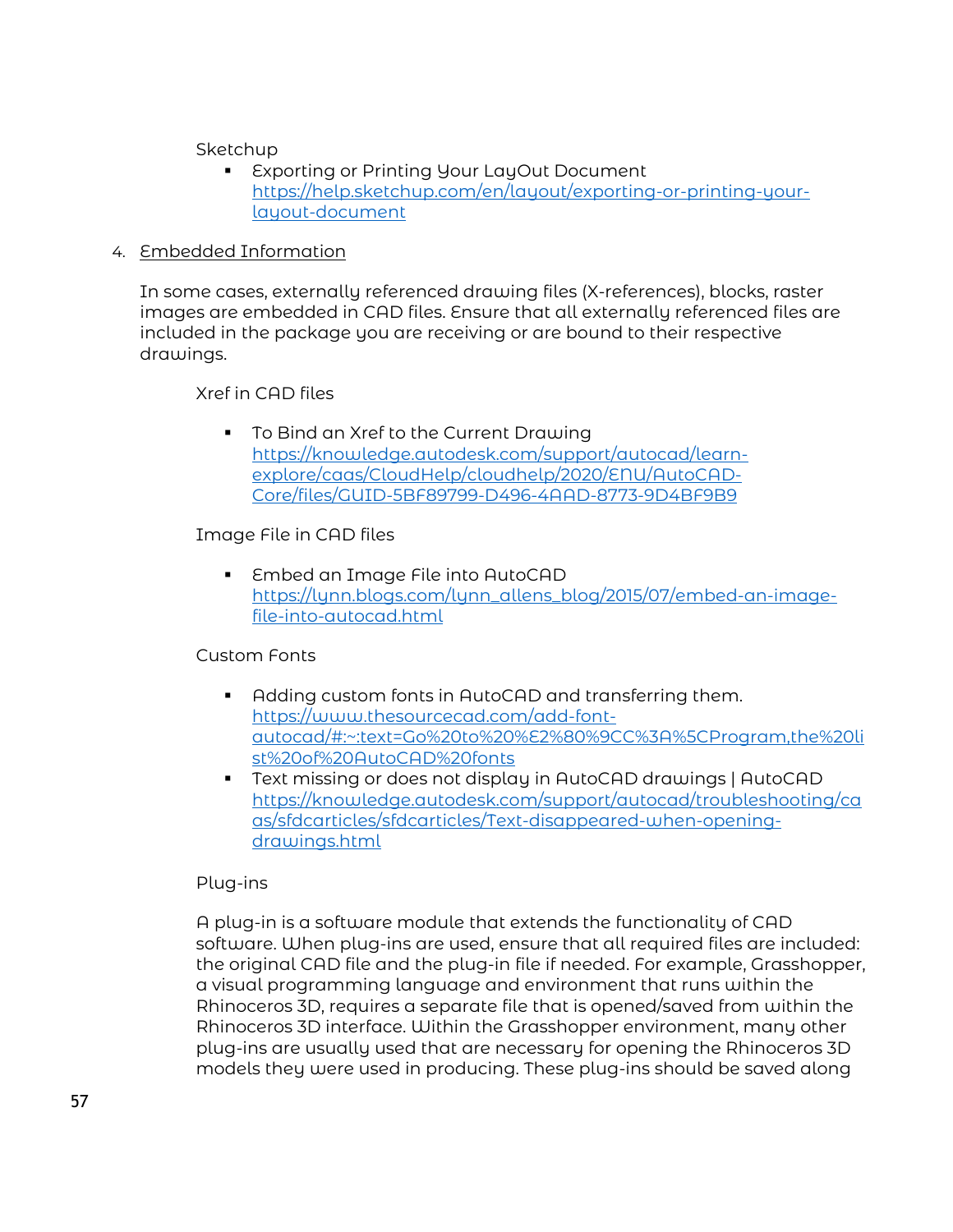with the Rhino file. Package Restore in Grasshopper can be used to download and install missing plug-ins.

**•** Package Restore in Grasshopper [https://developer.rhino3d.com/guides/yak/package-restore-in](https://developer.rhino3d.com/guides/yak/package-restore-in-grasshopper/)[grasshopper/](https://developer.rhino3d.com/guides/yak/package-restore-in-grasshopper/)

Many architects also preserve screenshots of the Grasshopper interface to document the visual algorithms they used in the design.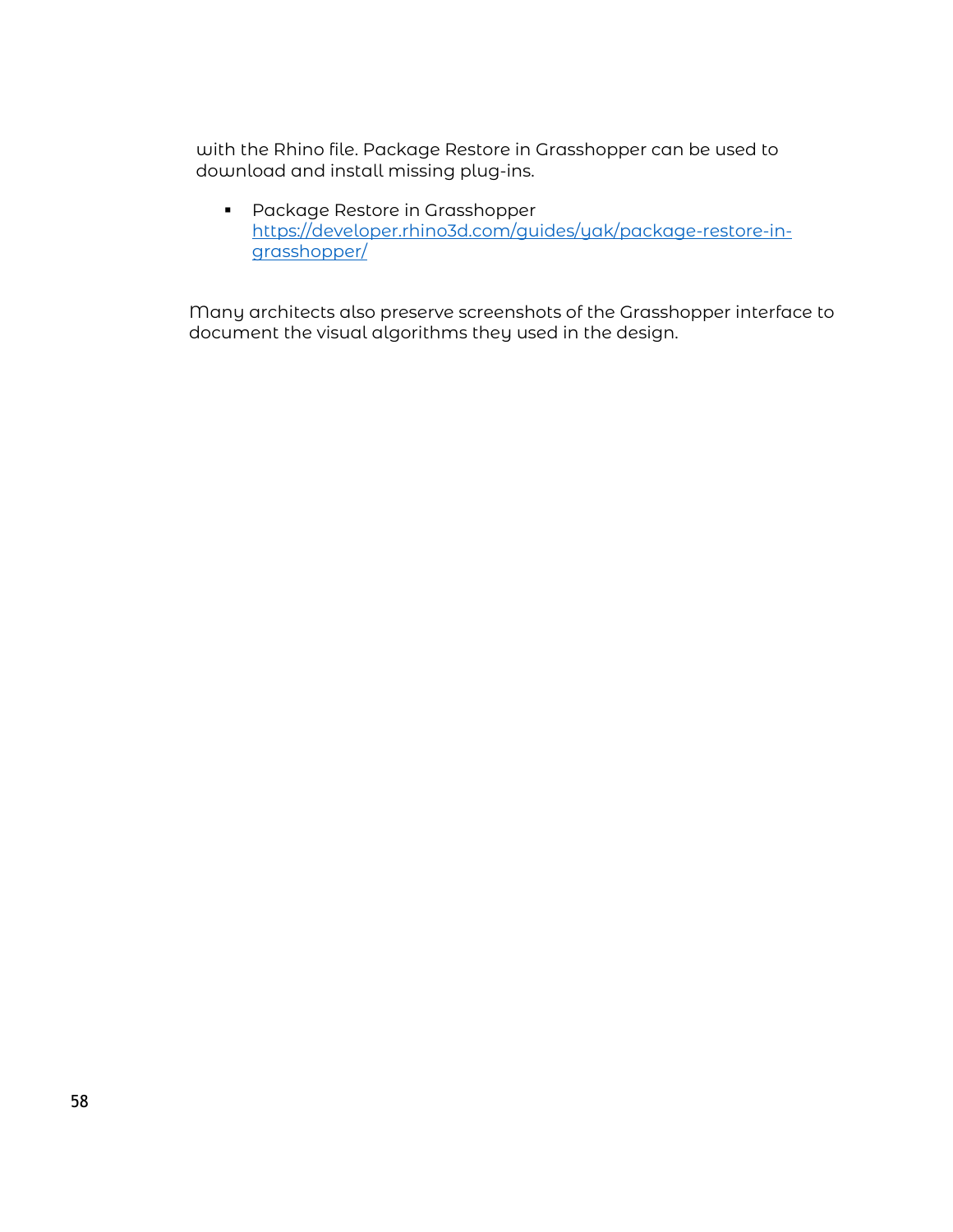## **Appendix 7: Standards Resources**

This list includes some of the most important standards of interest to the various parties involved in the archiving process of born-digital design data.

This is available online at the **Building for Tomorrow** website.

| <b>Reference</b>                 | <b>Title</b>                                                                                                                                      | <b>Source</b>                                                                    | <b>year</b> | <b>Implementer</b><br>/ Primary<br><b>Audience</b> | <b>Categories</b>                            | <b>Simplified Scope</b>                                                             | <b>Scope and Notes</b>                                                                                                                                                                                                                                                                                                                                                                                                                                                                                                                                                                                                                                                                         | <b>Normative</b><br><b>Reference</b><br><b>(Indispensa)</b><br>ble<br><b>Reference</b><br>documents) | <b>URL</b>                                                                                                    |
|----------------------------------|---------------------------------------------------------------------------------------------------------------------------------------------------|----------------------------------------------------------------------------------|-------------|----------------------------------------------------|----------------------------------------------|-------------------------------------------------------------------------------------|------------------------------------------------------------------------------------------------------------------------------------------------------------------------------------------------------------------------------------------------------------------------------------------------------------------------------------------------------------------------------------------------------------------------------------------------------------------------------------------------------------------------------------------------------------------------------------------------------------------------------------------------------------------------------------------------|------------------------------------------------------------------------------------------------------|---------------------------------------------------------------------------------------------------------------|
| <b>ISO</b><br>14721:2012         | Space data<br>and<br>information<br>transfer<br>systems -<br>Open<br>archival<br><i>information</i><br>system<br>$(OAIS)$ —<br>Reference<br>model | The<br>Internatio<br>nal<br>Organizat<br>ion for<br>Standardi<br>zation<br>(ISO) | 2012        | Custodial<br>Institution                           | Digital<br>Repositories                      | Reference model<br>for an open<br>archival<br>information<br>system (OAIS).         | OAIS is an archive, consisting of<br>an organization, which may be<br>part of a larger organization, of<br>people and systems that has<br>accepted the responsibility to<br>preserve information and make<br>it available for a designated<br>community. It meets a set of<br>such responsibilities as defined<br>in this International Standard,<br>and this allows an OAIS<br>archive to be distinguished<br>from other uses of the term<br>"archive". The term "open" in<br>OAIS is used to imply that ISO<br>14721:2012, as well as future<br>related International<br>Standards, are developed in<br>open forums, and it does not<br>imply that access to the<br>archive is unrestricted. |                                                                                                      | https://w<br>ww.iso.o<br>rq/st<br>andard/<br>57284.ht<br>ml                                                   |
| <b>ISO</b><br>16363:2012         | Space data<br>and<br>information<br>transfer<br>systems -<br>Audit and<br>certification<br>$\circ$ f<br>trustworthy<br>digital                    | The<br>Internatio<br>nal<br>Organizat<br>ion for<br>Standardi<br>zation<br>(ISO) | 2012        | Custodial<br>Institution                           | Digital<br>Repositories                      | Standard for<br>Trusted<br>Digital<br>Repositories                                  | Recommended practice for<br>assessing the trustworthiness of<br>digital repositories. It is<br>applicable to the entire range of<br>digital repositories. ISO<br>16363:2012 can be used as a<br>basis for certification.                                                                                                                                                                                                                                                                                                                                                                                                                                                                       |                                                                                                      | https://w<br>ww.iso.o<br>rq/st<br>andard/<br>56510.ht<br>ml                                                   |
| PD 19650-<br>0:2019              | Transition<br>quidance to<br><b>BS EN ISO</b><br>19650                                                                                            | <b>British</b><br>Standar<br>lds<br>Institute<br>(BSI)                           | 2020        | Information<br>producers                           | Data<br><b>Manage</b><br>ment and<br>Sharing | Guidance for<br>transitioning from<br>the 1192 series to<br>the ISO 19650<br>series | Provides information for those<br>familiar with BS<br>1192:2007+A2:2016 and PAS 1192-<br>2:2013 during the transition to<br>BS EN ISO 19650-1 and BS EN<br>ISO 19650-2. Covers useful terms<br>and definitions, the role,<br>structure and status, BIM level<br>2 and information management<br>maturity, mapping, language<br>used in ISO 19650 and how it<br>relates in the UK                                                                                                                                                                                                                                                                                                               | BS EN ISO<br>19650 1:2018.<br><b>BS</b><br>EN ISO 19650<br>2:2018                                    | https://sh<br>op.bsigro<br>up.c<br>om/Prod<br>uctDetail<br>/?pid<br>$=000000$<br>0000304<br><u> 1181</u><br>7 |
| <b>BS EN ISO</b><br>19650-1:2018 | Organization<br>land<br>digitization of<br>information<br>about<br>buildings and<br>civil                                                         | The<br>Internatio<br>Inal<br>Organizat<br>ion for<br>Standardi<br>zation         | 2018        | Information<br>producers                           | Data<br><b>Manage</b><br>ment and<br>Sharing | Principles for<br>information<br>management<br>using (BIM)                          | Recommendations for a<br>framework to manage<br>information including<br>exchanging, recording,<br>versioning and organizing<br>for all actors.                                                                                                                                                                                                                                                                                                                                                                                                                                                                                                                                                | None                                                                                                 | https://w<br>ww.iso.o<br>rg/st<br>andard/<br>68078.ht<br>ml                                                   |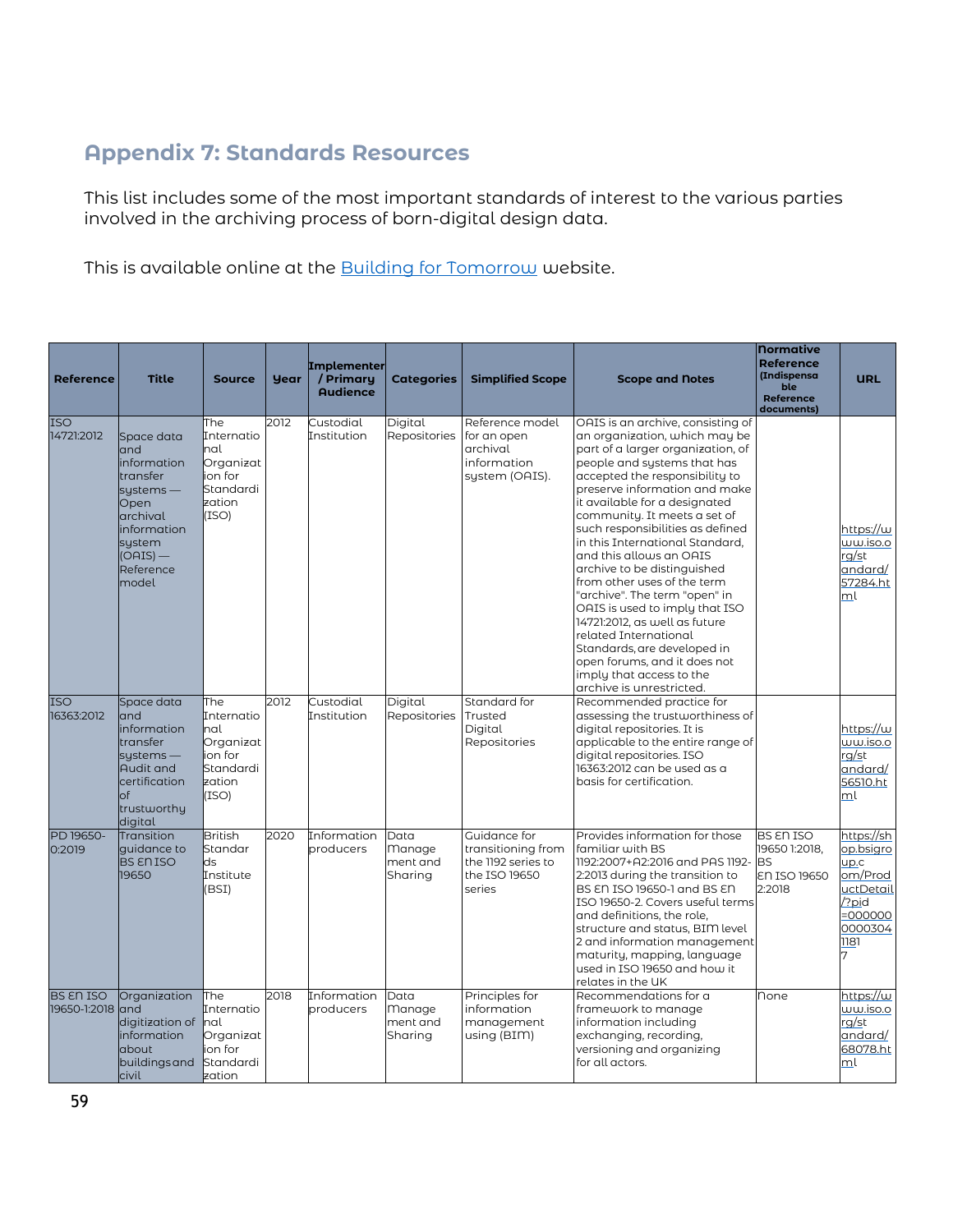|                           | engineering<br>works,<br>including<br>building<br>information<br>modelling<br>(BIM).<br>Information<br>management<br>using building<br>information<br>modelling.<br>Concepts and<br>principles                                                                                                  | (ISO)                                                                             |      |                          |                                              |                                                                                                                               |                                                                                                                                                                                                                                                                                                                                                     |                                               |                                                                                                                                                                                                      |
|---------------------------|-------------------------------------------------------------------------------------------------------------------------------------------------------------------------------------------------------------------------------------------------------------------------------------------------|-----------------------------------------------------------------------------------|------|--------------------------|----------------------------------------------|-------------------------------------------------------------------------------------------------------------------------------|-----------------------------------------------------------------------------------------------------------------------------------------------------------------------------------------------------------------------------------------------------------------------------------------------------------------------------------------------------|-----------------------------------------------|------------------------------------------------------------------------------------------------------------------------------------------------------------------------------------------------------|
| ISO 19650-<br>2:2018      | Organization<br>and<br>digitization of<br>information<br>about<br>buildings and<br>civil<br>engineering<br>works,<br>including<br>building<br>information<br>modelling<br>(BIM).<br>Information<br>management<br>using building<br>information<br>modelling.<br>Delivery phase<br>of the assets | The<br>Internatio<br>Inal<br>Organizat<br>ion for<br>Standardi<br>zation<br>(ISO) | 2018 | Information<br>producers | Data<br><b>Manage</b><br>ment and<br>Sharing | Specification for<br>information<br>management<br>during the delivery<br>phase of a<br>construction<br>project using<br>(BIM) | Specifies requirements for<br>information management, in<br>the form of a management<br>process, within the context of<br>the delivery phase of assets and<br>the exchanges of information<br>within it, using building<br>information modelling.                                                                                                   | ISO 19650-1.<br>ISO 12006-2                   | https://w<br>ww.iso.o<br>rg/st<br>andard/<br>68080.ht<br>ml                                                                                                                                          |
| <b>BS 8541-</b><br>6:2015 | Library<br>objects for<br>architecture,<br>engineering<br>and<br>construction.<br>Product and<br>facility<br>declarations.<br>Code of<br>practice                                                                                                                                               | <b>British</b><br>Standard<br>Institutio<br>n (BSI)                               | 2015 | Information<br>producers | Data<br><b>Manage</b><br>ment and<br>Sharing | Code of practice<br>for the<br>transmitting of<br>product<br>declarations<br>within library<br>objects                        | Relate to transmission of<br>product and facility<br>declarations of the construction 8541-3, BS<br>library objects which will be<br>used in the project and life cycle 16739<br>stages, mainly comprising<br>manufacturer specific<br>products                                                                                                     | BS 8541-1, BS<br>8541-2, BS<br>8541-4, BS ISO | https://sh<br>op.bsigro<br>up.c<br>om/en/Pr<br>oductDet<br>ail/?<br>pid=0000<br>0000003<br>0294<br>$7608$ $qa=$<br>2.1956530<br>178171214<br>4.1613055<br>$23 -$<br>93622229<br>8.1613055<br>92<br>3 |
| ISO 29481-<br>2:2012      | <b>Building</b><br>information<br>models.<br>Information<br>delivery<br>manual.<br>Interaction<br>framework                                                                                                                                                                                     | The<br>Internatio<br>nal<br>Organizat<br>ion for<br>Standardi<br>zation<br>(ISO)  | 2012 | Information<br>producers | Data<br>Manage<br>ment and<br>Sharing        | information<br>delivery manual                                                                                                | Specification for an is intended to facilitate<br>interoperability between<br>software applications used in<br>the construction process, to<br>promote digital collaboration<br>between actors in the building<br>construction process, and to<br>provide a basis for accurate,<br>reliable, repeatable, and high-<br>quality information exchange. | ISO 29481-1                                   | https://w<br>ww.iso.o<br>rq/st<br>andard/<br>55691.ht<br>ml                                                                                                                                          |
| ISO 29481-<br>1:2016      | <b>Building</b><br>information<br>models.<br>Information<br>delivery<br>manual.                                                                                                                                                                                                                 | The<br>Internatio<br>nal<br>Organizat<br>ion for<br>Standardi                     | 2016 | Information<br>producers | Data<br>Manage<br>ment and<br>Sharing        | Principles for<br>interoperability<br>between software<br>applications using<br>information<br>delivery manuals.              | It is is intended to facilitate<br>interoperability between<br>software applications used<br>during all stages of the life cycle<br>of construction works, including<br>briefing, design, documentation,                                                                                                                                            | ISO 6707-1                                    | https://w<br>o.ozi.wu<br>rq/st<br>andard/<br>60553.ht<br>ml                                                                                                                                          |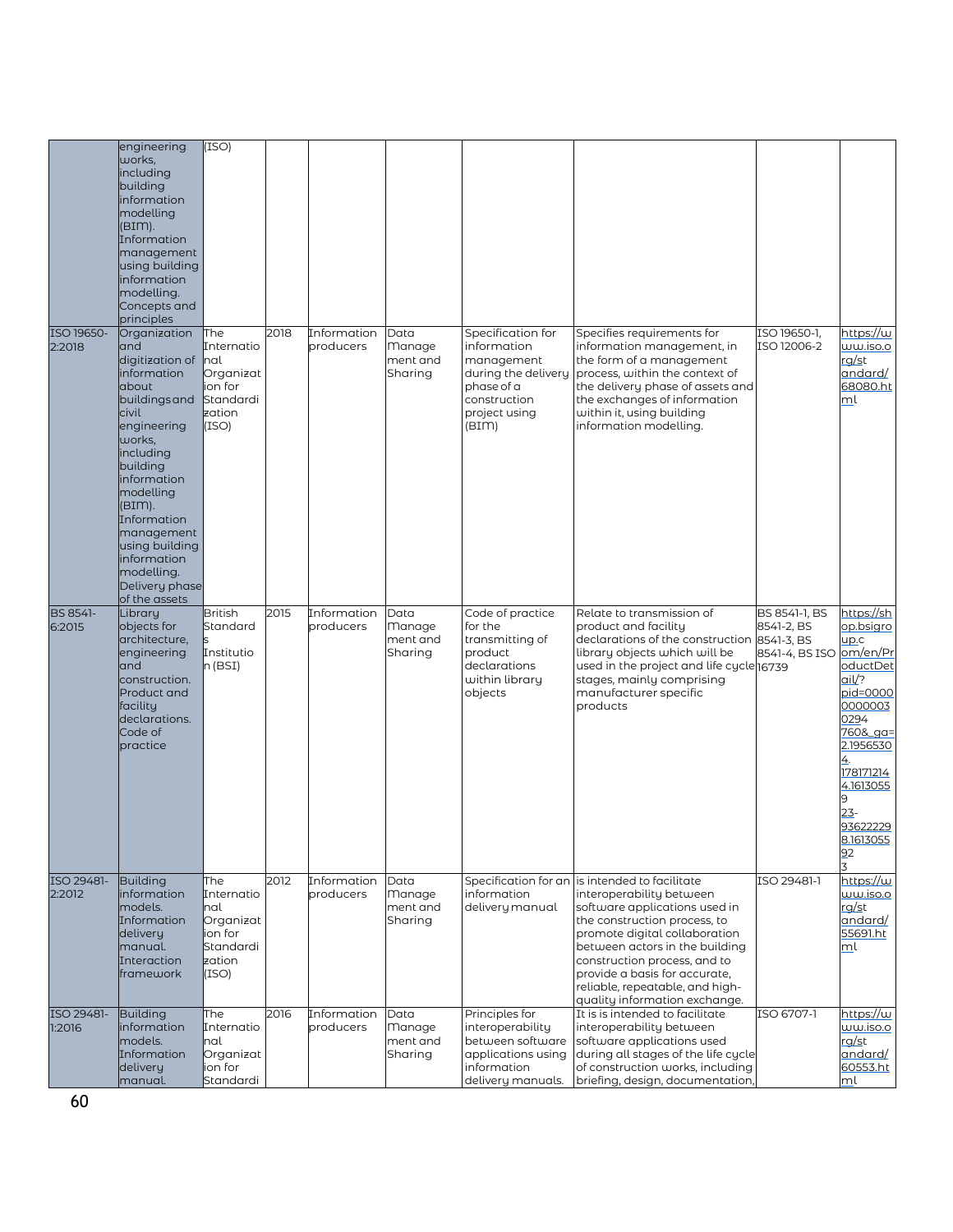|                            | <b>Methodology</b><br>and format                                                                                                                                                                                                                                                                                    | zation<br>(ISO)                                                                      |      |                          |                                       |                                                                                                                       | construction, operation and<br>maintenance, and demolition. It<br>promotes digital collaboration<br>between actors in the<br>construction process and<br>provides a basis for accurate,<br>reliable, repeatable and high-<br>quality information exchange.                                                                                                                                                                           |                                                                             |                                                                                                           |
|----------------------------|---------------------------------------------------------------------------------------------------------------------------------------------------------------------------------------------------------------------------------------------------------------------------------------------------------------------|--------------------------------------------------------------------------------------|------|--------------------------|---------------------------------------|-----------------------------------------------------------------------------------------------------------------------|--------------------------------------------------------------------------------------------------------------------------------------------------------------------------------------------------------------------------------------------------------------------------------------------------------------------------------------------------------------------------------------------------------------------------------------|-----------------------------------------------------------------------------|-----------------------------------------------------------------------------------------------------------|
| <b>PAS 1192-</b><br>6:2018 | Specification<br>or<br>collaborative<br>sharing and<br>use of<br>structured<br>Health and<br>Safety<br>information<br>using BIM                                                                                                                                                                                     | The<br>Internatio<br>nal<br>Organizat<br>ion for<br>Standardi<br>zation<br>(ISO)     | 2018 | Information<br>producers | Data<br>Manage<br>ment and<br>Sharing | Specification for<br>capturing and<br>sharing<br>information<br>relating to health<br>and safety risks<br>using BIM   | It provides guidance on how<br>health and safety information is 1192-4, PAS<br>produced, flows and can be<br>used throughout the project<br>and asset lifecycle. While all<br>health and safety risk<br>information can be included<br>within an information model,<br>this PAS requires the<br>contextualization and filtering<br>of hazards and risks to prioritize<br>the elevated risks and aspects<br>that are safety critical. | PAS 1192-2, BS<br>1192-5, BS<br>8536-1, BS<br>8536-2                        | https://sh<br>op.bsigro<br>up.c<br>om/Prod<br><u>uctDetail</u><br>?pid<br>-000000<br>0000303<br>4771<br>O |
| ISO 19650-<br>3:2020       | Organization<br>and<br>digitization of<br>information<br>about<br>buildings and<br>civil<br>engineering<br>works,<br>including<br>building<br>information<br>modelling<br>$(BIM)$ —<br>Information<br>management<br>using building<br>information<br>modelling-<br>Part 3:<br>Operational<br>phase of the<br>assets | The<br>Internatio<br>Inal<br>Organizat<br>ion for<br>Standardi<br>zation<br>(ISO)    | 2020 | Information<br>producers | Data<br>Manage<br>ment and<br>Sharing | Specification for<br>securing the<br>sharing and<br>delivery of project<br>and asset<br>information when<br>using BIM | specifies requirements for<br>information management, in<br>the form of a management<br>process, within the context of<br>the operational phase of assets<br>and the exchanges of<br>information within it, using<br>building information<br>modelling.                                                                                                                                                                              | BS ISO 55000,<br>PAS 1192-<br>2:2013, PAS<br>1192-3:2014, BS<br>1192-4:2014 | https://w<br><u>ww.iso.o</u><br>rg/st<br>andard/<br>75109.ht<br>ml                                        |
| <b>ISO</b><br>11091:1994   | Construction<br>drawings.<br>Landscape<br>drawing<br>practice                                                                                                                                                                                                                                                       | <b>The</b><br>Internatio<br>nal<br>Organizat<br>ion for<br>Standardiz<br>ation (ISO) | 1994 | Information<br>producers | Representati<br>on<br>conventions     | Specification for<br>sumbols and<br>conventions for<br>landscape<br>drawings                                          |                                                                                                                                                                                                                                                                                                                                                                                                                                      | none                                                                        | https://w<br><u>ww.iso.o</u><br>rg/st<br>andard/1<br>9080.ht<br>ml                                        |
| <b>ISO</b><br>6284:1996    | Construction<br>drawings.<br>Indication of<br>limit<br>deviations                                                                                                                                                                                                                                                   | The<br>Internatio<br>Inal<br>Organizat<br>ion for<br>Standardiz<br>ation (ISO)       | 1996 | producers                | on<br>conventions                     | Information Representati Specification for<br>representing limit<br>deviations on<br>construction<br>drawings         |                                                                                                                                                                                                                                                                                                                                                                                                                                      | ISO 286-1:1988, https://w<br>ISO 1803,<br>ISO 4068:1978,<br>ISO 9431:1990   | ww.iso.o<br>rg/st<br>andard/1<br>2568.ht<br>ml                                                            |
| <b>ISO</b><br>3766:2003    | Construction<br>drawings.<br>Simplified<br>representatio<br>n of concrete<br>einforcemen                                                                                                                                                                                                                            | The<br>Internatio<br>nal<br>Organizat<br>ion for<br>Standardiz<br>ation (ISO)        | 2003 | Information<br>producers | Representati<br>on<br>conventions     | Specification for<br>representing<br>concrete<br>reinforcement on<br>construction<br>drawings                         |                                                                                                                                                                                                                                                                                                                                                                                                                                      | ISO 128-<br>23:1999. ISO<br>10209-<br>4:1999                                | https://w<br>o.ozi.ww<br>rg/st<br>andard/<br>34171.ht<br>ml                                               |
| <b>ISO</b><br>7518:1983    | Construction<br>drawings.<br>Simplified<br>representatio<br>n of<br>demolition                                                                                                                                                                                                                                      | <b>British</b><br>Standar<br>ds<br>Institute<br>(BSI)                                | 1983 | Information<br>producers | Representati<br>on<br>conventions     | Specification for<br>the representation<br>of existing,<br>proposed and<br>demolished<br>elements on                  |                                                                                                                                                                                                                                                                                                                                                                                                                                      | ISO 128, ISO<br>3098-1, ISO<br>4069                                         | https://sh<br>op.bsigro<br>up.c<br>om/Prod<br>uctDetail<br>?pid                                           |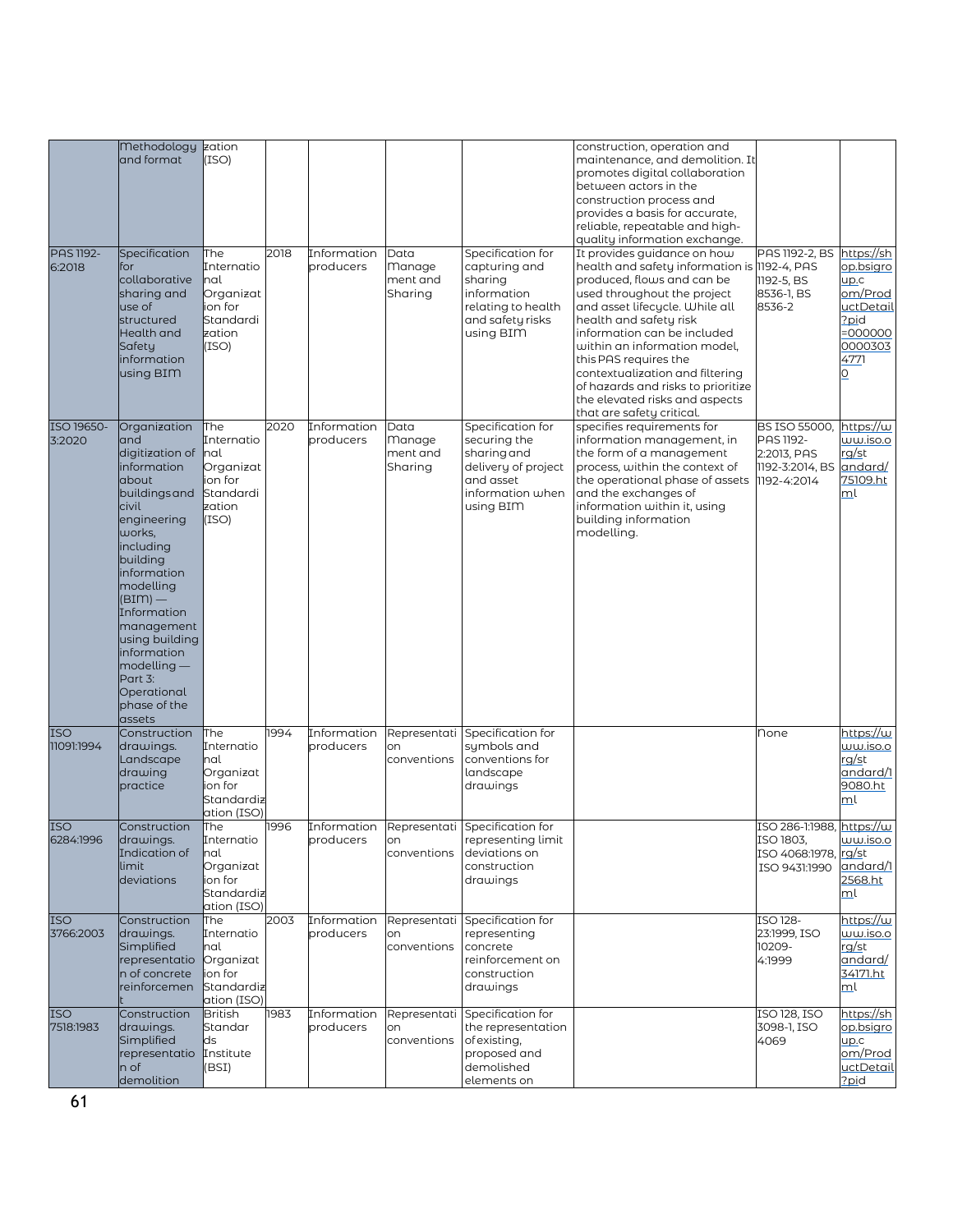|                           | and<br>rebuilding                                                                                                                                                                          |                                                                                  |      |                          |                                                                    | construction<br>drawings.                                                                                  |                                                                                                                                                                                                                                                                                                                                                                                                                       |                                                                                                                                                                                                                                 | $=000000$<br>00001998<br>360                                                                                       |
|---------------------------|--------------------------------------------------------------------------------------------------------------------------------------------------------------------------------------------|----------------------------------------------------------------------------------|------|--------------------------|--------------------------------------------------------------------|------------------------------------------------------------------------------------------------------------|-----------------------------------------------------------------------------------------------------------------------------------------------------------------------------------------------------------------------------------------------------------------------------------------------------------------------------------------------------------------------------------------------------------------------|---------------------------------------------------------------------------------------------------------------------------------------------------------------------------------------------------------------------------------|--------------------------------------------------------------------------------------------------------------------|
| ISO 128-<br>23:1999       | Technical<br>drawings.<br>General<br>principles of<br>presentation.<br>Lines on<br>constructio<br>drawings                                                                                 | The<br>Internatio<br>nal<br>Organizat<br>ion for<br>Standardi<br>zation<br>(ISO) | 1999 | Information<br>producers | Representati<br>on<br>conventions                                  | Specification for<br>the types of lines to<br>be used on<br>construction<br>drawings.                      |                                                                                                                                                                                                                                                                                                                                                                                                                       | ISO 128-<br>20:1996, ISO<br>29:1985, ISO<br>3766:1995, ISO<br>4068:1978, ISO 22292.ht<br>4069:1977,<br>ISO 4463-<br>1:1989, ISO<br>6428:1982, ISO<br>7519:1991,<br>ISO 8048:1984,<br><b>ISO</b><br>8560:1986, ISO<br>11091:1994 | https://w<br><u>ww.iso.o</u><br>ra/st<br>andard/<br>ml                                                             |
| ISO<br>8560:2019          | Technical<br>drawings --<br>Construction<br>drawings --<br>Representati<br>on of<br>modular<br>sizes, lines<br>and grids                                                                   | The<br>Internatio<br>nal<br>Organizat<br>ion for<br>Standardi<br>zation<br>(ISO) | 2019 | Information<br>producers | Representati<br>on<br>conventions                                  | Specification for<br>the types of lines<br>and their use for<br>representing<br>modular sizes              | Allows information relating to<br>modular sizes on construction<br>drawings to be conveyed in a<br>consistent manner                                                                                                                                                                                                                                                                                                  | ISO 128-1, ISO<br>$129-1$                                                                                                                                                                                                       | https://w<br>ww.iso.or<br>$g$ /ob<br>p/ui/#iso:<br>std:iso:85<br>60:ed-<br>2:v1:en                                 |
| <b>BS 8541-</b><br>2:2011 | Library<br>objects for<br>architecture,<br>engineering<br>and<br>construction.<br>Recommende<br>d 2D symbols<br>of building<br>elements for<br>use in building<br>information<br>modelling | <b>British</b><br>Standar<br>ds<br>Institute<br>(BSI)                            | 2011 | Information<br>producers | Representati<br>on<br>conventions                                  | Code of practice<br>for symbols and<br>conventions to<br>use when<br>producing<br>construction<br>drawings |                                                                                                                                                                                                                                                                                                                                                                                                                       | BS 3975-4. BS<br>EN ISO 9431                                                                                                                                                                                                    | https://sh<br>op.bsigro<br>up.c<br>om/Prod<br>uctDetail<br>?pid<br>$=000000$<br>0000302<br>5537<br>0               |
| <b>BS 8541-</b><br>3:2012 | Library<br>objects for<br>architecture,<br>engineering<br>and<br>construction.<br>Shape and<br>measurement<br>Code of<br>practice                                                          | <b>British</b><br>Standar<br>lds.<br>Institute<br>(BSI)                          | 2012 | Information<br>producers | Representati<br>on<br>conventions                                  | Code of practice<br>for characterizing<br>the shape and<br>measurement of<br>library objects               | Provides recommendations for<br>shape and measurement of<br>construction library objects<br>used in building construction<br>and facility domains, setting<br>levels of detail and<br>representations of<br>measurement.                                                                                                                                                                                              | BS 8541-1:2012                                                                                                                                                                                                                  | https://sh<br><u>op.bsigro</u><br>up.c<br>om/Prod<br><u>uctDetail</u><br>?pid<br>$=000000$<br>0000302<br>4025<br>8 |
| <b>BS 8536-</b><br>1:2015 | <b>Briefing for</b><br>design and<br>constructio<br>n. Code of<br>practice for<br>facilities<br>manageme<br>nt<br>(Buildings<br>infrastructu<br>re)                                        | <b>British</b><br>Standard<br>ls.<br>Institutio<br>n (BSI)                       | 2015 | Information<br>producers | <b>Manageme</b><br>nt of<br>Construction account soft<br>Processes | Code of practice for Part of the UK BIM<br>landing and BIM<br>principles                                   | briefing; taking into Framework suite of<br>documents developed to help<br>the construction industry<br>adopt BIM. It gives<br>recommendations for the use<br>of data and information<br>needed for briefing for design<br>and construction, ensuring<br>that the future performance<br>and use of a building is<br>considered. The standard<br>applies to all new buildings<br>projects and major<br>refurbishments. | BS 1192:2007,<br>BS 1192-4,<br>PAS 1192-2,<br>PAS 1192-3,<br>PAS<br>1192-5                                                                                                                                                      | https://sh<br>op.bsigro<br>up.c<br>om/Prod<br>uctDetail<br>/?pid<br>-000000<br>00003031<br>562                     |
| <b>BS 8536-</b><br>2:2015 | <b>Briefing for</b><br>desian and<br>construction.<br>Code of<br>practice for<br>asset                                                                                                     | <b>British</b><br>Standard<br>Institutio<br>n(BSI)                               | 2015 | Information<br>producers | <b>Manageme</b><br>nt of<br>Construction<br>Processes              | Code of practice for Part of the UK BIM<br>account soft<br>landing and BIM<br>principles                   | briefing; taking into Framework suite of<br>documents developed to help<br>the construction industry<br>adopt BIM. It gives<br>recommendations for the use                                                                                                                                                                                                                                                            | None                                                                                                                                                                                                                            | https://sh<br>op.bsigro<br>up.c<br>om/Prod<br>uctDetail<br>?pid                                                    |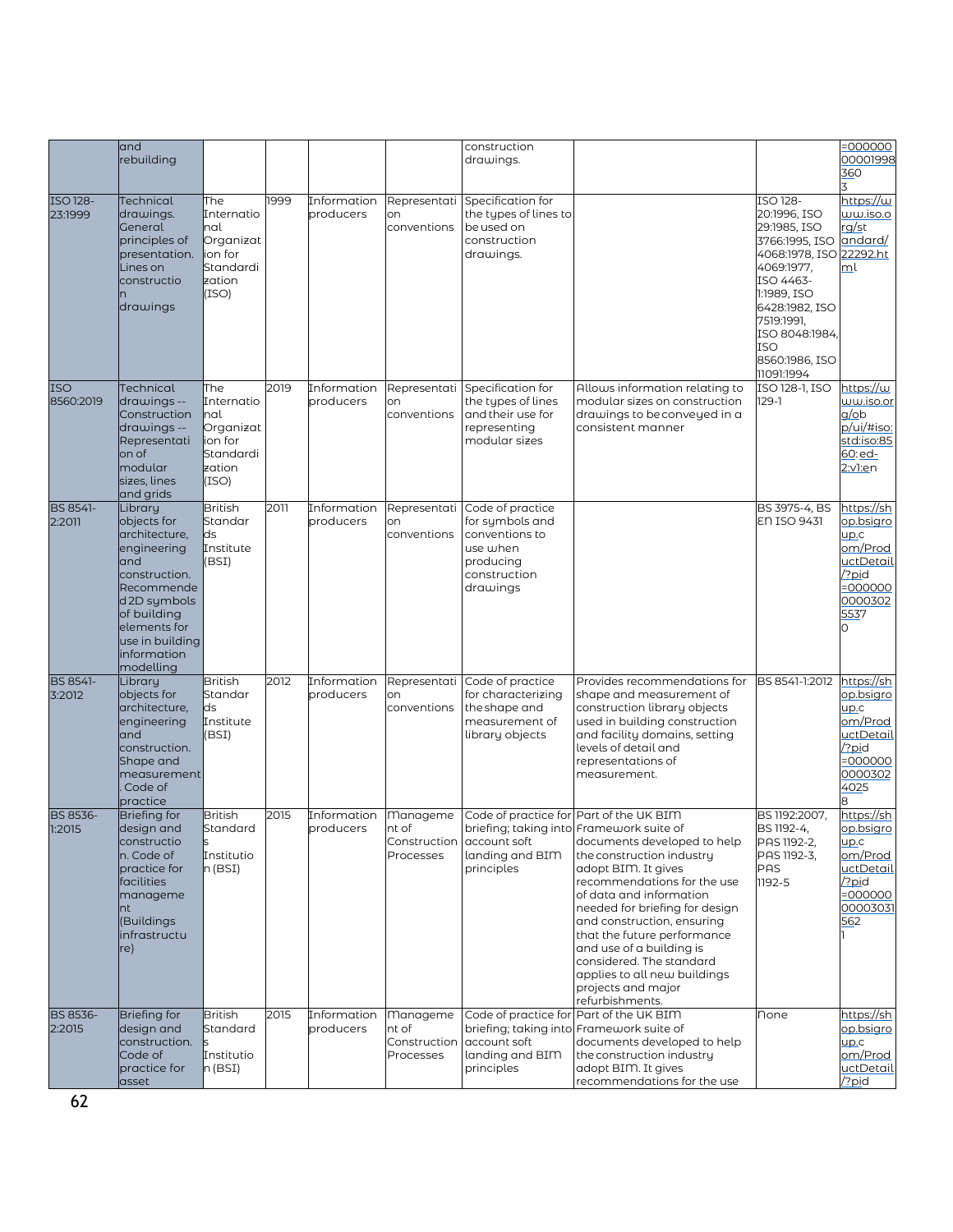| <b>BS 7000-</b><br>4:2013 | manageme<br>nt (Linear<br>and<br>geographica<br>infrastructur<br>e)<br>Design<br>management Standar<br>systems.<br>Guide to<br>managing<br>design in<br>construction                                | <b>British</b><br>ds<br>Institute<br>(BSI)                                 | 2013 | Information<br>producers | Manageme<br>nt of<br>Processes                                    | Guidance on<br>management of<br>Construction the construction<br>design process                                                        | of data and information<br>needed for briefing for design<br>and construction, ensuring<br>that the future performance<br>and use of a building is<br>considered. The standard<br>applies to all new buildings<br>projects and major<br>refurbishments.<br>It provides guidance on<br>resources, record<br>management, production<br>and intellectual property<br>when undertaking design<br>management                                                                                       | <b>BS 1192, BS</b><br>4778-2, BS<br>7000-10, BS<br>EN 12973, BS<br>EN ISO<br>10012, BS EN<br>ISO 12006-2,<br>PAS 1192-2 | $=000000$<br>00003031<br>562<br>https://sh<br><u>op.bsigro</u><br>up.c<br>om/Prod<br>uctDetail<br>?pid<br>=000000<br>00003031 |
|---------------------------|-----------------------------------------------------------------------------------------------------------------------------------------------------------------------------------------------------|----------------------------------------------------------------------------|------|--------------------------|-------------------------------------------------------------------|----------------------------------------------------------------------------------------------------------------------------------------|-----------------------------------------------------------------------------------------------------------------------------------------------------------------------------------------------------------------------------------------------------------------------------------------------------------------------------------------------------------------------------------------------------------------------------------------------------------------------------------------------|-------------------------------------------------------------------------------------------------------------------------|-------------------------------------------------------------------------------------------------------------------------------|
| ISO<br>22263:2008         | Organization<br>of information<br>about<br>construction<br>works.<br>Framework<br>for<br>management (ISO)<br>of project<br>information                                                              | The<br>Internatio<br>nal<br>Organizat<br>ion for<br>Standardi<br>zation    | 2008 | Information<br>producers | Manageme<br>nt of<br>Construction project<br>Processes            | Specification for<br>organizing<br>information by<br>outlining the key<br>processes, sub-<br>processes and<br>activities<br>undertaken | It specifies a framework for the<br>organization of project (process-<br>related as well as product-<br>related) in construction<br>projects. Its purpose is to<br>facilitate control, exchange,<br>retrieval and use of relevant<br>information about the project<br>and the construction entity. It is<br>intended for all agents in the<br>project organization in<br>management of the<br>construction process as a whole<br>and in coordination of its sub-<br>processes and activities. | <b>none</b>                                                                                                             | 481<br>7<br>https://w<br>ww.iso.o<br>rq/st<br>andard/<br>40835.ht<br>ml                                                       |
| ISO 13567-<br>1:2017      | Technical<br>product<br>documentatio nal<br>n.<br>Organization<br>and naming<br>of layers for<br>CAD.<br>Overview and<br>principles                                                                 | The<br>Internatio<br>Organizat<br>ion for<br>Standardi<br>zation<br>(ISO)  | 2017 | Information<br>producers | Structuring<br>and<br>naming<br>Digital<br>Architectur<br>al Data | Specification for<br>structuring layers<br>within computer<br>aided design<br>(CAD) files                                              | It establishes the general<br>principles of layer structuring<br>within CAD files.                                                                                                                                                                                                                                                                                                                                                                                                            | <b>none</b>                                                                                                             | https://w<br>ww.iso.or<br>a/ob<br>p/ui/#iso:<br>std:iso:13<br>567<br>:-1:ed-<br>2:v1:en                                       |
| ISO 13567-<br>2:2017      | Technical<br>product<br>documentatio <mark>nal</mark><br>n.<br>Organization<br>and naming<br>of layers for<br>CAD.<br>Concepts,<br>format and<br>codes used in<br>construction<br>documentati<br>on | The<br>Internatio<br>Organizat<br>lion for<br>Standardi<br>zation<br>(ISO) | 2017 | Information<br>producers | Structuring<br>and<br>Naming<br>Digital<br>Architectur<br>al Data | Specification for<br>structuring layers<br>within computer<br>aided design<br>(CAD) files                                              | It covers the organization and<br>allocation of layers for CAD on<br>construction projects for the<br>purposes of communication<br>and management.                                                                                                                                                                                                                                                                                                                                            | ISO 13567-1                                                                                                             | https://w<br>ww.iso.or<br>q <sub>ob</sub><br>p/ui/#iso:<br>std:iso:13<br>567<br>-2:ed-<br>2:v1:en                             |
| <b>BS 8541-</b><br>1:2012 | Library<br>objects for<br>architecture,<br>engineering<br>and<br>construction.<br>Identification<br>and<br>classification.<br>Code of<br>practice                                                   | <b>British</b><br>Standar<br>ds<br>Institute<br>(BSI)                      | 2012 | Information<br>producers | Structuring<br>and<br>Naming<br>Digital<br>Architectur<br>al Data | Code of practice<br>for the naming of<br>objects within an<br>obiect libraru                                                           |                                                                                                                                                                                                                                                                                                                                                                                                                                                                                               | BS 1192:2007,<br>BS ISO 10303-<br>21, ISO 10303-<br>28, ISO/PAS<br>16739, BS EN<br>ISO 9431                             | https://sh<br>op.bsigro<br>up.c<br>om/Prod<br>uctDetail<br>?pid<br>$= 000000$<br>0000302<br>4025<br>5                         |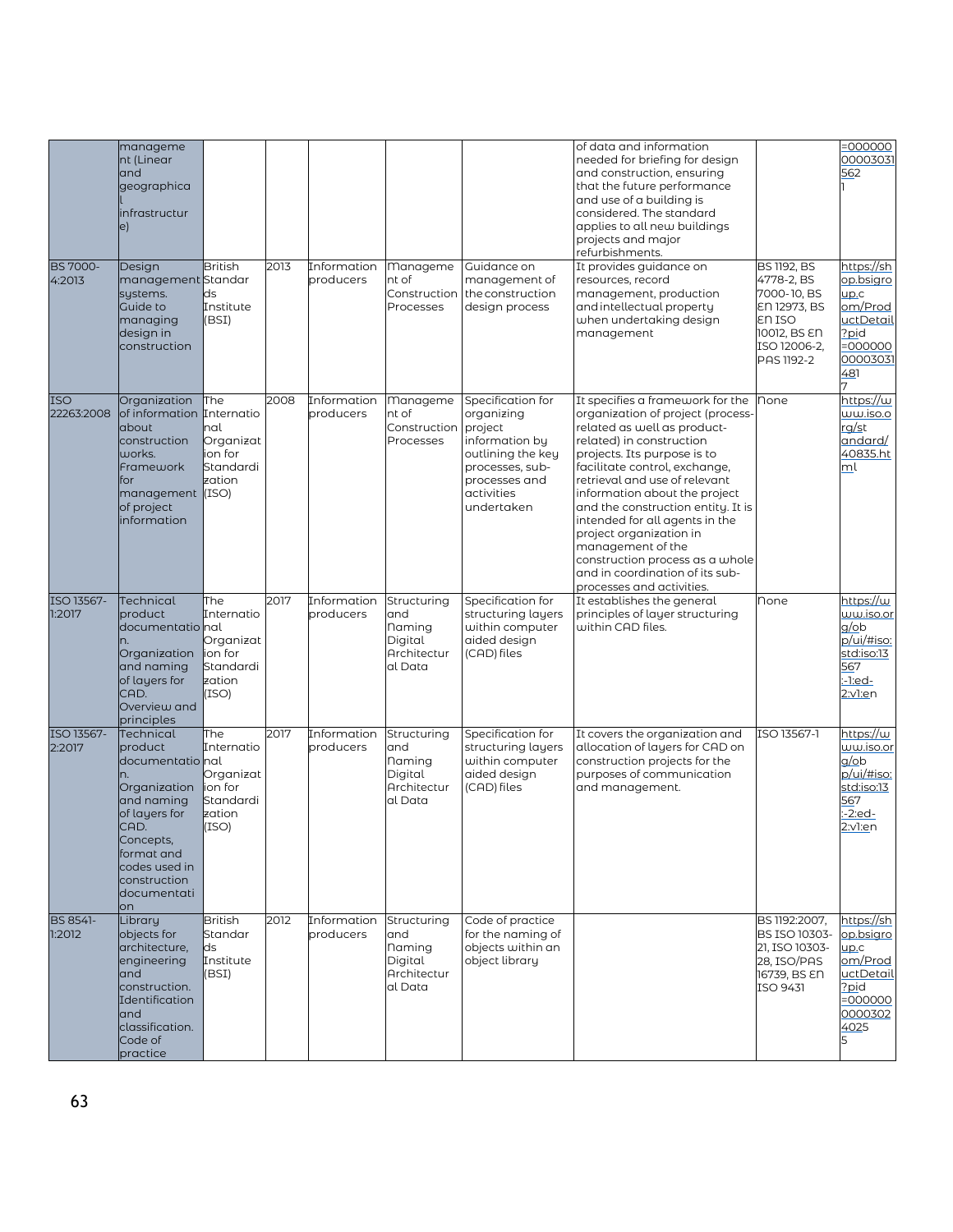| BS 8541-<br>4:2012          | Library<br>objects for<br>architecture,<br>engineering<br>and<br>construction.<br><b>Attributes for</b><br>specification<br>and<br>assessment.<br>Code of<br>practice | <b>British</b><br>Standar<br>ds<br>Institute<br>(BSI)                            | 2012 | Information<br>producers | Structuring<br>and<br><b>naming</b><br>Digital<br>Architectur<br>al Data | Code of practice<br>for specifying the<br>attributes of<br>library objects                                          | Gives recommendations for the BS 8541-<br>application of construction<br>objects integrated into BIM<br>working, defining the level of<br>information for specific uses<br>including specifying desired<br>outcomes and selection of<br>products. Covers common and<br>specific attributes and can be<br>used for the assessment of<br>expected impacts.                                                                                                                                                                                                                          | 1:2012. BS<br>ISO 80000-                              | https://sh<br>op.bsigro<br>up.c<br>om/Prod<br>uctDetail<br>?pid<br>-000000<br>0000302<br>4026<br>O |
|-----------------------------|-----------------------------------------------------------------------------------------------------------------------------------------------------------------------|----------------------------------------------------------------------------------|------|--------------------------|--------------------------------------------------------------------------|---------------------------------------------------------------------------------------------------------------------|-----------------------------------------------------------------------------------------------------------------------------------------------------------------------------------------------------------------------------------------------------------------------------------------------------------------------------------------------------------------------------------------------------------------------------------------------------------------------------------------------------------------------------------------------------------------------------------|-------------------------------------------------------|----------------------------------------------------------------------------------------------------|
| <b>BS 8541-</b><br>5:2015   | Library<br>objects for<br>architecture,<br>engineering<br>and<br>construction.<br>Assemblies.<br>Code of<br>practice                                                  | <b>British</b><br>Standar<br>ds<br>Institute<br>(BSI)                            | 2015 | Information<br>producers | Data<br>Manage<br>ment and<br>Sharing                                    | Code of practice<br>for the<br>transmitting of<br>assemblies of<br>library objects                                  | Provides guidance and<br>recommendations for sharing<br>sub-models of combinations of<br>components and spaces,<br>covering naming, classification<br>and nesting.                                                                                                                                                                                                                                                                                                                                                                                                                | BS 8541-1, BS<br>8541-2, BS<br>8541-3, BS<br>8541-4   | https://sh<br>op.bsigro<br>up.c<br>om/Prod<br>uctDetail<br>/?pid<br>$-000000$<br>0000302<br>9473   |
| ISO 16739-<br>1:2018        | Industry<br><b>Foundation</b><br>Classes (IFC)<br>for data<br>sharing in the<br>construction<br>and facilitu<br>management (ISO)<br>industries                        | The<br>Internatio<br>nal<br>Organizat<br>ion for<br>Standardi<br>zation          | 2018 | Software<br>vendors      | Data<br>Manage<br>ment and<br>Sharing                                    | Standards for<br>construction<br>information using<br>the IFC schema                                                | The Industry Foundation<br>Classes, IFC, are an open<br>international standard for<br><b>Building Information Model</b><br>(BIM) data that are exchanged<br>and shared among software<br>applications used by the<br>various participants in the<br>construction or facility<br>management industry sector.<br>The standard includes<br>definitions that cover data<br>required for buildings over their<br>life cycle. This release, and<br>upcoming releases, extend the<br>scope to include data definitions<br>for<br>infrastructure assets over their<br>life cycle as well. | ISO 10303-11,<br>ISO 10303-21,<br>ISO 10303-28        | https://w<br><u>ww.iso.o</u><br>rq/st<br>andard/<br>70303.ht<br>ml                                 |
| ISO 12006-<br>2:2015        | Building<br>construction.<br>Organization<br>of information Organizat<br>about<br>construction<br>works.<br>Framework<br>for<br>classification                        | The<br>Internatio<br>nal<br>ion for<br>Standardi<br>zation<br>(ISO)              | 2015 | Software<br>vendors      | Data<br><b>Manage</b><br>ment and<br>Sharing                             | Framework for the<br>development of<br>builtenvironment<br>classification<br>systems.                               | Framework for the<br>development of built<br>environment systems. It<br>identifies a set of recommended<br>classification table titles for a<br>range of information object<br>classes according to particular<br>views, e.g. by form or function,<br>supported by definitions. It<br>shows how the object classes<br>classified in each table are<br>related, as a series of systems<br>and subsystems, e.g. in a<br>building information model.                                                                                                                                 | ISO 22274                                             | https://w<br>o.ozi.ww<br>rg/st<br>andard/<br>61753.ht<br>ml                                        |
| <b>BS ISO</b><br>16354:2013 | Guidelines for<br>knowledge<br>libraries and<br>object<br>libraries                                                                                                   | The<br>Internatio<br>nal<br>Organizat<br>ion for<br>Standardi<br>zation<br>(ISO) | 2013 | Software<br>vendors      | Data<br><b>Manage</b><br>ment and<br>Sharing                             | Guidelines for the<br>structuring of<br>knowledge<br>libraries                                                      | Categorize knowledge libraries<br>and object libraries and provide<br>recommendations for the<br>libraries and object creation of such libraries.<br>Libraries that are compliant<br>with the guidelines of ISO<br>16354:2013 may be more easily<br>linked to, or integrated with<br>other libraries                                                                                                                                                                                                                                                                              | none                                                  | https://w<br>o.ozi.ww<br>rg/st<br>andard/<br>56434.ht<br>ml                                        |
| <b>NBSIR 80-</b><br>1978    | Digital<br>Representati<br>on for<br>Communicati<br>on of Product<br>Definition<br>Data (IGES)                                                                        | National<br>Bureau of<br>Standards<br>(NBS)                                      | 1978 | Software<br>vendors      | Data<br>Manage<br>ment and<br>Sharing                                    | Specification for<br>the exchange of<br>data between<br>Computer Aided<br>Design/Computer<br>Aided<br>Manufacturing | After the initial release of STEP<br>(ISO 10303) in 1994, interest in<br>further development of IGES<br>declined, and Version 5.3 (1996)<br>was the last published<br>standard.                                                                                                                                                                                                                                                                                                                                                                                                   | <b>NBSIR</b><br>80-1978<br>ASME<br><b>Y14.26</b><br>m | https://nv<br><u>lpubs.nist</u><br>.gov<br>nistpubs<br>Legacy/<br>IR/nb<br>sir <sub>80</sub> -     |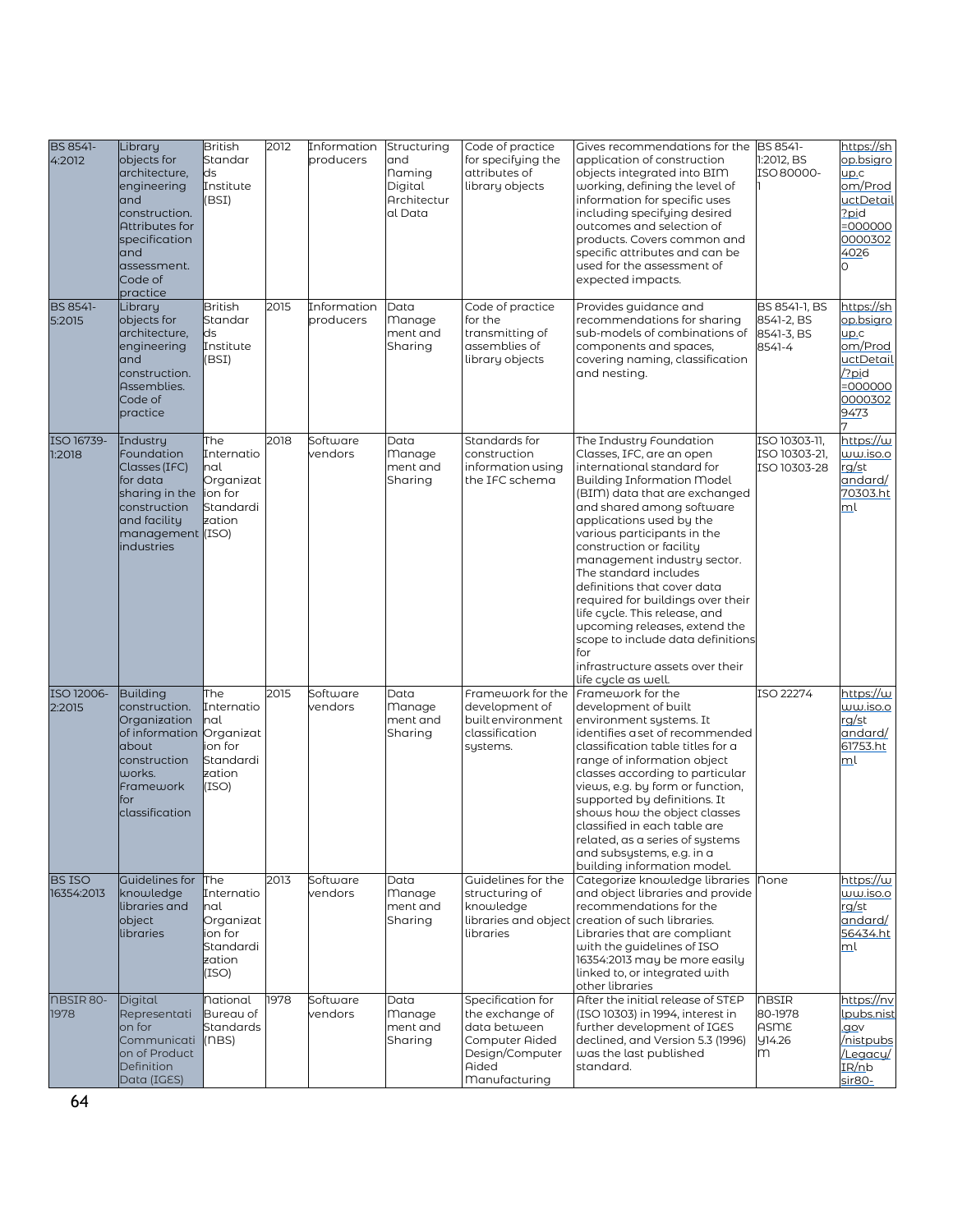|                           |                                                                                                                                                                 |                                                                                  |      |                            |                                              | (CAD/CAM)<br>systems.                                                                                                                                                                                                 |                                                                                                                                                                                                                                                                                                                                                                                                                                                                                                                                                                                                                                                                                                |                                | 1978.pdf                                                                                                                                                                  |
|---------------------------|-----------------------------------------------------------------------------------------------------------------------------------------------------------------|----------------------------------------------------------------------------------|------|----------------------------|----------------------------------------------|-----------------------------------------------------------------------------------------------------------------------------------------------------------------------------------------------------------------------|------------------------------------------------------------------------------------------------------------------------------------------------------------------------------------------------------------------------------------------------------------------------------------------------------------------------------------------------------------------------------------------------------------------------------------------------------------------------------------------------------------------------------------------------------------------------------------------------------------------------------------------------------------------------------------------------|--------------------------------|---------------------------------------------------------------------------------------------------------------------------------------------------------------------------|
| ISO 16757-<br>1:2015      | Data<br>structures for<br>electronic<br>product<br>catalogues for ion for<br>building<br>services. Part<br>One:<br>Concepts,<br>architecture<br>and model       | The<br>Internatio<br>nal<br>Organizat<br>Standardi<br>zation<br>(ISO)            | 2015 | Software<br>vendors        | Data<br><b>Manage</b><br>ment and<br>Sharing | Schema for<br>product<br>catalogues to<br>transmit<br>information<br>relating to building<br>services products                                                                                                        | Its purpose it the provision of<br>data structures for electronic<br>product catalogues to transmit<br>building services product data<br>automatically into models of<br>building services software<br>applications. This includes a<br>meta model for the<br>specification of product classes<br>and their properties and a<br>meta model for the product<br>data which is exchanged in<br>product catalogues. Product<br>data has to follow the<br>specifications for their product<br>groups.                                                                                                                                                                                               | <b>None</b>                    | https://w<br>ww.iso.o<br>rg/st<br>andard/<br>57613.ht<br>ml                                                                                                               |
| ISO 12006-<br>3:2007      | <b>Building</b><br>construction.<br>Organization<br>of<br>information<br>about<br>construction<br>works.<br>Framework<br>for object-<br>oriented<br>information | The<br>Internatio<br>nal<br>Organizat<br>ion for<br>Standardi<br>zation<br>(ISO) | 2007 | Software<br>vendors        | Data<br>Manage<br>ment and<br>Sharing        | Specification for<br>data dictionaries<br>used to store<br>construction<br>information                                                                                                                                | It specifies a language-<br>independent model which can<br>be used for the development of<br>dictionaries used to store or<br>provide information about<br>construction works. It enables<br>classification systems,<br>information models, object<br>models and process models to<br>be referenced from within a<br>common<br>framework.                                                                                                                                                                                                                                                                                                                                                      | ISO 10303-11,<br>ISO/IEC 10646 | https://w<br>ww.iso.o<br>rq/st<br>andard/<br>38706.ht<br>ml                                                                                                               |
| <b>BS 1192-</b><br>4:2014 | Collaborative<br>production of<br>information.<br>Fulfilling<br>employers<br>information<br>exchange<br>requirements<br>using COBie.<br>Code of<br>practice     | <b>British</b><br>Standar<br>lds.<br>Institute<br>(BSI)                          | 2014 | Software<br>vendors        | Data<br>Manage<br>ment and<br>Sharing        | A code of<br>practice for<br>exchanging<br>handover<br>information<br>back to an<br>employer                                                                                                                          | It provides methodology for the BS 1192:2007,<br>transfer between parties of<br>structured information relating<br>to Facilities, including buildings ISO 16739<br>and infrastructure. It defines<br>expectations for the design and<br>construction project phases<br>prior to handover and<br>acquisition and the subsequent<br>in-use phase. This code of<br>practice assists the demand<br>side, including employers with<br>portfolio managers, asset<br>managers and facility<br>managers, to specify their<br>expectations while helping<br>information providers, including<br>the lead designers and<br>contractors,to prepare concise,<br>unambiguous and accessible<br>information. | PAS 1192-2,<br>PAS 1192-3, BS  | https://sh<br>op.bsigro<br>up.c<br>om/Prod<br><u>uctDetail</u><br>?pid<br>-000000<br>0000302<br>9467<br>2                                                                 |
| ISO 10303                 | <b>Industrial</b><br>automation<br>systems and<br>integration --<br>Product data<br>representatio<br>nand<br>exchange<br>(STEP)                                 | The<br>Internatio<br>nal<br>Organizat<br>ion for<br>Standardi<br>zation<br>(ISO) |      | varies Software<br>vendors | Data<br>Manage<br>ment and<br>Sharing        | (STEP) The<br>Standard for the<br>Exchange of<br>Product<br>Model Data, is a<br>comprehensive<br>ISO standard (ISO<br>10303) that<br>describes how to<br>represent and<br>exchange digital<br>product<br>information. |                                                                                                                                                                                                                                                                                                                                                                                                                                                                                                                                                                                                                                                                                                | <b>None</b>                    | Has<br>numerou<br>s parts,<br>which<br>can be<br>found<br>here:<br>https://w<br><u>ww.iso.o</u><br>rg/co<br>mmittee/<br>54158/x/c<br>atal<br>oque/p/1/<br>u/0/w/0/<br>d/0 |
| ISO/TR<br>16310:2014      | Symbol<br>libraries for<br>construction                                                                                                                         | The<br>Internatio<br>nal                                                         | 2014 | Software<br>vendors        | Drawings<br>and<br>Constructio               | Requirements<br>for<br>standardized                                                                                                                                                                                   | Specifies the requirements and<br>needs for supplying and<br>managing standardized                                                                                                                                                                                                                                                                                                                                                                                                                                                                                                                                                                                                             | <b>None</b>                    | https://w<br><u>ww.iso.o</u><br>rg/st                                                                                                                                     |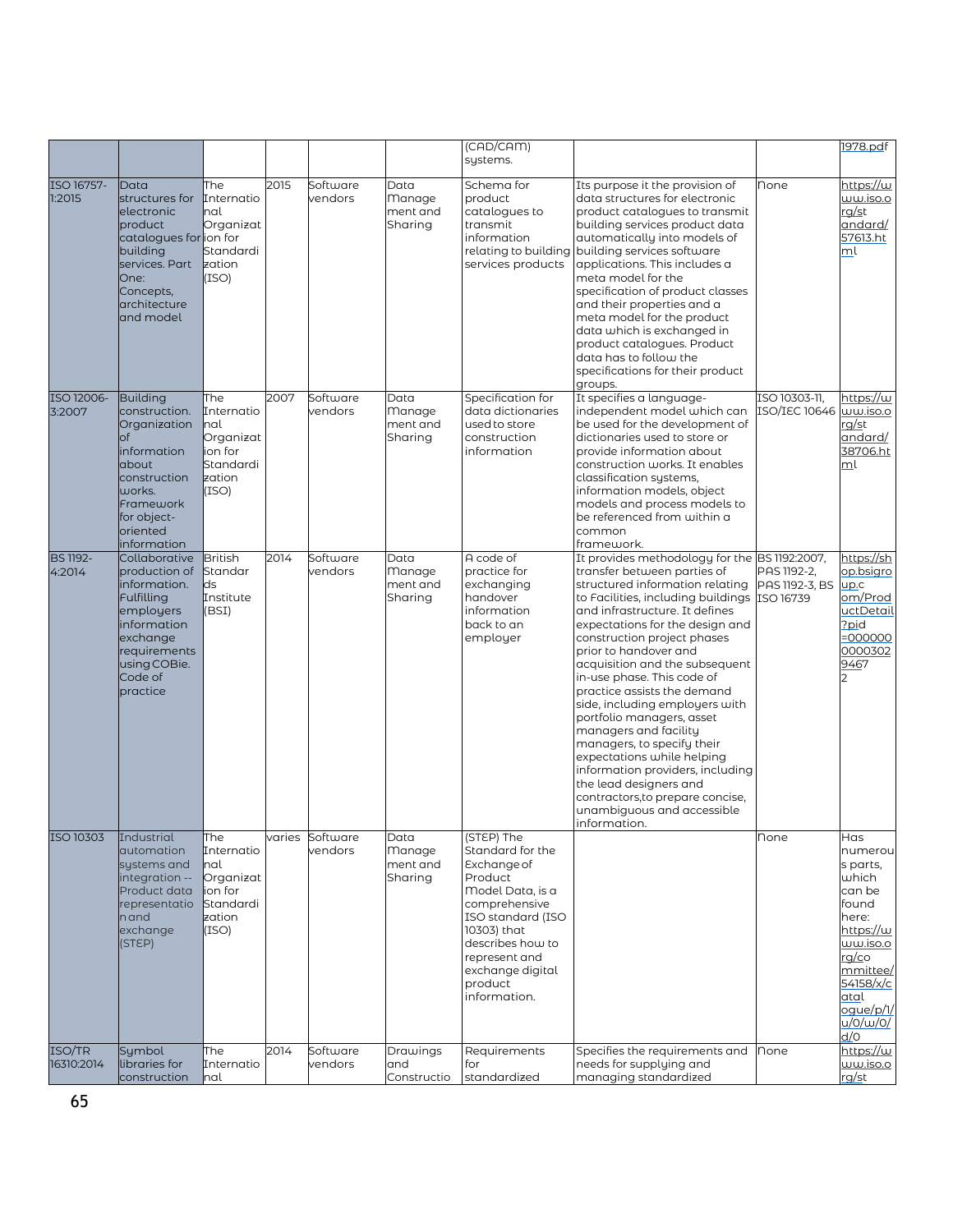|                             | and facilities<br>manageme<br>nt                                                                                                                                        | Organizat<br>ion for<br>Standardi<br>zation<br>(ISO)                                                                                             |      |                                                       | n<br>Documenta<br>tion                       | symbolic<br>descriptions of<br>objects                                                                             | symbolic descriptions of<br>objects that need to be<br>specified in the construction<br>process. Within this context.<br>the term "symbol" is<br>interpreted to cover pure<br>symbolic presentation as well<br>as simplified representation of<br>geometrical shapes of objects.                                                                                                                                                                                      |      | andard/<br>56142.ht<br>ml                                           |
|-----------------------------|-------------------------------------------------------------------------------------------------------------------------------------------------------------------------|--------------------------------------------------------------------------------------------------------------------------------------------------|------|-------------------------------------------------------|----------------------------------------------|--------------------------------------------------------------------------------------------------------------------|-----------------------------------------------------------------------------------------------------------------------------------------------------------------------------------------------------------------------------------------------------------------------------------------------------------------------------------------------------------------------------------------------------------------------------------------------------------------------|------|---------------------------------------------------------------------|
| ISO 16757-<br>2:2016        | Data<br>structures for<br>electronic<br>product<br>catalogues for ion for<br>building<br>services. Part<br>Two:<br>Geometry                                             | The<br>Internatio<br>nal<br>Organizat<br>Standardi<br>zation<br>(ISO)                                                                            | 2016 | Software<br>vendors                                   | Data<br><b>Manage</b><br>ment and<br>Sharing | Schema for<br>product<br>catalogues to<br>transmit<br>geometry relating<br>to building<br>services products        | It describes the modelling of<br>building services product<br>geometry. The description is<br>optimized for the interchange<br>of product catalogue data and<br>includes shapes for<br>representing the product itself,<br>symbolic shapes for the<br>visualization of the product's<br>function in schematic<br>diagrams, spaces for functional<br>requirements, surfaces for<br>visualization, and ports to<br>represent connectivity<br>between different objects. | None | https://w<br>ww.iso.o<br><u>rg/s</u> t<br>andard/<br>62080.ht<br>ml |
| ISO 15489-<br>1:2016        | Information<br>and<br>documentatio<br>n – Records<br><b>Managemen</b><br>t: Part 1,<br>Concepts and<br>principles                                                       | The<br>Internatio<br>nal<br>Organizat<br>lion for<br>Standardi<br>zation<br>(ISO)                                                                | 2016 | Custodial<br>Institution                              | Data<br><b>Manage</b><br>ment and<br>Sharing | Archival records<br>management<br>best practice                                                                    | Concepts and principles from<br>which approaches to the<br>creation, capture and<br>management of records are<br>developed                                                                                                                                                                                                                                                                                                                                            |      | https://w<br>ww.iso.o<br>rg/st<br>andard/<br>62542.ht<br>ml         |
| ISO 19005-<br>4:2020        | Document<br>management Internatio<br>Electronic<br>document file Organizat<br>format for<br>long-term<br>preservation –<br>Part 4: Use of<br>ISO 32000-2<br>$(PDF/A-4)$ | The<br>Inal<br>ion for<br>Standardi<br>zation<br>(ISO)                                                                                           | 2020 | Information<br>producers                              | on<br>conventions                            | Representati Archival profile for<br>PDF                                                                           | use of the Portable Document<br>Format (PDF) 2.0, as<br>formalized in ISO 32000-2:-<br>for preserving the static visual<br>representation of page based<br>electronic documents over<br>time in addition to allowing<br>any type of other content to<br>be included as an embedded<br>file or attachment                                                                                                                                                              |      | https://w<br>ww.iso.o<br>rg/st<br>andard/<br>71832.ht<br>ml         |
| ISO/IEC<br>26300-<br>1:2015 | Open<br>Document<br>Format for<br><b>Office</b><br><b>Applications</b>                                                                                                  | The<br>Internatio<br>nal<br>Organizati<br>on for<br>Standardi<br>zation<br>(ISO)/Inter<br>national<br>Electrotec<br>hnical<br>Commissio<br>(IEC) | 2015 | Information<br>producers                              | on<br>conventions                            | Representati Archival profile for<br>office documents                                                              | XML schema for office<br>documents such as includes<br>text documents, spreadsheets,<br>charts and graphical<br>documents like drawings or<br>presentations, but not restricted<br>to these kinds of documents                                                                                                                                                                                                                                                        |      | https://w<br>o.ozi.ww<br>rq/st<br>andard/<br>66363.ht<br>ml         |
| <b>ISO</b><br>20652:2006    | Space Data<br>and<br>Information<br>Transfer<br>Systems -<br>Producer-<br>Archive<br>Interface -<br>Methodology<br>Abstract<br>Standard                                 | The<br>Internatio<br>nal<br>Organizat<br>ion for<br>Standardi<br>zation<br>(ISO)                                                                 | 2006 | Information<br>producers/<br>Custodial<br>Institution | Data<br><b>Manage</b><br>ment and<br>Sharing | Framework for<br>transfer of digital<br>materials from<br>creator into a<br>digital<br>preservation<br>environment | Methodology for the structure<br>of actions that are reauired<br>from the initial time of contact<br>between the producer and the<br>archive until the objects of<br>information are received and<br>validated by the archive.                                                                                                                                                                                                                                        |      | https://w<br>ww.iso.o<br>rq/st<br>andard/<br>39577.ht<br>ml         |
| <b>ISO</b><br>21127:2014    | Information<br>and<br>documentat<br>ion — A                                                                                                                             | The<br>Internatio<br>Inal<br>Organizat                                                                                                           | 2014 | Information<br>producers                              | on<br>conventions                            | Representati Guidelines for the<br>exchange of<br>information<br>between cultural                                  | Exchange and integration of<br>heterogeneous scientific<br>documentation relating to<br>museum collections.                                                                                                                                                                                                                                                                                                                                                           |      | https://w<br>ww.iso.o<br>rg/st<br>andard/                           |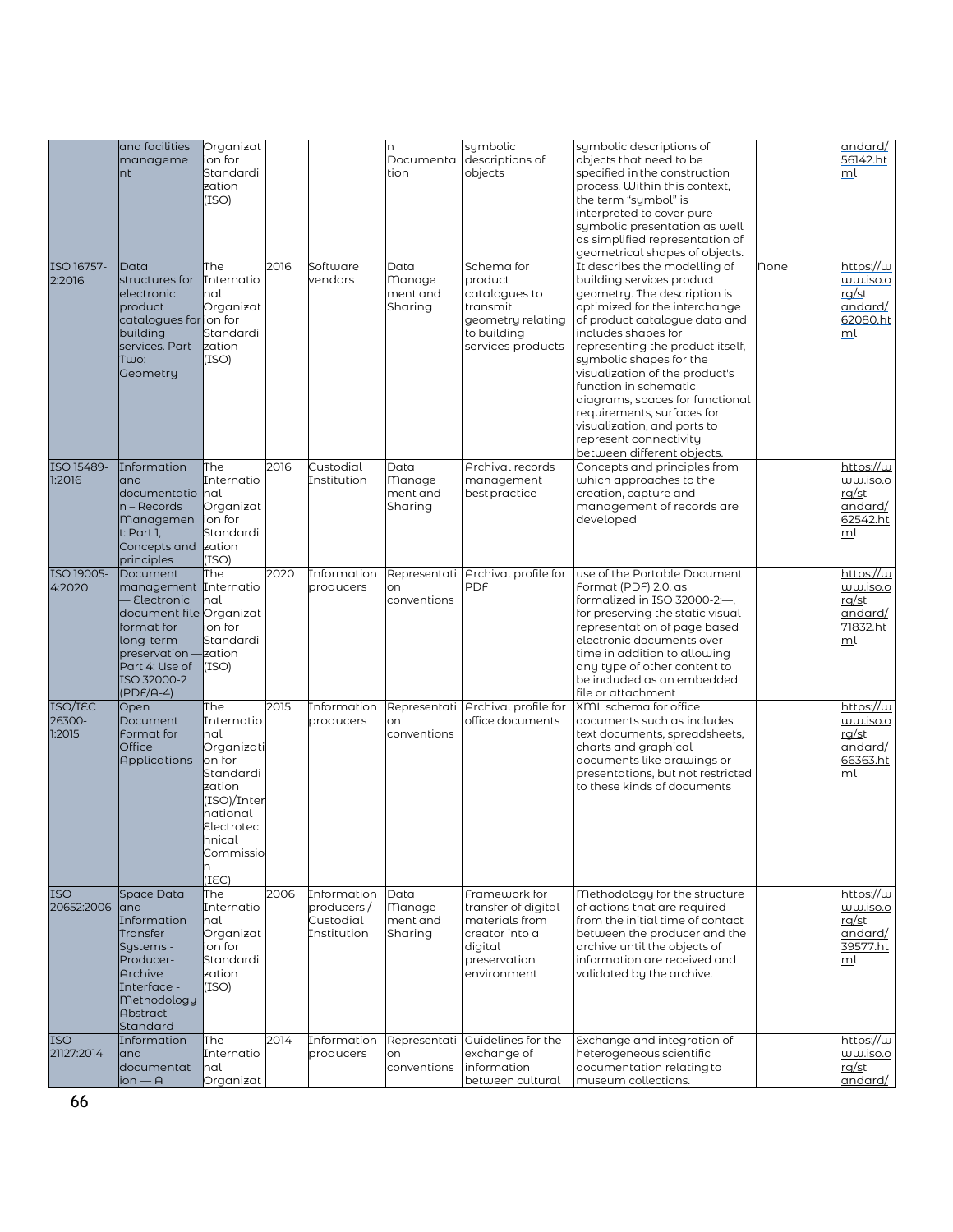|                              | reference<br>ontology for<br>the<br>interchange<br>of cultural<br>heritage<br>information                                                                   | ion for<br>Standardi<br>zation<br>(ISO)                                                                                                 |      |                                                   |                                            | heritage<br>institutions                                                                                                        | Formalization of the<br>CIDOC/CRM ontology.                                                                                                                                                                                                                                        | 57832.ht<br>ml                                                                                                                                                                                |
|------------------------------|-------------------------------------------------------------------------------------------------------------------------------------------------------------|-----------------------------------------------------------------------------------------------------------------------------------------|------|---------------------------------------------------|--------------------------------------------|---------------------------------------------------------------------------------------------------------------------------------|------------------------------------------------------------------------------------------------------------------------------------------------------------------------------------------------------------------------------------------------------------------------------------|-----------------------------------------------------------------------------------------------------------------------------------------------------------------------------------------------|
| ISO 15836-<br>1:2017         | Information<br>and<br>documentatio <mark>I</mark> nal<br>$n$ – The<br>Dublin Core<br>metadata<br>element set —<br>Part 1: Core<br>elements                  | The<br>Internatio<br>Organizat<br>ion for<br>Standardi<br>zation<br>(ISO)                                                               | 2017 | Information<br>producers                          | Representati Metadata<br>on<br>conventions | elements for<br>cross-domain<br>resource<br>description                                                                         | 15 core metadata elements for<br>cross-domain resource<br>description. These terms are<br>part of a larger set of metadata<br>vocabularies maintained by the<br>Dublin Core Metadata<br>Initiative                                                                                 | https://w<br>ww.iso.o<br>rg/st<br>andard/<br>71339.ht<br>ml                                                                                                                                   |
| ISO 15836-<br>2:2019         | Information<br>and<br>documentatio <mark>I</mark> nal<br>$n$ – The<br>Dublin Core<br>metadata<br>element set —<br>Part 2: DCMI<br>Properties<br>and classes | The<br>Internatio<br>Organizat<br>ion for<br>Standardi<br>zation<br>(ISO)                                                               | 2019 | Information<br>producers                          | Representati Metadata<br>on<br>conventions | elements for<br>cross-domain<br>resource<br>description                                                                         | vocabulary for cross-domain<br>resource description, known as<br>the Dublin Core metadata<br>terms (hereafter DCMI<br>Metadata Terms). It includes<br>all of the properties and classes<br>in the main namespace of<br>DCMI Metadata Terms                                         | https://w<br>ww.iso.o<br>rg/st<br>andard/<br>71341.ht<br>ml                                                                                                                                   |
| ISO 19115-<br>1:2014         | Geographic<br>$information-$<br>Metadata<br>Part 1:<br>Fundame<br>ntals                                                                                     | The<br>Internatio<br>nal<br>Organizati<br>on for<br>Standardiz<br>ation (ISO)                                                           | 2014 | Information<br>producers                          | Representati<br>on<br>conventions          | Schema for<br>describing<br>geographic<br>information and<br>services                                                           | Information about the<br>identification, the extent, the<br>quality, the spatial and<br>temporal aspects, the content,<br>the spatial reference, the<br>portrayal, distribution, and<br>other properties of digital<br>geographic data and services                                | https://w<br><u>ww.iso.o</u><br>rq/st<br>andard/<br>53798.ht<br>ml                                                                                                                            |
| <b>ISO</b><br>19118:2011     | Geographic<br>information<br><b>Encoding</b>                                                                                                                | The<br>Internatio<br>nal<br>Organizat<br>ion for<br>Standardiz<br>ation (ISO)                                                           | 2011 | Information<br>producers                          | on<br>conventions                          | Representati Encoding rules<br>for use for the<br>interchange of<br>geographic<br>data                                          | requirements for creating<br>encoding rules based on UML<br>schemas, requirements for<br>creating encoding services, and<br>requirements for XML-<br>based encoding rules for neutral<br>interchange of data                                                                       | https://w<br><u>ww.iso.o</u><br>rq/st<br>andard/<br>44212.ht<br>ml                                                                                                                            |
| <b>ISO</b><br>19136:2020     | Geographic<br>nformation-<br>Geography<br><b>Markup</b><br>Language<br>(GML) — Part Standardi<br>Fundamental (ISO)                                          | The<br>Internatio<br>nal<br>Organizat<br>ion for<br>zation                                                                              | 2020 | Information<br>producers                          | on<br>conventions                          | Representati XML encoding in<br>accordance with<br>ISO19118 for the<br>transport and<br>storage of<br>geographic<br>information | Transport and storage of<br>geographic information<br>modelled in accordance with<br>the conceptual modelling<br>framework used in the ISO<br>19100 series of International<br>Standards and including both<br>the spatial and non-spatial<br>properties of geographic<br>features | https://w<br>ww.iso.o<br>rq/st<br>andard/<br>75676.ht<br>ml                                                                                                                                   |
| ANSI/NIS<br>OZ39.87-<br>2006 | Data<br>Dictionary -<br>Technical<br>Metadata for<br>Digital Still<br>Images                                                                                | American 2006<br><b>National</b><br>Standards<br>Institute<br>(ANSI)/Nat<br>ional<br>Informatio<br>Standards<br>Organizati<br>on (NISO) |      | Information Representati Metadata to<br>producers | on<br>conventions                          | enable users to<br>develop,<br>exchange, and<br>interpret raster<br>digital image files                                         | Facilitate interoperability<br>between systems, services, and<br>software as well as to support<br>the longterm management of<br>and continuing access to<br>digital image collections                                                                                             | http://w<br>ww.niso.<br>org/pu<br>blication<br>s/ansinis<br>o-z3987-<br>2006-<br>r2017-<br>data-<br>diction<br>ary-<br>technic<br>al-<br>metada<br><u>ta-</u><br>digital-<br>still-<br>images |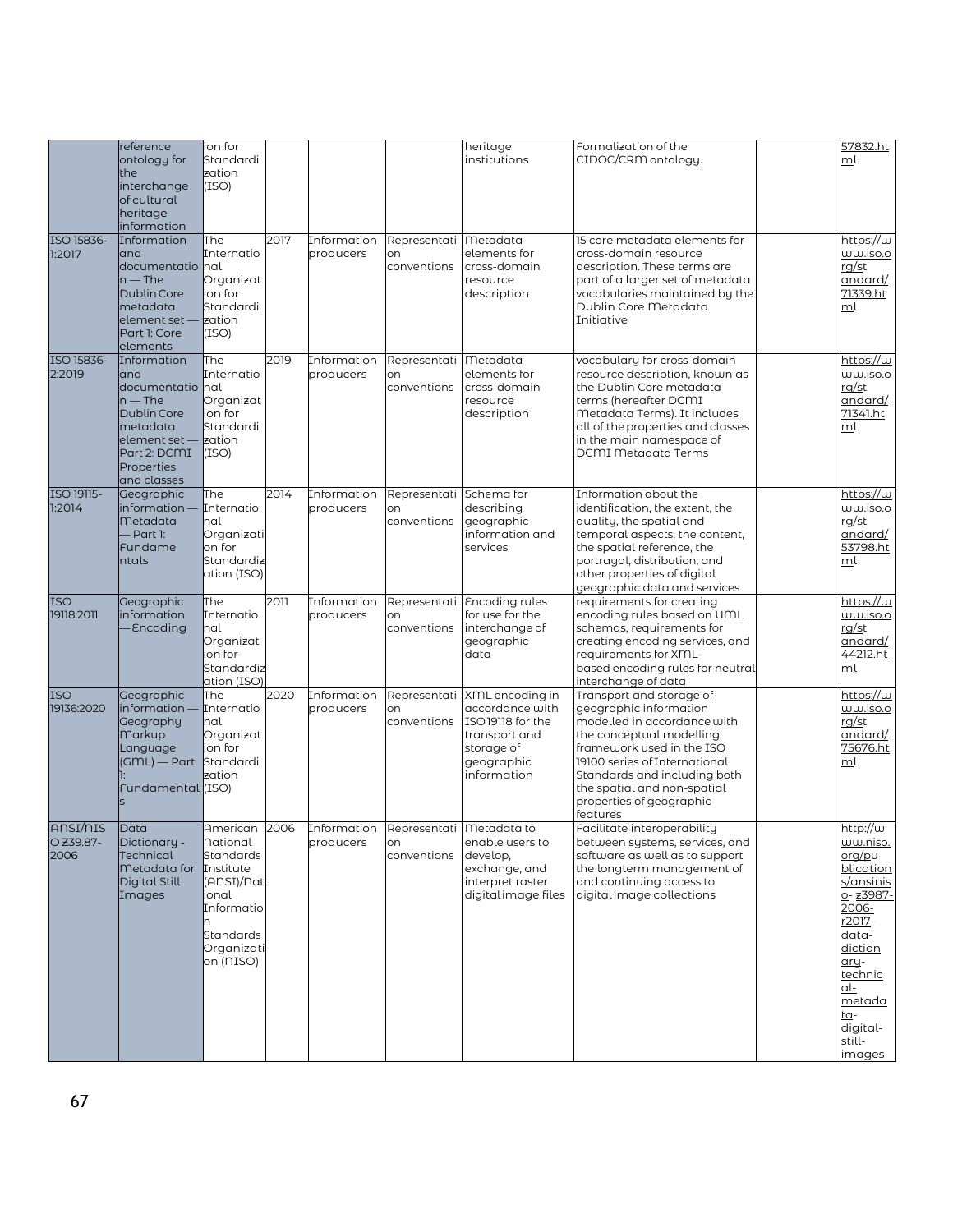| ISO 15076-<br>1:2010<br>ISO/TR<br>22299:2018 | Image<br>technology<br>colour<br>management Organizat<br>Architecture,<br>profile format zation<br>and data<br>structure —<br>Part 1: Based<br>on ICC.1:2010<br>Document<br>management Internatio | The<br>Internatio<br>nal<br>ion for<br>Standardi<br>(ISO)<br>The                  | 2010<br>2018 | Information<br>producers<br>Informatio<br>n producers<br>/ Custodial | on<br>conventions<br>Data<br>Manage          | Representati Colour profile<br>format<br>file formats<br>recomendation for                        | Exchange of information<br>which specifies the<br>intended colour image<br>processing of digital data<br>This document gives guidelines ISO 12651-1<br>for selecting the most                                                                                                                                                                     |                                                                                                                                                                                                                             | https://w<br>ww.iso.o<br>rq/st<br>andard/<br>54754.ht<br>ml<br>https://w<br>ww.iso.o                    |
|----------------------------------------------|---------------------------------------------------------------------------------------------------------------------------------------------------------------------------------------------------|-----------------------------------------------------------------------------------|--------------|----------------------------------------------------------------------|----------------------------------------------|---------------------------------------------------------------------------------------------------|---------------------------------------------------------------------------------------------------------------------------------------------------------------------------------------------------------------------------------------------------------------------------------------------------------------------------------------------------|-----------------------------------------------------------------------------------------------------------------------------------------------------------------------------------------------------------------------------|---------------------------------------------------------------------------------------------------------|
|                                              | Digital file<br>format<br>recommenda<br>tions for long-<br>term storage                                                                                                                           | nal<br>Organizat<br>lion for<br>Standardi<br>zation<br>(ISO)                      |              | Institution                                                          | ment and<br>Sharing                          | or long-term<br>storage                                                                           | appropriate file format(s) for the<br>storage, usability, and<br>exchange of data with a long-<br>term management objective.                                                                                                                                                                                                                      |                                                                                                                                                                                                                             | rg/st<br>andard/<br>73117.ht<br>ml                                                                      |
| <b>BS</b><br>10010:2017                      | Information<br>classification<br>, marking<br>and<br>handling.<br>Specification                                                                                                                   | <b>British</b><br>Standar<br>ds<br>Institute<br>(BSI)                             | 2017         | Information<br>producers                                             | Data<br>Manage<br>ment and<br>Sharing        | security categories<br>and requirements                                                           | It sets out guidance for<br>organizations to consistently<br>think about the sensitivity of<br>the information assets that<br>they create, use and share; as<br>wellas how to handle them<br>appropriately.                                                                                                                                       | None                                                                                                                                                                                                                        | https://sh<br>op.bsigro<br>up.c<br>om/Prod<br>uctDetail<br>?pid<br>-000000<br>0000303<br>3094           |
| IEC 82045-<br>1:2001                         | Document<br>management Internatio<br>Part 1:<br><b>Principles</b><br>and methods                                                                                                                  | The<br>nal<br>Organizat<br>lion for<br>Standardi<br>zation<br>(ISO)               | 2001         | Information<br>producers/<br>Custodial<br>Institution                | Data<br><b>Manage</b><br>ment and<br>Sharing | principles for<br>defining metadata<br>for the<br>management of<br>documents                      | Principles and methods to<br>define metadata for the<br>management of documents<br>associated with objects<br>throughout their life cycle; This<br>cycle generally covers a range<br>from the conceptual idea of a<br>document to its deletion. The<br>established principles and<br>methods are basic for all<br>document management<br>systems. | <b>IEC 61346-</b><br>1:1996; IEC<br>61355:1997: IEC<br>2023:2000;<br><b>ISO/IEC 2382-</b><br>1:1993; ISO/IEC <u> m</u> l<br>8613-1:1994;<br>ISO<br>9000:2000;<br>ISO 10007:1995;<br>ISO<br>15226:1999; ISO<br>16016:2000    | https://w<br>ww.iso.o<br>rq/st<br>andard/<br>34159.ht                                                   |
| IEC 82045-<br>2:2004                         | Document<br>management Internatio<br>Part 2:<br>Reference<br>collection of<br>metadata<br>and reference<br>models                                                                                 | The<br>nal<br>Electrotec<br>hnical<br>Commissio<br>$n$ (IEC)                      | 2004         | Information<br>producers/<br>Custodial<br>Institution                | Data<br>Manage<br>ment and<br>Sharing        | standardized<br>metadata<br>elements for<br>document<br>management.                               | A set of standardized<br>metadata elements for<br>document management in<br>accordance with IEC 82045-<br>1.                                                                                                                                                                                                                                      | <b>IEC 61346 (all</b><br>parts); IEC<br>82045-1:2001;<br>ISO 31-0:1992;<br>ISO 639-<br>1:2002<br>ISO/IEC 2382-<br>1:1993; ISO<br>3166-1:1997;<br>ISO 5455:1979;<br>ISO 5457:1999;<br>ISO<br>8601:2000;ISO<br>10303- 1:1994, | https://w<br><u>ww.iso.o</u><br>rg/st<br><u>andard/</u><br>34513.ht<br>ml                               |
| <b>ISO</b><br>30300:202<br>Ō                 | Information<br>and<br>documentati<br>on - Records<br>managemen<br>$t$ – Core<br>concepts and<br>vocabulary                                                                                        | The<br>Internatio<br>nal<br>Organizat<br>lion for<br>Standardi<br>zation<br>(ISO) | 2020         | <b>Informatio</b><br>n producers<br>/ Custodial<br>Institution       | Data<br>Manage<br>ment and<br>Sharing        | vocabulary and<br>definitions<br>relevant to the<br>core concepts of<br>the records<br>management | This document contains terms<br>and definitions that are<br>relevant to the core concepts of<br>the records management<br>domain. It does not limit the<br>definition of new terms in<br>ISO/TC 46/SC 11 standards.                                                                                                                               | <b>None</b>                                                                                                                                                                                                                 | https://w<br><u>ww.iso.or</u><br>$q$ /ob<br>p/ui/#iso:<br>std:iso:30<br>300<br>:ed-<br>2: <u>v1:e</u> n |

The compilation of this list would not have been possible without the help of the Building for Tomorrow Standards Working Group that included experts and stakeholders from different fields. Special thanks to John Bacus; Leif Granholm, Nancy Hadley, Leslie Johnston, Marek Suchocki, and Dan Rossiter.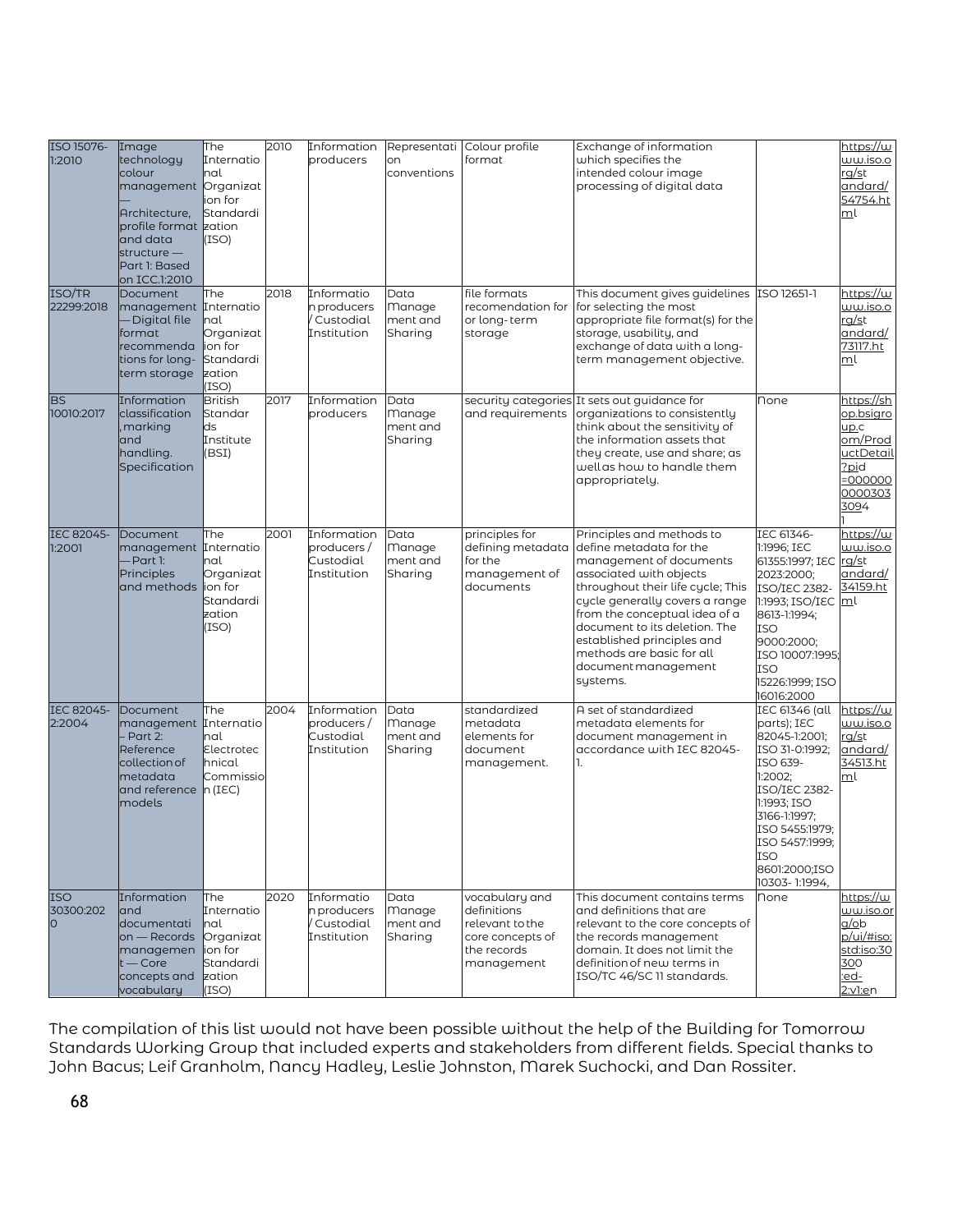# **Appendix 8: Principles Resources**

This is available online at the **Building for Tomorrow** website.

## **Good Practices Resources**

| <b>Reference</b>                                                                                                     | <b>Title</b>                                                                | <b>Jurce</b>                                                                           | ar   | ementer/<br>y Audience                               | tegories                           | nplified Scope      | <b>Scope and Notes</b>                                                                                                                                                                                                                                                                                                                                                                                                                                                                                                                                                                                                                                                                                                                                                                                                                                                       | <b>Normative</b><br><b>Reference</b><br>(Documents<br>that are<br>indispensabl<br>e for the<br>application<br>of this<br>document) | <b>Reference</b><br><b>URL</b>                                                                     |
|----------------------------------------------------------------------------------------------------------------------|-----------------------------------------------------------------------------|----------------------------------------------------------------------------------------|------|------------------------------------------------------|------------------------------------|---------------------|------------------------------------------------------------------------------------------------------------------------------------------------------------------------------------------------------------------------------------------------------------------------------------------------------------------------------------------------------------------------------------------------------------------------------------------------------------------------------------------------------------------------------------------------------------------------------------------------------------------------------------------------------------------------------------------------------------------------------------------------------------------------------------------------------------------------------------------------------------------------------|------------------------------------------------------------------------------------------------------------------------------------|----------------------------------------------------------------------------------------------------|
| <b>National</b><br>Digital<br>information Statement<br>Infrastructu<br>re and<br>Preservatio<br>n Program<br>nDIIPP: | Recommende Library of<br>d Formats                                          | Congress                                                                               |      | Custodial<br>Institution/<br>Informatio<br>producers | File Formats                       |                     | <b>Recommended Formats</b><br>Statement identifies hierarchies<br>of the physical and technical<br>characteristics of creative<br>formats, both analog and<br>digital, whichwill best meet the<br>needs of all concerned,<br>maximizing the chances for<br>survival and continued<br>accessibility of creative content<br>well into the future.                                                                                                                                                                                                                                                                                                                                                                                                                                                                                                                              |                                                                                                                                    | https://ww<br>w.loc<br>.gov/preser<br>vatio<br>n/resource<br>$s$ /rfs/                             |
| Community COPTR<br>-owned<br>digital<br>preservatio<br>n tool<br>registry                                            |                                                                             | Aligning<br>National<br>Approac<br>hes to<br>Digital<br>Preserva<br>tion<br>initiative |      |                                                      | Access<br>Practices                | Tools for long-term | Finding and evaluation tool to<br>digital preservation help practitioners discover the<br>tools they need to perform<br>particular preservation tasks.                                                                                                                                                                                                                                                                                                                                                                                                                                                                                                                                                                                                                                                                                                                       |                                                                                                                                    | https://cop<br>tr.dig<br>ipres.org/<br>Main_<br>Page                                               |
| Cyndi Shein From                                                                                                     | Accession to<br>Access: A<br>Born-Digital<br><b>Materials</b><br>Case Study | Getty<br>Research<br>Institute                                                         | 2014 | Art<br>Institution                                   | Accession +<br>Access<br>Practices |                     | Between 2011 and 2013 the Getty<br>Institutional Records and<br>Archives madelts first foray into<br>the comprehensive ingest,<br>arrangement, description, and<br>delivery of unique born-digital<br>material when it received oral<br>history interviews generated by<br>some of the Pacific Standard<br>Time: Art in L.A. project partners.<br>This case study touches upon<br>the challenges and affordances<br>inherent to this hybrid collection<br>of audiovisual recordings, digital<br>mixed-media files, and analog<br>transcripts. It describes the<br>Archives' efforts to develop a<br>basic processing workflow that<br>applies the resource-<br>management strategy<br>commonly known as "MPLP" in<br>a digital environment, while<br>striving to safeguard the<br>integrity and authenticity of the<br>files, adhereto professional<br>standards, and uphold |                                                                                                                                    | https://digi<br>talco<br>mmons.us<br>u.edu<br>/westerna<br>rchive<br>s/vol5/iss1/<br>$\frac{1}{2}$ |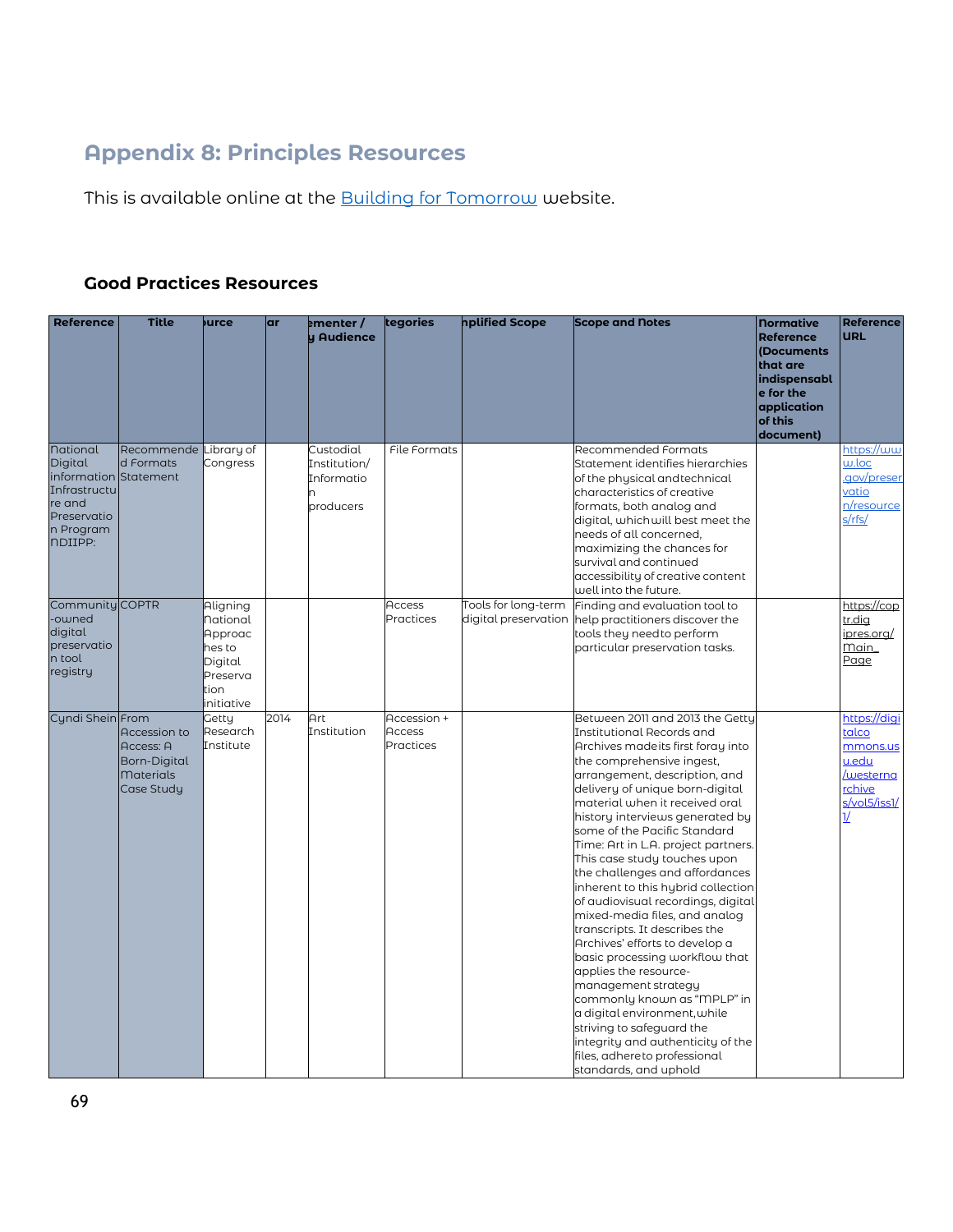|                                                                |                                                                    |                                                                                                                                        |                                                                  |                        |                                                                                                                                                                                                                             | fundamental archival principles.<br>The study describes the<br>resulting workflow and<br>highlights a few of the<br>inexpensive technologies that<br>were successfully employed to<br>automate or expedite steps in<br>the processing of content that<br>was transferred via easily-<br>accessible media and consisted<br>of current file formats                                                                                                                                                                                                                                                                                                             |                                                                                                                                                                                                                                                                                                                                                                                        |
|----------------------------------------------------------------|--------------------------------------------------------------------|----------------------------------------------------------------------------------------------------------------------------------------|------------------------------------------------------------------|------------------------|-----------------------------------------------------------------------------------------------------------------------------------------------------------------------------------------------------------------------------|---------------------------------------------------------------------------------------------------------------------------------------------------------------------------------------------------------------------------------------------------------------------------------------------------------------------------------------------------------------------------------------------------------------------------------------------------------------------------------------------------------------------------------------------------------------------------------------------------------------------------------------------------------------|----------------------------------------------------------------------------------------------------------------------------------------------------------------------------------------------------------------------------------------------------------------------------------------------------------------------------------------------------------------------------------------|
| Paradigm                                                       | PARADIG<br>m<br><b>Workbook</b><br>on Digital<br>Private<br>Papers | Bodleia<br>n<br>Library,<br>John<br>Rylands<br>Universi<br>ty<br>Library,<br>Universi<br>ty of<br>Oxford<br>(no<br>longer<br>in print) | Data<br>Collect<br>ed<br>2005-<br>2007,<br>Publis<br>hed<br>2019 | Appraisal<br>Practices | best practice<br>workbook for<br>accessioning and<br>ngesting digital<br>private papers<br>into digital<br>epositories, and<br>processing these<br>in line with<br>archival and<br>digital<br>preservation<br>requirements. | The Personal Archives<br>Accessible in Digital Media<br>(PARADIGM) project sawthe<br>major research libraries of the<br>Universities of Oxford and<br>Manchester come together to<br>explore the issues involved in<br>preserving digital private<br>papers through gaining<br>practical experience in<br>accessioning and ingesting<br>digital private papers into<br>digital repositories, and<br>processing these in linewith<br>archival and digital preservation<br>requirements. The project<br>outcomesincluded best-<br>practice guidelines in the form<br>of a workbook on issues<br>relating to the archiving of<br>personal papers in digital form | https://ora.<br>D.XO<br>c.uk/objec<br>ts/uui<br>d:116a465<br>$8-$<br>deff-4b06-<br>81c5-<br>c9c2071bc<br><b>6d0</b>                                                                                                                                                                                                                                                                    |
| Michael J.<br>Shallcross,<br>Christopher Strategies<br>J. Prom | Appraisal +<br><b>Acquisitions</b>                                 | SAA                                                                                                                                    |                                                                  | Appraisal<br>Practices |                                                                                                                                                                                                                             | pp 160-161;                                                                                                                                                                                                                                                                                                                                                                                                                                                                                                                                                                                                                                                   | https://sch<br>olar.<br>google.co<br>m/sch<br>olar?g=Ap<br>praisa<br><b>1%20and%</b><br>20AC<br>quisition%<br>20Str<br>ategies%2<br>0.%20<br>edited%20<br>by%2<br><b>O</b> <u>Michael</u><br>%20Sh<br>allcross%2<br><b>Oand</b><br>%20Christ<br>opher<br>%20J.%20<br>Prom.<br>%20Chica<br>qo:%2<br>OSociety%<br>20of%<br>20America<br>n%20<br><b>Archivists</b> ,<br>%202<br>016.%20Ap |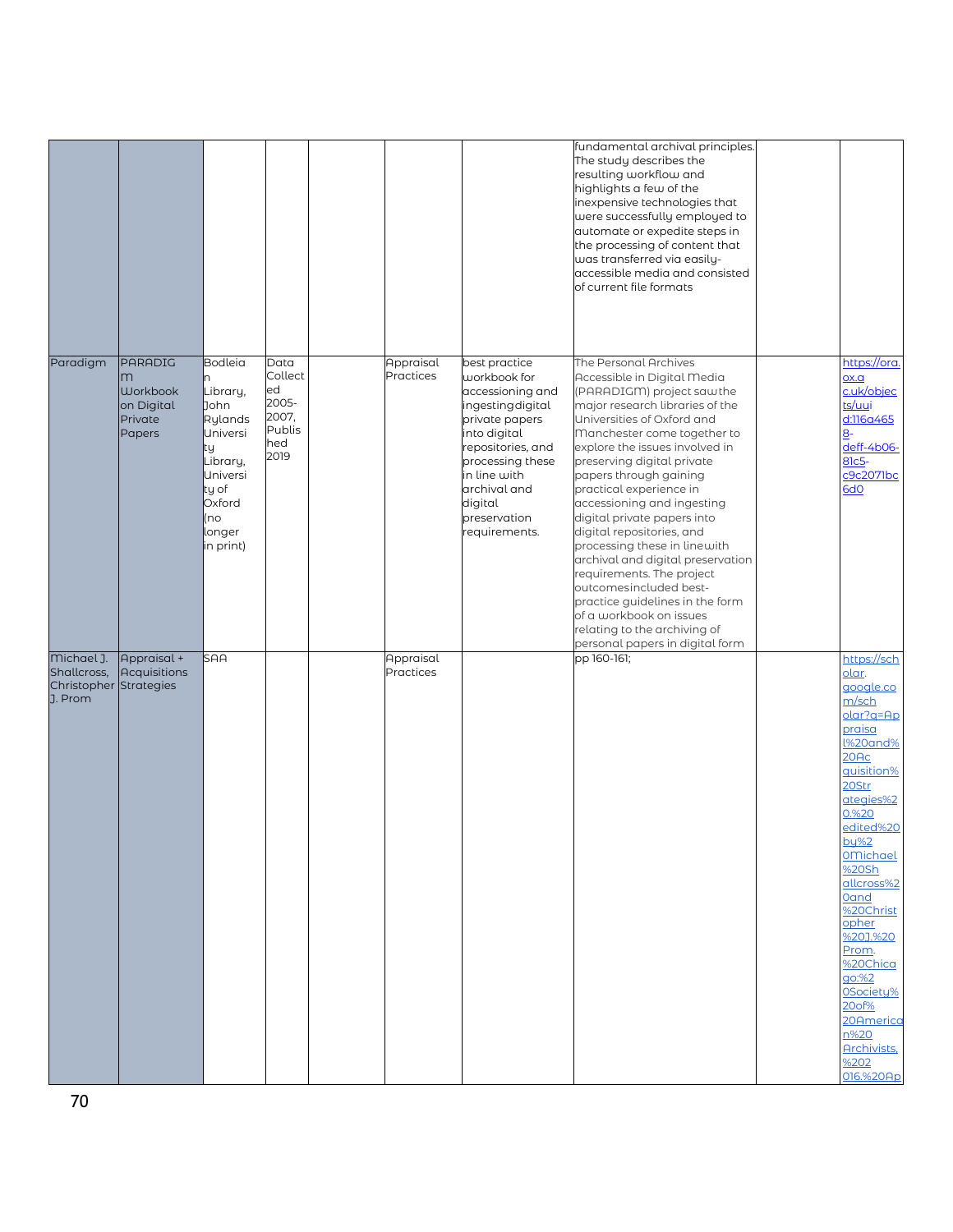| Archivists at interPARES<br>University<br>of British             |              | Social<br>Sciences<br>and                                                                                                                                     | 1999-<br>2018 | <b>Best</b><br>Practices | <b>interPARES</b><br>resource for best<br>practices and                                                                                                                                                          | The International Research on<br>Permanent Authentic Records<br>in Electronic Systems                                                                                                                                                                                                                                                                                                                                                                                                                                             | prais<br>al%20and<br>%20Ac<br>quisition%<br>20Str<br>ategies%2<br><b>OShall</b><br>cross%20<br>Micha<br>el%20Pro<br>m%20<br>Christophe<br>r%20<br>J.%20Chica<br><b>go%2</b><br>OSociety%<br>20of%<br>20America<br>n%20<br><b>Archivists</b><br>%202016<br>http://ww<br>w.inte |
|------------------------------------------------------------------|--------------|---------------------------------------------------------------------------------------------------------------------------------------------------------------|---------------|--------------------------|------------------------------------------------------------------------------------------------------------------------------------------------------------------------------------------------------------------|-----------------------------------------------------------------------------------------------------------------------------------------------------------------------------------------------------------------------------------------------------------------------------------------------------------------------------------------------------------------------------------------------------------------------------------------------------------------------------------------------------------------------------------|-------------------------------------------------------------------------------------------------------------------------------------------------------------------------------------------------------------------------------------------------------------------------------|
| Columbia                                                         |              | Humanit<br>ies<br>Researc<br>Council<br>of<br>Canada'<br>Commu<br>nity-<br>Universit<br>Researc<br>Alliance<br>(SSHRC-<br>CURA)                               |               |                          | papers relating<br>to digital<br>preservation in<br>these<br>categories:<br>security,<br>infrastructure,<br>legal,<br>social/societal<br>issues,<br>education,<br>policy, access,<br>control, and<br>terminology | (InterPARES) aims at<br>developing the knowledge<br>essential to the long-term<br>preservation of authentic<br>records created and/or<br>maintained in digital form<br>and providing the basis for<br>standards, policies, strategies<br>andplans of action capable of<br>ensuring the longevity of such<br>material and theability of its<br>users to trust its authenticity.<br>The findings and products of<br>the first three phases of the<br>project can be found on this<br>website.                                       | rpares.org                                                                                                                                                                                                                                                                    |
| Archivists at interPARES<br>University<br>of British<br>Columbia | <b>TRUST</b> | Social<br>Sciences<br>and<br>Humanit<br>ies<br>Researc<br>Council<br>lof<br>Canada'<br>Commu<br>nity-<br>Universit<br>Researc<br>Alliance<br>(SSHRC-<br>CURA) | 2019-<br>2020 | <b>Best</b><br>Practices | 4th Installment of<br>published include<br>categories of<br>security,<br>infrastructure,<br>legal,<br>social/societal<br>issues, education,<br>policy, access,<br>control, and<br>terminology                    | multi-national, interdisciplinary<br>InterPARES, papers research project exploring issues<br>of trust and trustworthiness of<br>records and data in online<br>environments. Its goal is to<br>generate the theoretical and<br>methodological frameworks to<br>develop local, national and<br>international policies,<br>procedures, regulations,<br>standards and legislation, in<br>order to ensure public trust<br>grounded on evidence of good<br>governance, a strong digital<br>economy, and a persistent<br>digital memory. | https://inte<br>rpar<br><u>estrust.org</u><br>/trust<br>/about_res<br>earch<br>/studies                                                                                                                                                                                       |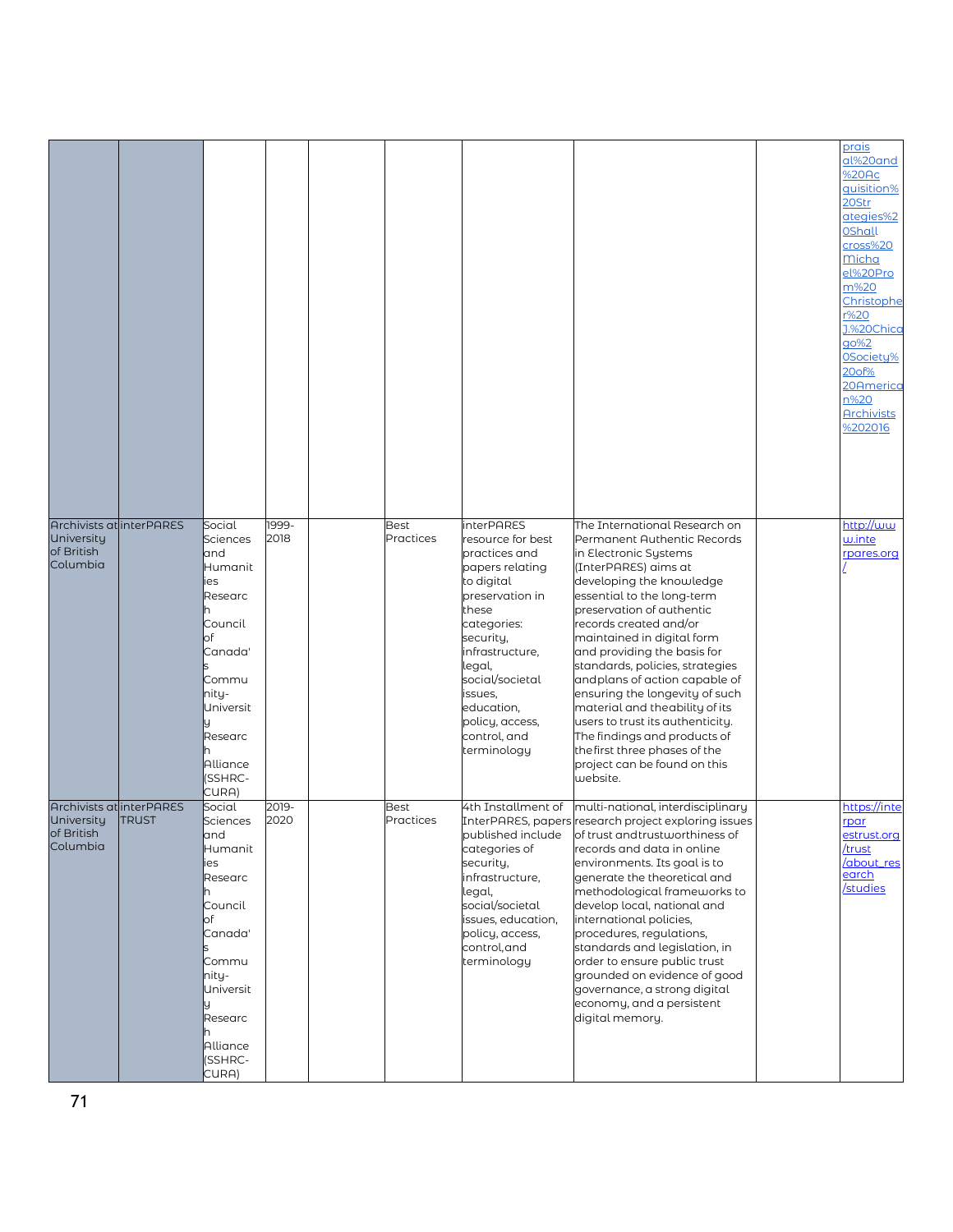|                | Digital                  | Digital         | 2015 | Custodial   | <b>Best</b>   |                        | Knowledge base for Digital information is                  | https://w     |
|----------------|--------------------------|-----------------|------|-------------|---------------|------------------------|------------------------------------------------------------|---------------|
|                | Preservation             | Preser          |      | Institution | Practices     | digital preservation i | ncreasingly important to our                               | ww.dp         |
|                | <b>Handbook</b>          | vation          |      |             |               |                        | culture, knowledge base and                                | conline.or    |
|                |                          | Coaliti         |      |             |               |                        | economy. The Handbook, first                               | g/han         |
|                |                          |                 |      |             |               |                        | compiled by Neil Beagrie and                               | dbook         |
|                |                          | on<br>(DPC)     |      |             |               |                        | Maggie Jones in 2001, is                                   |               |
|                |                          |                 |      |             |               |                        | maintained and updated by the                              |               |
|                |                          |                 |      |             |               |                        | DPC. This full revision (the 2nd                           |               |
|                |                          |                 |      |             |               |                        |                                                            |               |
|                |                          |                 |      |             |               |                        | Edition) has expanded and<br>updated content to cover over |               |
|                |                          |                 |      |             |               |                        | 30 major sections (see Contents).                          |               |
|                |                          |                 |      |             |               |                        | The 2nd edition was compiled                               |               |
|                |                          |                 |      |             |               |                        | with input from 45 practitioners                           |               |
|                |                          |                 |      |             |               |                        | and experts in digital                                     |               |
|                |                          |                 |      |             |               |                        | preservation under the direction                           |               |
|                |                          |                 |      |             |               |                        | of Neil Beagrie as managing                                |               |
|                |                          |                 |      |             |               |                        | editor and William Kilbride as                             |               |
|                |                          |                 |      |             |               |                        | chair of the Management and                                |               |
|                |                          |                 |      |             |               |                        | Advisory Boards. The Handbook                              |               |
|                |                          |                 |      |             |               |                        | provides an internationally                                |               |
|                |                          |                 |      |             |               |                        | authoritative and practical quide                          |               |
|                |                          |                 |      |             |               |                        | to the subject of managing                                 |               |
|                |                          |                 |      |             |               |                        | digital resourcesover time and                             |               |
|                |                          |                 |      |             |               |                        | the issues in sustaining access to                         |               |
|                |                          |                 |      |             |               |                        | them. It will be of interest to all                        |               |
|                |                          |                 |      |             |               |                        | those involved in the creation                             |               |
|                |                          |                 |      |             |               |                        | and management of digital                                  |               |
|                |                          |                 |      |             |               |                        | <u>materials</u> .                                         |               |
| Gore, Emily    | Recommenda Digital       |                 | 2018 | Custodial   | <b>Best</b>   |                        | Rights Statements to                                       | https://rig   |
| & Keller,      | tions for                | Public          |      | Institution | practices     |                        | communicate to users the                                   | htssta        |
| Paul, eds.     | Standardized             | Libary of       |      |             |               |                        | copyright and related                                      | tements.or    |
|                | International            | America         |      | Informatio  |               |                        | restrictions on use of Items                               | g/file        |
|                | Rights                   | n,              |      |             |               |                        | in their collections                                       | s/180531re    |
|                | <b>Statements</b>        | Europea         |      | producers   |               |                        |                                                            | com           |
|                |                          | na              |      |             |               |                        |                                                            | mendatio      |
|                |                          |                 |      |             |               |                        |                                                            | ns_for        |
|                |                          |                 |      |             |               |                        |                                                            | standardi     |
|                |                          |                 |      |             |               |                        |                                                            | zed           |
|                |                          |                 |      |             |               |                        |                                                            | internation   |
|                |                          |                 |      |             |               |                        |                                                            | <u>al_riq</u> |
|                |                          |                 |      |             |               |                        |                                                            | hts_state     |
|                |                          |                 |      |             |               |                        |                                                            | ments         |
|                |                          |                 |      |             |               |                        |                                                            | v1.2.2.pdf    |
| <b>Michael</b> | <b>Next Steps for</b>    | State           | 2017 |             | Digital       |                        | 2 year plan                                                | https://ir.li |
| Boock,         | Building a               | University      |      |             | Preservation  |                        |                                                            | brary         |
| Brian E        | Flexible and             | of Oregon       |      |             | Infrastructur |                        |                                                            | oregonsta     |
| <b>Davis</b>   | Robust Digital           |                 |      |             |               |                        |                                                            | te.ed         |
|                | Preservation             |                 |      |             |               |                        |                                                            | u/concern/    |
|                | Infrastructure           |                 |      |             |               |                        |                                                            | techn         |
|                | at Oregon                |                 |      |             |               |                        |                                                            | ical_report   |
|                | <b>State</b>             |                 |      |             |               |                        |                                                            | s/736         |
|                | University               |                 |      |             |               |                        |                                                            | 66904w        |
|                | Libraries &              |                 |      |             |               |                        |                                                            |               |
| Digital        | Press<br><b>National</b> | Library of 2010 |      |             | Digital       | Library of             |                                                            |               |
| Library        | Digital                  | Congress,       |      |             | Storage       | Congress provided      |                                                            |               |
| Federal        | Stewardship              | <b>National</b> |      |             |               | secretariat and        |                                                            |               |
| (DLF)          | Alliance                 | Digital         |      |             |               | membership             |                                                            |               |
|                | studies                  | Informati       |      |             |               |                        |                                                            |               |
|                |                          |                 |      |             |               | management             |                                                            |               |
|                | (UDSA)                   | on              |      |             |               | services to NDSA       |                                                            |               |
|                |                          | Infrastruc      |      |             |               | members                |                                                            |               |
|                |                          | tureand         |      |             |               |                        |                                                            |               |
|                |                          | Preservati      |      |             |               |                        |                                                            |               |
|                |                          | on              |      |             |               |                        |                                                            |               |
|                |                          | Program         |      |             |               |                        |                                                            |               |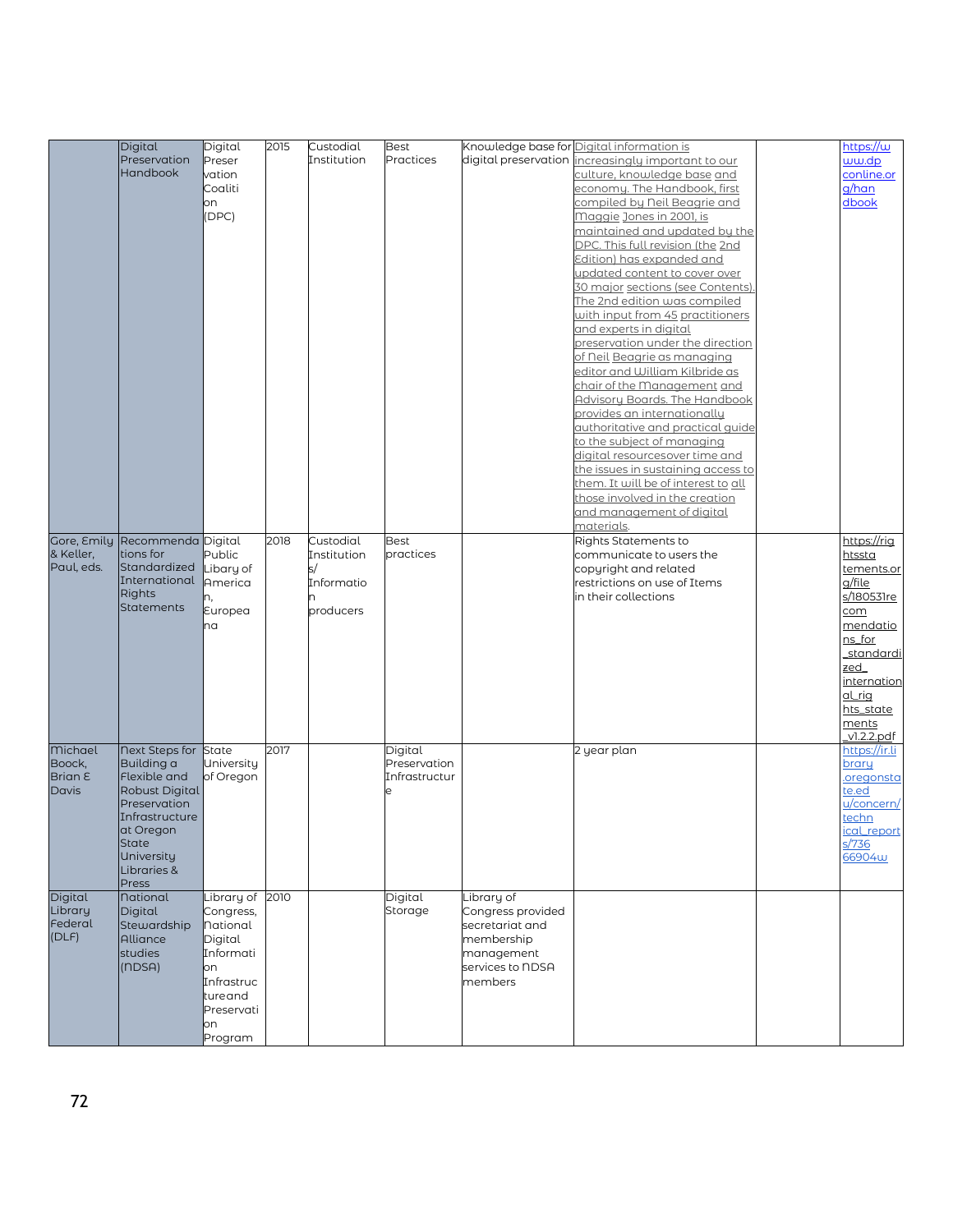| <b>Yan Han</b>            | Beyond TIFF                                             | University 2015         |             |                                           | <b>File Formats</b>                  |                               |                                                                        |             |                       |
|---------------------------|---------------------------------------------------------|-------------------------|-------------|-------------------------------------------|--------------------------------------|-------------------------------|------------------------------------------------------------------------|-------------|-----------------------|
|                           | land<br>JPEG2000:                                       | of Arizona<br>Libraries |             |                                           |                                      |                               |                                                                        |             |                       |
|                           | PDF/A as an<br><b>OAIS</b>                              |                         |             |                                           |                                      |                               |                                                                        |             |                       |
|                           | submission                                              |                         |             |                                           |                                      |                               |                                                                        |             |                       |
|                           | information                                             |                         |             |                                           |                                      |                               |                                                                        |             |                       |
|                           | package<br>container                                    |                         |             |                                           |                                      |                               |                                                                        |             |                       |
| Caroline R.<br>Arms, Carl | Library of<br>Congress                                  | ibrary of<br>Congress   |             | started Custodial<br>in 2004 Institution/ | Format<br>Preservation about digital | Information                   | This site is devoted to the<br>analysis of the technical aspects       | <b>none</b> | https://ww<br>w.loc   |
|                           | Fleischhaue Sustainability                              |                         |             | Informatio                                |                                      | content                       | of digital formats. This analysis                                      |             | .gov/prese            |
| r, Kate<br>Murray,        | of Digital<br>Formats                                   |                         |             | producers                                 |                                      | formats<br>through            | will inevitably have implications<br>for policy matters, most          |             | rvatio<br>n/digital/f |
| <b>Marcus</b>             |                                                         |                         |             |                                           |                                      | detailed format               | significantly collection policies.                                     |             | ormats/               |
| <b>Nappier</b>            |                                                         |                         |             |                                           |                                      | description                   | It is concerned with the formats                                       |             |                       |
|                           |                                                         |                         |             |                                           |                                      | documents or<br>fdds          | associated with media-<br>independent ("intangible")                   |             |                       |
|                           |                                                         |                         |             |                                           |                                      |                               | digital content, i.e., content that                                    |             |                       |
|                           |                                                         |                         |             |                                           |                                      |                               | is typically managed as files<br>and which is generally not            |             |                       |
|                           |                                                         |                         |             |                                           |                                      |                               | dependent upon a particular                                            |             |                       |
|                           |                                                         |                         |             |                                           |                                      |                               | physical medium.<br>It is not concerned with the                       |             |                       |
|                           |                                                         |                         |             |                                           |                                      |                               | formats associated with media-                                         |             |                       |
|                           |                                                         |                         |             |                                           |                                      |                               | dependent ("tangible") digital<br>content, i.e., formats that are      |             |                       |
|                           |                                                         |                         |             |                                           |                                      |                               | dependent upon and                                                     |             |                       |
|                           |                                                         |                         |             |                                           |                                      |                               | inextricably linked to physical                                        |             |                       |
|                           |                                                         |                         |             |                                           |                                      |                               | media, e.g., DVDs, audio CDs,<br>and videotape formats like            |             |                       |
|                           |                                                         |                         |             |                                           |                                      |                               | DigiBeta.                                                              |             |                       |
| Public<br>Record          | <b>PRONOM</b>                                           | National<br>Archives,   | 2011        | Custodial<br>Institution                  | Format<br>Preservation               | Information<br>about software | Resource for anyone requiring<br>impartial and definitive              | <b>None</b> | https://w<br>ww.na    |
| Office,<br>Royal          |                                                         | UК                      |             |                                           |                                      | products, and                 | information about the file                                             |             | tionalarch            |
| Commissio                 |                                                         |                         |             |                                           |                                      | the fileformats<br>which each | formats, software products and<br>other technical components           |             | ives.q<br>ov.uk/PRO   |
| n on<br>Historical        |                                                         |                         |             |                                           |                                      | product can                   | required to support long-term                                          |             | nom                   |
| Manuscript                |                                                         |                         |             |                                           |                                      | read and write                | access to electronic records and<br>other digital objects of cultural, |             | /Default.as<br>px     |
| s, Her<br>Majesty,'s      |                                                         |                         |             |                                           |                                      |                               | historical or business value.                                          |             |                       |
| Stationery                |                                                         |                         |             |                                           |                                      |                               |                                                                        |             |                       |
| Office,<br>Office of      |                                                         |                         |             |                                           |                                      |                               |                                                                        |             |                       |
| Public<br>Sector          |                                                         |                         |             |                                           |                                      |                               |                                                                        |             |                       |
| Information               |                                                         |                         |             |                                           |                                      |                               |                                                                        |             |                       |
|                           | Archivist of U.S. National<br>US: David S. Archives and | NARA                    | est<br>1934 | Custodial<br>Institution/                 | Format<br>Preservation Prioritizatio | Risk and                      |                                                                        | <b>none</b> | https://git<br>hub.c  |
| Ferriero                  | Records                                                 |                         |             | Informatio                                |                                      | n Matrix                      |                                                                        |             | om/usnati             |
|                           | Administratio<br>n Digital                              |                         |             | producers                                 |                                      | and File<br>Format            |                                                                        |             | onala<br>rchives/di   |
|                           | Preservation                                            |                         |             |                                           |                                      | Preservatio                   |                                                                        |             | gital-                |
|                           | Framework                                               |                         |             |                                           |                                      | n Action<br>Plans.            |                                                                        |             | preservati<br>on      |
| Katherine                 | Wikidata for                                            |                         | 2006        | Custodial                                 | Format                               | Technical                     | The vision of Wikidata for                                             |             | https://w             |
| Thornton,<br>Kenneth      | Digital<br>Preservation                                 |                         |             | Institution                               | Preservation                         | registry of<br>metadata       | Digital Preservation is to use<br>Wikidata as a technical registry     |             | ພພ.ພi<br>kidata.org   |
| Seals-Nutt,               |                                                         |                         |             |                                           |                                      | related to                    | of metadata related to                                                 |             | /wiki/                |
| <b>Euan</b><br>Cochrane,  |                                                         |                         |             |                                           |                                      | computer                      | computer software and                                                  |             | Q3174227              |
| <b>Carl Wilson</b>        |                                                         |                         |             |                                           |                                      | software and<br>computing     | computingenvironments.<br>Collaboratively creating this                |             | 3                     |
|                           |                                                         |                         |             |                                           |                                      | environments                  | metadata, and making it                                                |             |                       |
|                           |                                                         |                         |             |                                           |                                      |                               | available as linked open data,<br>will reduce the amount of            |             |                       |
|                           |                                                         |                         |             |                                           |                                      |                               | redundant work digital                                                 |             |                       |
|                           |                                                         |                         |             |                                           |                                      |                               | preservation professionals do in                                       |             |                       |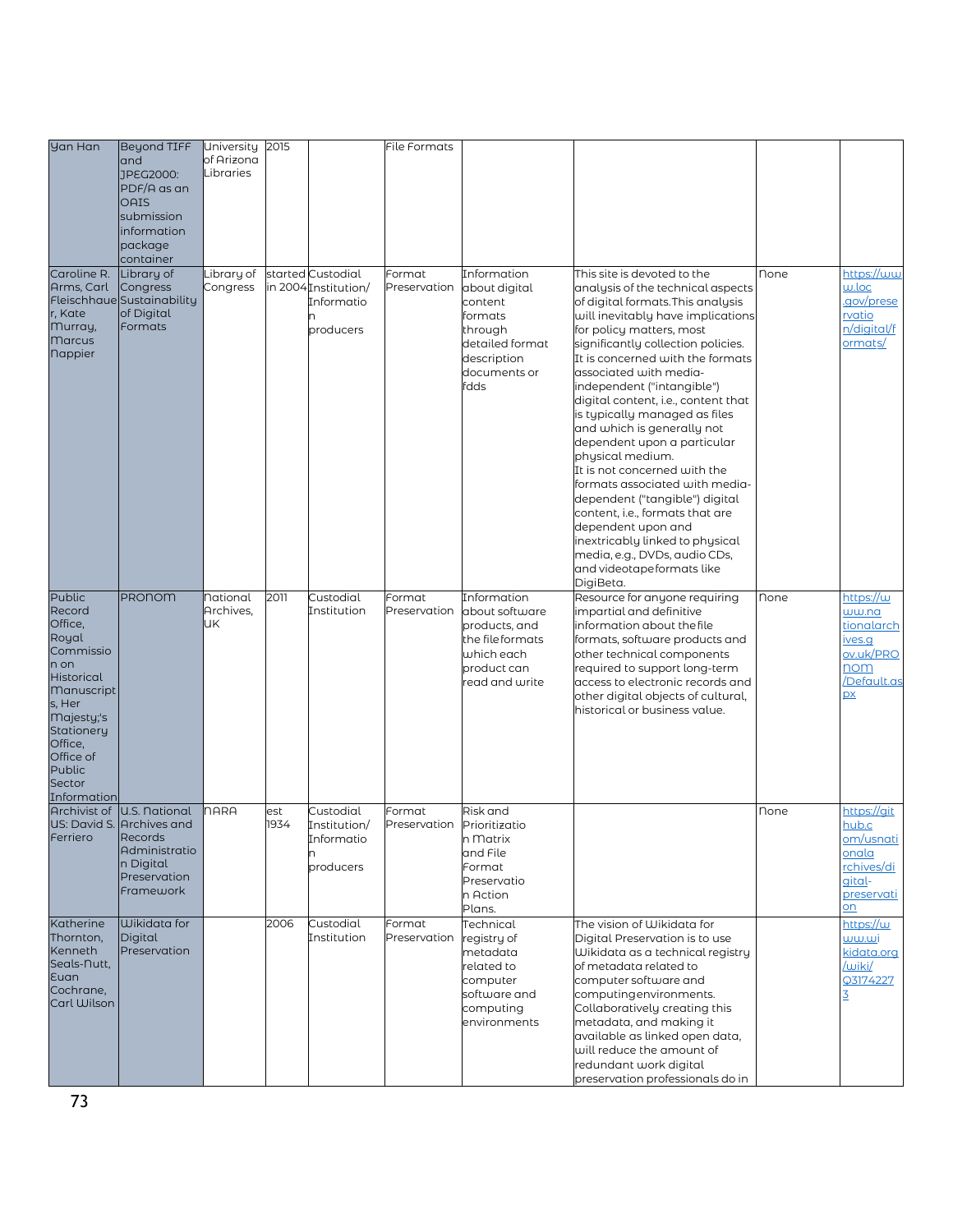|                                                                                                            |                                                                                  |                        |                                                      |                        |                                                                                                                         | order to describe resources.                                                                                                                                                                                                                                                                                                                                                                                                                                                                                                                                                                                                                                                                                                                  |                                                                                                            |
|------------------------------------------------------------------------------------------------------------|----------------------------------------------------------------------------------|------------------------|------------------------------------------------------|------------------------|-------------------------------------------------------------------------------------------------------------------------|-----------------------------------------------------------------------------------------------------------------------------------------------------------------------------------------------------------------------------------------------------------------------------------------------------------------------------------------------------------------------------------------------------------------------------------------------------------------------------------------------------------------------------------------------------------------------------------------------------------------------------------------------------------------------------------------------------------------------------------------------|------------------------------------------------------------------------------------------------------------|
|                                                                                                            | Library<br>of<br>Congres<br>Sustaina<br>bility of<br>Digital<br>Formats          | Library of<br>Congress | Custodial<br>Institution                             | Format<br>Preservation | Information<br>about digital<br>content<br>formats<br>through<br>detailed format<br>description<br>documents or<br>fdds | This site is devoted to the<br>analysis of the technical aspects<br>of digital formats. This analysis<br>will inevitably have implications<br>for policy matters, most<br>significantly collection policies.<br>It is concerned with the formats<br>associated with media-<br>independent ("intangible")<br>digital content, i.e., content that<br>is typically managed as files<br>and which is generally not<br>dependent upon a particular<br>physical medium.<br>It is not concerned with the<br>formats associated with media-<br>dependent ("tangible") digital<br>content, i.e., formats that are<br>dependent upon and<br>inextricably linked to physical<br>media, e.g., DVDs, audio CDs,<br>and videotape formats like<br>DigiBeta. | https://ww<br>w.loc<br>.gov/prese<br>rvatio<br>n/diaital/f<br>ormats/                                      |
| n with<br><b>British</b><br>library,<br>library of<br>congress,<br>harvard<br>library,<br><b>NARA, DPC</b> | collaboratio British Library British<br><b>File Format</b><br><b>Assessments</b> | Library                | Custodial<br>Institution/<br>Informatio<br>producers | Ingest<br>Practices    | a file format<br>assessment of best<br>practices                                                                        | File format assessments<br>capturing knowledge about the<br>gaps in current best practice,<br>understanding and capability in<br>working with specific file<br>formats. The focus of each<br>assessment is on capturing<br>evidence-based preservation<br>risks and the implications of<br>institutional obsolescence<br>which lead to problems<br>maintaining the content over<br>time.                                                                                                                                                                                                                                                                                                                                                      | https://wik<br>i.dpc<br>online.org/<br>index<br>.php?title=<br>File F<br>ormats As<br><b>sess</b><br>ments |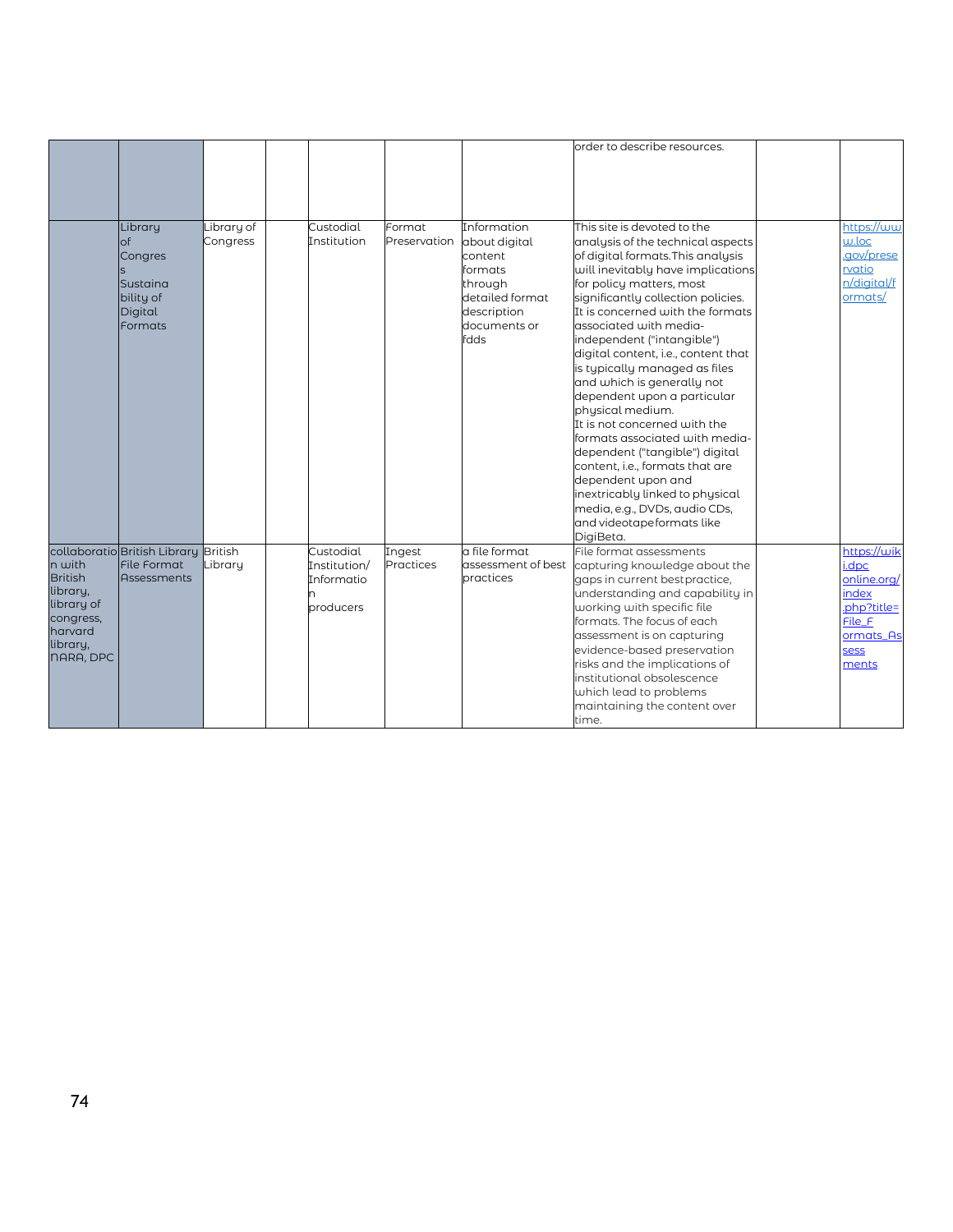## **Tools**

| Tool                                                                                                | <b>Source</b>                   | <b>Category</b>                                | Open          | <b>Description</b>                                                                                                                                                                                                                                                                                                                                                                                        | <b>Link</b>                                                                                                                                                                                                                                            |
|-----------------------------------------------------------------------------------------------------|---------------------------------|------------------------------------------------|---------------|-----------------------------------------------------------------------------------------------------------------------------------------------------------------------------------------------------------------------------------------------------------------------------------------------------------------------------------------------------------------------------------------------------------|--------------------------------------------------------------------------------------------------------------------------------------------------------------------------------------------------------------------------------------------------------|
|                                                                                                     |                                 |                                                | <b>Source</b> |                                                                                                                                                                                                                                                                                                                                                                                                           |                                                                                                                                                                                                                                                        |
|                                                                                                     |                                 |                                                | (y/n)         |                                                                                                                                                                                                                                                                                                                                                                                                           |                                                                                                                                                                                                                                                        |
| <b>Box</b>                                                                                          |                                 | Cloud storage<br>provider                      | n.            | cloud-hosted service provider for entire file<br>lifecycles -<br>creation, storage, co-editing, signature,<br>etc.                                                                                                                                                                                                                                                                                        | https://www.box.com/overview                                                                                                                                                                                                                           |
| Amazon Glacier                                                                                      |                                 | Commer<br>cial cloud<br>Storage<br>offerings   | n.            | fee per service, upload, fixity check,<br>copies made, long term storage, not a<br>full digital repository, does not deal with<br>metadata - different from s3 is cost and<br>service level - appropriate for dark<br>archiving, no public access and no fixed<br>time for retrival, may take2 days to<br>receive requested item, costs less, not<br>appropriate if looking for fast and many<br>requests | https://aws.amazon.com/glacier/                                                                                                                                                                                                                        |
| Amazon S3                                                                                           |                                 | Commer<br>cial cloud<br>Storage<br>offerings   | n             | fee per service, upload, fixity check,<br>copies made, long term storage, not a<br>full digital repository, does not deal with<br>metadata - costs more than glacier but<br>immediate access to items uploaded,<br>appropriate fortransactional material or<br>if something needs to be<br>publicly available                                                                                             | https://aws.amazon.com/s3/                                                                                                                                                                                                                             |
| Internet archiva                                                                                    |                                 | Online Service                                 | y             | Free online service that attempts to save<br>and make<br>accessible content                                                                                                                                                                                                                                                                                                                               | https://archive.org/                                                                                                                                                                                                                                   |
| Archive-It                                                                                          |                                 | Online service +<br>storage                    | n             | hosted preservation storage service, and<br>access to web archives (capture, storage, +<br>delivery, there is apilot project for<br>preservation services available for<br>any kind of content                                                                                                                                                                                                            | https://archive-it.org/                                                                                                                                                                                                                                |
| DuraCloud                                                                                           | Lyrasis (formerly<br>Duraspace) | Online storage<br>platform                     | n             | hosted preservation storage service, can<br>be a<br>component of a larger preservation<br>program (lyrasis)                                                                                                                                                                                                                                                                                               | https://duraspace.org/duracloud/                                                                                                                                                                                                                       |
| m<br>eta<br>Ar<br>chi<br>ve<br>Co<br>op<br>era<br>tiv<br>$\mathsf{e}% _{0}\left( \mathsf{e}\right)$ |                                 | Organizatio<br>$n -$<br>Membershi<br>p Service | n             | provides commonly supported<br>preservation servicesfor members, uses<br>LOCKSS and made available<br>preservation materials for members                                                                                                                                                                                                                                                                  | https://metaarchive.org/                                                                                                                                                                                                                               |
| <b>EaaSI</b><br>(emulation as<br>aservice<br>infrastructure)                                        | <b>Yale Library</b>             | Project                                        | A.            | project producing open source software<br>product, made specifically for digital<br>software preservation - for preservation<br>and access in emulated environment                                                                                                                                                                                                                                        | https://educopia.org/emulation-as-<br>a-service-<br>eaasi/#:~:text=2017%2D2020-<br>Scaling%20Emulation%20as%20a%<br>20Ser<br>vice%20Infrastructure%20(EaaSI)%<br>20(subc<br>ontract),inherent%20obsolescence<br>%20of%<br>20developing%20technologies. |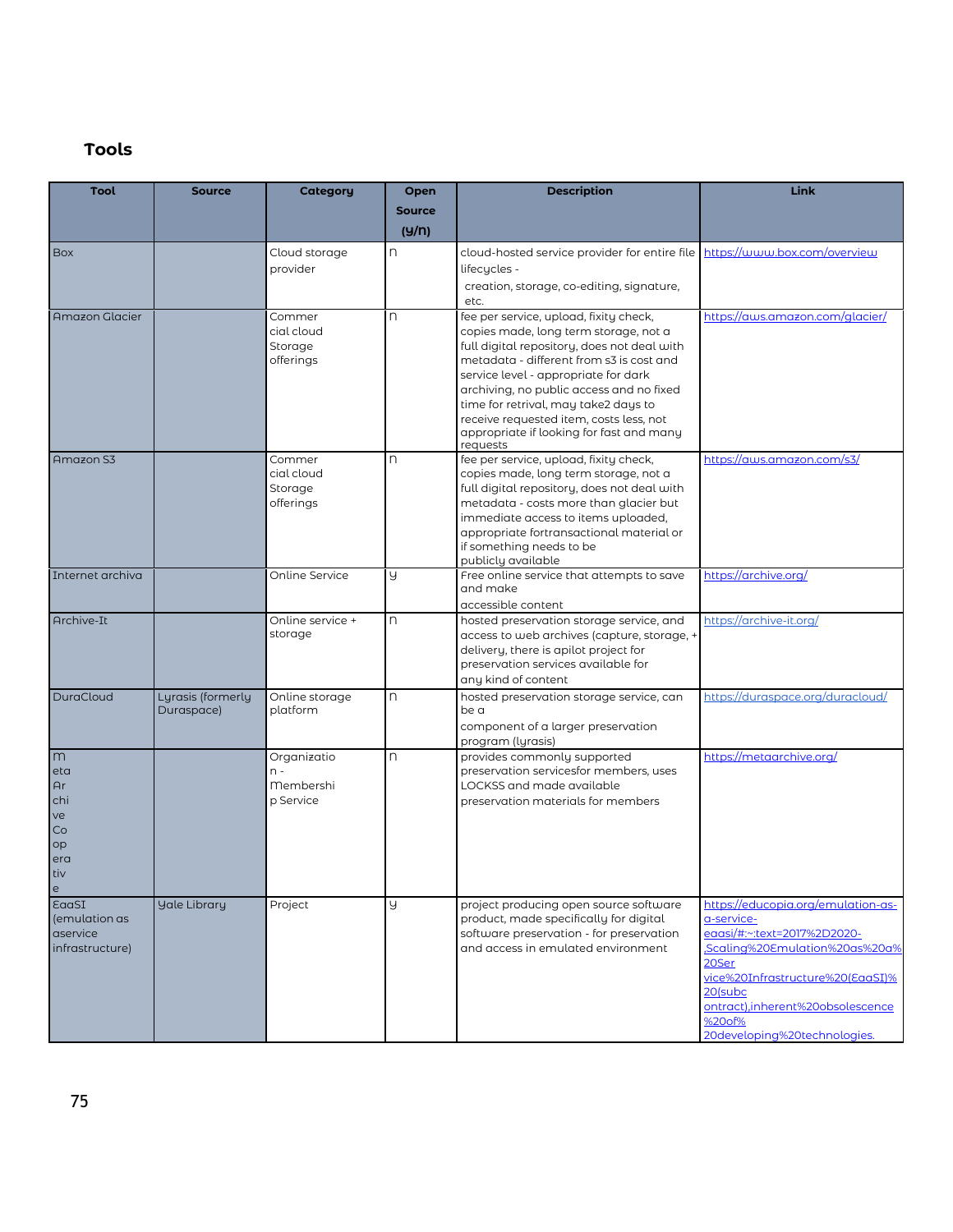| BitCurator              |                          | Software | y | Provides digital forensics capability,                                                 | https://bitcurator.net/              |
|-------------------------|--------------------------|----------|---|----------------------------------------------------------------------------------------|--------------------------------------|
|                         |                          |          |   | associatedcommunity: BitCurator                                                        |                                      |
|                         |                          |          |   | Consortion (formal                                                                     |                                      |
|                         |                          |          |   | membership)                                                                            |                                      |
| Archivematica           |                          | Software | y | digital preservation repository platform,<br>equivalent to                             | https://www.archivematica.org/en/    |
|                         |                          |          |   | RDRS, archival community focused but                                                   |                                      |
|                         |                          |          |   | applicable toother types of repositories                                               |                                      |
| Preservica              |                          | Software | n | digital preservation repository, available in https://preservica.com/                  |                                      |
|                         |                          |          |   | two                                                                                    |                                      |
|                         |                          |          |   | modes: locally stored or hosted version                                                |                                      |
| <b>Forensic Toolkit</b> |                          | Software | y | Similar to BitCurator                                                                  | https://accessdata.com/products-     |
|                         |                          |          |   |                                                                                        | services/forensic-toolkit-ftk        |
| <b>Bagger</b>           | Library of               | Software | y | open source application that packages                                                  | https://www.loc.gov/preservation/d   |
|                         | Congress &               |          |   | data files                                                                             | <i>igital</i>                        |
|                         | California               |          |   | according to the BagIt specification.                                                  |                                      |
|                         | Digital Library          |          |   |                                                                                        |                                      |
|                         |                          |          |   | Add BagIt infohere                                                                     |                                      |
| CONTENTdm               | <b>OCLC</b>              | Software |   | content management system; main                                                        | https://www.oclc.org/en/contentd     |
|                         |                          |          |   | qudience: content                                                                      | m.html                               |
|                         |                          |          |   | manager and curators, build and                                                        |                                      |
|                         |                          |          |   | showcase your digital collections on your<br>personalized website, making them more    |                                      |
|                         |                          |          |   | discoverable to people around theworld.                                                |                                      |
|                         |                          |          |   | CONTENT dm also secures and monitors                                                   |                                      |
|                         |                          |          |   | your digital originals in a cloud-based                                                |                                      |
|                         |                          |          |   | preservation archive                                                                   |                                      |
|                         |                          |          |   | so they remain safe for the future.                                                    |                                      |
| <b>DSpace</b>           | <b>MIT</b>               | Software | y | digital repository, can be used for                                                    | http://www.dspace.org/               |
|                         |                          |          |   | preservation, but often used as                                                        |                                      |
|                         |                          |          |   | institutional repository, optimized for                                                |                                      |
|                         |                          |          |   | self-service use, A specialized content                                                |                                      |
|                         |                          |          |   | management system that allows<br>different communities to use the web to               |                                      |
|                         |                          |          |   | capture, distribute, and preserve digital                                              |                                      |
|                         |                          |          |   | worksand to provide access to those                                                    |                                      |
|                         |                          |          |   | works through                                                                          |                                      |
|                         |                          |          |   | metadata.                                                                              |                                      |
| Islandora               |                          | Software | y | Respository/content management                                                         | https://islandora.ca/                |
|                         |                          |          |   | system from Fedora + Drupal (content                                                   |                                      |
|                         |                          |          |   | management system for                                                                  |                                      |
|                         |                          |          |   | curatorial and user access)                                                            |                                      |
| ArchivesSpace           |                          | Software | y | comprehensive software workbench for                                                   | https://archivesspace.org/           |
|                         |                          |          |   | archivalmaterial processing (digital and<br>non-digital); acquisition, appraisal, etc. |                                      |
|                         |                          |          |   | primary audience:                                                                      |                                      |
|                         |                          |          |   | archivists, very common                                                                |                                      |
| <b>DROID</b>            | <b>National Archives</b> | Software | y | File format identification                                                             | https://www.nationalarchives.gov.    |
|                         | <b>UK</b>                |          |   |                                                                                        | uk/information-                      |
|                         |                          |          |   |                                                                                        | management/manage-                   |
|                         |                          |          |   |                                                                                        | information/preserving-digital-      |
|                         |                          |          |   |                                                                                        | records/droid/                       |
| <b>FTK</b> Imager       |                          | Software |   | digital forensics, disk image - method to                                              | https://accessdata.com/pr            |
|                         |                          |          |   | create a file                                                                          | oducts- services/forensic-           |
|                         |                          |          |   | that represents entire digital media                                                   | toolkit-ftk/ftkimager                |
|                         |                          |          |   | and put into astandardize structure                                                    |                                      |
|                         |                          |          |   | for examination                                                                        |                                      |
| Rosetta                 |                          | Software | n | Commercial vended software product                                                     | https://exlibrisgroup.com/products/r |
|                         |                          |          |   | from EX libris,                                                                        | osetta-                              |
|                         |                          |          |   |                                                                                        | digital-asset-management-and-        |
|                         |                          |          |   | digital repository product, commercial                                                 | preservation/                        |
|                         |                          |          |   | alternative tofedora and                                                               |                                      |